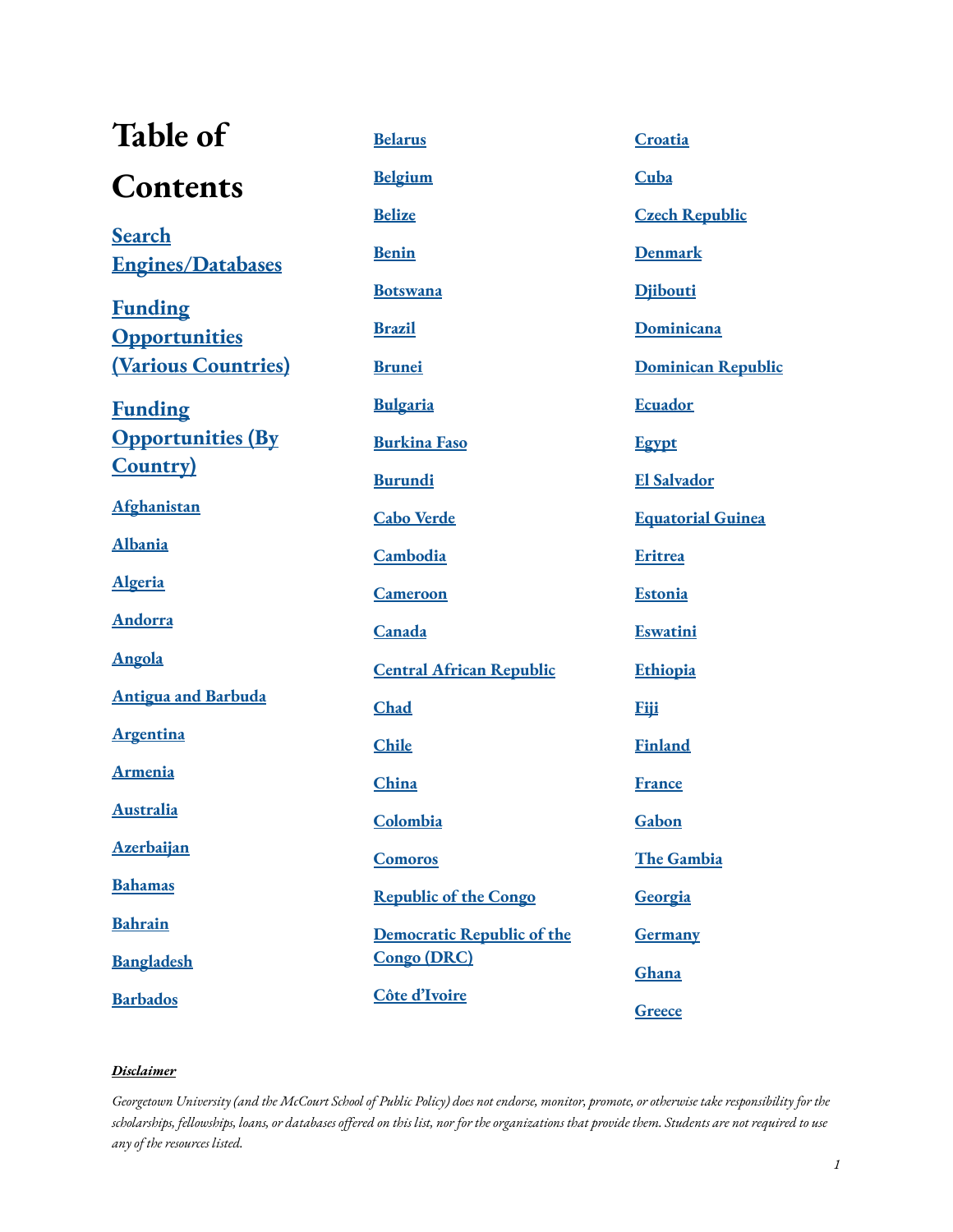| Grenada           | Latvia            | <b>Nepal</b>                 |
|-------------------|-------------------|------------------------------|
| Guatemala         | Lebanon           | <b>The Netherlands</b>       |
| Guinea            | Lesotho           | <b>New Zealand</b>           |
| Guinea-Bissau     | Liberia           | <b>Nicaragua</b>             |
| Guatemala         | Libya             | <b>Niger</b>                 |
| Guyana            | Lithuania         | Nigeria                      |
| Haiti             | Lebanon           | <b>North Macedonia</b>       |
| <b>Honduras</b>   | Luxembourg        | <b>Norway</b>                |
| <b>Hong Kong</b>  | Madagascar        | Oman                         |
| <b>Hungary</b>    | Malawi            | Pakistan                     |
| <b>Iceland</b>    | Malaysia          | <b>Palestine</b>             |
| India             | <b>Maldives</b>   | <b>Papua New Guinea</b>      |
|                   |                   |                              |
| Indonesia         | Mali              | Paraguay                     |
| <b>Iraq</b>       | Mauritania        | Peru                         |
| <b>Ireland</b>    | <b>Mauritius</b>  | <b>Philippines</b>           |
| <b>Israel</b>     | <b>Mexico</b>     | Poland                       |
| <b>Italy</b>      | Moldova           | <b>Portugal</b>              |
| <b>Jordan</b>     | Mongolia          | Qatar                        |
| <b>Kazakhstan</b> | <b>Montenegro</b> | Romania                      |
| Kenya             | Morocco           | <b>Russia</b>                |
| Kiribati          | Mozambique        | <b>Rwanda</b>                |
| <b>Kosovo</b>     | <b>Myanmar</b>    | <b>Sao Tome and Principe</b> |
| Kuwait            | <b>Namibia</b>    | Saudi Arabia                 |

#### *Disclaimer*

Georgetown University (and the McCourt School of Public Policy) does not endorse, monitor, promote, or otherwise take responsibility for the scholarships, fellowships, loans, or databases offered on this list, nor for the organizations that provide them. Students are not required to use *any of the resources listed.*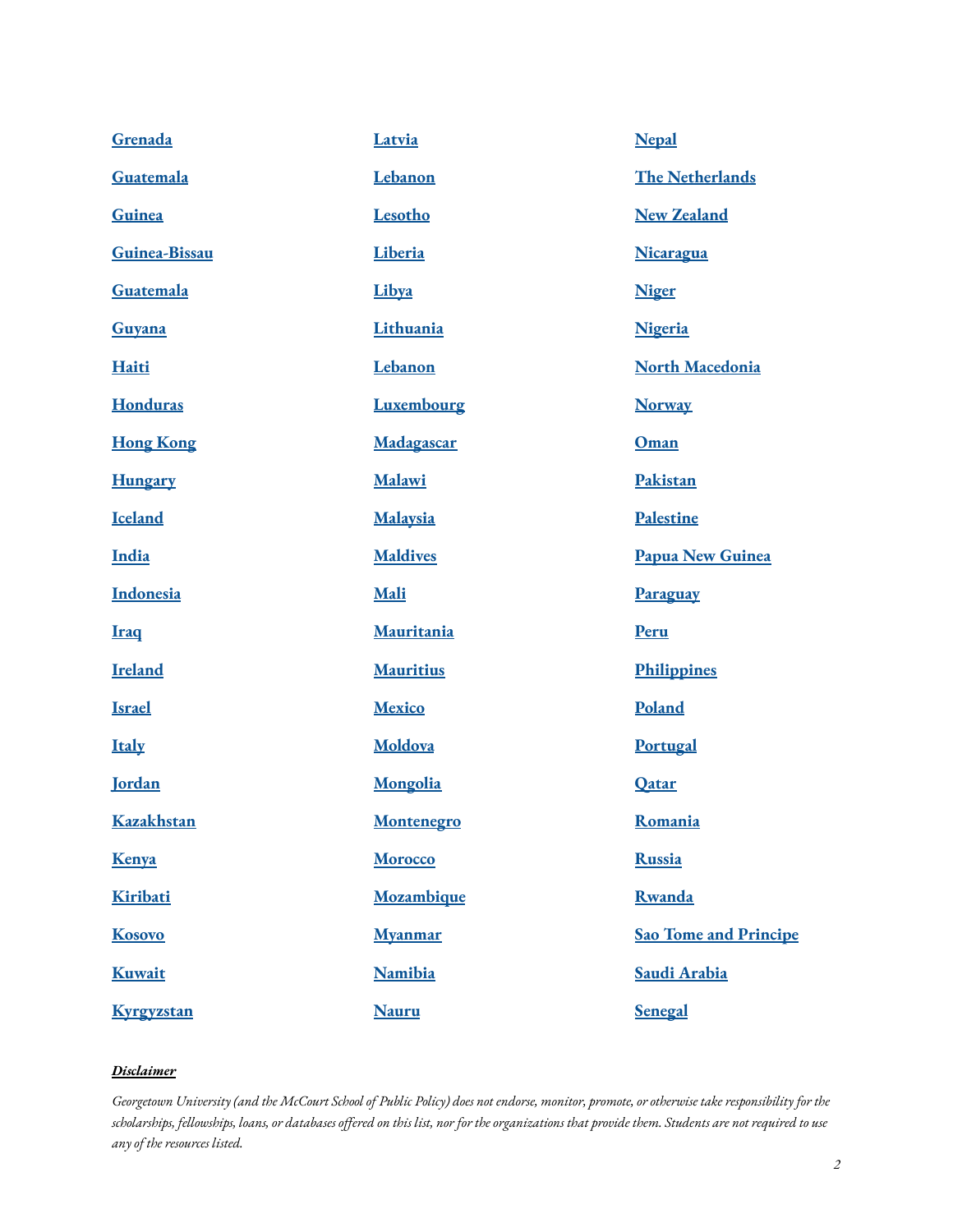| <b>Serbia</b>                                   | Sudan              | Tuvalu                |
|-------------------------------------------------|--------------------|-----------------------|
| <b>Seychelles</b>                               | <b>Suriname</b>    | Uganda                |
| <b>Sierra Leone</b>                             | <b>Sweden</b>      | <b>U.A.E</b>          |
| <b>Singapore</b>                                | <b>Switzerland</b> | <b>Ukraine</b>        |
| <b>Slovakia</b>                                 | <b>Syria</b>       | <b>United Kingdom</b> |
| <b>Solomon Islands</b>                          | <b>Tajikistan</b>  | Uzbekistan            |
| Somalia                                         | Tanzania           | <b>Vanuatu</b>        |
| <b>South Africa</b>                             | <b>Togo</b>        | <b>Vietnam</b>        |
| <b>South Korea</b>                              | Thailand           | <b>Vanuatu</b>        |
| <b>South Sudan</b>                              | <b>Timor-Leste</b> | <b>Vietnam</b>        |
| <b>Spain</b>                                    | <b>Togo</b>        | <b>Zambia</b>         |
| <b>Sri Lanka</b>                                | Tonga              | Zimbabwe              |
| <b>St. Kitts and Nevis</b>                      | Tunisia            |                       |
| <b>St. Lucia</b>                                | <b>Turkey</b>      |                       |
| <b>St. Vincent and the</b><br><b>Grenadines</b> | Turkmenistan       |                       |

#### *Disclaimer*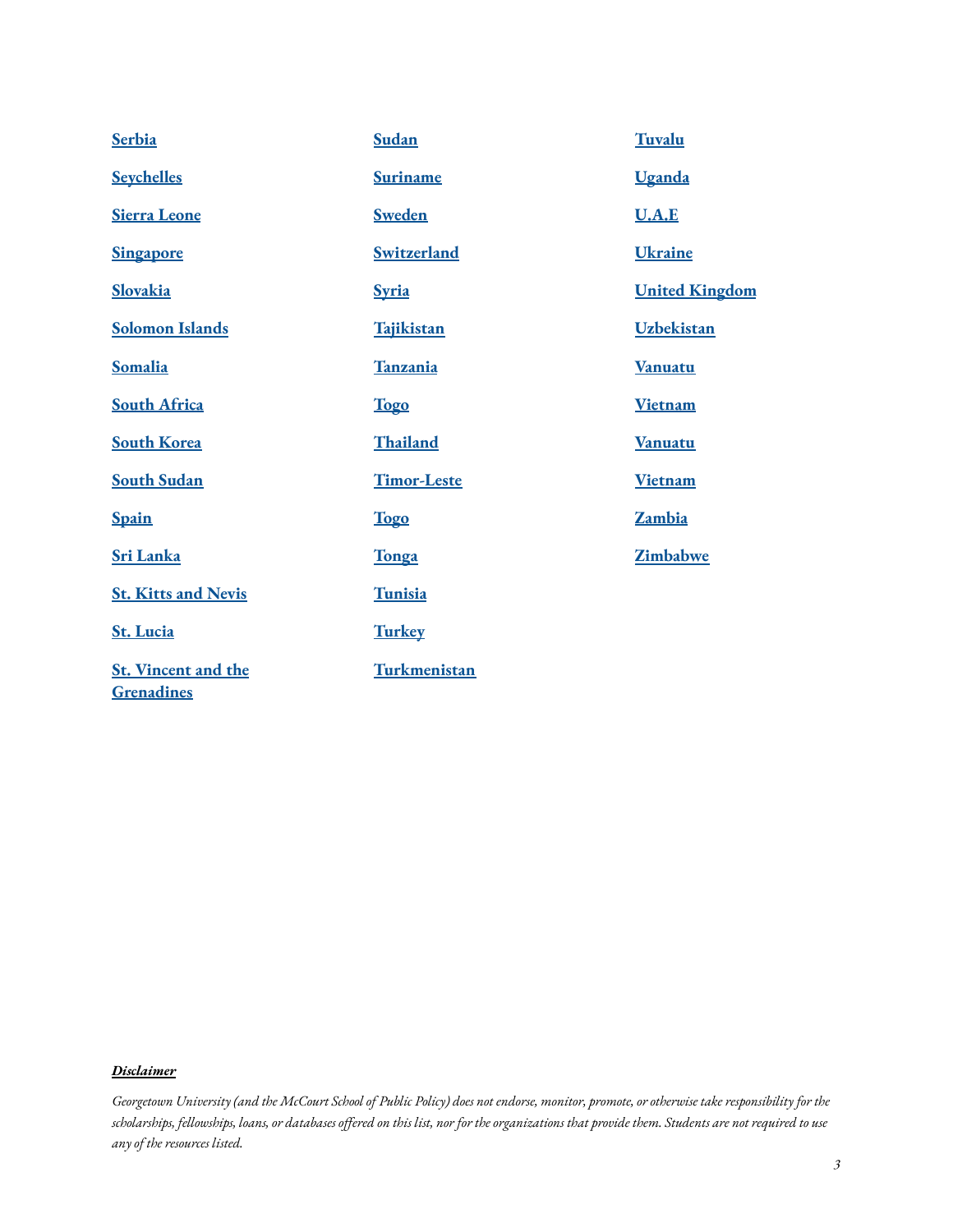# **Search Engines/Databases**

**[eduPASS](https://www.edupass.org/paying-for-college/databases/)**

**[InternationalScholarships.Com](https://www.internationalscholarships.com/)**

**[International](https://www.iefa.org/) Education Financial Aid**

**Austrian Database for [Scholarships](https://grants.at/de/) & Research Grants (Austrian Students Only)**

**Legacy [Handbook's](https://www.legathandboken.no/) Scholarship Database (Norwegian Students Only)**

#### *Disclaimer*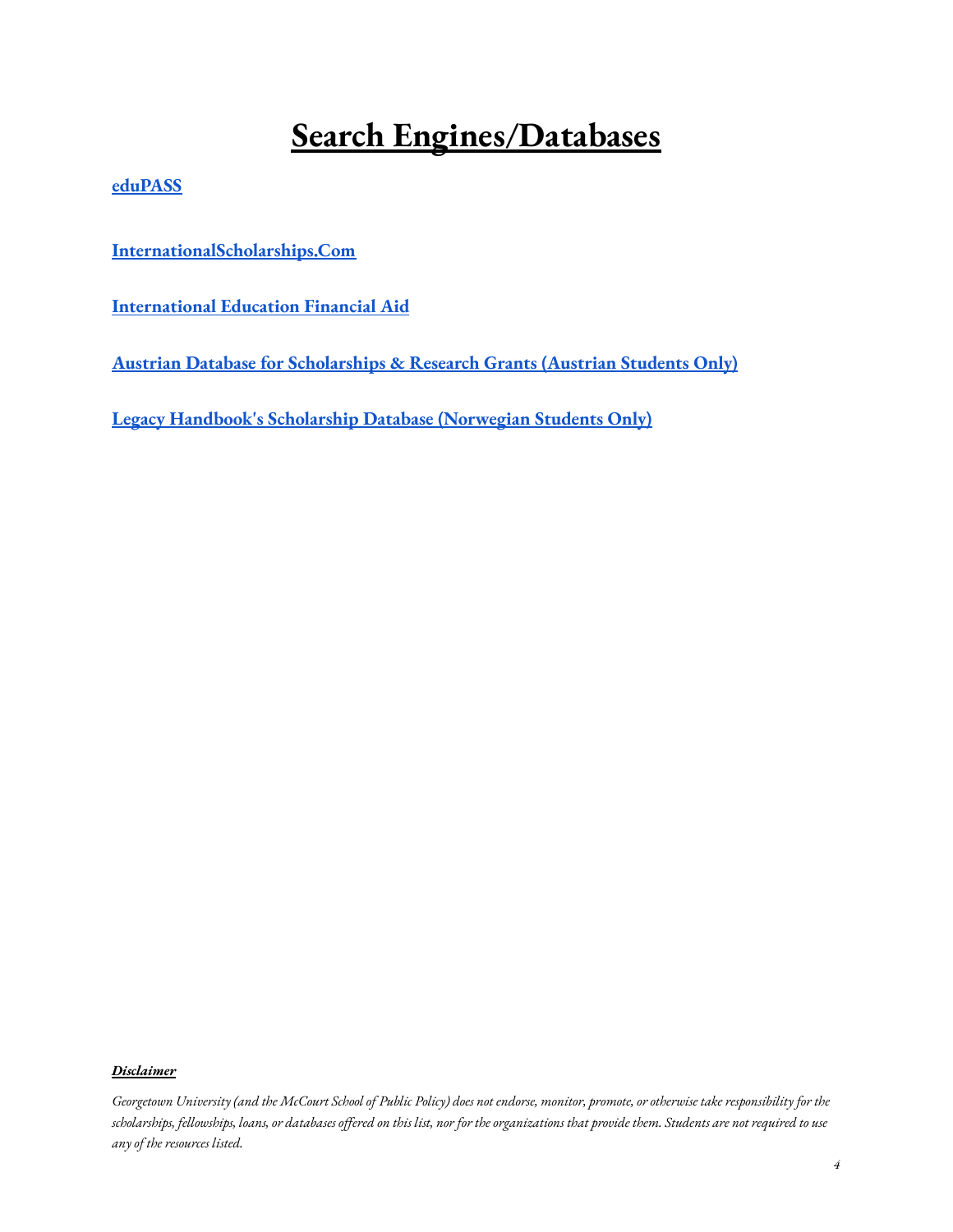# <span id="page-4-0"></span>**Funding Opportunities (Various Countries)**

#### **The American Association of University Women [Fellowships](https://www.aauw.org/resources/programs/fellowships-grants/) & Grants**

Deadline: November Type: Fellowships/Grants Typical Award: Varies Restrictions: must be female Area of focus: general

#### **Arab Student Aid [International](https://arabstudentaid.org/students/) Scholarship Interest-Free Loan**

Deadline: January/August Type: interest-free loan Typical award: \$4,500 Restrictions: Must have citizenship of an Arab country Area of focus: general

#### **East-West Center United [States-South](https://www.eastwestcenter.org/education/opportunities-study-and-scholarship) Pacific Scholarships (Various)**

Deadline: Varies Type: Scholarships Typical award: Varies Restrictions: Requirements vary depending on scholarship Area of focus: general

#### **Global Sustainable Electricity [Partnership](https://www.globalelectricity.org/scholarship/)**

Deadline: April Type: Scholarship Typical award: up to \$10,000 per year (max. two years) Restrictions: must be a citizen of a developing country/territory on the list of official development aid recipients identified by the OECD (see website). Applicant must be committed to contribute to their home country's development after their studies Area of focus: public policy

#### *Disclaimer*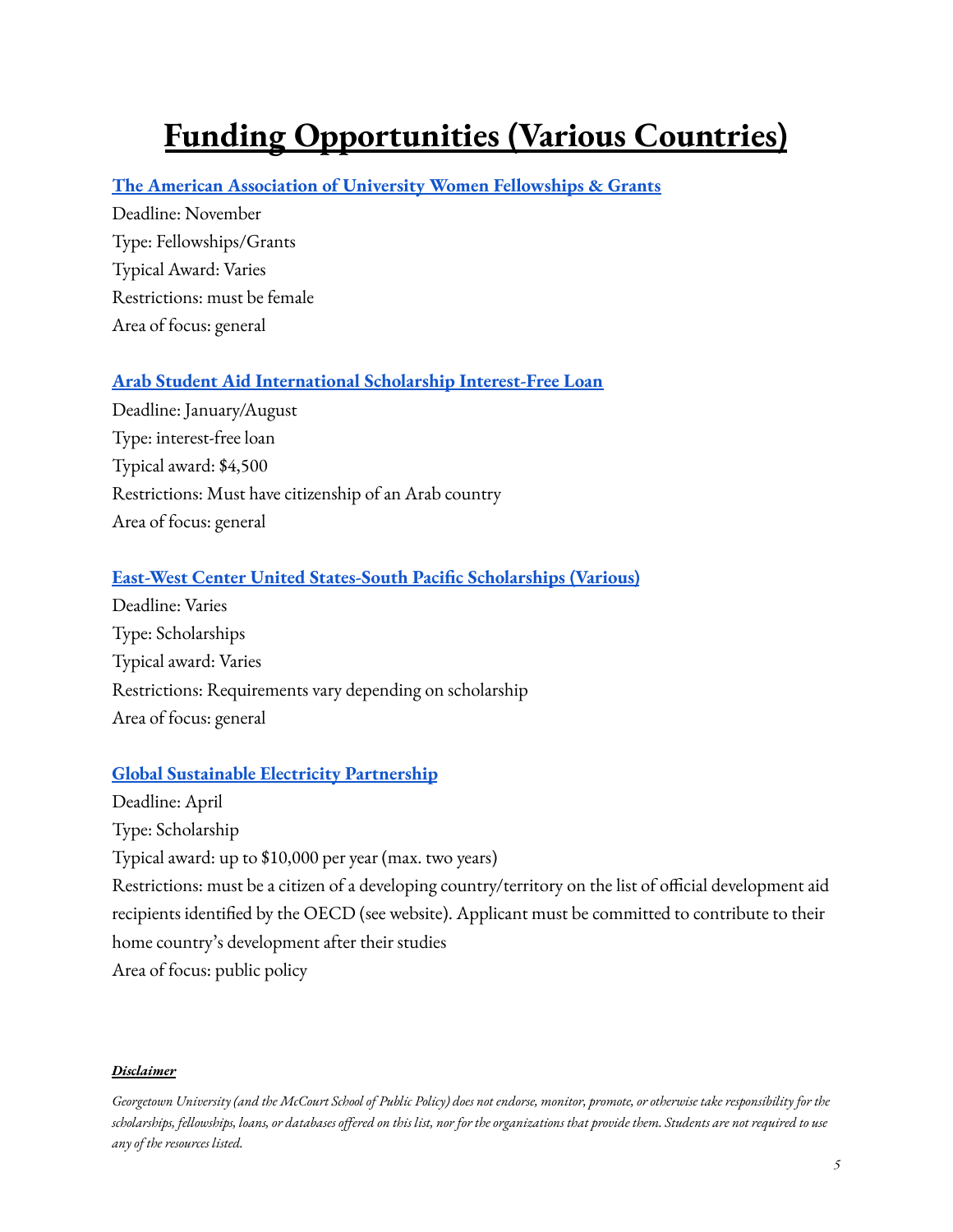### **Golden Key [International](https://www.goldenkey.org/scholarships-awards/overview/) Honor Society Community Service Award**

Deadline: October Type: Award Typical award: Varies Restrictions: must be a member of the Golden Key International Honor Society Area of focus: general

### **Harkness Fellowships - The [Commonwealth](https://www.commonwealthfund.org/grants-fellowships/fellowships) Fund**

Deadline: Varies Type: Fellowship Typical award: Varies by fellowship Restrictions: Must be interested in Health Policy. Different citizenship requirements apply based on each fellowship Area of focus: Health Policy

### **The Houtan Scholarship [Foundation](http://www.houtan.org/apply/)**

Deadline: June Type: Scholarship Typical award: \$3,500/semester Restrictions: must be able to write, speak and read Parsi (at least at an intermediate level) and be able to demonstrate an active interest in the promotion of Persian Culture Area of focus: general

### **The Humane Studies [Fellowship](https://theihs.org/graduate-students/scholarships-and-grants-graduate-students/)**

Deadline: August Type: Fellowship Typical award: \$5,000 - \$15,000 Restrictions: none Area of focus: general

#### *Disclaimer*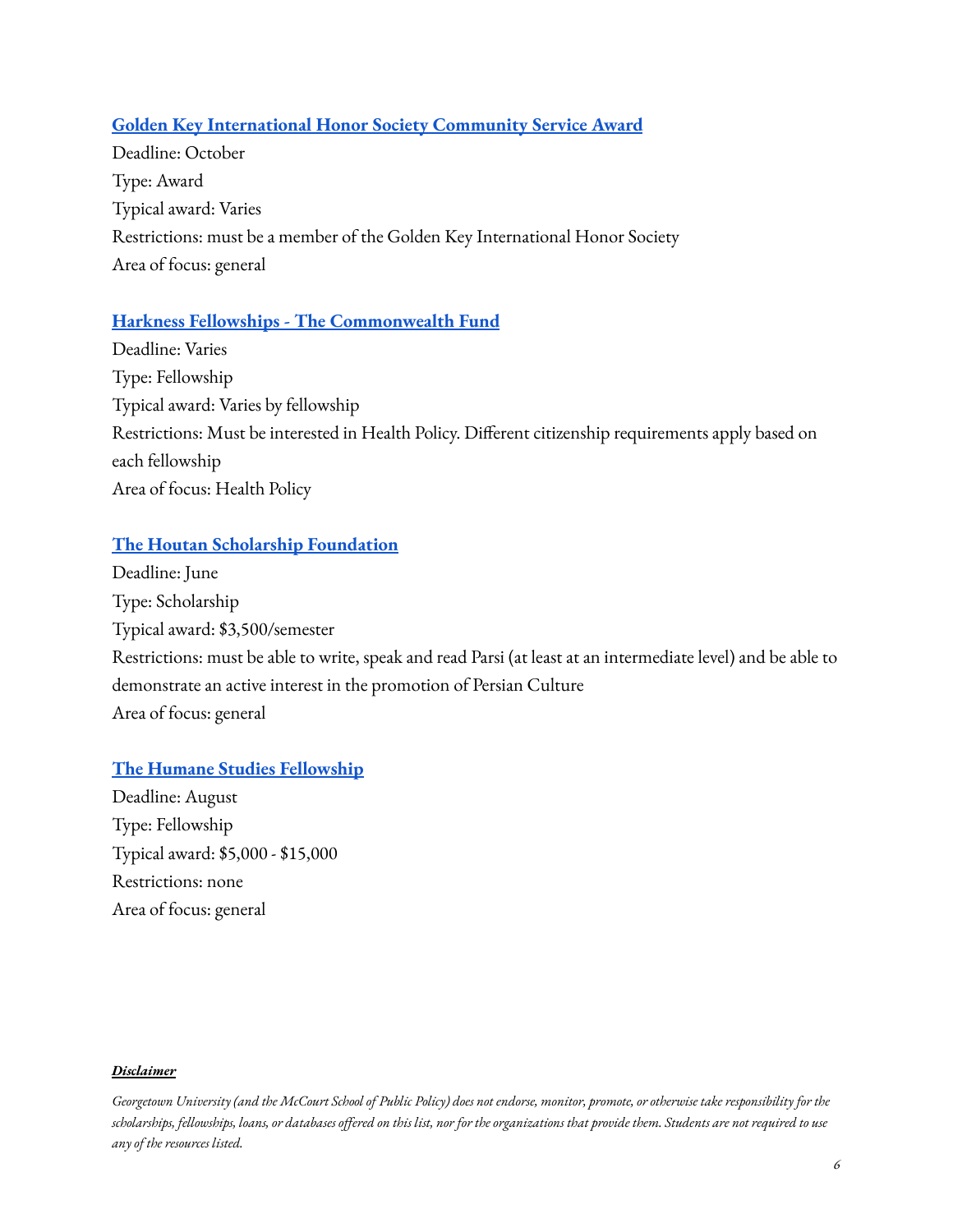### **MPower [Financing](https://www.mpowerfinancing.com/)**

Deadline: February Type: Loan Typical award: up to \$100,000 Restrictions: Area of focus: general

### **Mackenzie King [Scholarships](http://www.mkingscholarships.ca/index-e.html)**

Deadline: February Type: Scholarship Typical award: \$8,500 or \$10,500 Restrictions: Applicant must have graduated from a Canadian university Area of focus: general

### **Margaret [McNamara](https://www.mmeg.org/apply) Education Grants**

Deadline: January Type: Grant Typical award: up to \$15,000 Restrictions: Applicant must be a self-identifying woman over the age of 25, who has already enrolled. Applicant must be a national of a low-income economy, a lower-middle-income economy or an upper-middle-income economy, as defined on the website. Area of focus: general

#### **[Organization](https://www.oas.org/en/scholarships/Academic_Program_OAS_2022.asp) of American States Academic Scholarships**

Deadline: Dependent on the National Liaison Office in the applicant's country Type: Scholarship Typical award: up to \$10,000 Restrictions: Must be a citizen or permanent resident of an OAS Member State. Applications must be submitted through the corresponding National Liaison Office in the applicant's country Area of focus: general

#### *Disclaimer*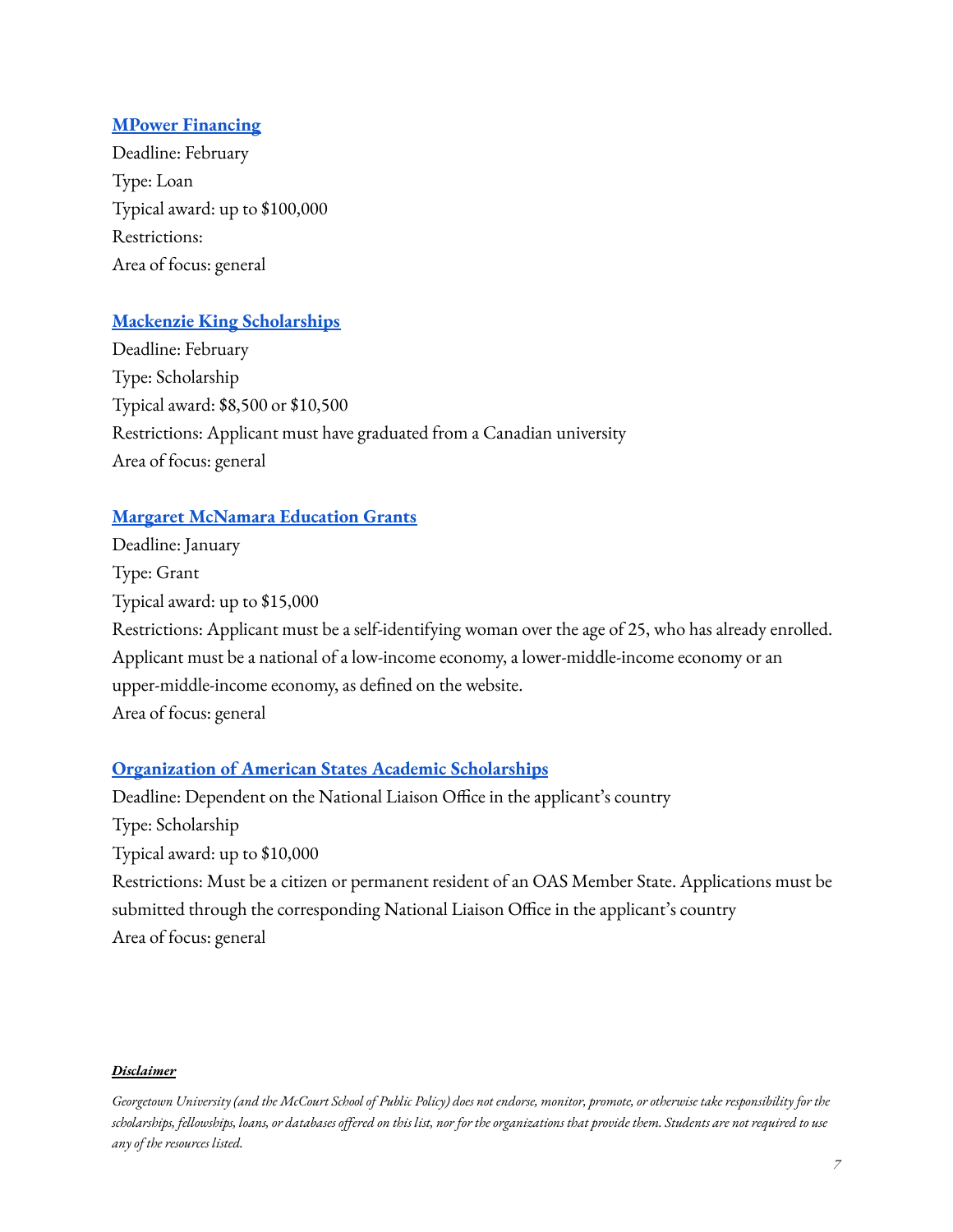### **[Organization](http://www.oas.org/en/rowefund/) of American States- Rowe Fund**

Deadline: Rolling Type: Interest free loan Typical award: up to \$15,000 Restrictions: must be a citizen of a Latin American or Caribbean OAS member state Area of focus: general

### **[Philanthropic](https://www.peointernational.org/about-peo-international-peace-scholarship-ips) Educational Organization (PEO) International Peace Scholarship for Women**

Deadline: December Type: Scholarship Typical award: \$12,500 Restrictions: A female student who is not a citizen or permanent resident of the US or Canada Area of focus: general

### **Point Foundation [Scholarships](https://pointfoundation.org/)**

Deadline: January Type: Scholarship Typical award: varies Restrictions: applicant must be a person who identifies as a member of the LGBTQ+ community (open to all college students, regardless of citizenship) Area of focus: general

#### *Disclaimer*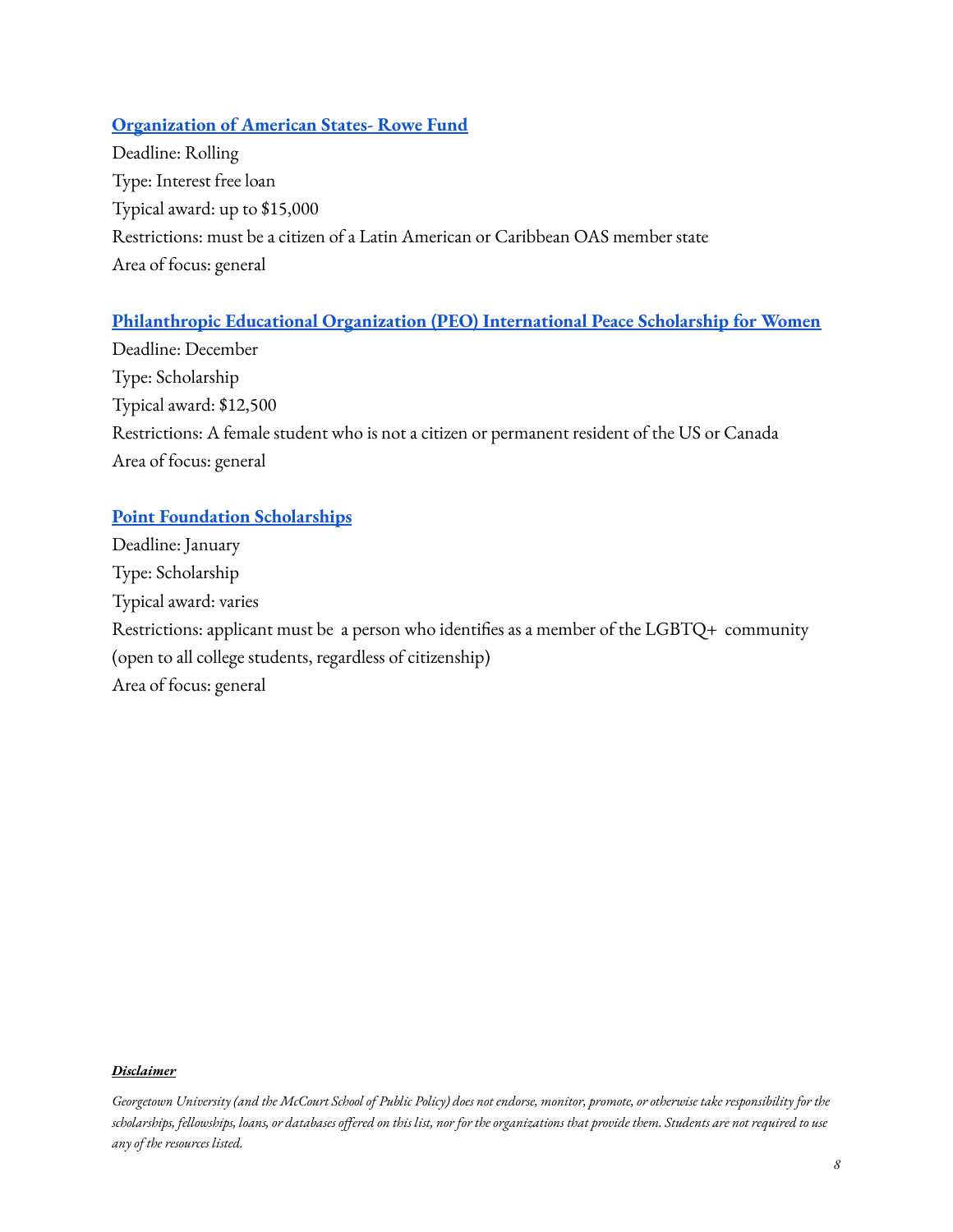# <span id="page-8-0"></span>**Funding Opportunities (By Country)**

# <span id="page-8-1"></span>**Afghanistan**

**Aga Khan Foundation [International](https://www.akdn.org/our-agencies/aga-khan-foundation/international-scholarship-programme) Scholarship Programme**

Deadline: March Type: Scholarship + loan Typical award: varies Restrictions: accepts only nationals from: Bangladesh, India, Pakistan, Afghanistan, Tajikistan, Kyrgyzstan, Syria, Egypt, Kenya, Tanzania, Uganda, Madagascar and Mozambique Area of focus: development policy\

# <span id="page-8-2"></span>**Albania**

**[Fulbright](https://al.usembassy.gov/education-culture/educational-exchange-programs/fulbright-programs/) Program** Deadline: June Type: Fulbright Fellowship Typical award: Tuition fees, maintenance allowance and round-trip international travel to the University Restrictions: Applicants must be citizens of the Republic of Albania, have a minimum of two years of professional experience, and must commit to returning to Albania for at least two years at the conclusion of their fellowship. Area of focus: general

#### *Disclaimer*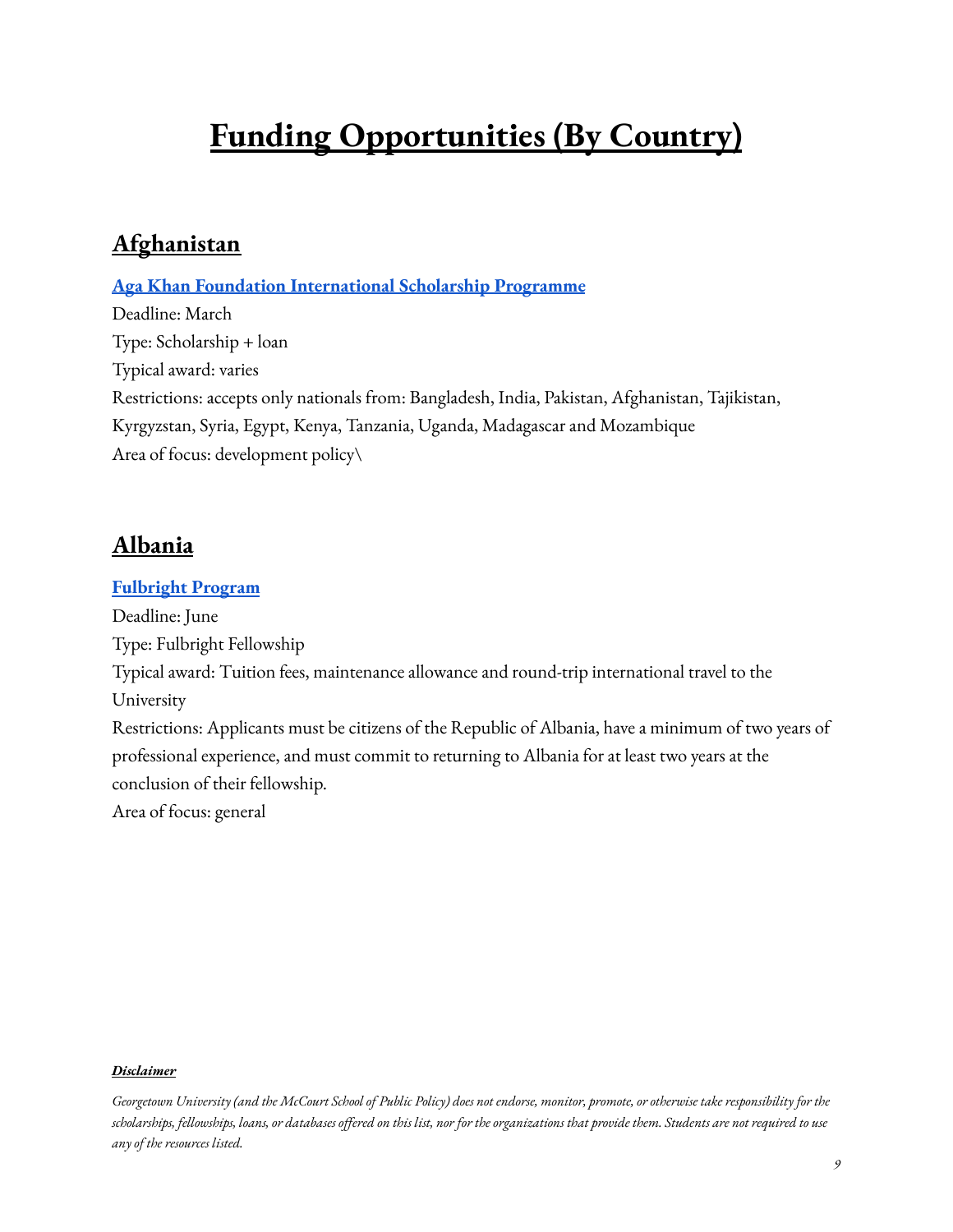# <span id="page-9-0"></span>**Algeria**

# **Bibliotecha Alexandrina Higher Education [Funding Opportunities](http://www.bibalex.org/he_funding/Home/index.aspx) in the Arab Region [Database](http://www.bibalex.org/he_funding/Home/index.aspx)** Deadline: varies Type: database Typical award: varies Restrictions: for students from Algeria, Bahrain, Egypt, Jordan, Kuwait, Lebanon, Morocco, Oman, Palestine, Qatar, Saudi Arabia, Tunisia or the United Arab Emirates Area of focus: general

# <span id="page-9-1"></span>**Andorra**

**[Fulbright](https://www.ensenyamentsuperior.ad/) Program** Deadline: Type: Fulbright Fellowship Typical award: Tuition fees, maintenance allowance and round-trip international travel to the University Restrictions: See website. Area of focus: general

# <span id="page-9-2"></span>**Angola**

**[Fundação](http://www.estudar.org.br/) Estudar** Deadline: Rolling Type: Scholarship Typical award: Varies Restrictions: Scholarships are aimed at Portuguese-speaking students from Brazil and countries such as Angola, Mozambique and Portugal

#### *Disclaimer*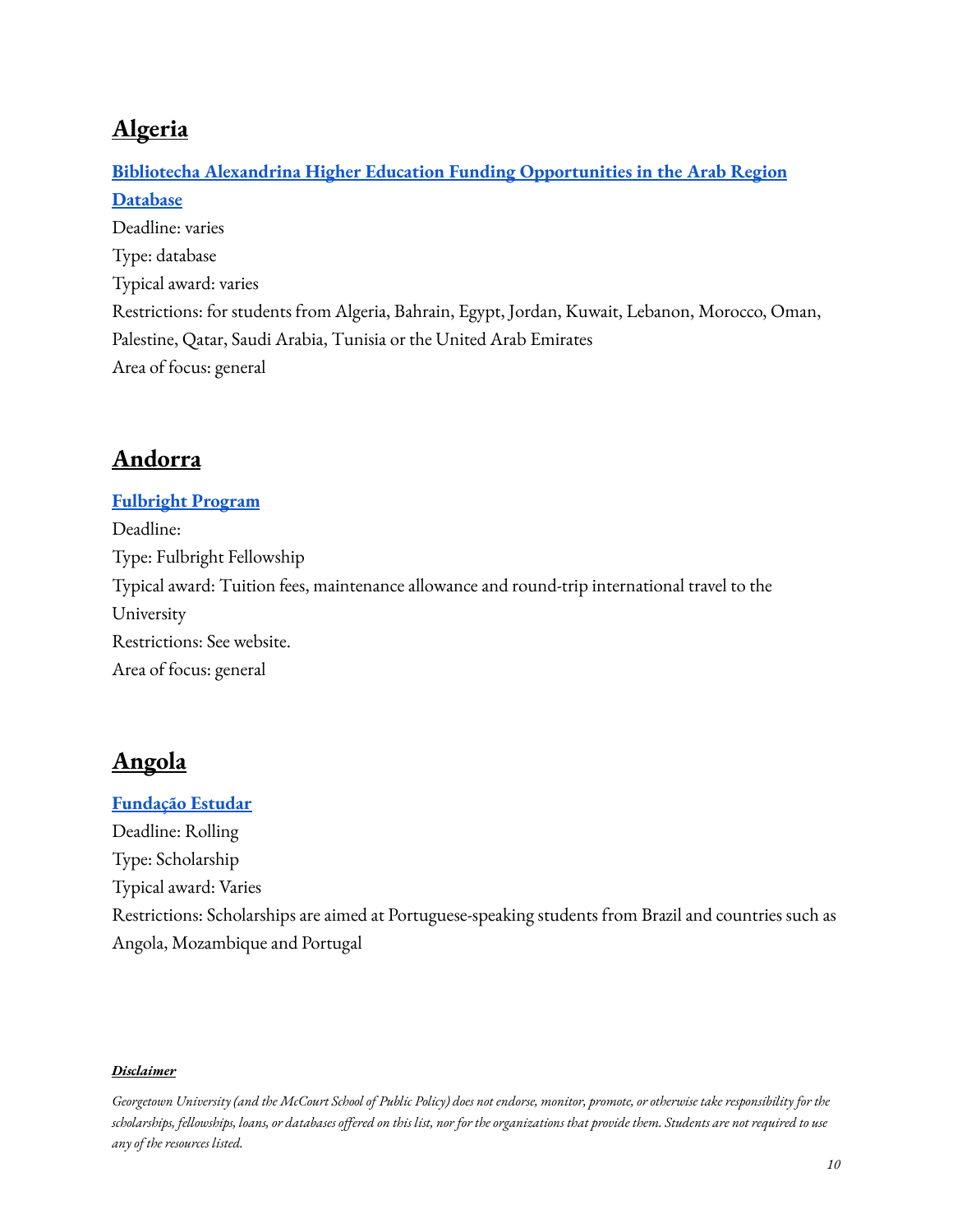### **[Fulbright](https://ao.usembassy.gov/education-culture/fulbright-program/fulbright-foreign-student-program/) Program**

Deadline: June Type: Fulbright Fellowship Typical award: Living expenses for the grantee Restrictions: Applicants must be citizens of, and reside in Angola. They must commit to returning to Angola for at least two years at the conclusion of their fellowship. Area of focus: general

### **Mandela [Washington](https://yali.state.gov/mwf/) Fellowship**

Deadline: September

Type: Fellowship

Typical award: varies

Restrictions: Applicant must be between the ages of 25 and 35, and is a citizen of one of the following countries: Angola, Benin, Botswana, Burkina Faso, Burundi, Cameroon, Cabo Verde, Central African Republic, Chad, Comoros, Republic of the Congo, Democratic Republic of the Congo (DRC), Cote d'Ivoire, Djibouti, Equatorial Guinea, Eritrea, Eswatini, Ethiopia, Gabon, The Gambia, Ghana, Guinea, Guinea-Bissau, Kenya, Lesotho, Liberia, Madagascar, Malawi, Mali, Mauritania, Mauritius, Mozambique, Namibia, Niger, Nigeria, Rwanda, Sao Tome and Principe, Senegal, Seychelles, Sierra Leone, Somalia, South Africa, South Sudan, Sudan, Tanzania, Togo, Uganda, Zambia, or Zimbabwe Area of focus: general

# <span id="page-10-0"></span>**Antigua and Barbuda**

#### **[Fulbright](https://bb.usembassy.gov/education-culture/ec-scholarships/fulbright-scholarship-program/) Program**

Deadline: June Type: Fulbright Fellowship Typical award: Restrictions: Applicant must be a citizen and resident of any of the Eastern Caribbean islands comprised of: Antigua and Barbuda, Barbados, Dominicana. Grenada, St. Kitts and Nevis, St. Lucia and St Vincent and the Grenadines. Applicants must return to their home country on completion of their studies for a minimum of two years.

Area of focus: general

### *Disclaimer*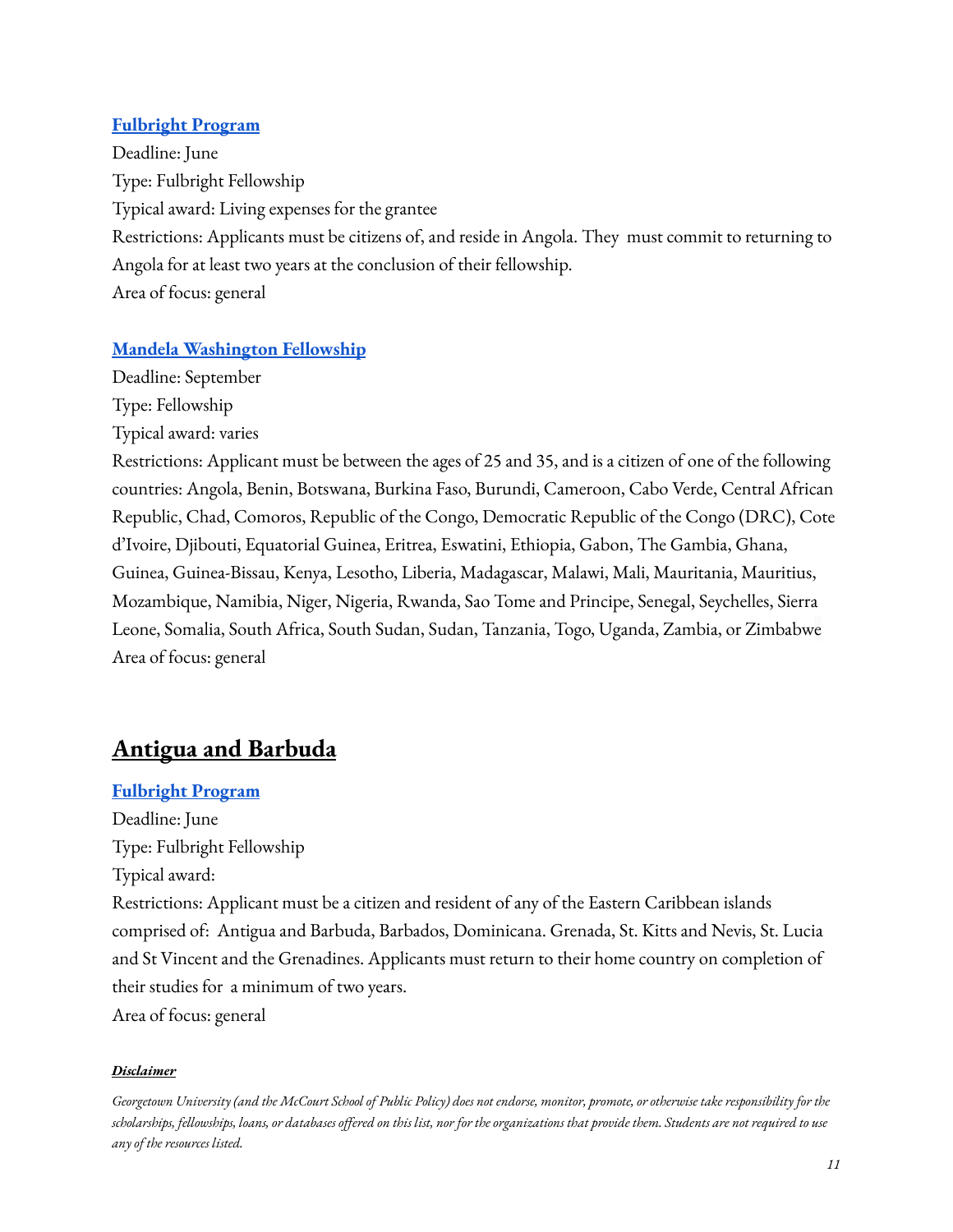# <span id="page-11-0"></span>**Argentina**

### **[Fulbright](http://fulbright.edu.ar/course/becas-de-posgrado-fulbright-ministerio-de-educacion-cultura-ciencia-y-tecnologia-de-la-nacion-2020-2021/#1565314377610-5ea9cfc8-b083efcd-cd2d) Program**

Deadline: April Type: Fulbright Fellowship Typical award: Round-trip airfare, a monthly stipend, university fees and tuition (full or partial) Restrictions: Applicant must be a citizen and resident ofArgentina, and must be a graduate of an Argentine higher education institution. Applicants must return to Argentina on completion of their studies.

Area of focus: general

# <span id="page-11-1"></span>**Armenia**

**Armenian [Professional](http://www.armenianprofessionalsociety.org/scholarships.html) Society** Deadline: September Type: Scholarship Typical award: varies Restrictions: must be a citizen of Armenia Area of focus: general

# <span id="page-11-2"></span>**Australia**

# **General Sir John Monash [Foundation](https://www.johnmonash.com/) Scholarship** Deadline: July Type: Scholarship Typical award: varies Restrictions: must be a citizen of Australia, and must have completed or be about to complete a full degree from an Australian university Area of focus: general

#### *Disclaimer*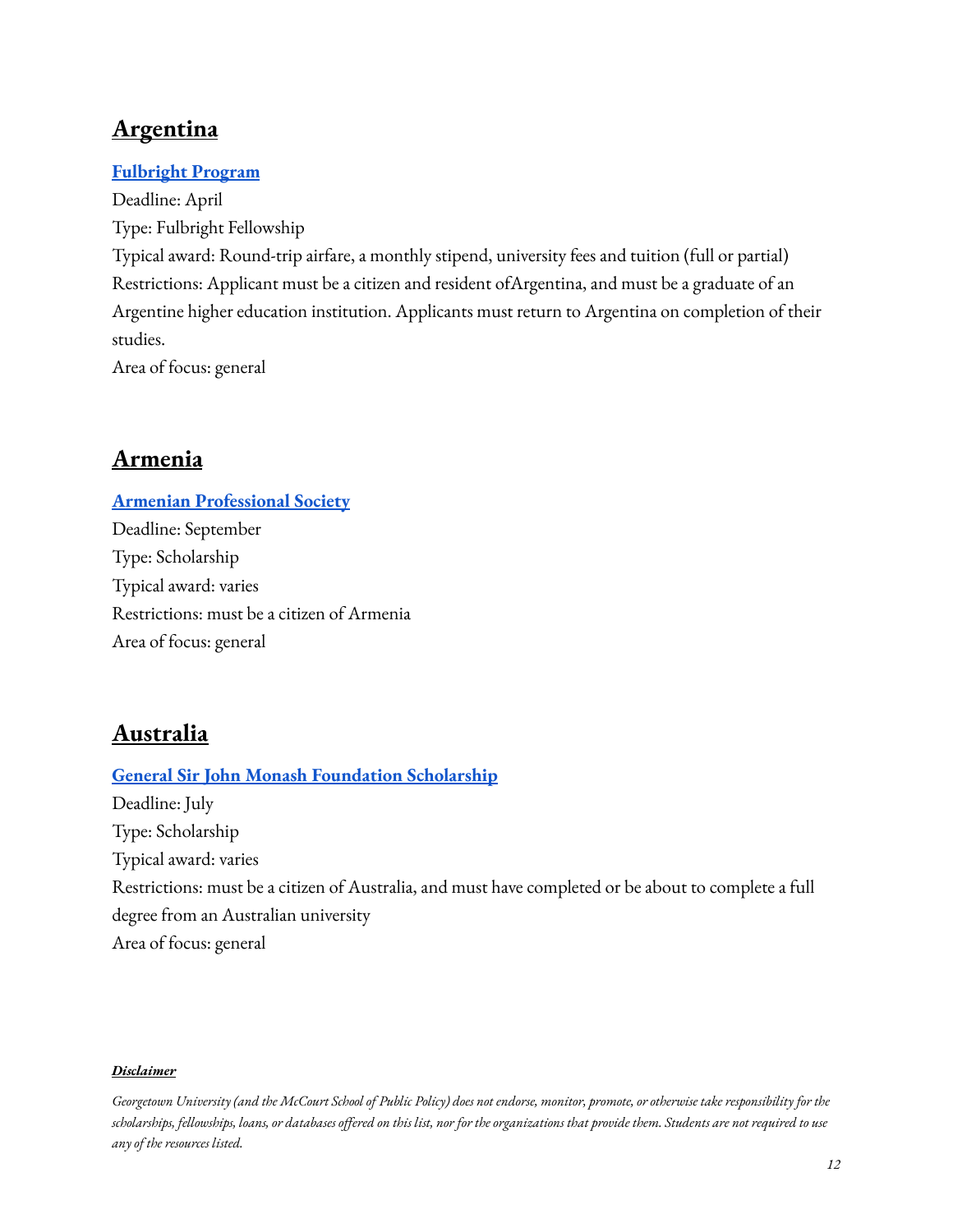### **American Australian Association [Scholarships](https://www.americanaustralian.org/scholarships/)**

Deadline: March Type: Scholarship Typical award: up to \$40,000 Restrictions: Applicant must be an Australian citizen or permanent resident (dual US citizens/permanent residents are not eligible) Area of focus: general

### <span id="page-12-0"></span>**Azerbaijan**

### **[Fulbright](https://az.usembassy.gov/education-culture/educational-programs/professional-development-degree-programs/) Program**

Deadline: June Type: Fulbright Fellowship Typical award: Tuition, living stipend, and travel and academic allowances Restrictions: Applicants must be citizens of and reside in Azerbaijan. Applicants must have at least two years of consecutive full time work experience. Area of focus: general

### <span id="page-12-1"></span>**Bahamas**

#### **[Fulbright](https://bs.usembassy.gov/education-culture/fulbright-the-bahamas/) Program**

Deadline: July Type: Fulbright Fellowship Typical award: Visa costs, travel costs, accommodation costs, university tuition costs, GRE testing and medical insurance Restrictions: Applicants must be a citizen of the Bahamas and must commit to return to the Bahamas for two years after completion of studies. Area of focus: general

#### *Disclaimer*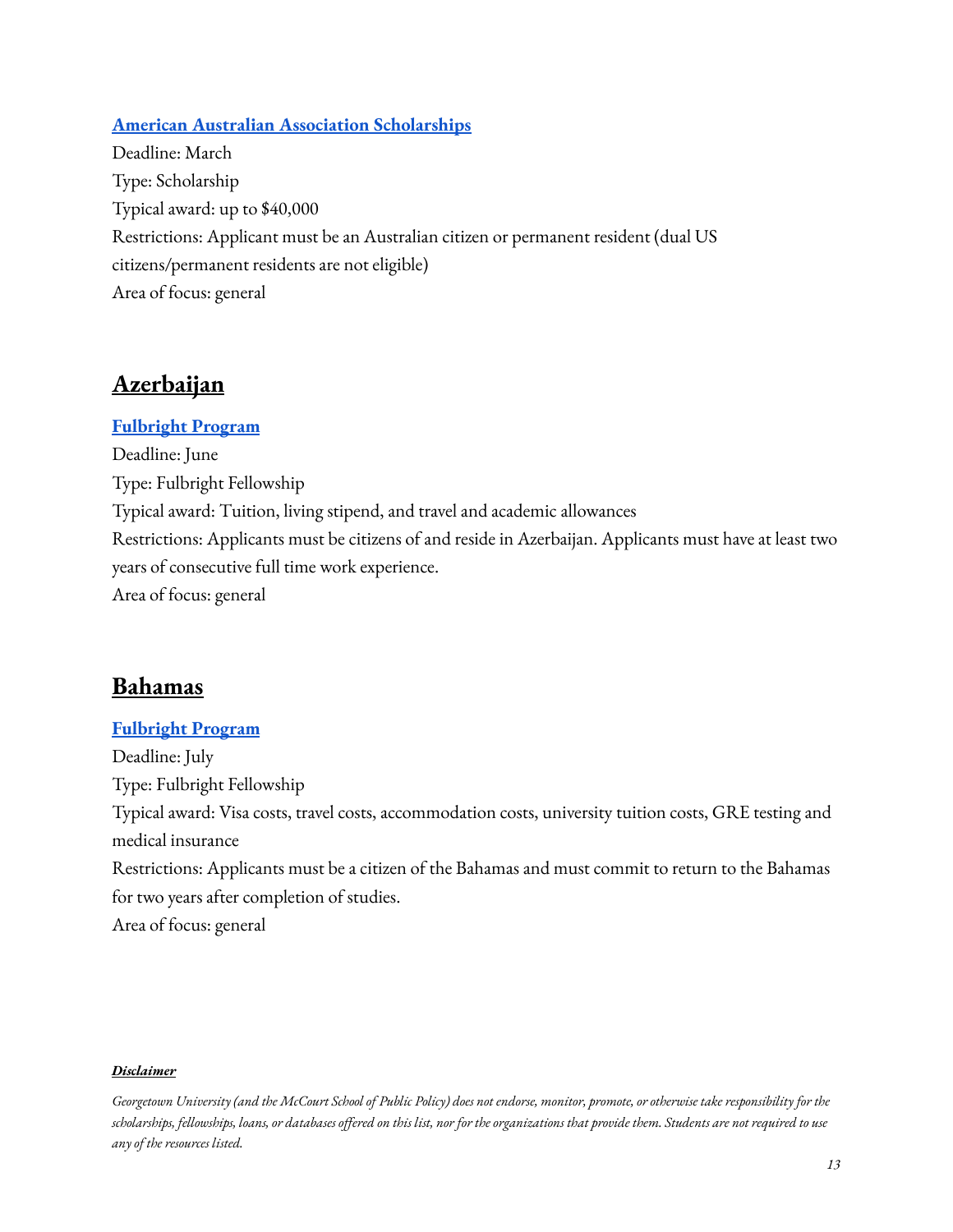# <span id="page-13-0"></span>**Bahrain**

### **Bibliotecha Alexandrina Higher Education [Funding Opportunities](http://www.bibalex.org/he_funding/Home/index.aspx) in the Arab Region [Database](http://www.bibalex.org/he_funding/Home/index.aspx)**

Deadline: varies Type: database Typical award: varies Restrictions: for students from Algeria, Bahrain, Egypt, Jordan, Kuwait, Lebanon, Morocco, Oman, Palestine, Qatar, Saudi Arabia, Tunisia or the United Arab Emirates Area of focus: general

### **[Fulbright](https://bh.usembassy.gov/education-culture/exchange-programs/fulbright-graduate-scholarship/) Program**

Deadline: September Type: Fulbright Fellowship Typical award: Travel costs, sickness insurance, monthly maintenance, tuition, funding for books and professional activities Restrictions: Applicants must be Bahraini citizens and must be residing in Bahrain at the time of application. Candidates who have resided in the US for 5 or more consecutive years inthe 6 year period preceding the applications are ineligible. Area of focus: general

# <span id="page-13-1"></span>**Bangladesh**

### **Aga Khan Foundation [International](https://www.akdn.org/our-agencies/aga-khan-foundation/international-scholarship-programme) Scholarship Programme**

Deadline: March Type: Scholarship + loan Typical award: varies Restrictions: accepts only nationals from: Bangladesh, India, Pakistan, Afghanistan, Tajikistan, Kyrgyzstan, Syria, Egypt, Kenya, Tanzania, Uganda, Madagascar and Mozambique Area of focus: development policy

#### *Disclaimer*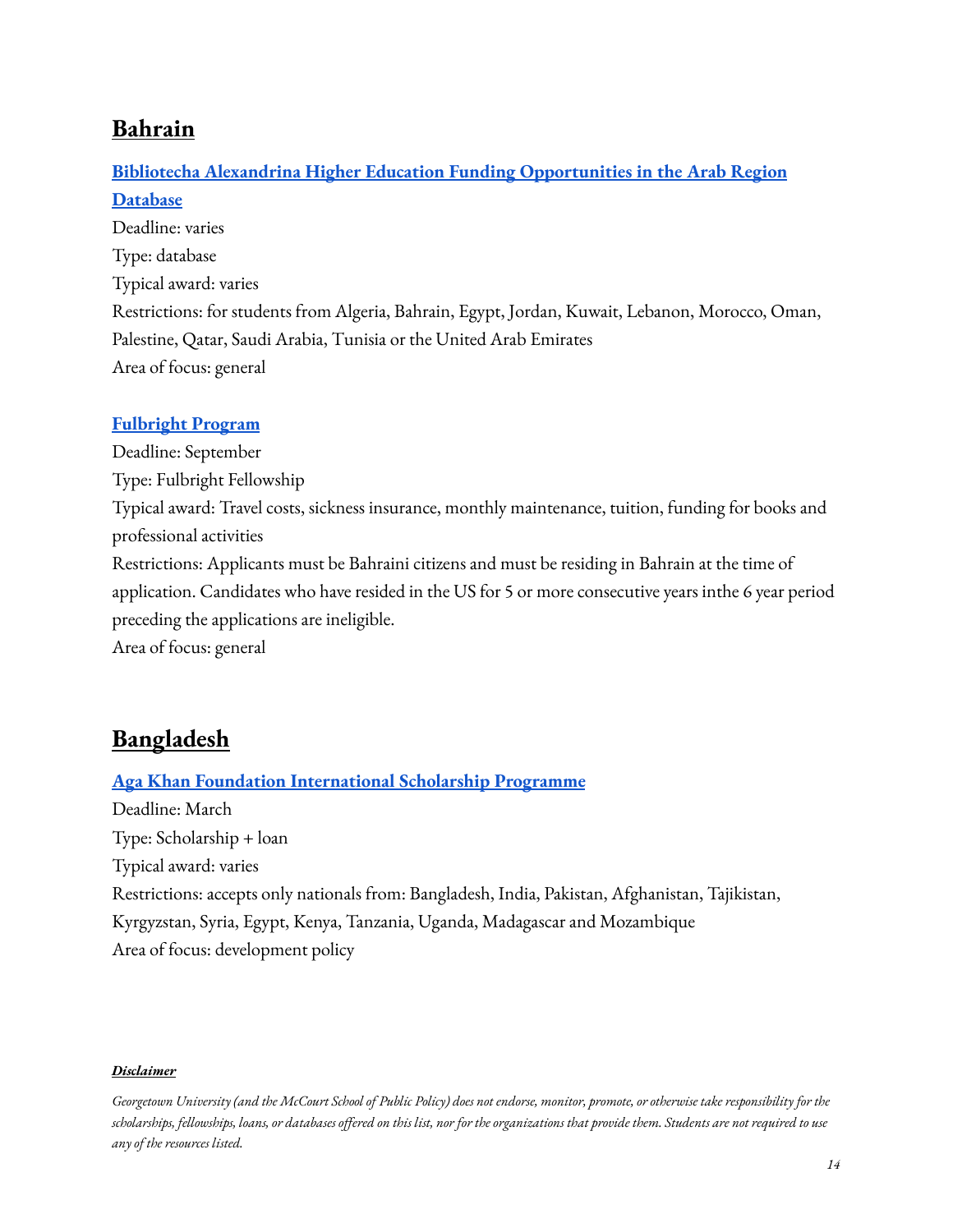# <span id="page-14-0"></span>**Barbados**

### **[Fulbright](https://bb.usembassy.gov/education-culture/ec-scholarships/fulbright-scholarship-program/) Program**

Deadline: June Type: Fulbright Fellowship Typical award: Restrictions: Applicant must be a citizen and resident of any of the Eastern Caribbean islands comprised of: Antigua and Barbuda, Barbados, Dominicana, Grenada, St. Kitts and Nevis, St. Lucia and St Vincent and the Grenadines. Applicants must return to their home country on completion of their studies for a minimum of two years. Area of focus: general

# <span id="page-14-1"></span>**Belarus**

### **[Fulbright](https://by.usembassy.gov/education-culture/educational-exchange/) Program**

Deadline: October Type: Fulbright Fellowship Typical award: Tuition, airfare, a living stipend, and health insurance Restrictions: Applicant must be a citizen and resident of Belarus Area of focus: general

# <span id="page-14-2"></span>**Belgium**

**Belgian American [Educational](https://baef.be/graduate-study-fellowships-be/) Foundation Grant** Deadline: October Type: grant Typical award: up to \$60,000 for the first year, up to \$40,000 for the second year Restrictions: Must be a Belgian national Area of focus: general

#### *Disclaimer*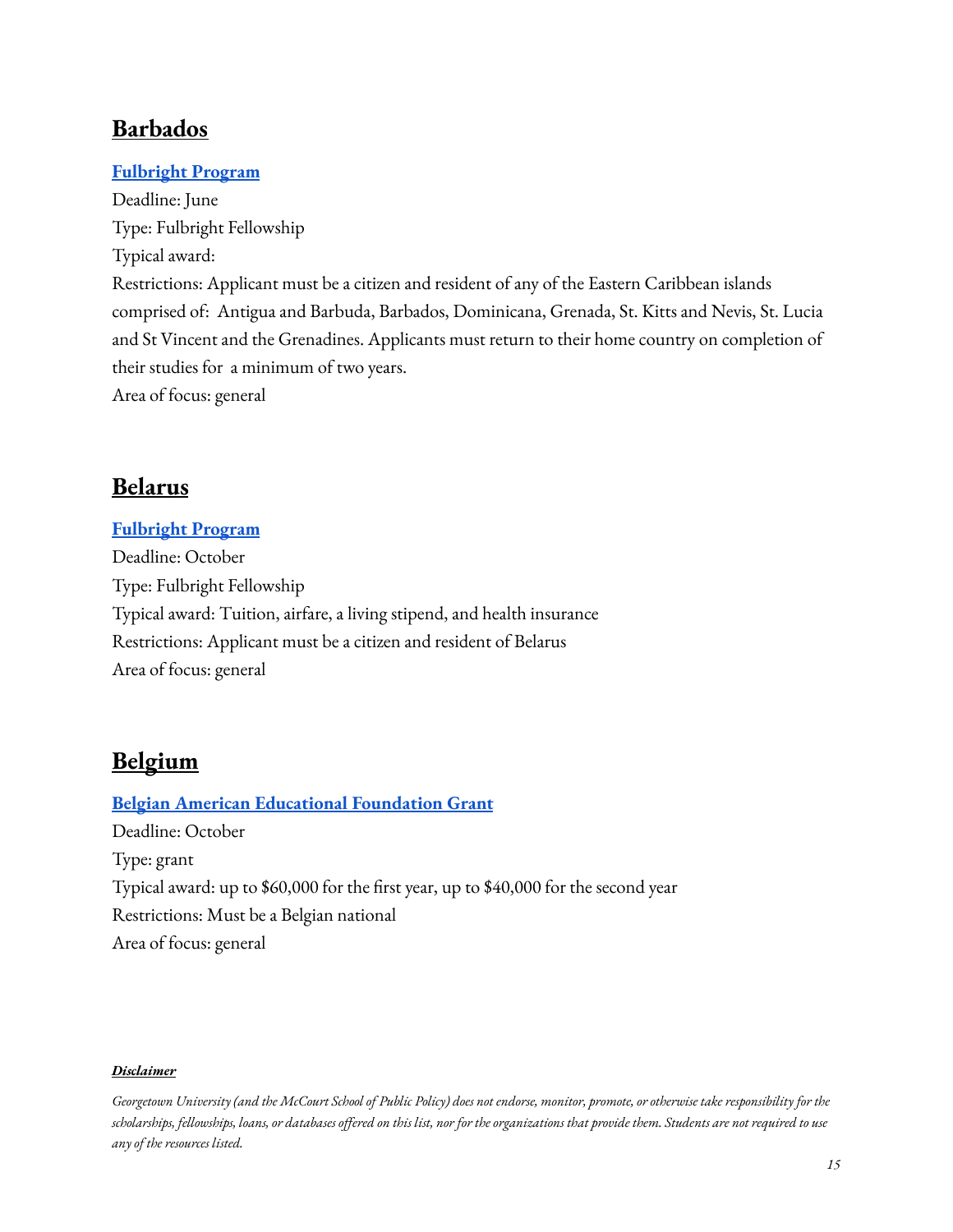### **Fernand Lazard Stichting [Foundation](http://fernandlazard.be/) Loans**

Deadline: February Type: interest-free loan Typical award: up to \$60,000 for the first year, up to \$40,000 for the second year Restrictions: Applicants must be EU nationals that have a first university degree from a Belgian university Area of focus: general

### **[Fulbright](http://www.fulbright.be/) Program**

Deadline: December Type: Fulbright Fellowship Typical award: Scholarship of up to \$2000 per month, J-1 visa sponsorship, travel stipend of \$1,000 and sickness and accident benefits Restrictions: Applicant must be a citizen of Belgium or Luxembourg Area of focus: general

### <span id="page-15-0"></span>**Belize**

**Russell E. Train [Fellowship](https://www.worldwildlife.org/projects/russell-e-train-fellowships)** Deadline: March Type: Fellowship Typical award: up to \$30,000/year Restrictions: Applicant must be a citizen and legal permanent resident of Belize, Ecuador, Fiji, Gabon, Guatemala, Guyana, Honduras, Kenya, Madagascar, Mozambique, Namibia, Papua New Guinea, Peru, Solomon Islands, Suriname, or Vietnam. Applicants must have at least two years of conservation-related work or research experience. Area of focus: interest in the Blue Economy and environmental policy

#### *Disclaimer*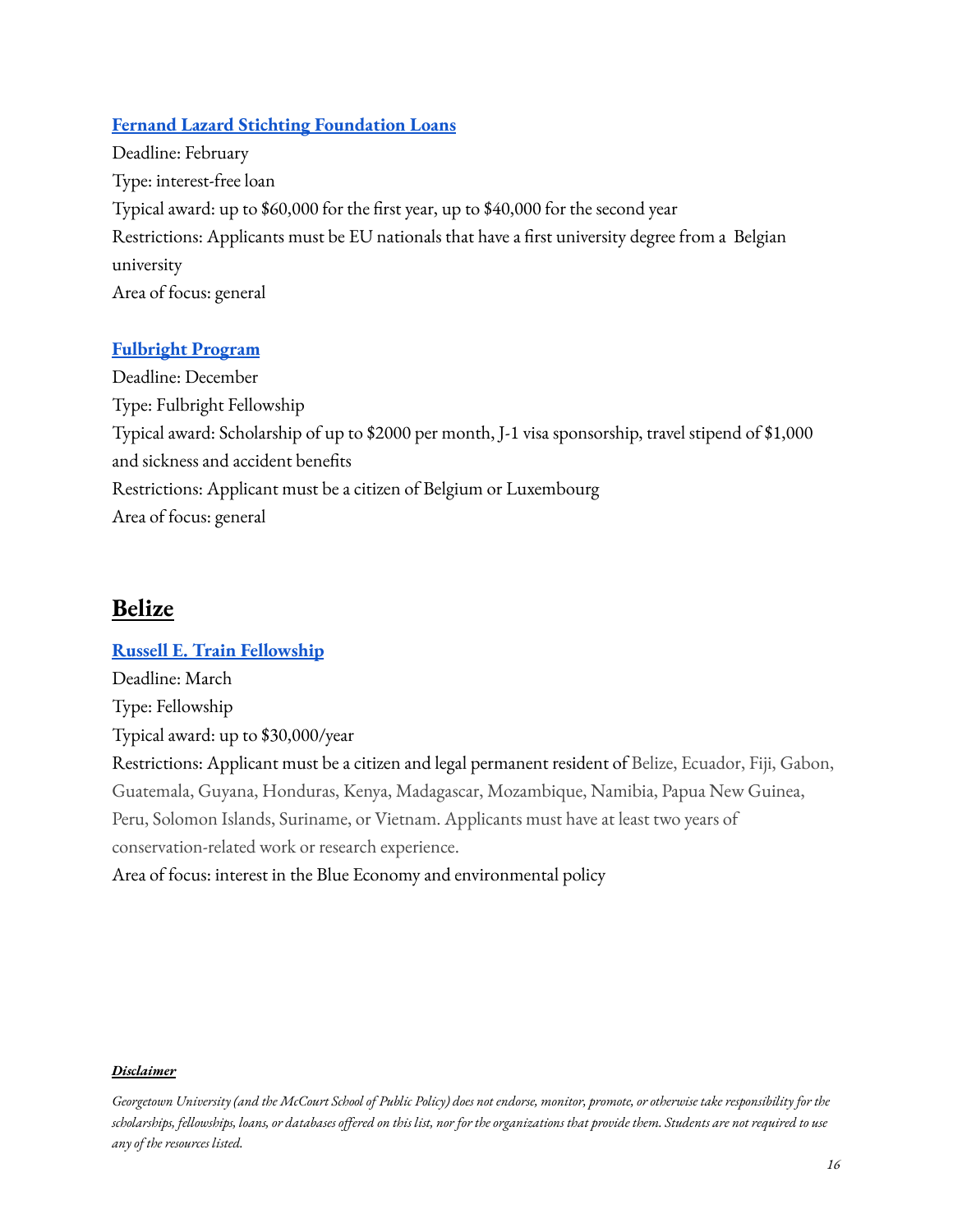# <span id="page-16-0"></span>**Benin**

### **[Fulbright](https://bj.usembassy.gov/education-culture/education-exchange-programs/fulbright-program/) Program**

Deadline: June Type: Fulbright Fellowship Typical award: Restrictions: Applicant must be a citizens or nationals of Benin Area of focus: general

#### **Mandela [Washington](https://yali.state.gov/mwf/) Fellowship**

Deadline: September Type: Fellowship

Typical award: varies

Restrictions: Applicant must be between the ages of 25 and 35, and is a citizen of one of the following countries: Angola, Benin, Botswana, Burkina Faso, Burundi, Cameroon, Cabo Verde, Central African Republic, Chad, Comoros, Republic of the Congo, Democratic Republic of the Congo (DRC), Cote d'Ivoire, Djibouti, Equatorial Guinea, Eritrea, Eswatini, Ethiopia, Gabon, The Gambia, Ghana, Guinea, Guinea-Bissau, Kenya, Lesotho, Liberia, Madagascar, Malawi, Mali, Mauritania, Mauritius, Mozambique, Namibia, Niger, Nigeria, Rwanda, Sao Tome and Principe, Senegal, Seychelles, Sierra Leone, Somalia, South Africa, South Sudan, Sudan, Tanzania, Togo, Uganda, Zambia, or Zimbabwe Area of focus: general

### <span id="page-16-1"></span>**Botswana**

#### **[Fulbright](https://bw.usembassy.gov/2022-23-ffsp-announcement/?_ga=2.202499351.746146329.1644521506-1093378583.1644521506) Program**

Deadline: March

Type: Fulbright Fellowship

Typical award: university tuition and fees, maintenance allowance, health insurance, books/supplies Restrictions: Applicants must be a citizen of Botswana aged between 25 and 40. They must be committed to working in Botswana upon completion of studies in the U.S; and must have the endorsement of a home institution.

Area of focus: general

#### *Disclaimer*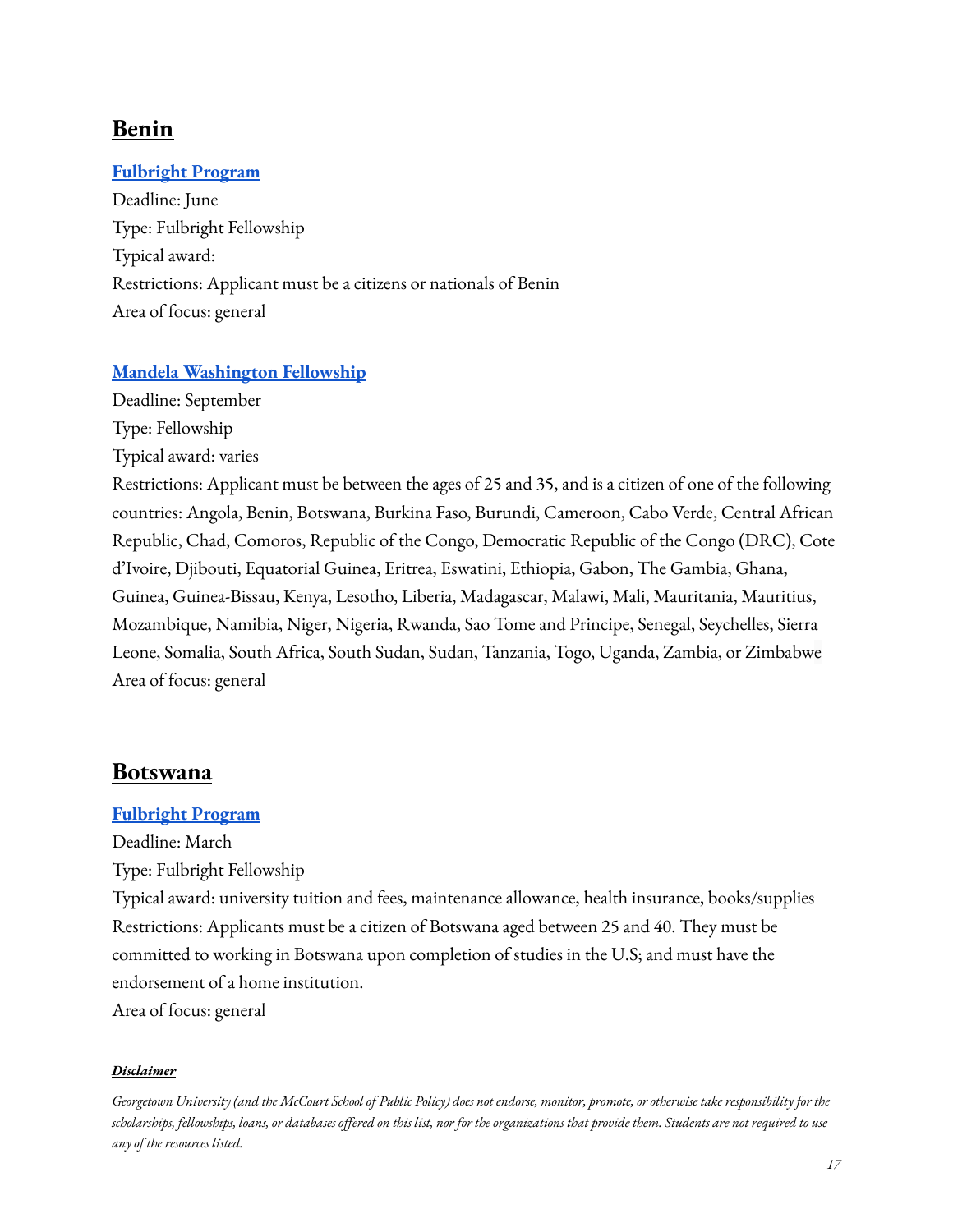### **Mandela [Washington](https://yali.state.gov/mwf/) Fellowship**

Deadline: September Type: Fellowship Typical award: varies

Restrictions: Applicant must be between the ages of 25 and 35, and is a citizen of one of the following countries: Angola, Benin, Botswana, Burkina Faso, Burundi, Cameroon, Cabo Verde, Central African Republic, Chad, Comoros, Republic of the Congo, Democratic Republic of the Congo (DRC), Cote d'Ivoire, Djibouti, Equatorial Guinea, Eritrea, Eswatini, Ethiopia, Gabon, The Gambia, Ghana, Guinea, Guinea-Bissau, Kenya, Lesotho, Liberia, Madagascar, Malawi, Mali, Mauritania, Mauritius, Mozambique, Namibia, Niger, Nigeria, Rwanda, Sao Tome and Principe, Senegal, Seychelles, Sierra Leone, Somalia, South Africa, South Sudan, Sudan, Tanzania, Togo, Uganda, Zambia, or Zimbabwe Area of focus: general

### <span id="page-17-0"></span>**Brazil**

#### **Conselho Nacional De [Desenvolvimento](http://www.cnpq.br/#void) Cientifico E Tecnologico (CNPq)**

Deadline: varies Type: fellowships Typical award: varies Restrictions: Brazilian nationals Area of focus: general

### **[Coordination](https://www.gov.br/capes/pt-br) for Advancement for High Level Personnel (CAPES) Awards**

Deadline: varies Type: Awards Typical award: varies Restrictions: Brazilian citizenship. Each award has its own individual requirements (see website for more detail) Area of focus: general

#### *Disclaimer*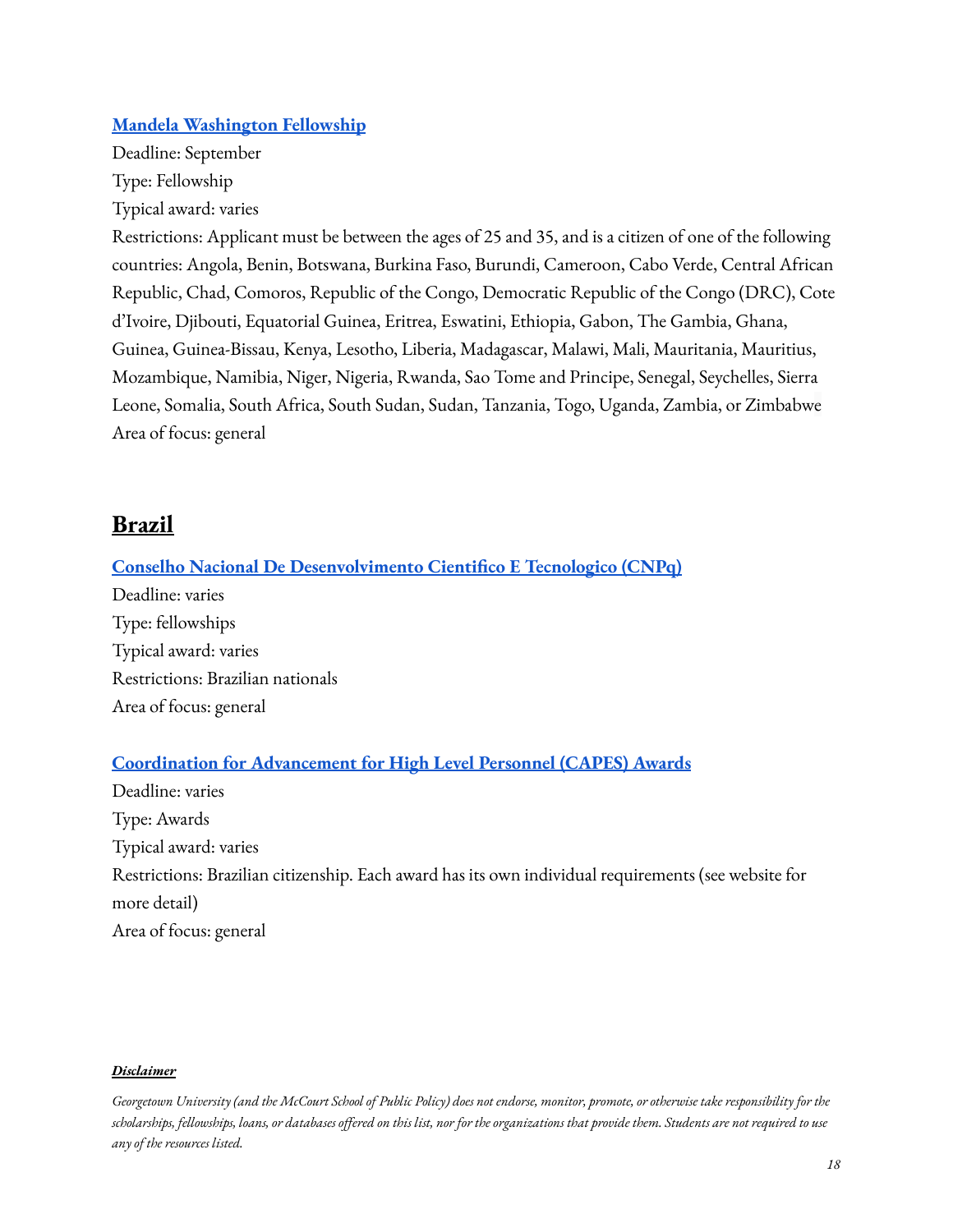### **[Fundação](http://www.estudar.org.br/) Estudar**

Deadline: Rolling Type: Scholarship Typical award: Varies Restrictions: Scholarships are aimed at Portuguese-speaking students from Brazil and countries such as Angola, Mozambique and Portugal Area of focus: general

### <span id="page-18-0"></span>**Brunei**

### **[Fulbright](https://bn.usembassy.gov/education-culture/fulbright-program/fulbright-foreign-student-program/) Program**

Deadline: May Type: Fulbright Fellowship Typical award: full tuition, living and book supply stipend, insurance, and round-trip international fair to the US and Brunei Restrictions: Applicants must be a citizen of Brunei Darussalam or permanent residents who are not citizens of any other country. They must also have at least 3 years of work experience Area of focus: general

### <span id="page-18-1"></span>**Bulgaria**

**[Fulbright](https://www.fulbright.bg/en/grants-for-bulgarian-citizens/graduate-students/) Program** Deadline: September Type: Fulbright Fellowship Typical award:up to \$37,000 Restrictions: Applicants must have Bulgarian citizenship Area of focus: general

#### *Disclaimer*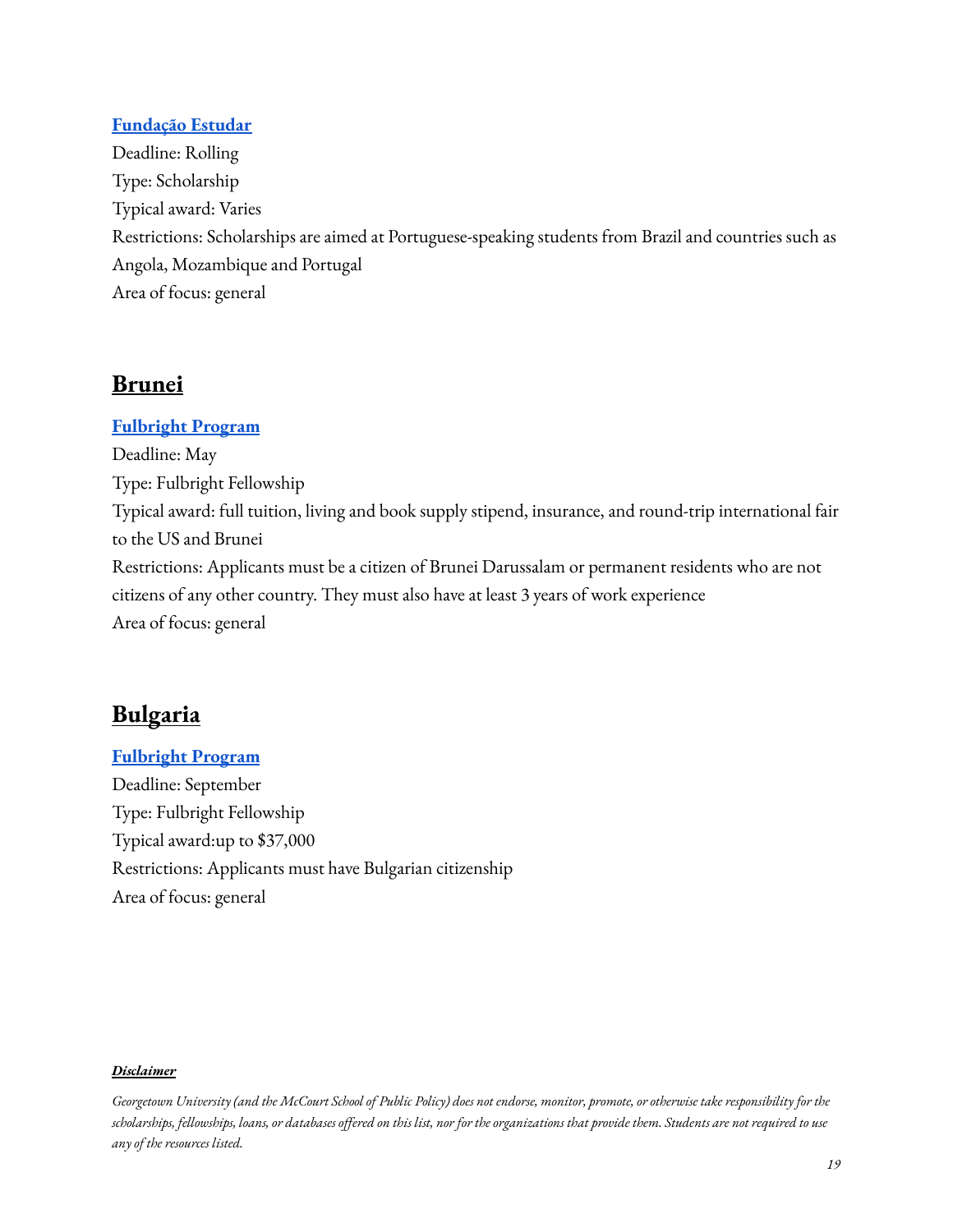### <span id="page-19-0"></span>**Burkina Faso**

#### **Mandela [Washington](https://yali.state.gov/mwf/) Fellowship**

Deadline: September Type: Fellowship

Typical award: varies

Restrictions: Applicant must be between the ages of 25 and 35, and is a citizen of one of the following countries: Angola, Benin, Botswana, Burkina Faso, Burundi, Cameroon, Cabo Verde, Central African Republic, Chad, Comoros, Republic of the Congo, Democratic Republic of the Congo (DRC), Cote d'Ivoire, Djibouti, Equatorial Guinea, Eritrea, Eswatini, Ethiopia, Gabon, The Gambia, Ghana, Guinea, Guinea-Bissau, Kenya, Lesotho, Liberia, Madagascar, Malawi, Mali, Mauritania, Mauritius, Mozambique, Namibia, Niger, Nigeria, Rwanda, Sao Tome and Principe, Senegal, Seychelles, Sierra Leone, Somalia, South Africa, South Sudan, Sudan, Tanzania, Togo, Uganda, Zambia, or Zimbabwe Area of focus: general

### <span id="page-19-1"></span>**Burundi**

#### **Mandela [Washington](https://yali.state.gov/mwf/) Fellowship**

Deadline: September

Type: Fellowship

Typical award: varies

Restrictions: Applicant must be between the ages of 25 and 35, and is a citizen of one of the following countries: Angola, Benin, Botswana, Burkina Faso, Burundi, Cameroon, Cabo Verde, Central African Republic, Chad, Comoros, Republic of the Congo, Democratic Republic of the Congo (DRC), Cote d'Ivoire, Djibouti, Equatorial Guinea, Eritrea, Eswatini, Ethiopia, Gabon, The Gambia, Ghana, Guinea, Guinea-Bissau, Kenya, Lesotho, Liberia, Madagascar, Malawi, Mali, Mauritania, Mauritius, Mozambique, Namibia, Niger, Nigeria, Rwanda, Sao Tome and Principe, Senegal, Seychelles, Sierra Leone, Somalia, South Africa, South Sudan, Sudan, Tanzania, Togo, Uganda, Zambia, or Zimbabwe Area of focus: general

#### *Disclaimer*

Georgetown University (and the McCourt School of Public Policy) does not endorse, monitor, promote, or otherwise take responsibility for the scholarships, fellowships, loans, or databases offered on this list, nor for the organizations that provide them. Students are not required to use *any of the resources listed.*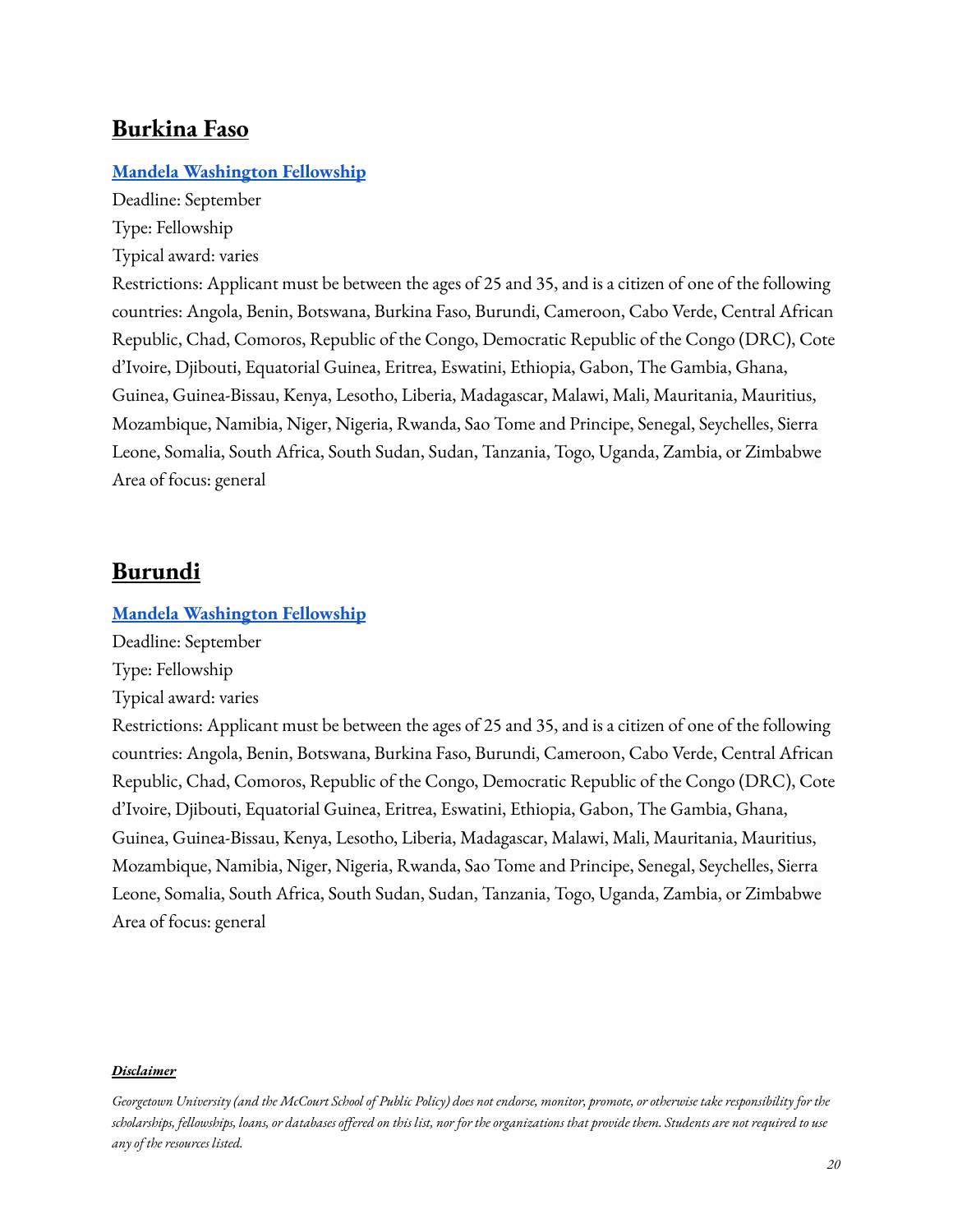### <span id="page-20-0"></span>**Cabo Verde**

### **Mandela [Washington](https://yali.state.gov/mwf/) Fellowship**

Deadline: September Type: Fellowship Typical award: varies

Restrictions: Applicant must be between the ages of 25 and 35, and is a citizen of one of the following countries: Angola, Benin, Botswana, Burkina Faso, Burundi, Cameroon, Cabo Verde, Central African Republic, Chad, Comoros, Republic of the Congo, Democratic Republic of the Congo (DRC), Cote d'Ivoire, Djibouti, Equatorial Guinea, Eritrea, Eswatini, Ethiopia, Gabon, The Gambia, Ghana, Guinea, Guinea-Bissau, Kenya, Lesotho, Liberia, Madagascar, Malawi, Mali, Mauritania, Mauritius, Mozambique, Namibia, Niger, Nigeria, Rwanda, Sao Tome and Principe, Senegal, Seychelles, Sierra Leone, Somalia, South Africa, South Sudan, Sudan, Tanzania, Togo, Uganda, Zambia, or Zimbabwe Area of focus: general

### <span id="page-20-1"></span>**Cambodia**

#### **[Fulbright](https://kh.usembassy.gov/fulbright-student-fellowship/) Program**

Deadline: May Type: Fulbright Fellowship Typical award: Round trip transportation to the US, tuition, fees, and a living stipend Restrictions: Applicants must be a citizen of Cambodia

### <span id="page-20-2"></span>**Cameroon**

### **[Fulbright](https://cm.usembassy.gov/education-culture/education-exchange-programs/programs-announcements/) Program**

Deadline: May Type: Fulbright Fellowship Typical award: Round trip transportation to the US, tuition, fees, and a living stipend Restrictions: Applicants must be a Cameroonian citizen, or a permanent resident holding a valid Cameroonian passport.

#### *Disclaimer*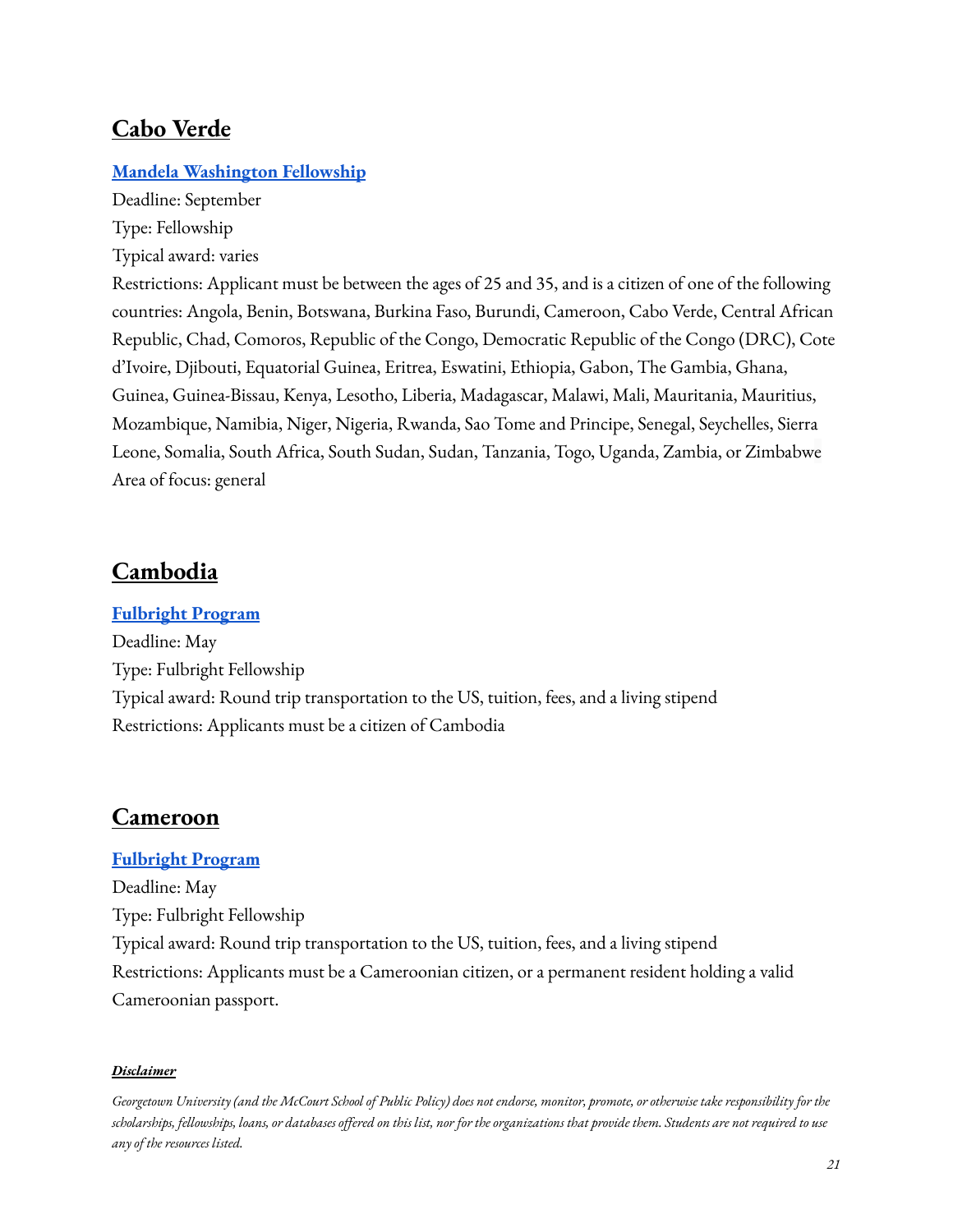#### **Mandela [Washington](https://yali.state.gov/mwf/) Fellowship**

Deadline: September Type: Fellowship Typical award: varies

Restrictions: Applicant must be between the ages of 25 and 35, and is a citizen of one of the following countries: Angola, Benin, Botswana, Burkina Faso, Burundi, Cameroon, Cabo Verde, Central African Republic, Chad, Comoros, Republic of the Congo, Democratic Republic of the Congo (DRC), Cote d'Ivoire, Djibouti, Equatorial Guinea, Eritrea, Eswatini, Ethiopia, Gabon, The Gambia, Ghana, Guinea, Guinea-Bissau, Kenya, Lesotho, Liberia, Madagascar, Malawi, Mali, Mauritania, Mauritius, Mozambique, Namibia, Niger, Nigeria, Rwanda, Sao Tome and Principe, Senegal, Seychelles, Sierra Leone, Somalia, South Africa, South Sudan, Sudan, Tanzania, Togo, Uganda, Zambia, or Zimbabwe Area of focus: general

### <span id="page-21-0"></span>**Canada**

# **Alberta [Scholarships](https://studentaid.alberta.ca/scholarships/sir-james-lougheed-award-of-distinction/) Program - Sir James Lougheed Awards of Distinction** Deadline: January Type: scholarship Typical award: \$15,000 Restrictions: Must be a Canadian citizen who is a resident of Alberta (full definition of residency is available on the website). Full-time students only. Area of focus: general

### **Canadian Federation of University Women [Fellowships](https://cfuw.org/fellowships-awards/list-of-fellowships-and-awards/) and Awards**

Deadline: January Type: scholarships/fellowships Typical award: varies Restrictions: Must be a woman that is either a Canadian citizen or is a Permanent Resident of Canada Area of focus: general

#### *Disclaimer*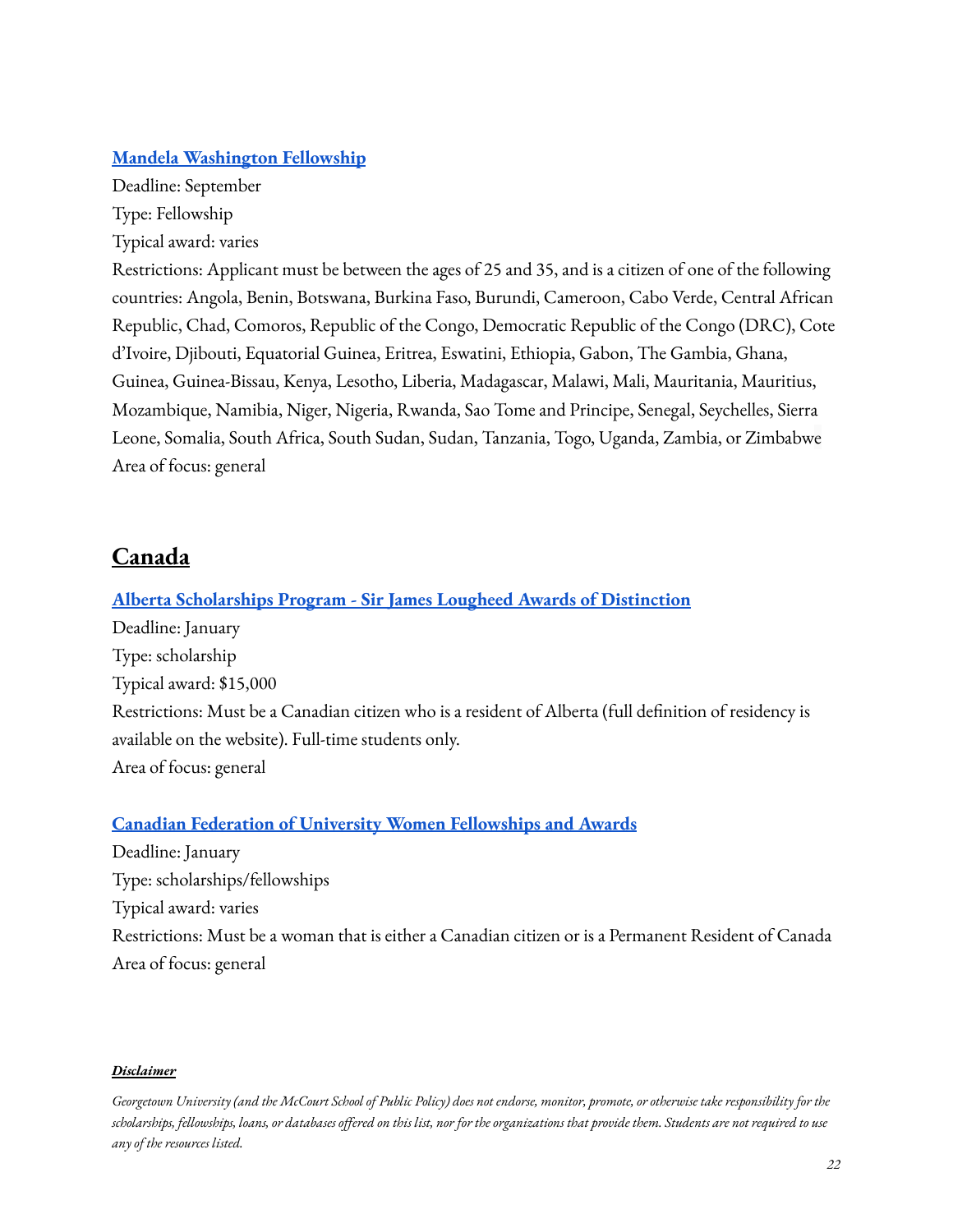### **[Fulbright](https://www.fulbright.ca/programs/canadian-students/traditional-awards.html) Program**

Deadline: November Type: Fulbright Fellowship Typical award: \$20,000 Restrictions: Applicants must be a Canadian citizen Area of focus: general

# <span id="page-22-0"></span>**Central African Republic**

### **Mandela [Washington](https://yali.state.gov/mwf/) Fellowship**

Deadline: September

Type: Fellowship

Typical award: varies

Restrictions: Applicant must be between the ages of 25 and 35, and is a citizen of one of the following countries: Angola, Benin, Botswana, Burkina Faso, Burundi, Cameroon, Cabo Verde, Central African Republic, Chad, Comoros, Republic of the Congo, Democratic Republic of the Congo (DRC), Cote d'Ivoire, Djibouti, Equatorial Guinea, Eritrea, Eswatini, Ethiopia, Gabon, The Gambia, Ghana, Guinea, Guinea-Bissau, Kenya, Lesotho, Liberia, Madagascar, Malawi, Mali, Mauritania, Mauritius, Mozambique, Namibia, Niger, Nigeria, Rwanda, Sao Tome and Principe, Senegal, Seychelles, Sierra Leone, Somalia, South Africa, South Sudan, Sudan, Tanzania, Togo, Uganda, Zambia, or Zimbabwe Area of focus: general

# <span id="page-22-1"></span>**Chad**

#### **[Fulbright](https://td.usembassy.gov/2022-2023-fulbright-foreign-student-program-call-for-applications/?_ga=2.239412101.746146329.1644521506-1093378583.1644521506) Program**

Deadline: May Type: Fulbright Fellowship Typical award: Restrictions: Applicants must citizens or nationals of Chad, or permanent residents qualified to hold a valid Chadian passport Area of focus: general

#### *Disclaimer*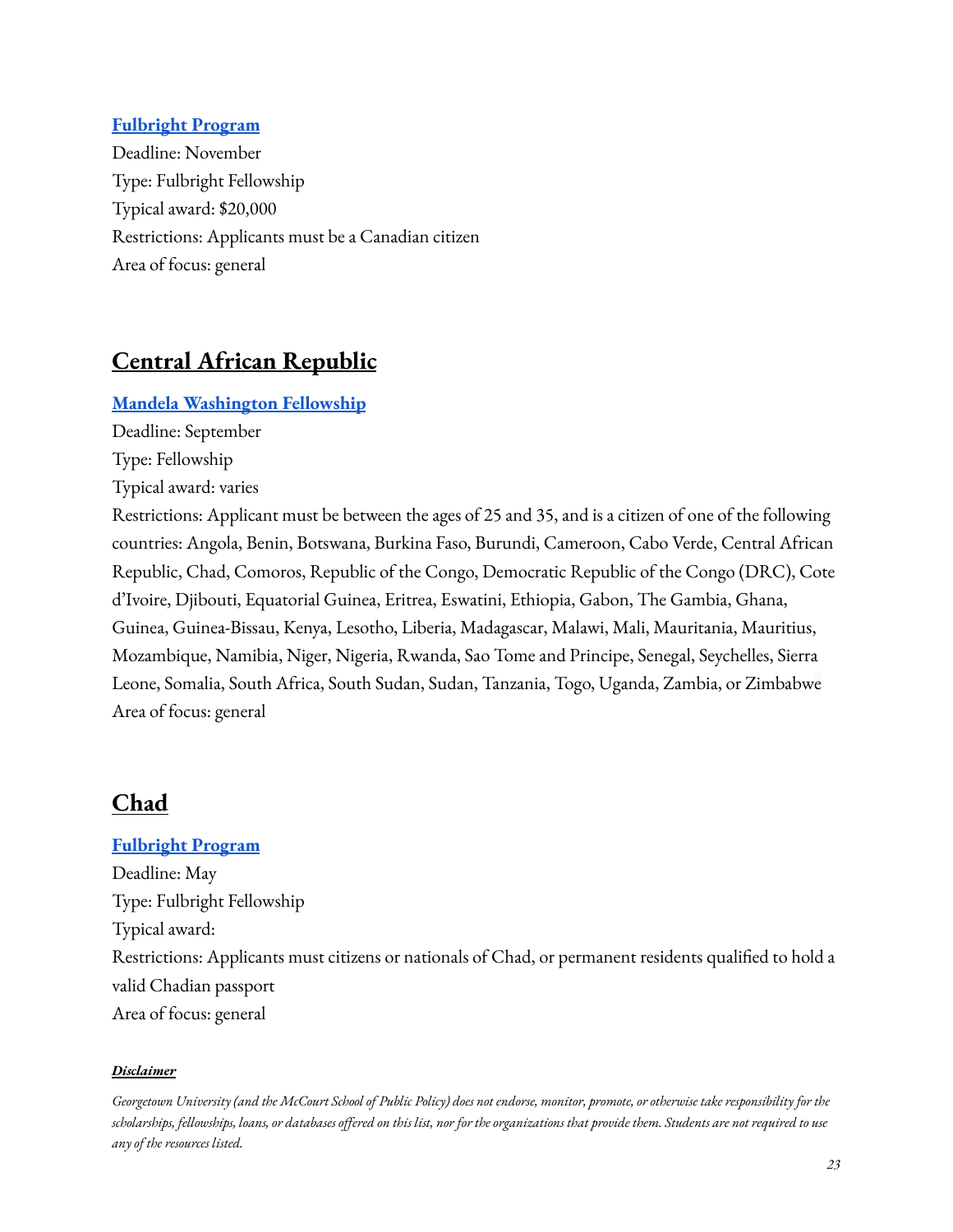### **Mandela [Washington](https://yali.state.gov/mwf/) Fellowship**

Deadline: September Type: Fellowship Typical award: varies

Restrictions: Applicant must be between the ages of 25 and 35, and is a citizen of one of the following countries: Angola, Benin, Botswana, Burkina Faso, Burundi, Cameroon, Cabo Verde, Central African Republic, Chad, Comoros, Republic of the Congo, Democratic Republic of the Congo (DRC), Cote d'Ivoire, Djibouti, Equatorial Guinea, Eritrea, Eswatini, Ethiopia, Gabon, The Gambia, Ghana, Guinea, Guinea-Bissau, Kenya, Lesotho, Liberia, Madagascar, Malawi, Mali, Mauritania, Mauritius, Mozambique, Namibia, Niger, Nigeria, Rwanda, Sao Tome and Principe, Senegal, Seychelles, Sierra Leone, Somalia, South Africa, South Sudan, Sudan, Tanzania, Togo, Uganda, Zambia, or Zimbabwe Area of focus: general

# <span id="page-23-0"></span>**Chile**

**CONICYT [Scholarships](https://www.conicyt.cl/becasconicyt/)** Deadline: Varies Type: Scholarships Typical award: varies Restrictions: Varies

# <span id="page-23-1"></span>**China**

### **CMB Next Generation [Fellowships](https://www.iie.org/Programs/China-Medical-Board-Next-Generation-Fellowships)**

Deadline: December Type: Fellowship Typical award: varies Restrictions: Must be a Chinese national intending to study Health Policy Area of focus: health policy

#### *Disclaimer*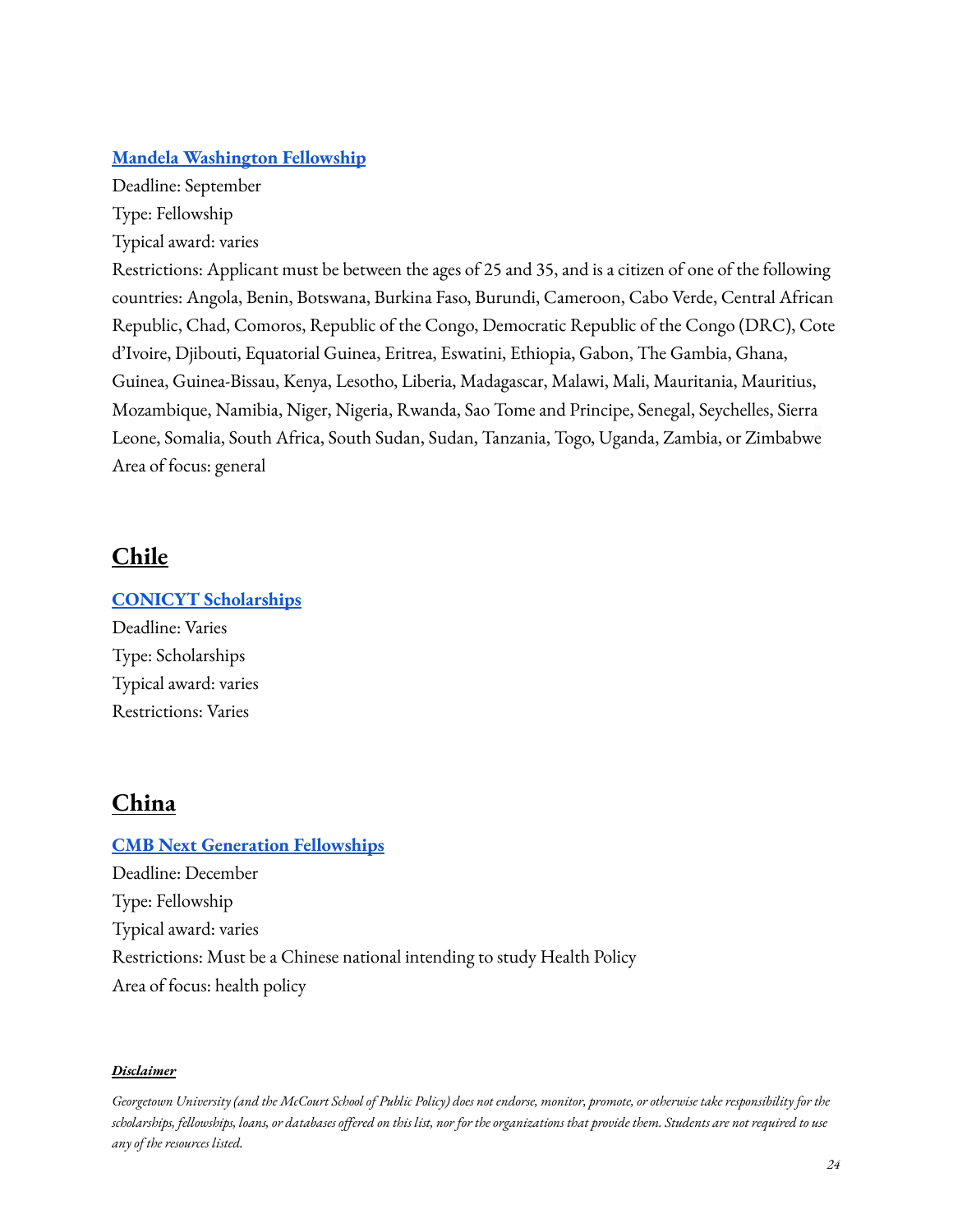### **Bank of China Foreign Exchange Loan for [Studying Abroad](https://www.bankofchina.com/en/pbservice/pb2/200907/t20090723_1324014.html)**

Deadline: Rolling Type: Loan Typical award: varies Restrictions: Applicant must be a Chinese citizen with permanent residence in China Area of focus: general

# <span id="page-24-0"></span>**Colombia**

### **[Colfuturo](https://www.colfuturo.org/for-international-universities/about-colfuturo)**

Deadline: varies Type: Scholarship-Loan model Typical award: up to \$50,000 (scholarship can form up to 80% of the loaned amount) Restrictions: Must be a citizen of Colombia. Applicants are required to return to Colombia after graduation and remain in the country for 3-5 years after graduation Area of focus: general

### **[Fulbright](https://fulbright.edu.co/para-colombianos-2/#) Program**

Deadline: Varies (multiple scholarships available) Type: Fulbright Fellowships Typical award: Varies Restrictions: Varies Area of focus: general

# <span id="page-24-1"></span>**Comoros**

### **[Fulbright](https://mg.usembassy.gov/2022-2023-fulbright-foreign-student-program/?_ga=2.138668469.746146329.1644521506-1093378583.1644521506) Program**

Deadline: March Type: Fulbright Fellowships Typical award:

#### *Disclaimer*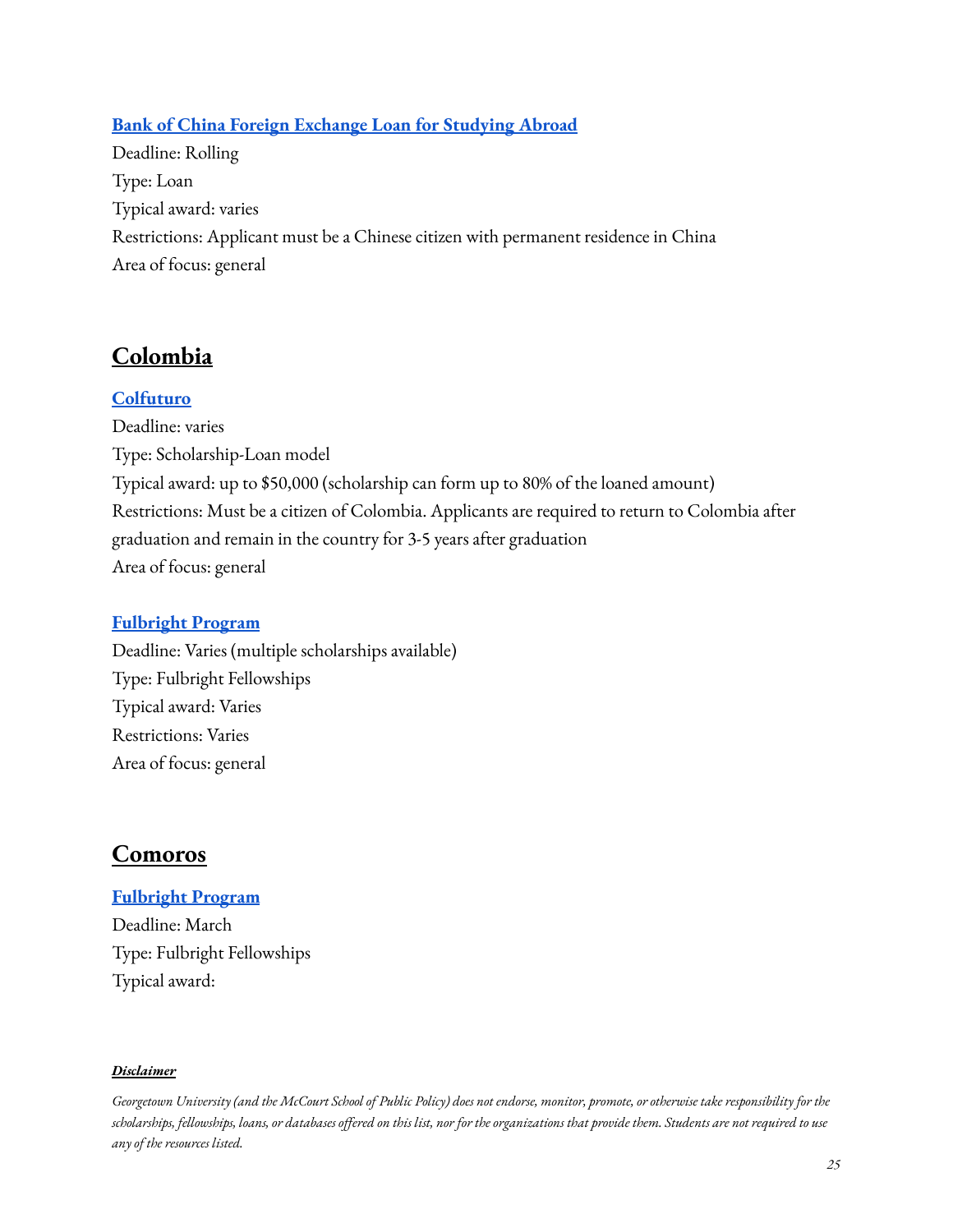Restrictions: Applicants must be citizens or nationals of Madagascar or in the union of the Comoros, and must be currently residing within their home country. Area of focus: general

#### **Mandela [Washington](https://yali.state.gov/mwf/) Fellowship**

Deadline: September Type: Fellowship Typical award: varies

Restrictions: Applicant must be between the ages of 25 and 35, and is a citizen of one of the following countries: Angola, Benin, Botswana, Burkina Faso, Burundi, Cameroon, Cabo Verde, Central African Republic, Chad, Comoros, Republic of the Congo, Democratic Republic of the Congo (DRC), Cote d'Ivoire, Djibouti, Equatorial Guinea, Eritrea, Eswatini, Ethiopia, Gabon, The Gambia, Ghana, Guinea, Guinea-Bissau, Kenya, Lesotho, Liberia, Madagascar, Malawi, Mali, Mauritania, Mauritius, Mozambique, Namibia, Niger, Nigeria, Rwanda, Sao Tome and Principe, Senegal, Seychelles, Sierra Leone, Somalia, South Africa, South Sudan, Sudan, Tanzania, Togo, Uganda, Zambia, or Zimbabwe Area of focus: general

### <span id="page-25-0"></span>**Republic of the Congo**

### **[Fulbright](https://cg.usembassy.gov/fr/education-culture-fr/programme-fulbright-pour-les-etudiants/) Program**

Deadline: April Type: Fulbright Fellowships Typical award: Tuition, books, equipment, travel expenses, a monthly stipend for housing and food, and a medical coverage plan Restrictions: Applicants must be a Congolese citizen and must return to the Republic of the Congo upon completion of their studies Area of focus: general

#### *Disclaimer*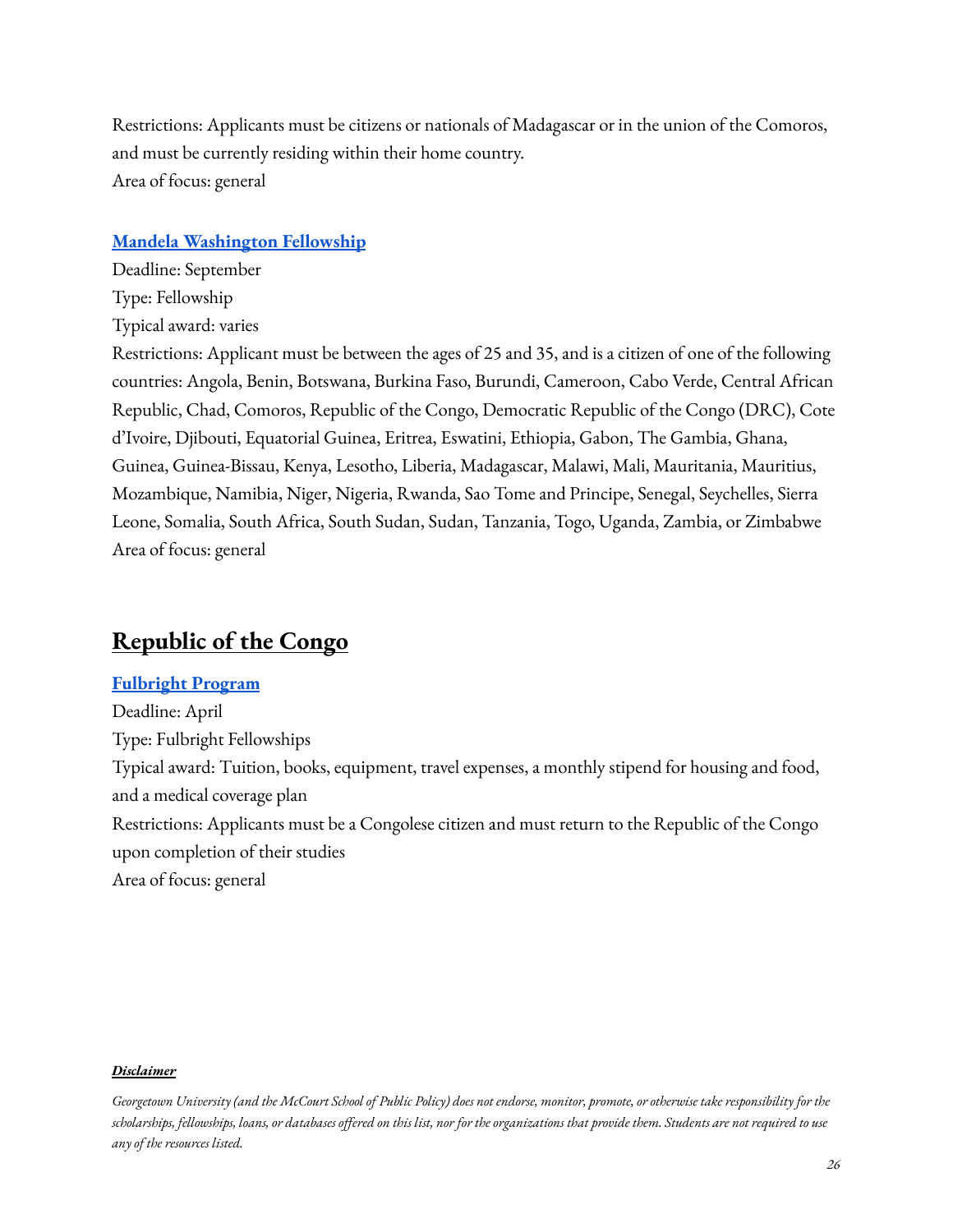### **Mandela [Washington](https://yali.state.gov/mwf/) Fellowship**

Deadline: September Type: Fellowship Typical award: varies

Restrictions: Applicant must be between the ages of 25 and 35, and is a citizen of one of the following countries: Angola, Benin, Botswana, Burkina Faso, Burundi, Cameroon, Cabo Verde, Central African Republic, Chad, Comoros, Republic of the Congo, Democratic Republic of the Congo (DRC), Cote d'Ivoire, Djibouti, Equatorial Guinea, Eritrea, Eswatini, Ethiopia, Gabon, The Gambia, Ghana, Guinea, Guinea-Bissau, Kenya, Lesotho, Liberia, Madagascar, Malawi, Mali, Mauritania, Mauritius, Mozambique, Namibia, Niger, Nigeria, Rwanda, Sao Tome and Principe, Senegal, Seychelles, Sierra Leone, Somalia, South Africa, South Sudan, Sudan, Tanzania, Togo, Uganda, Zambia, or Zimbabwe Area of focus: general

# <span id="page-26-0"></span>**Democratic Republic of the Congo (DRC)**

### **[Fulbright](https://cd.usembassy.gov/education-culture/fulbright-foreign-student-program/) Program**

Deadline: May Type: Fulbright Fellowships Typical award: Tuition, books, equipment, travel expenses, a monthly stipend for housing and food, and a medical coverage plan Restrictions: Applicants must be a Congolese citizen and must return to the DRC upon completion of their studies Area of focus: general

### **Mandela [Washington](https://yali.state.gov/mwf/) Fellowship**

Deadline: September

Type: Fellowship

Typical award: varies

Restrictions: Applicant must be between the ages of 25 and 35, and is a citizen of one of the following countries: Angola, Benin, Botswana, Burkina Faso, Burundi, Cameroon, Cabo Verde, Central African Republic, Chad, Comoros, Republic of the Congo, Democratic Republic of the Congo (DRC), Cote d'Ivoire, Djibouti, Equatorial Guinea, Eritrea, Eswatini, Ethiopia, Gabon, The Gambia, Ghana,

#### *Disclaimer*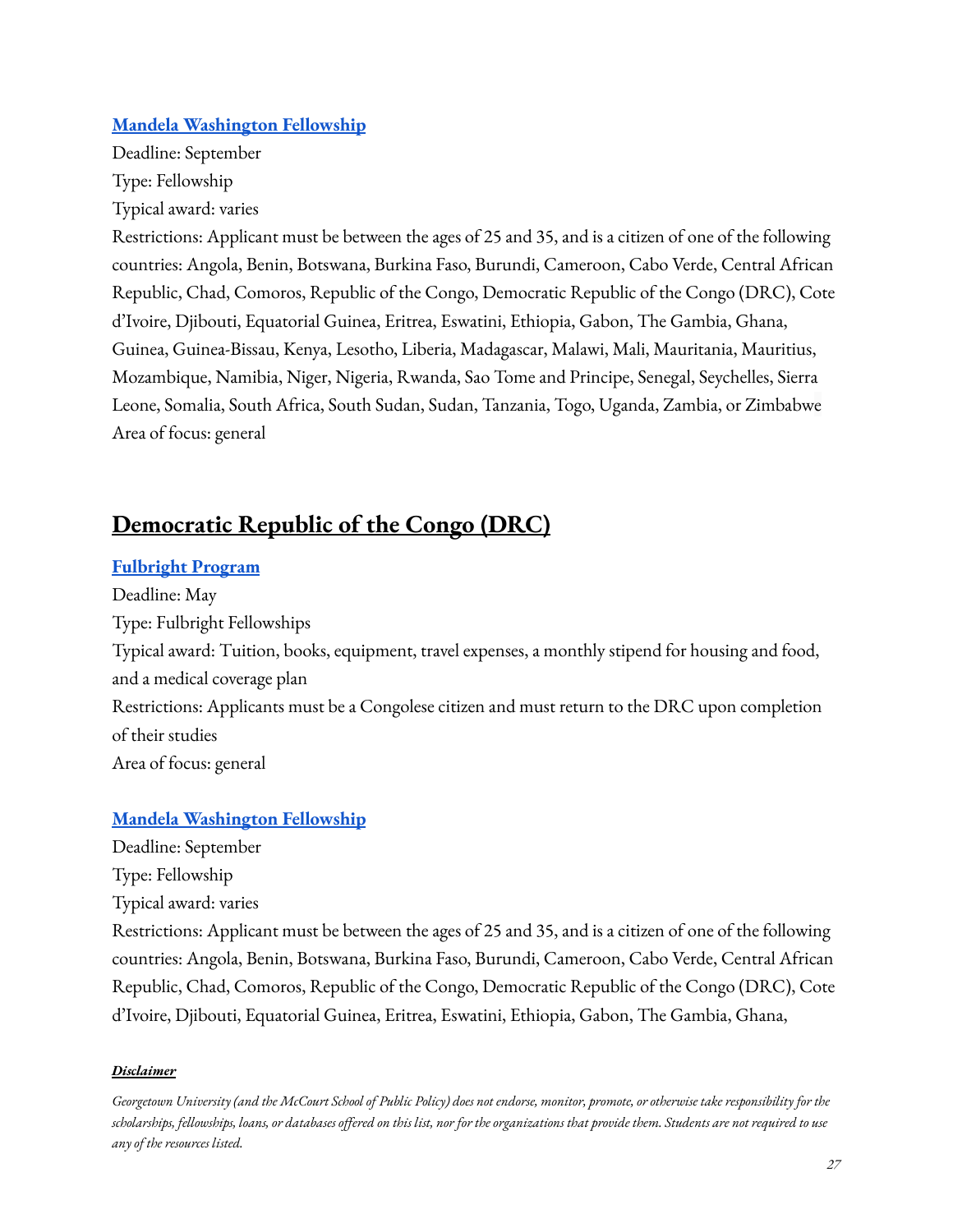Guinea, Guinea-Bissau, Kenya, Lesotho, Liberia, Madagascar, Malawi, Mali, Mauritania, Mauritius, Mozambique, Namibia, Niger, Nigeria, Rwanda, Sao Tome and Principe, Senegal, Seychelles, Sierra Leone, Somalia, South Africa, South Sudan, Sudan, Tanzania, Togo, Uganda, Zambia, or Zimbabwe

### <span id="page-27-0"></span>**Côte d'Ivoire**

#### **Mandela [Washington](https://yali.state.gov/mwf/) Fellowship**

Deadline: September Type: Fellowship Typical award: varies

Restrictions: Applicant must be between the ages of 25 and 35, and is a citizen of one of the following countries: Angola, Benin, Botswana, Burkina Faso, Burundi, Cameroon, Cabo Verde, Central African Republic, Chad, Comoros, Republic of the Congo, Democratic Republic of the Congo (DRC), Cote d'Ivoire, Djibouti, Equatorial Guinea, Eritrea, Eswatini, Ethiopia, Gabon, The Gambia, Ghana, Guinea, Guinea-Bissau, Kenya, Lesotho, Liberia, Madagascar, Malawi, Mali, Mauritania, Mauritius, Mozambique, Namibia, Niger, Nigeria, Rwanda, Sao Tome and Principe, Senegal, Seychelles, Sierra Leone, Somalia, South Africa, South Sudan, Sudan, Tanzania, Togo, Uganda, Zambia, or Zimbabwe Area of focus: general

### <span id="page-27-1"></span>**Croatia**

# **[Zagrebaca](https://www.zaba.hr/home/en/student-loan) Banka Student Loan**

Deadline: rolling Type: Loan Typical award: varies Restrictions: Must be a resident of Croatia Area of focus: general

#### *Disclaimer*

Georgetown University (and the McCourt School of Public Policy) does not endorse, monitor, promote, or otherwise take responsibility for the scholarships, fellowships, loans, or databases offered on this list, nor for the organizations that provide them. Students are not required to use *any of the resources listed.*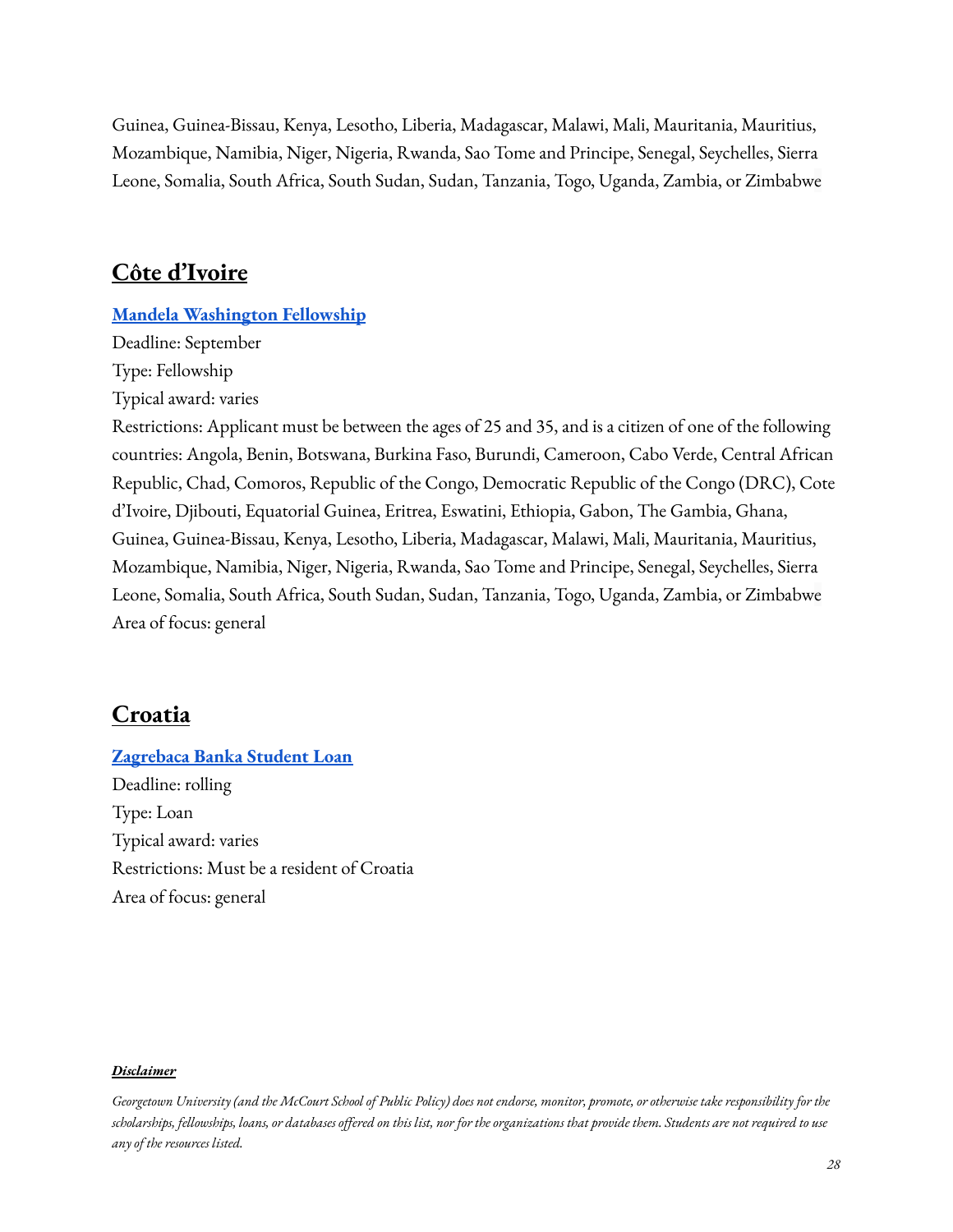# <span id="page-28-0"></span>**Cuba**

### **Mas Family [Scholarships](http://jmcff.org/)**

Deadline: January Type: Scholarships Typical award: varies Restrictions: Cuban citizenship or Cuban descent (parent(s) or grandparent(s) must have been born in Cuba) Area of focus: international relations

# <span id="page-28-1"></span>**Czech Republic**

### **[Fulbright](https://www.fulbright.cz/stipendia/zakladni-informace/) Program**

Deadline: September Type: Fulbright Fellowships Typical award: Tuition fees up to a maximum of \$15,000, contribution to the return ticket, cost of living stipend Restrictions: Applicants must be a Czech citizen Area of focus: general

### **Zdenek Bakala [Foundation](https://www.bakalafoundation.org/programy/scholarship/) Scholarship**

Deadline: January Type: Scholarship Typical award: Varies Restrictions: Applicants must have Czech citizenship or a permanent residence permit in the Czech republic. They must be 33 years old or younger. Area of focus: general

#### *Disclaimer*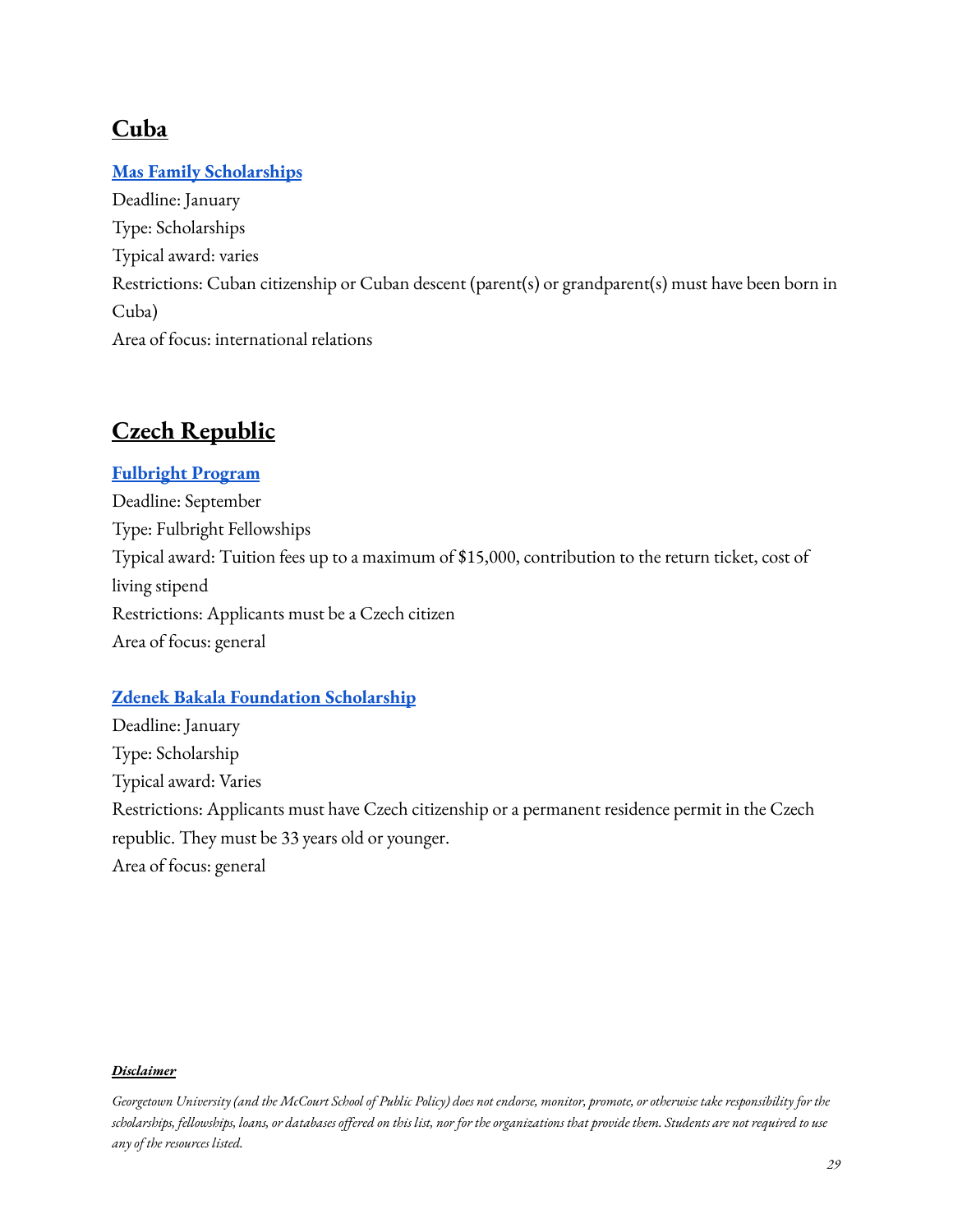# <span id="page-29-0"></span>**Denmark**

### **[American-Scandinavian](https://www.amscan.org/fellowships-and-grants/fellowships-and-grants-for-advanced-study-or-research-in-the-usa/) Foundation**

Deadline: April Type: Fellowship Typical award: Varies Restrictions: must be a citizen of Denmark, Finland, Sweden, Iceland, or Norway Area of focus: general

### **Danish State [Educational](http://www.su.dk/) Support (SU)**

Deadline: Rolling Type: Scholarship/Loans Typical award: varies Restrictions: Applicant must have Danish citizenship or otherwise be entitled to Danish Financial Aid Area of focus: general

### **[Fulbright](https://fulbrightcenter.dk/grantsfordanes/students/fulbright-for-students/) Program**

Deadline: March Type: Fulbright Fellowships Typical award: Semester One: DKK 50,000; Semester Two: DKK 85,000 Restrictions: Applicants must be Danish citizens and must not enter the US before August Area of focus: general

# <span id="page-29-1"></span>**Djibouti**

### **Mandela [Washington](https://yali.state.gov/mwf/) Fellowship**

Deadline: September

Type: Fellowship

Typical award: varies

Restrictions: Applicant must be between the ages of 25 and 35, and is a citizen of one of the following countries: Angola, Benin, Botswana, Burkina Faso, Burundi, Cameroon, Cabo Verde, Central African Republic, Chad, Comoros, Republic of the Congo, Democratic Republic of the Congo (DRC), Cote

#### *Disclaimer*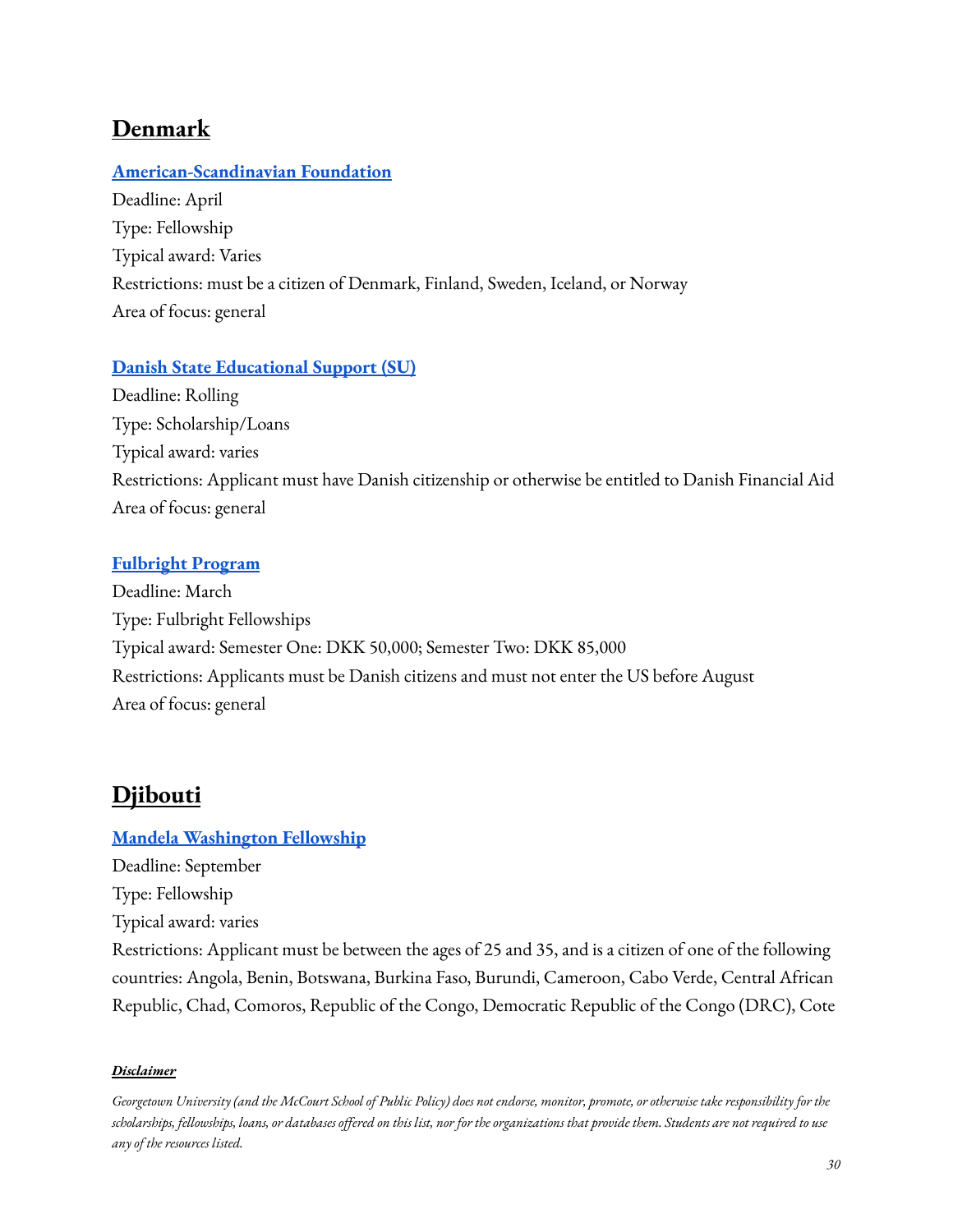d'Ivoire, Djibouti, Equatorial Guinea, Eritrea, Eswatini, Ethiopia, Gabon, The Gambia, Ghana, Guinea, Guinea-Bissau, Kenya, Lesotho, Liberia, Madagascar, Malawi, Mali, Mauritania, Mauritius, Mozambique, Namibia, Niger, Nigeria, Rwanda, Sao Tome and Principe, Senegal, Seychelles, Sierra Leone, Somalia, South Africa, South Sudan, Sudan, Tanzania, Togo, Uganda, Zambia, or Zimbabwe Area of focus: general

### <span id="page-30-0"></span>**Dominicana**

#### **[Fulbright](https://bb.usembassy.gov/education-culture/ec-scholarships/fulbright-scholarship-program/) Program**

Deadline: June Type: Fulbright Fellowship Typical award: Restrictions: Applicant must be a citizen and resident of any of the Eastern Caribbean islands comprised of: Antigua and Barbuda, Barbados, Dominicana. Grenada, St. Kitts and Nevis, St. Lucia and St Vincent and the Grenadines. Applicants must return to their home country on completion of their studies for a minimum of two years. Area of focus: general

# <span id="page-30-1"></span>**Dominican Republic**

#### **[Fulbright](https://do.usembassy.gov/es/education-culture-es/becas-e-intercambios/fulbright/programa-fulbright/) Program**

Deadline: May Type: Fulbright Fellowship Typical award: Restrictions: Applicant must be a citizen and resident in the Dominican Republic and must commit

to return to the Dominican Republic for two years upon the completion of studies. Applicants should not have obtained a bachelor's degree in the US nor have stayed for more than six months in the US in the last 5 years.

Area of focus: general

#### *Disclaimer*

Georgetown University (and the McCourt School of Public Policy) does not endorse, monitor, promote, or otherwise take responsibility for the scholarships, fellowships, loans, or databases offered on this list, nor for the organizations that provide them. Students are not required to use *any of the resources listed.*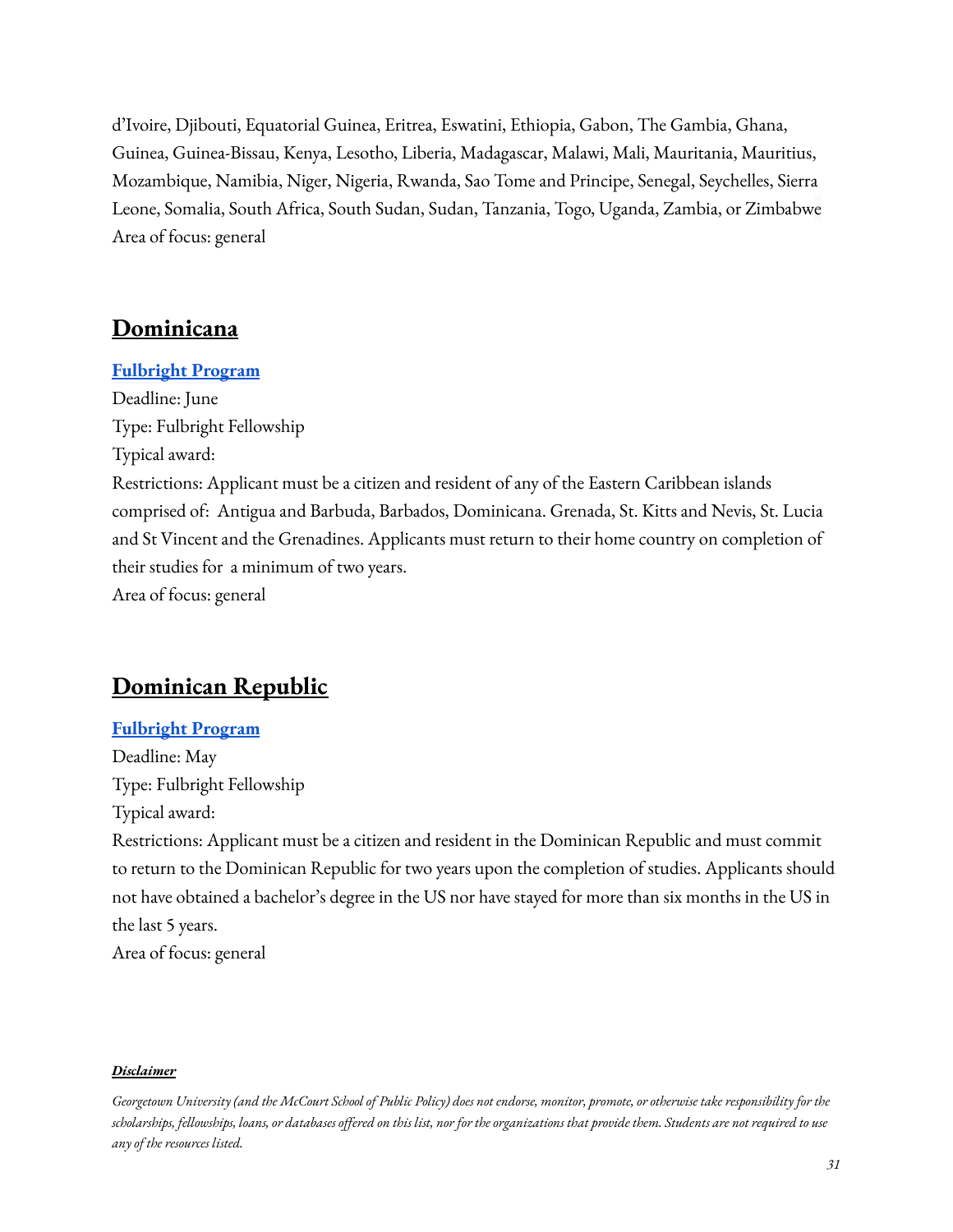### <span id="page-31-0"></span>**Ecuador**

### **[Fulbright](https://www.fulbright.org.ec/wb#/ES/becas-ecuatorianas/6/BecaFulbrightPosgrados) Program**

Deadline: April Type: Fulbright Fellowship Typical award: living expenses, books, round trip tickets and supplemental medical insurance Restrictions: Applicants must have an Ecuadorian citizenship card and not have resided in the US for a period greater than 9 months in the last 5 years. Upon completion of studies, applicants must return to Ecuador for two calendar years. Area of focus: general

### **Russell E. Train [Fellowship](https://www.worldwildlife.org/projects/russell-e-train-fellowships)**

Deadline: March Type: Fellowship Typical award: up to \$30,000/year Restrictions: Applicant must be a citizen and legal permanent resident of Belize, Ecuador, Fiji, Gabon, Guatemala, Guyana, Honduras, Kenya, Madagascar, Mozambique, Namibia, Papua New Guinea, Peru, Solomon Islands, Suriname, or Vietnam. Applicants must have at least two years of conservation-related work or research experience. Area of focus: interest in the Blue Economy and environmental policy

# <span id="page-31-1"></span>**Egypt**

### **Aga Khan Foundation [International](https://www.akdn.org/our-agencies/aga-khan-foundation/international-scholarship-programme) Scholarship Programme**

Deadline: March Type: Scholarship + loan Typical award: varies Restrictions: accepts only nationals from: Bangladesh, India, Pakistan, Afghanistan, Tajikistan, Kyrgyzstan, Syria, Egypt, Kenya, Tanzania, Uganda, Madagascar and Mozambique Area of focus: development policy

#### *Disclaimer*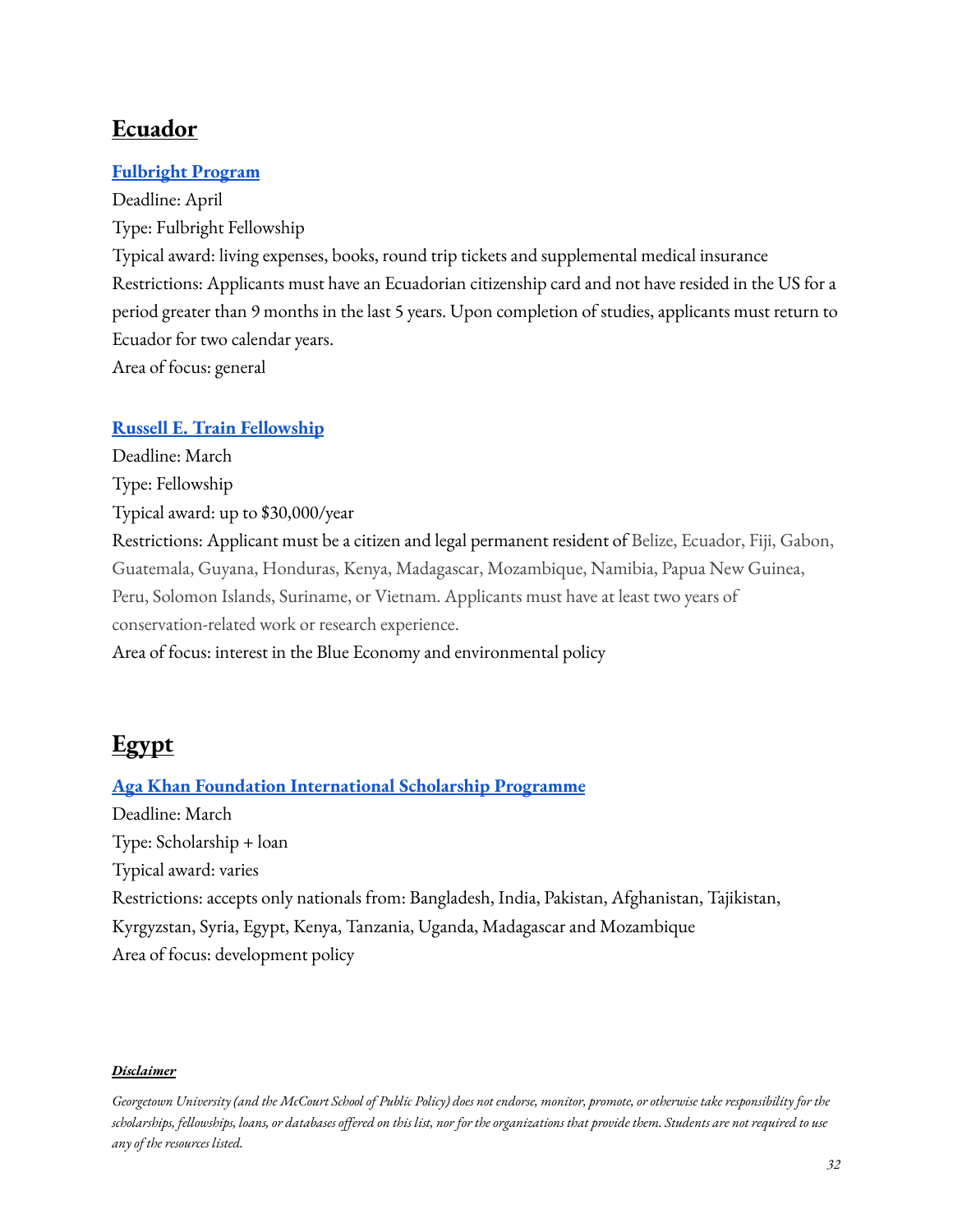### **Bibliotecha Alexandrina Higher Education [Funding Opportunities](http://www.bibalex.org/he_funding/Home/index.aspx) in the Arab Region [Database](http://www.bibalex.org/he_funding/Home/index.aspx)**

Deadline: varies Type: database Typical award: varies Restrictions: for students from Algeria, Bahrain, Egypt, Jordan, Kuwait, Lebanon, Morocco, Oman, Palestine, Qatar, Saudi Arabia, Tunisia or the United Arab Emirates Area of focus: general

### **Citadel Capital Scholarship [Foundation](http://www.bibalex.org/he_funding/Donors/Details.aspx?ID=54)**

Deadline: April Type: Scholarship Typical award: tuition (ceiling of \$50,000) and possibility of living stipend Restrictions:Applicant must be an Egyptian national under the age of 35, who is committed to return to work in Egypt for a minimum of 2 years. If the applicant is male, he must have a clear military service status. Area of focus: general

### **[Fulbright](https://fulbright-egypt.org/program/student/) Program**

Deadline: June Type: Fulbright Fellowship Typical award: Tuition, Health benefits coverage, stipend, travel allowance Restrictions: Applicants must have aEgyptian citizenship. Area of focus: general

### **Qalaa Holdings Scholarship [Foundation](http://qalaascholarships.org/)**

Deadline: April

Type: Scholarship

Typical award: up to \$50,000/year

Restrictions: Applicant must be an Egyptian national, residing in Egypt, who is under the age of 35. They must have a minimum of two years work experience, and they must be committed to return to work in Egypt for a minimum of two years after graduation.

### *Disclaimer*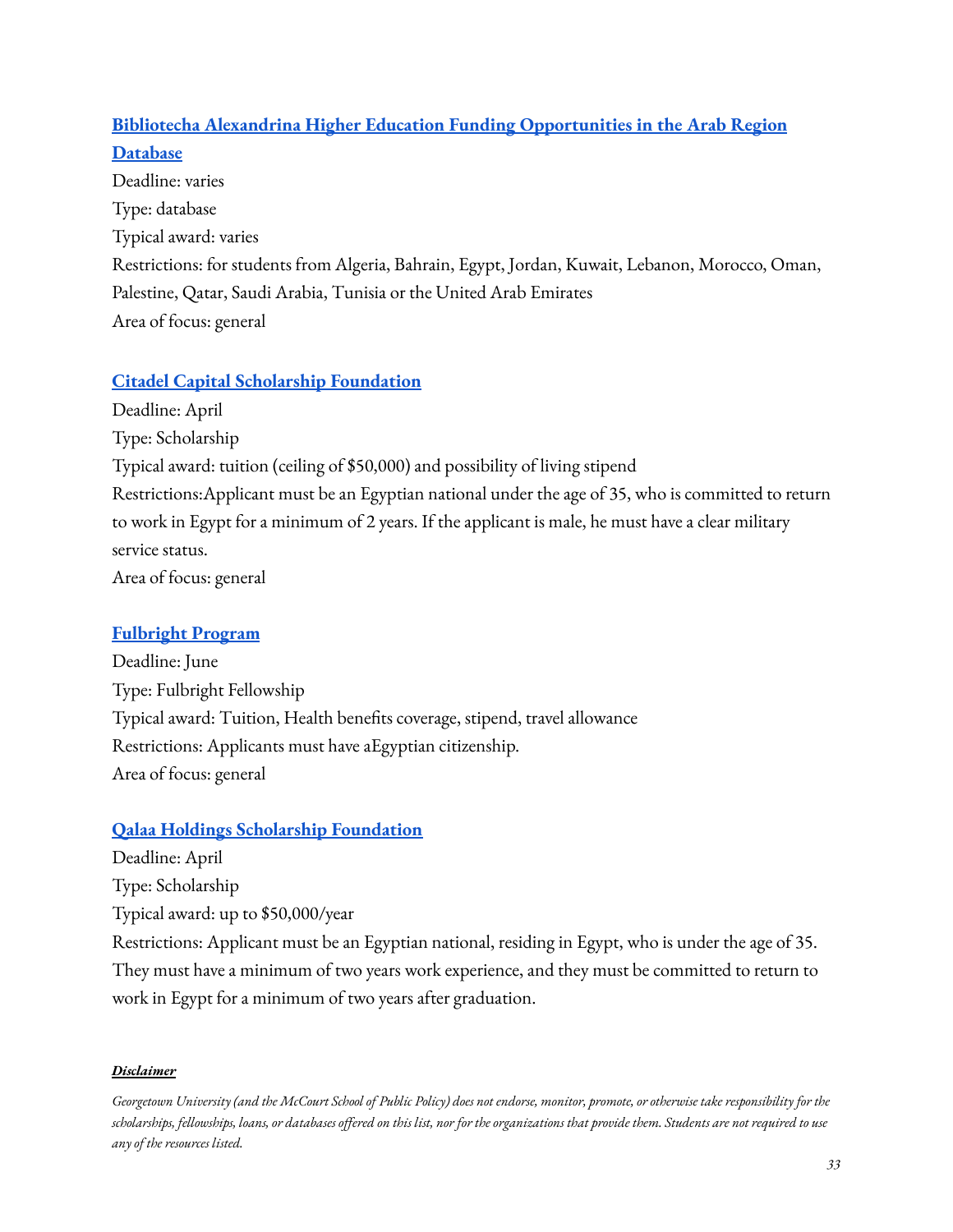# <span id="page-33-0"></span>**El Salvador**

### **[Fulbright](https://sv.usembassy.gov/es/education-culture-es/study-usa-es/aceptando-solicitudes-en-estos-momentos/) Program**

Deadline: May Type: Fulbright Fellowship Typical award: Scholarship covers the cost of the TOEFL exam, visa, travel, accommodation, university tuition, and health insurance Restrictions: Must be a citizen of El Salvador and must commit to return to El Salvador for two years upon completion of their studies. Area of focus: general

# <span id="page-33-1"></span>**Equatorial Guinea**

#### **Mandela [Washington](https://yali.state.gov/mwf/) Fellowship**

Deadline: September

Type: Fellowship

Typical award: varies

Restrictions: Applicant must be between the ages of 25 and 35, and is a citizen of one of the following countries: Angola, Benin, Botswana, Burkina Faso, Burundi, Cameroon, Cabo Verde, Central African Republic, Chad, Comoros, Republic of the Congo, Democratic Republic of the Congo (DRC), Cote d'Ivoire, Djibouti, Equatorial Guinea, Eritrea, Eswatini, Ethiopia, Gabon, The Gambia, Ghana, Guinea, Guinea-Bissau, Kenya, Lesotho, Liberia, Madagascar, Malawi, Mali, Mauritania, Mauritius, Mozambique, Namibia, Niger, Nigeria, Rwanda, Sao Tome and Principe, Senegal, Seychelles, Sierra Leone, Somalia, South Africa, South Sudan, Sudan, Tanzania, Togo, Uganda, Zambia, or Zimbabwe Area of focus: general

#### *Disclaimer*

Georgetown University (and the McCourt School of Public Policy) does not endorse, monitor, promote, or otherwise take responsibility for the scholarships, fellowships, loans, or databases offered on this list, nor for the organizations that provide them. Students are not required to use *any of the resources listed.*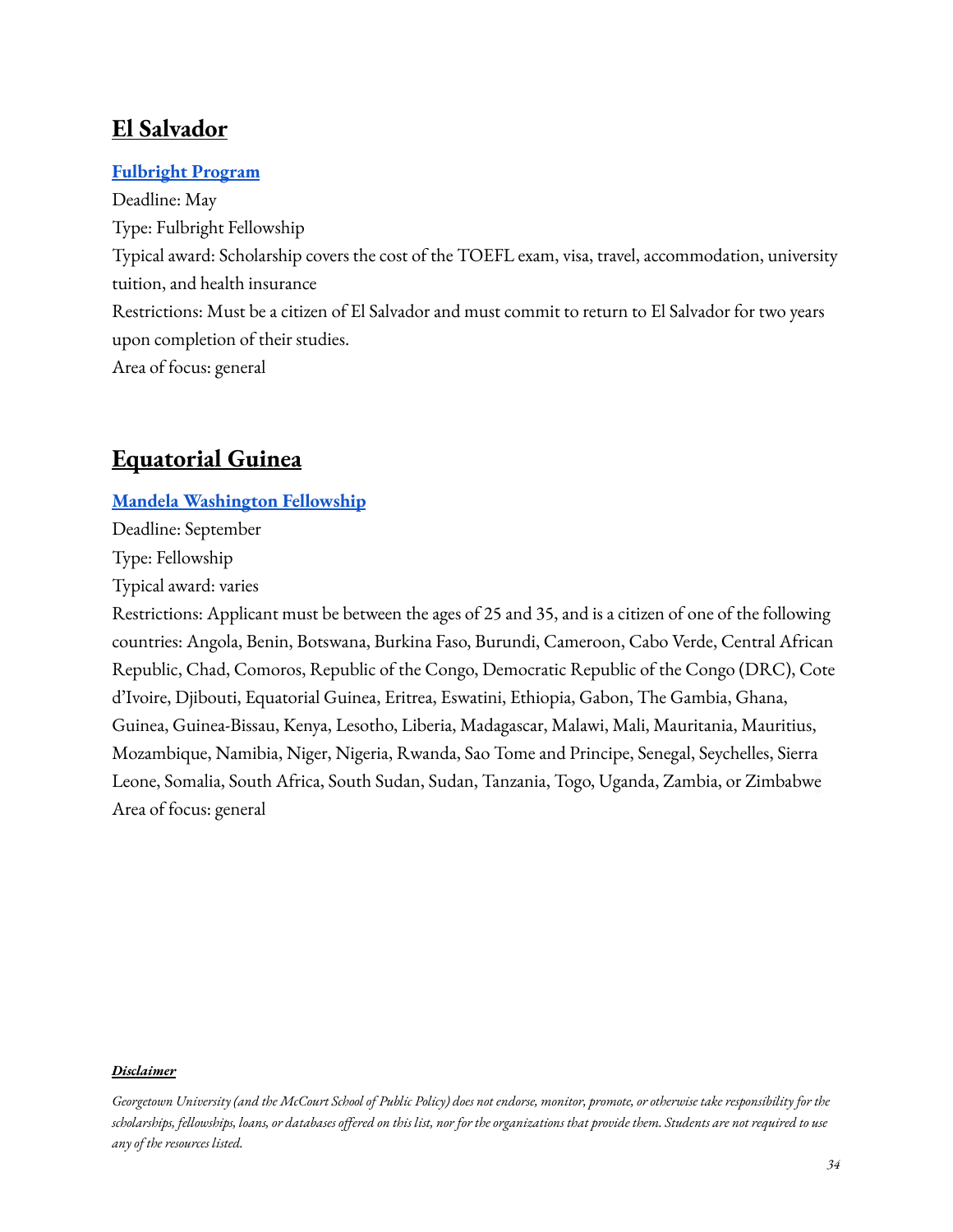# <span id="page-34-0"></span>**Eritrea**

### **Mandela [Washington](https://yali.state.gov/mwf/) Fellowship**

Deadline: September Type: Fellowship

Typical award: varies

Restrictions: Applicant must be between the ages of 25 and 35, and is a citizen of one of the following countries: Angola, Benin, Botswana, Burkina Faso, Burundi, Cameroon, Cabo Verde, Central African Republic, Chad, Comoros, Republic of the Congo, Democratic Republic of the Congo (DRC), Cote d'Ivoire, Djibouti, Equatorial Guinea, Eritrea, Eswatini, Ethiopia, Gabon, The Gambia, Ghana, Guinea, Guinea-Bissau, Kenya, Lesotho, Liberia, Madagascar, Malawi, Mali, Mauritania, Mauritius, Mozambique, Namibia, Niger, Nigeria, Rwanda, Sao Tome and Principe, Senegal, Seychelles, Sierra Leone, Somalia, South Africa, South Sudan, Sudan, Tanzania, Togo, Uganda, Zambia, or Zimbabwe Area of focus: general

# <span id="page-34-1"></span>**Estonia**

### **[Baltic-American](https://balticamericanfreedomfoundation.org/programs-awards-internship/) Freedom Foundation Internship**

Deadline: October/April Type: Internship Typical award:varies Restrictions: Must hold a passport from Lithuania, Latvia, or Estonia, an must agree to return to their home country for a minimum of two years immediately upon completion of internship

# **[Fulbright](https://ee.usembassy.gov/education-culture/exchange-programs/fulbright-program/) Program**

Area of focus: general

Deadline: August Type: Fulbright Fellowship Typical award: Restrictions: Must be a citizen of Estonia, and must return to Estonia for a minimum of two years at the end of the grant period Area of focus: general

#### *Disclaimer*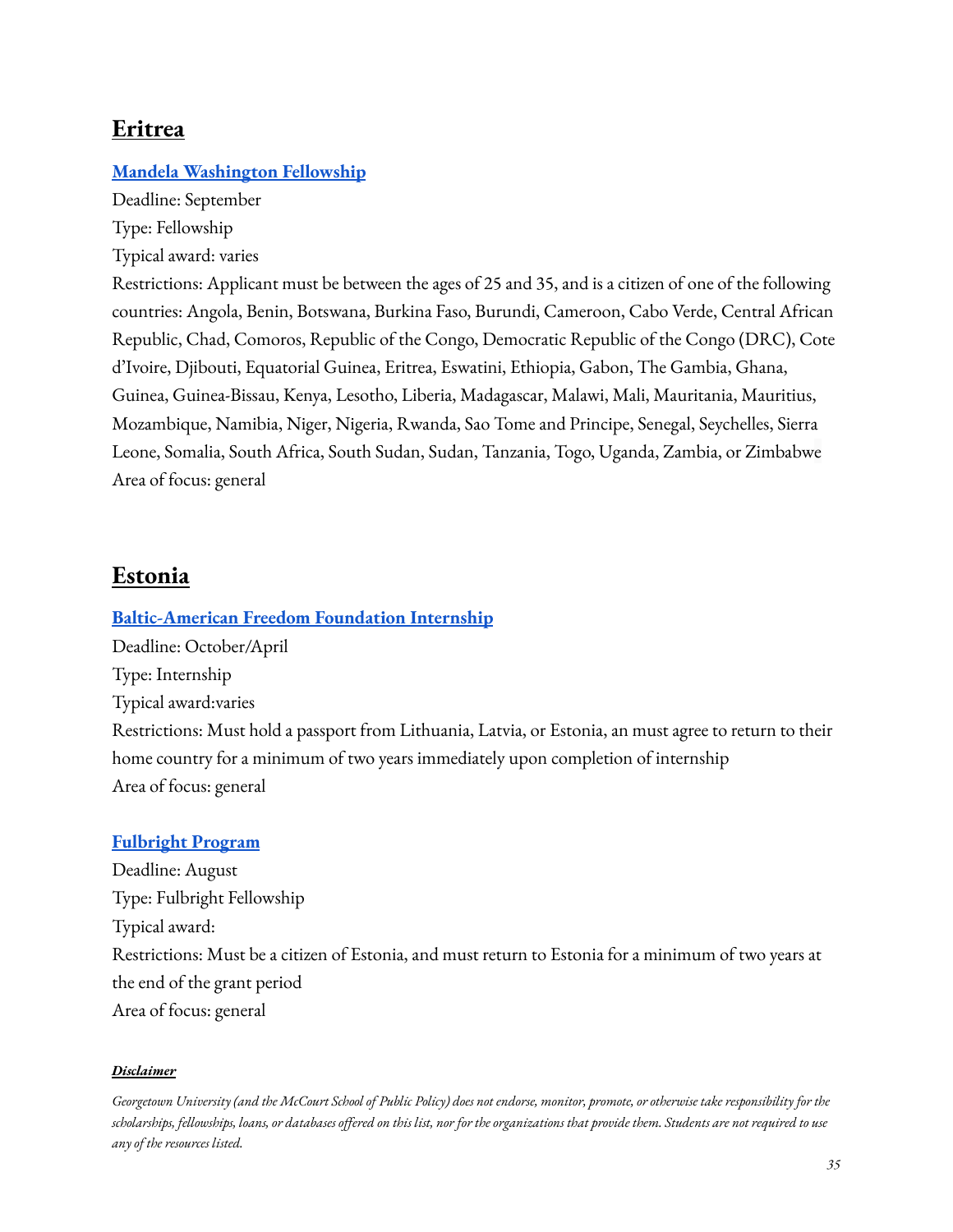# <span id="page-35-0"></span>**Eswatini**

### **[Fulbright](https://sz.usembassy.gov/education-culture/fulbright-program/) Program**

Deadline: April Type: Fulbright Fellowship Typical award: Restrictions: Must have an undergraduate degree in the chosen academic discipline Area of focus: general

### **Mandela [Washington](https://yali.state.gov/mwf/) Fellowship**

Deadline: September Type: Fellowship

Typical award: varies

Restrictions: Applicant must be between the ages of 25 and 35, and is a citizen of one of the following countries: Angola, Benin, Botswana, Burkina Faso, Burundi, Cameroon, Cabo Verde, Central African Republic, Chad, Comoros, Republic of the Congo, Democratic Republic of the Congo (DRC), Cote d'Ivoire, Djibouti, Equatorial Guinea, Eritrea, Eswatini, Ethiopia, Gabon, The Gambia, Ghana, Guinea, Guinea-Bissau, Kenya, Lesotho, Liberia, Madagascar, Malawi, Mali, Mauritania, Mauritius, Mozambique, Namibia, Niger, Nigeria, Rwanda, Sao Tome and Principe, Senegal, Seychelles, Sierra Leone, Somalia, South Africa, South Sudan, Sudan, Tanzania, Togo, Uganda, Zambia, or Zimbabwe Area of focus: general

# <span id="page-35-1"></span>**Ethiopia**

### **Mandela [Washington](https://yali.state.gov/mwf/) Fellowship**

Deadline: September

Type: Fellowship

Typical award: varies

Restrictions: Applicant must be between the ages of 25 and 35, and is a citizen of one of the following countries: Angola, Benin, Botswana, Burkina Faso, Burundi, Cameroon, Cabo Verde, Central African Republic, Chad, Comoros, Republic of the Congo, Democratic Republic of the Congo (DRC), Cote d'Ivoire, Djibouti, Equatorial Guinea, Eritrea, Eswatini, Ethiopia, Gabon, The Gambia, Ghana,

#### *Disclaimer*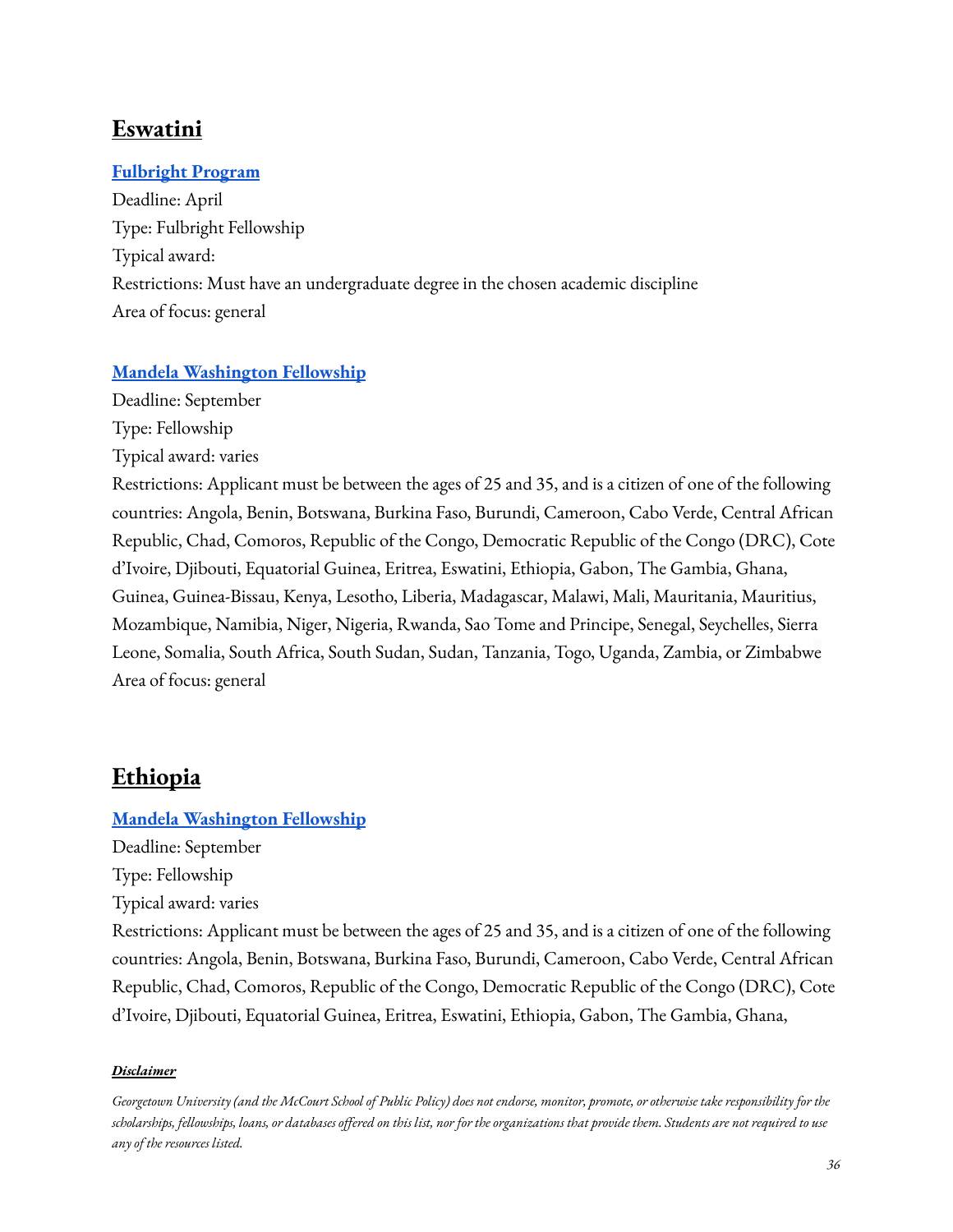Guinea, Guinea-Bissau, Kenya, Lesotho, Liberia, Madagascar, Malawi, Mali, Mauritania, Mauritius, Mozambique, Namibia, Niger, Nigeria, Rwanda, Sao Tome and Principe, Senegal, Seychelles, Sierra Leone, Somalia, South Africa, South Sudan, Sudan, Tanzania, Togo, Uganda, Zambia, or Zimbabwe Area of focus: general

# **Fiji**

## **[Fulbright](https://fj.usembassy.gov/education-culture/study-usa/j-william-fulbright-foreign-student-scholarship/) Program**

Deadline: Type: Fulbright Fellowship Typical award: Restrictions: Applicants must be a resident national of Fiji, Kiribati, Nauru, Tonga or Tuvalu Area of focus: general

## **Russell E. Train [Fellowship](https://www.worldwildlife.org/projects/russell-e-train-fellowships)**

Deadline: March Type: Fellowship Typical award: up to \$30,000/year Restrictions: Applicant must be a citizen and legal permanent resident of Belize, Ecuador, Fiji, Gabon, Guatemala, Guyana, Honduras, Kenya, Madagascar, Mozambique, Namibia, Papua New Guinea, Peru, Solomon Islands, Suriname, or Vietnam. Applicants must have at least two years of conservation-related work or research experience. Area of focus: interest in the Blue Economy and environmental policy

# **Finland**

**[American-Scandinavian](https://www.amscan.org/fellowships-and-grants/fellowships-and-grants-for-advanced-study-or-research-in-the-usa/) Foundation** Deadline: April Type: Fellowship Typical award: Varies Restrictions: must be a citizen of Denmark, Finland, Sweden, Iceland, or Norway

#### *Disclaimer*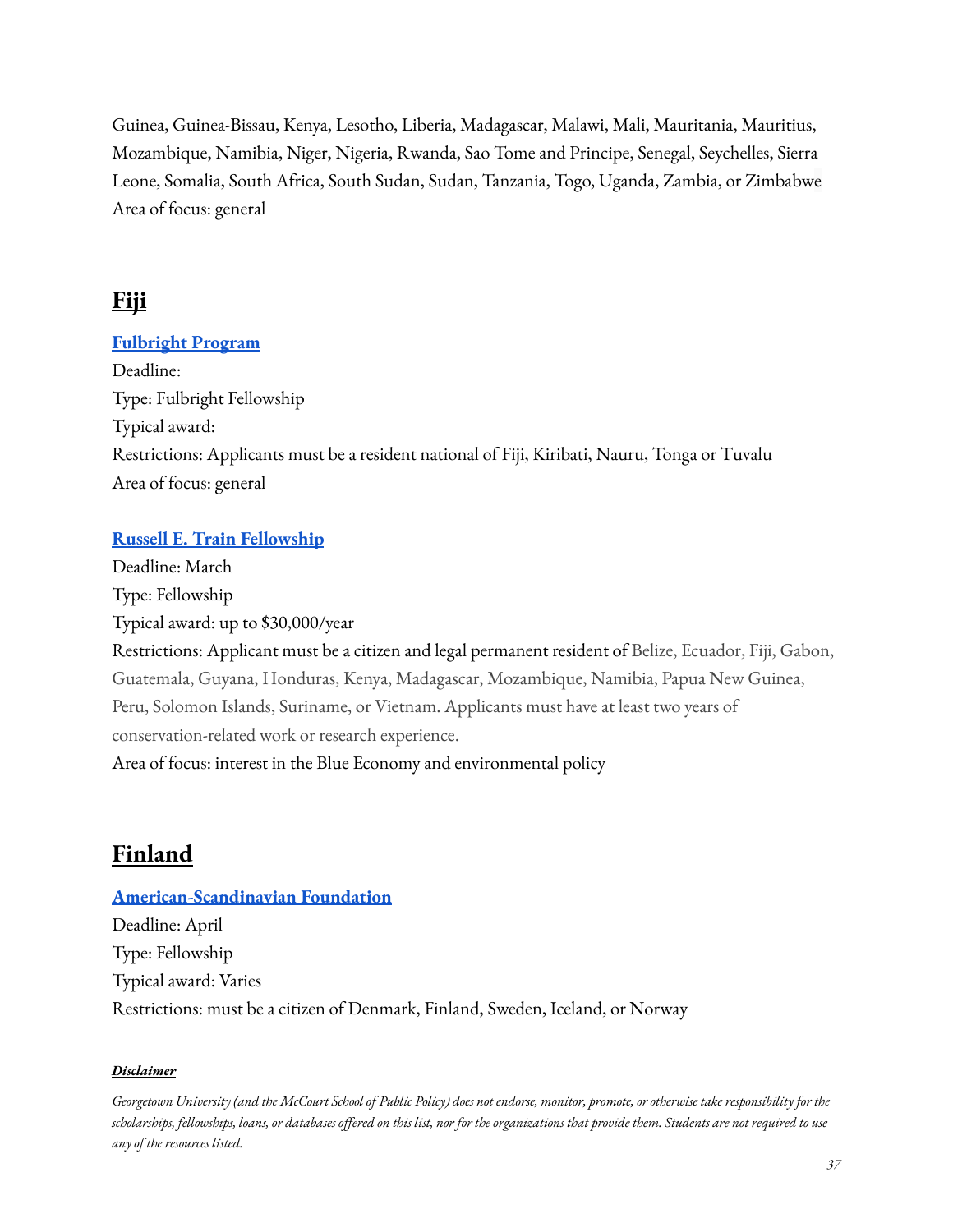## **[Opintotukineuvonta](https://www.kela.fi/opintotuki) / Kela**

Deadline: February Type: Study Grant Typical award: Varies Restrictions: Finnish citizenship Area of focus: general

## **Finlandia Foundation National [Scholarships](https://finlandiafoundation.org/programs/scholarships/)**

Deadline: February Type: Scholarship Typical award: Varies Restrictions: US or Finnish citizenship. Applicants of Finnish-American heritage are given primary consideration. Area of focus: general

## **[SAM](https://samsuomi.fi/apurahat/)**

Deadline: January Type: Scholarship Typical award: Varies Restrictions: Must be a SAM member. Area of focus: general

## **France**

**[BRED](https://www.bredespace.com/fr/etudiants/pret-etudiant) Espace** Deadline: Rolling Type: Loan Typical award: Varies Restrictions: must be have a baccalaureate, and be between the ages of 18-27 Area of focus: general

#### *Disclaimer*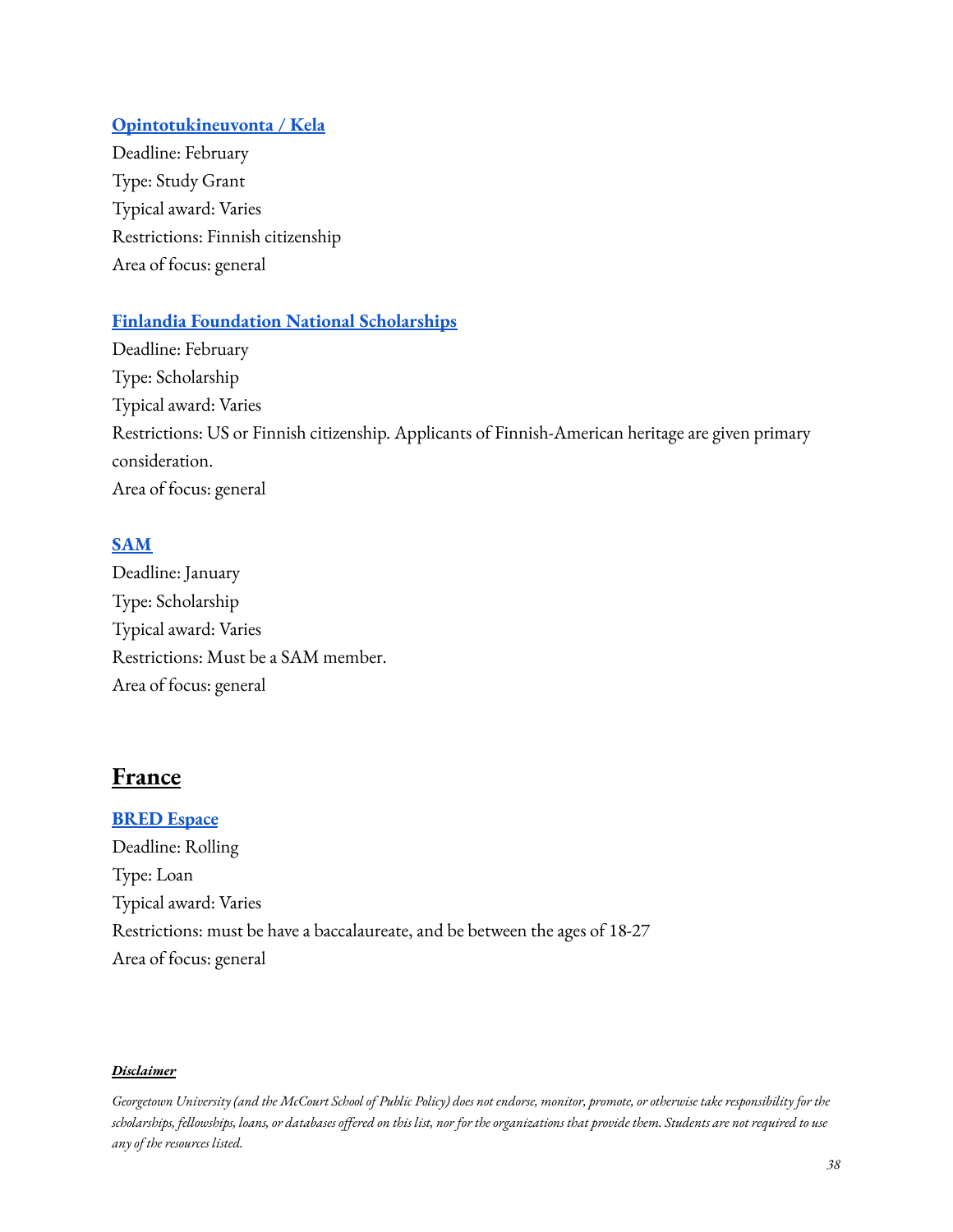### **[Fulbright](https://fulbright-france.org/fr/bourses-fulbright-partenaires/programmes/etudiants/programme-etudiant) Program**

Deadline: December Type: Fulbright Fellowship Typical award: \$30,000 Restrictions: Applicants must be French nationals and must return to France for at least 24 months at the end of their program Area of focus: general

## **Gabon**

## **Mandela [Washington](https://yali.state.gov/mwf/) Fellowship**

Deadline: September

Type: Fellowship

Typical award: varies

Restrictions: Applicant must be between the ages of 25 and 35, and is a citizen of one of the following countries: Angola, Benin, Botswana, Burkina Faso, Burundi, Cameroon, Cabo Verde, Central African Republic, Chad, Comoros, Republic of the Congo, Democratic Republic of the Congo (DRC), Cote d'Ivoire, Djibouti, Equatorial Guinea, Eritrea, Eswatini, Ethiopia, Gabon, The Gambia, Ghana, Guinea, Guinea-Bissau, Kenya, Lesotho, Liberia, Madagascar, Malawi, Mali, Mauritania, Mauritius, Mozambique, Namibia, Niger, Nigeria, Rwanda, Sao Tome and Principe, Senegal, Seychelles, Sierra Leone, Somalia, South Africa, South Sudan, Sudan, Tanzania, Togo, Uganda, Zambia, or Zimbabwe Area of focus: general

#### **Russell E. Train [Fellowship](https://www.worldwildlife.org/projects/russell-e-train-fellowships)**

Deadline: March

Type: Fellowship

Typical award: up to \$30,000/year

Restrictions: Applicant must be a citizen and legal permanent resident of Belize, Ecuador, Fiji, Gabon, Guatemala, Guyana, Honduras, Kenya, Madagascar, Mozambique, Namibia, Papua New Guinea, Peru, Solomon Islands, Suriname, or Vietnam. Applicants must have at least two years of conservation-related work or research experience.

Area of focus: interest in the Blue Economy and environmental policy

#### *Disclaimer*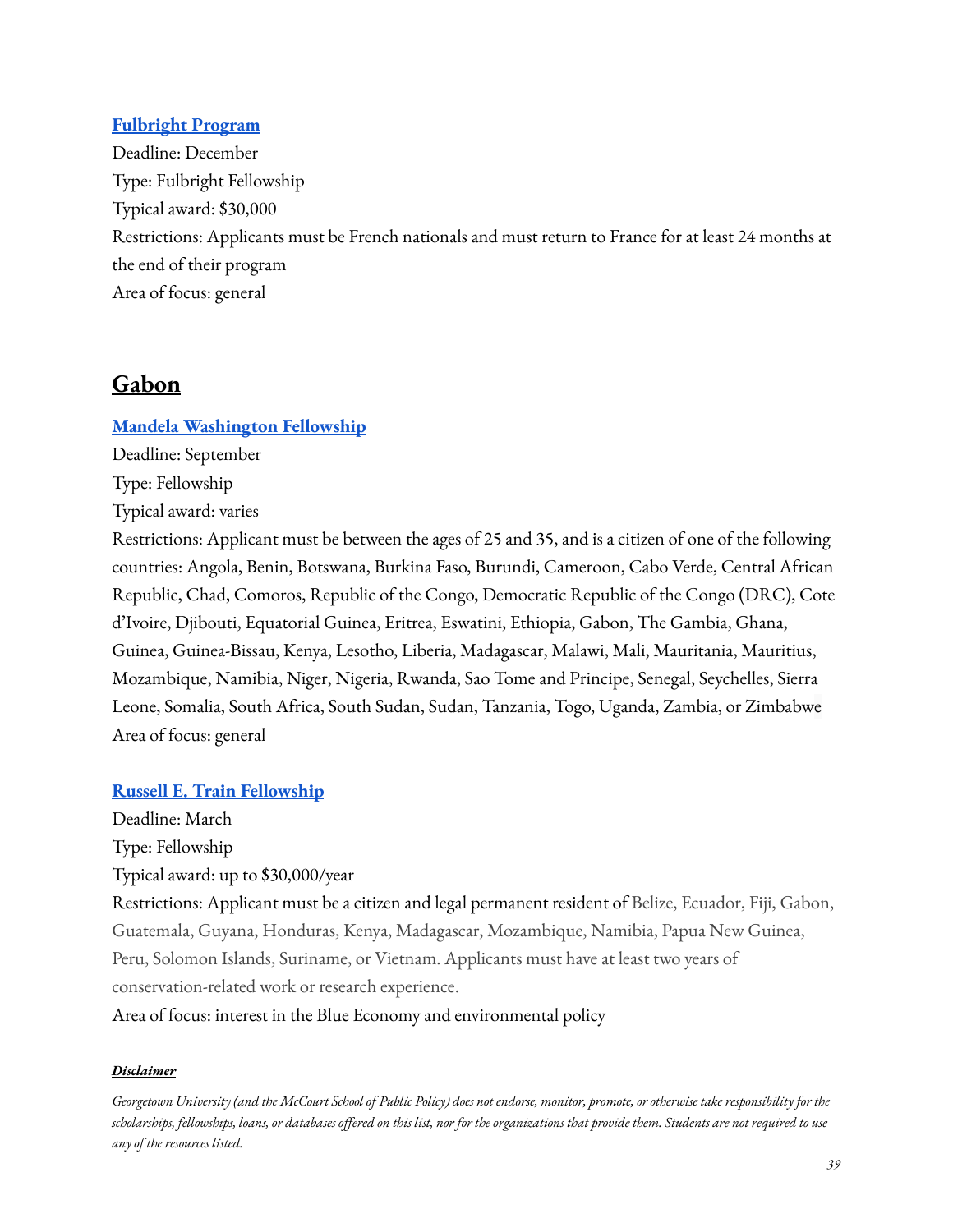## **The Gambia**

## **Mandela [Washington](https://yali.state.gov/mwf/) Fellowship**

Deadline: September Type: Fellowship

Typical award: varies

Restrictions: Applicant must be between the ages of 25 and 35, and is a citizen of one of the following countries: Angola, Benin, Botswana, Burkina Faso, Burundi, Cameroon, Cabo Verde, Central African Republic, Chad, Comoros, Republic of the Congo, Democratic Republic of the Congo (DRC), Cote d'Ivoire, Djibouti, Equatorial Guinea, Eritrea, Eswatini, Ethiopia, Gabon, The Gambia, Ghana, Guinea, Guinea-Bissau, Kenya, Lesotho, Liberia, Madagascar, Malawi, Mali, Mauritania, Mauritius, Mozambique, Namibia, Niger, Nigeria, Rwanda, Sao Tome and Principe, Senegal, Seychelles, Sierra Leone, Somalia, South Africa, South Sudan, Sudan, Tanzania, Togo, Uganda, Zambia, or Zimbabwe Area of focus: general

## **Georgia**

# **[Fulbright](https://ge.usembassy.gov/education-culture/exchange-programs/fulbright-graduate-student-program-announcement/) Program** Deadline: August Type: Fulbright Fellowship Typical award: Restrictions: Applicants must be citizens of Georgia, or neutral travel document holders from Abkhazia, Georgia or South Ossetia, Georgia. Grantees are required to return to Georgia for a minimum of two years at the end of the grant period Area of focus: general

#### *Disclaimer*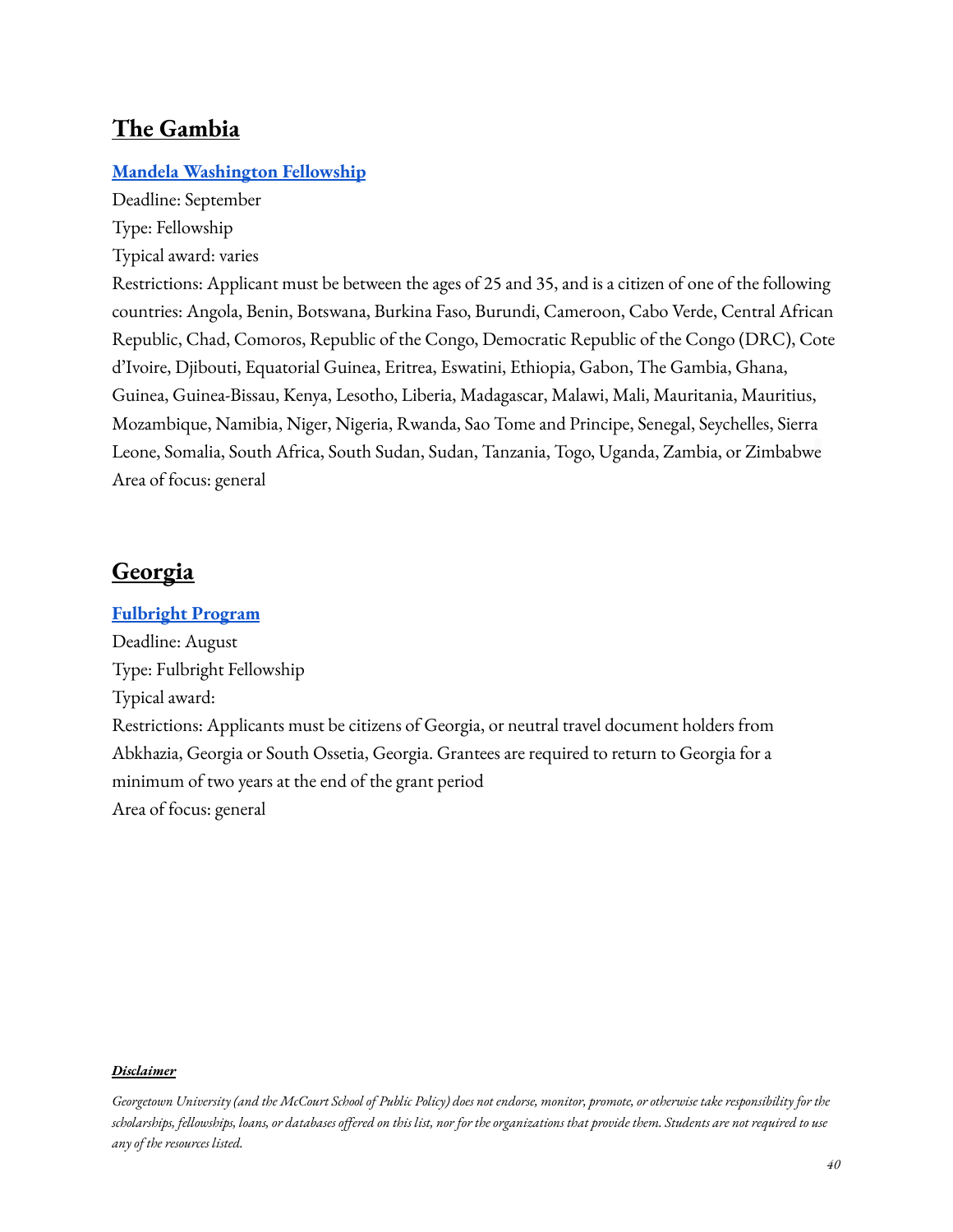## **Germany**

### **[Fulbright](https://www.fulbright.de/programs-for-germans/studierende-und-graduierte/studienstipendien-alle-disziplinen) Program**

Deadline: Type: Fulbright Fellowship Typical award: up to \$34,500 for tuition/living expenses, travel expenses Restrictions: German nationality Area of focus: general

#### **KFW [Bildungskredit](https://www.kfw.de/inlandsfoerderung/Privatpersonen/Studieren-Qualifizieren/F%C3%B6rderprodukte/Bildungskredit-(173)/?redirect=649474) 173**

Deadline: Rolling Type: Loan Typical award: varies Restrictions: Applicants must be 18 to 35 years old, and meet residency or citizenship requirements (as specified on the website) Area of focus: general

## **Ghana**

#### **Mandela [Washington](https://yali.state.gov/mwf/) Fellowship**

Deadline: September Type: Fellowship Typical award: varies

Restrictions: Applicant must be between the ages of 25 and 35, and is a citizen of one of the following countries: Angola, Benin, Botswana, Burkina Faso, Burundi, Cameroon, Cabo Verde, Central African Republic, Chad, Comoros, Republic of the Congo, Democratic Republic of the Congo (DRC), Cote d'Ivoire, Djibouti, Equatorial Guinea, Eritrea, Eswatini, Ethiopia, Gabon, The Gambia, Ghana, Guinea, Guinea-Bissau, Kenya, Lesotho, Liberia, Madagascar, Malawi, Mali, Mauritania, Mauritius, Mozambique, Namibia, Niger, Nigeria, Rwanda, Sao Tome and Principe, Senegal, Seychelles, Sierra Leone, Somalia, South Africa, South Sudan, Sudan, Tanzania, Togo, Uganda, Zambia, or Zimbabwe Area of focus: general

#### *Disclaimer*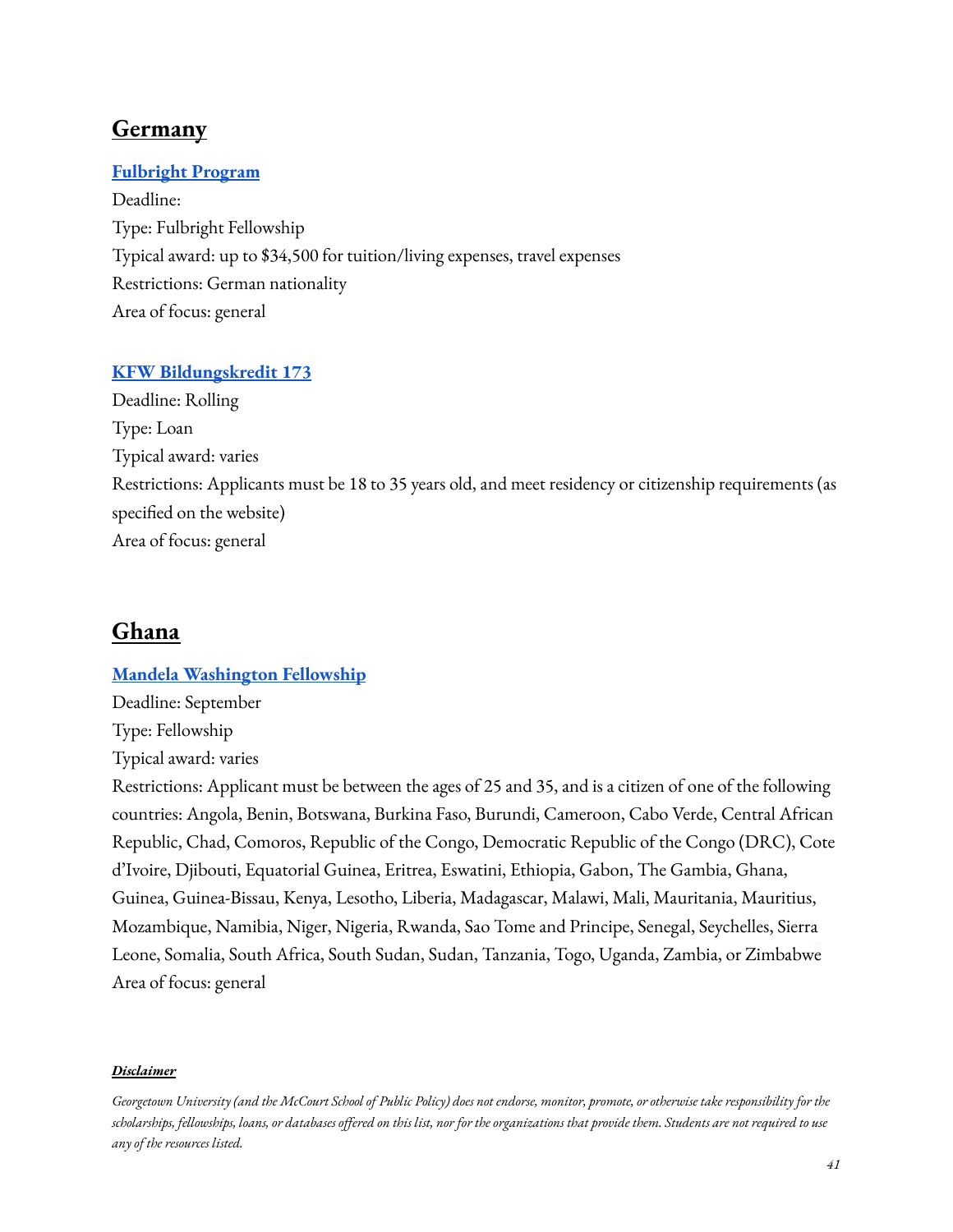## **Greece**

### **[Fulbright](https://www.fulbright.gr/en/scholarships-for-greek-citizens/programs/fulbright-foreign-student-program-graduate-students) Program**

Deadline: January Type: Fulbright Fellowship Typical award: up to \$20,000 Restrictions: Applicants must hold Greek citizenship and a valid Greek passport. They must have permanent residency in Greece and commit to returning to Greece after their studies. Area of focus: general

#### **Onassis [Foundation](https://www.onassis.org/open-calls/onassis-foundation-scholarships-call-for-the-academic-year-2022-23/)**

Deadline: February Type: Scholarship Typical award: varies Restrictions: Applicants must hold Greek citizenship and/or be of Greek nationality, or muse have a High School Diploma from Greece and a a legal residence permit Area of focus: general

## **Grenada**

#### **[Fulbright](https://bb.usembassy.gov/education-culture/ec-scholarships/fulbright-scholarship-program/) Program**

Deadline: June Type: Fulbright Fellowship Typical award: Restrictions: Applicant must be a citizen and resident of any of the Eastern Caribbean islands comprised of: Antigua and Barbuda, Barbados, Dominicana. Grenada, St. Kitts and Nevis, St. Lucia, and St Vincent and the Grenadines. Applicants must return to their home country on completion of their studies for a minimum of two years. Area of focus: general

#### *Disclaimer*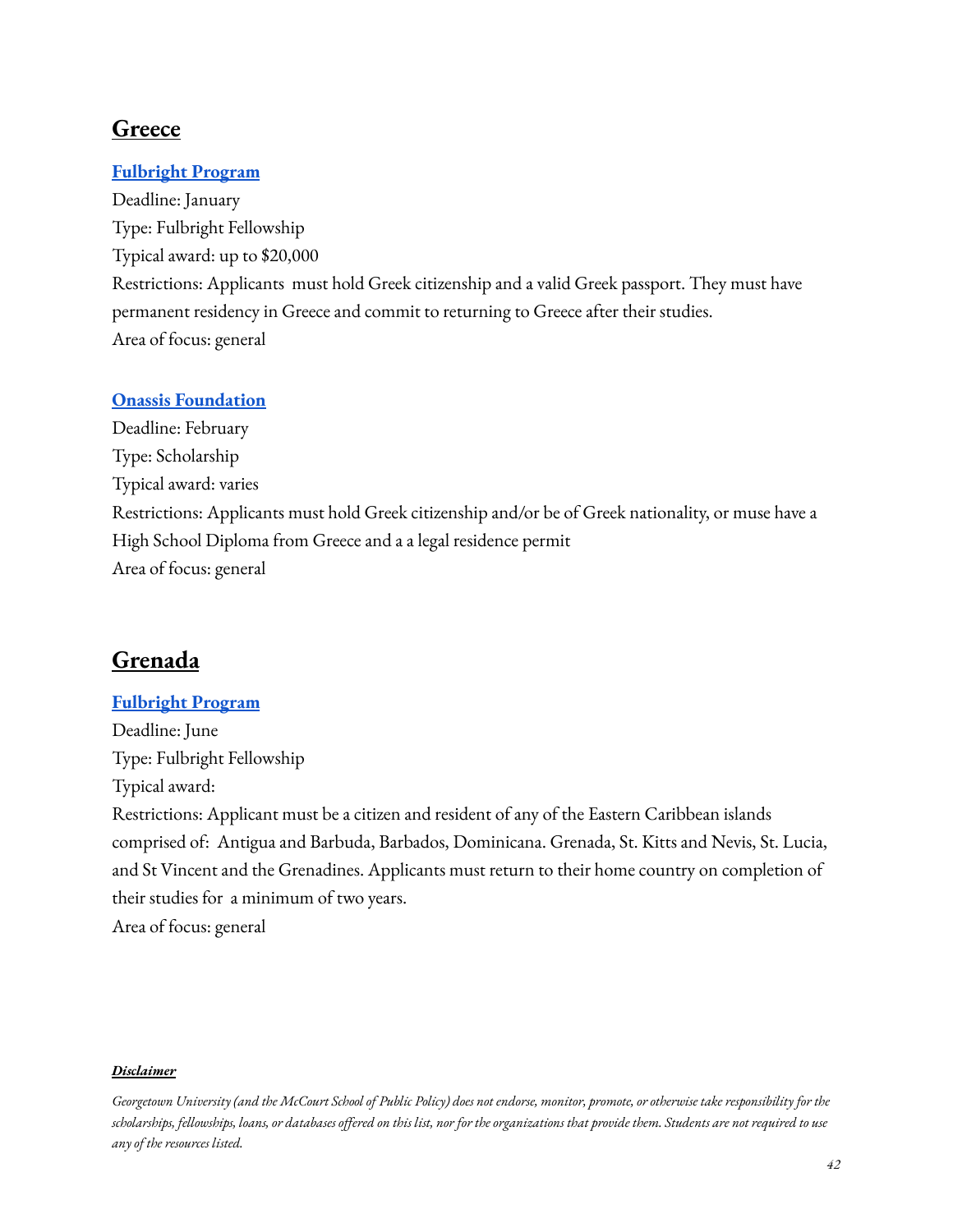# **Guatemala**

## **[Fulbright](https://gt.usembassy.gov/education-culture/fulbright/fulbright-foreign-student/) Program**

Deadline: April Type: Fulbright Fellowship Typical award: Scholarship covers expenses relating to: TOEFL, visa, travel, housing, university fees, and an emergency medical plan Restrictions: Applicants must be a Guatemalan citizen currently living Guatemala, who has graduated with a bachelor's or master's degree. Applicants are required to have at least two years of full-time work experience, and must be committed to returning to Guatemala for at least two years after finishing their studies.

Area of focus: general

## **Guinea**

## **[Fulbright](https://gn.usembassy.gov/fulbright-scholarship/) Program**

Deadline: April Type: Fulbright Fellowship Typical award: Restrictions: Applicants must be a citizens or nationals of Guinea Area of focus: general

## **Mandela [Washington](https://yali.state.gov/mwf/) Fellowship**

Deadline: September Type: Fellowship Typical award: varies

Restrictions: Applicant must be between the ages of 25 and 35, and is a citizen of one of the following countries: Angola, Benin, Botswana, Burkina Faso, Burundi, Cameroon, Cabo Verde, Central African Republic, Chad, Comoros, Republic of the Congo, Democratic Republic of the Congo (DRC), Cote d'Ivoire, Djibouti, Equatorial Guinea, Eritrea, Eswatini, Ethiopia, Gabon, The Gambia, Ghana, Guinea, Guinea-Bissau, Kenya, Lesotho, Liberia, Madagascar, Malawi, Mali, Mauritania, Mauritius,

#### *Disclaimer*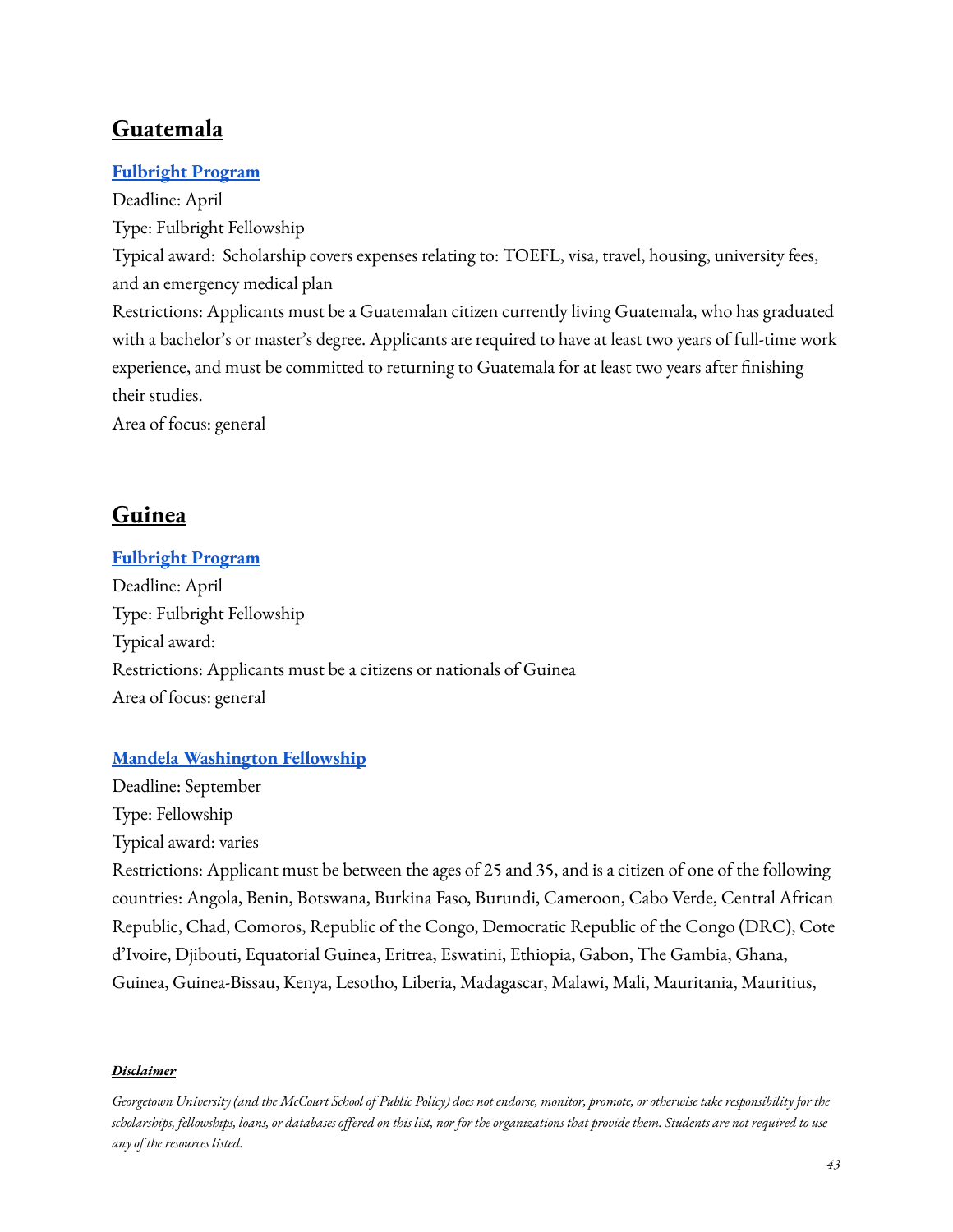Mozambique, Namibia, Niger, Nigeria, Rwanda, Sao Tome and Principe, Senegal, Seychelles, Sierra Leone, Somalia, South Africa, South Sudan, Sudan, Tanzania, Togo, Uganda, Zambia, or Zimbabwe Area of focus: general

## **Guinea-Bissau**

#### **Mandela [Washington](https://yali.state.gov/mwf/) Fellowship**

Deadline: September Type: Fellowship Typical award: varies

Restrictions: Applicant must be between the ages of 25 and 35, and is a citizen of one of the following countries: Angola, Benin, Botswana, Burkina Faso, Burundi, Cameroon, Cabo Verde, Central African Republic, Chad, Comoros, Republic of the Congo, Democratic Republic of the Congo (DRC), Cote d'Ivoire, Djibouti, Equatorial Guinea, Eritrea, Eswatini, Ethiopia, Gabon, The Gambia, Ghana, Guinea, Guinea-Bissau, Kenya, Lesotho, Liberia, Madagascar, Malawi, Mali, Mauritania, Mauritius, Mozambique, Namibia, Niger, Nigeria, Rwanda, Sao Tome and Principe, Senegal, Seychelles, Sierra Leone, Somalia, South Africa, South Sudan, Sudan, Tanzania, Togo, Uganda, Zambia, or Zimbabwe Area of focus: general

## **Guatemala**

#### **Russell E. Train [Fellowship](https://www.worldwildlife.org/projects/russell-e-train-fellowships)**

Deadline: March Type: Fellowship Typical award: up to \$30,000/year Restrictions: Applicant must be a citizen and legal permanent resident of Belize, Ecuador, Fiji, Gabon, Guatemala, Guyana, Honduras, Kenya, Madagascar, Mozambique, Namibia, Papua New Guinea, Peru, Solomon Islands, Suriname, or Vietnam. Applicants must have at least two years of conservation-related work or research experience. Area of focus: interest in the Blue Economy and environmental policy

#### *Disclaimer*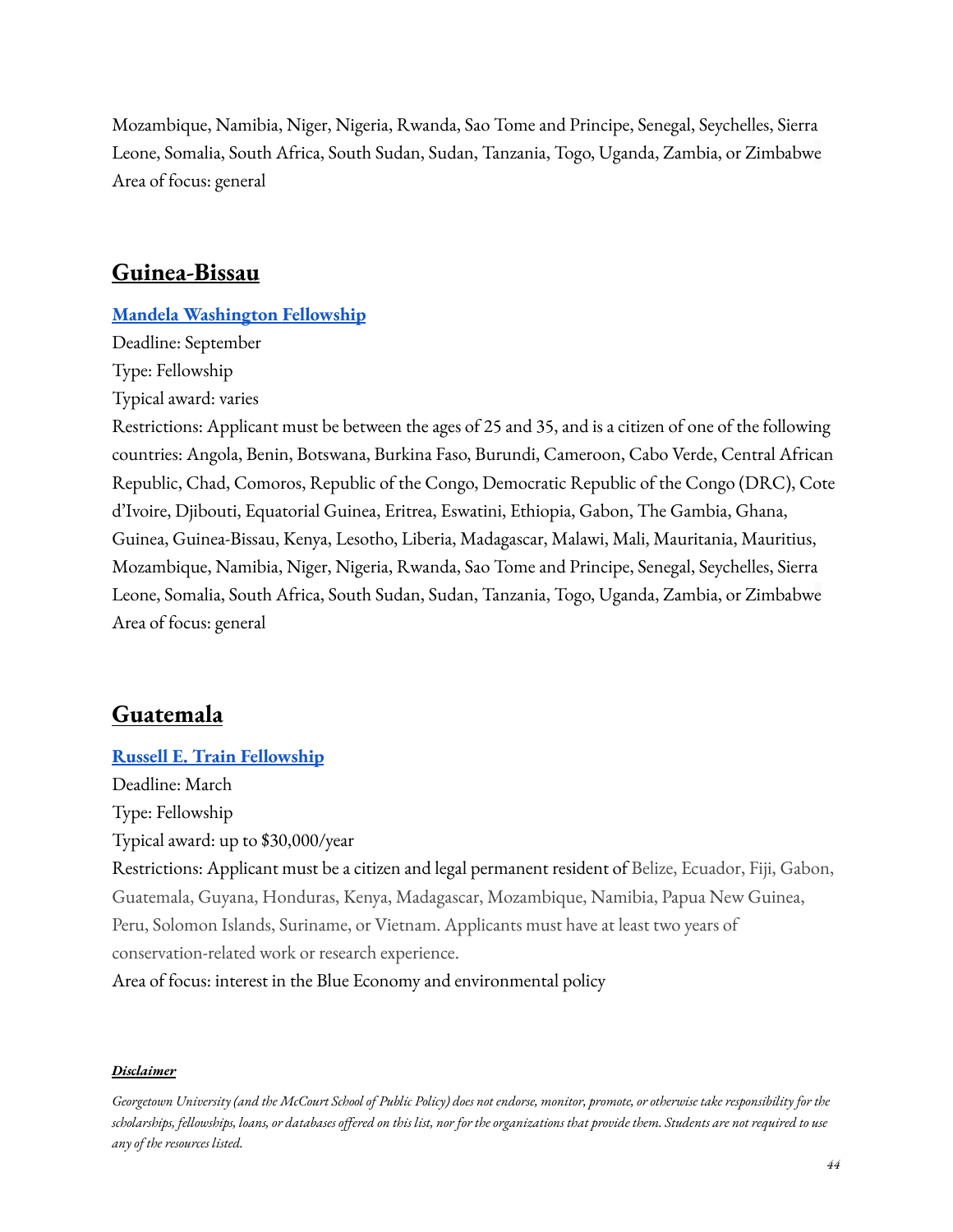# **Guyana**

## **Russell E. Train [Fellowship](https://www.worldwildlife.org/projects/russell-e-train-fellowships)**

Deadline: March Type: Fellowship Typical award: up to \$30,000/year Restrictions: Applicant must be a citizen and legal permanent resident of Belize, Ecuador, Fiji, Gabon, Guatemala, Guyana, Honduras, Kenya, Madagascar, Mozambique, Namibia, Papua New Guinea, Peru, Solomon Islands, Suriname, or Vietnam. Applicants must have at least two years of conservation-related work or research experience. Area of focus: interest in the Blue Economy and environmental policy

# **Haiti**

#### **[Fulbright](https://ht.usembassy.gov/education-culture/academic-professional-exchanges/) Program**

Deadline: April Type: Fulbright Fellowship Typical award: Restrictions: Applicants must be Haitian citizens that can show an ongoing commitment to community/public service. Grantees must return to Haiti for at least two years after the completion of the program Area of focus: general

## **Honduras**

### **[Fulbright](https://hn.usembassy.gov/es/education-culture-es/fulbright-graduate-es/) Program**

Deadline: May Type: Fulbright Fellowship Typical award: Restrictions: Applicants must be Honduran citizens, residing in Honduras. Applicants must have a minimum of two years work experience in Honduras

#### *Disclaimer*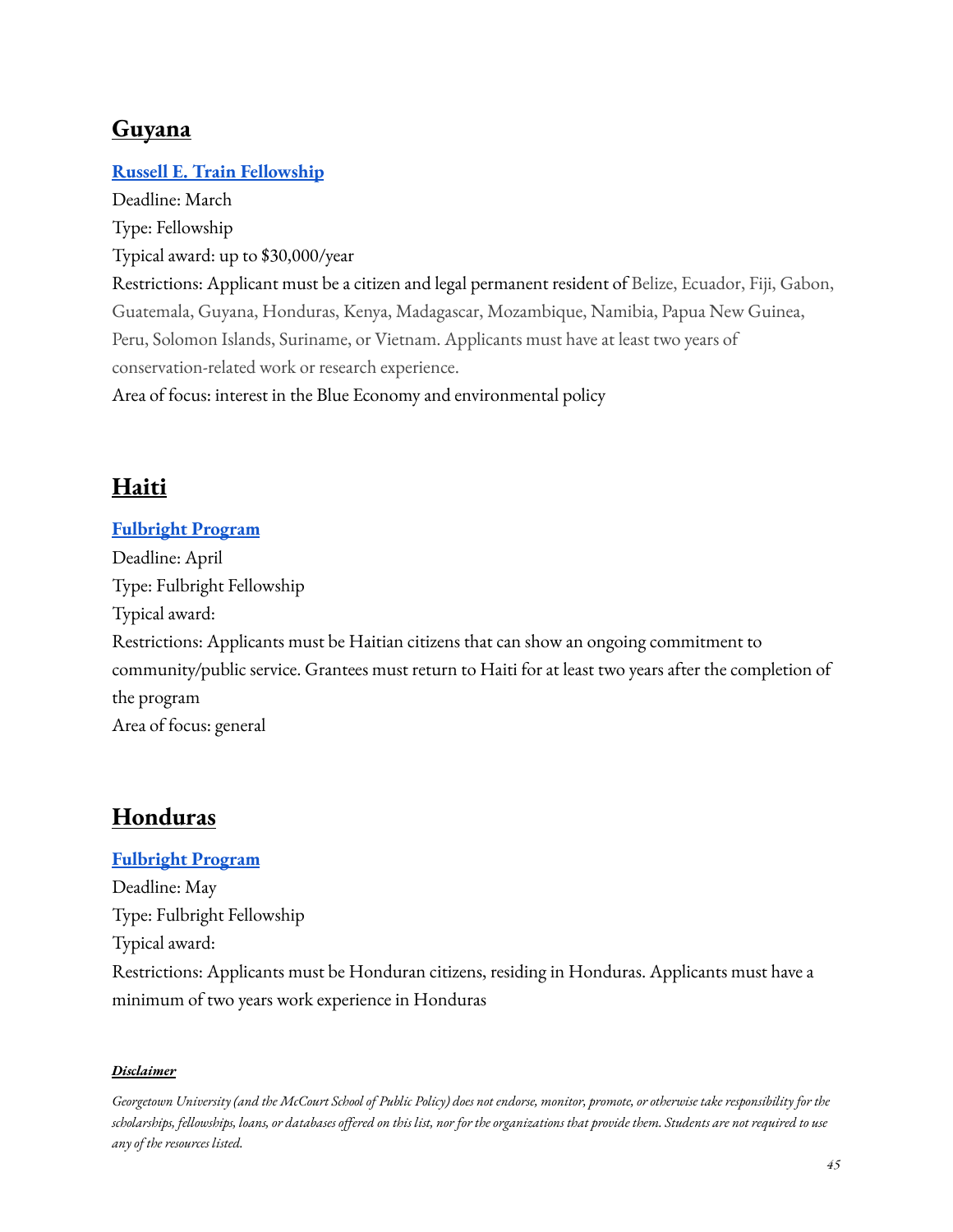### **[HONDUFUTURO](https://www.hondufuturo.org/)**

Deadline: April Type: Scholarship-Loan Typical award: up to \$50,000 for 2 years Restrictions: Must be a citizen of Honduras. Students may be awarded scholarships for 40% of the loaned amount providing the return to and remain in Honduras for 3-5 years following graduation. Area of focus: general

### **Russell E. Train [Fellowship](https://www.worldwildlife.org/projects/russell-e-train-fellowships)**

Deadline: March Type: Fellowship Typical award: up to \$30,000/year Restrictions: Applicant must be a citizen and legal permanent resident of Belize, Ecuador, Fiji, Gabon, Guatemala, Guyana, Honduras, Kenya, Madagascar, Mozambique, Namibia, Papua New Guinea, Peru, Solomon Islands, Suriname, or Vietnam. Applicants must have at least two years of conservation-related work or research experience. Area of focus: interest in the Blue Economy and environmental policy

# **Hong Kong**

**Sir Edward Youde Memorial [Fellowships](https://www.wfsfaa.gov.hk/sfo/seymf/en/whatwedo/fellowships_overseas.htm) for Overseas Studies**

Deadline: September Type: Scholarship Typical award: up to HK \$300,000 per year Restrictions: Applicants must be permanent residents of Hong Kong who have received at least 7 years of continuous full-time education in Hong Kong. Applicants must also hold a good Honors Degree obtained in Hong Kong (or equivalent qualifications), or expect to obtain such a degree.. Area of focus: general

#### *Disclaimer*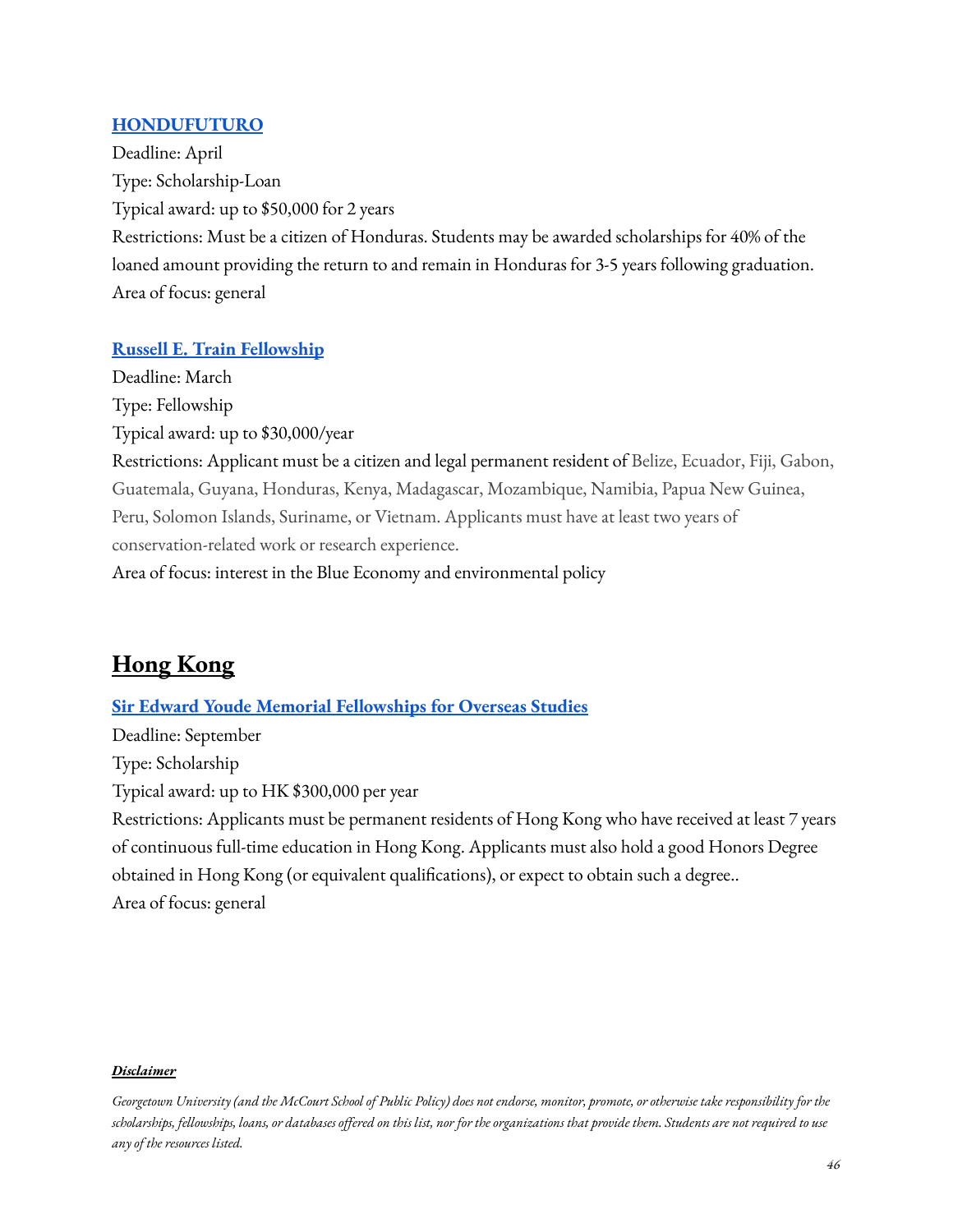# **Hungary**

## **[Fulbright](http://www.fulbright.hu/) Program**

Deadline: May Type: Fulbright Fellowship Typical award: Restrictions: Applicants must be Hungarian citizens Area of focus: general

## **Hungarian American Coalition Dr. Elemer and Eva Kiss [Scholarship](https://hacusa.eu/dr-elemer-and-eva-kiss-scholarship-fund/)**

Deadline: September 1 Type: Scholarship Typical award: \$500-\$1,000 Restrictions: Must be a citizen of Hungary or a member of an ethnic Hungarian community in Slovakia, Romania, Vojvodina, Serbia, or Ukraine Area of focus: general

## **Hungarian American Coalition Bognar Family [Scholarship](https://hacusa.eu/the-bognar-family-hungarian-scholarship-fund/)**

Deadline: July 1 Type: Scholarship Typical award: Varies Restrictions: Must be a student from Hungary Area of focus: general

# **Iceland**

# **[American-Scandinavian](https://www.amscan.org/fellowships-and-grants/fellowships-and-grants-for-advanced-study-or-research-in-the-usa/) Foundation** Deadline: April Type: Fellowship Typical award: Varies Restrictions: must be a citizen of Denmark, Finland, Sweden, Iceland, or Norway Area of focus: general

#### *Disclaimer*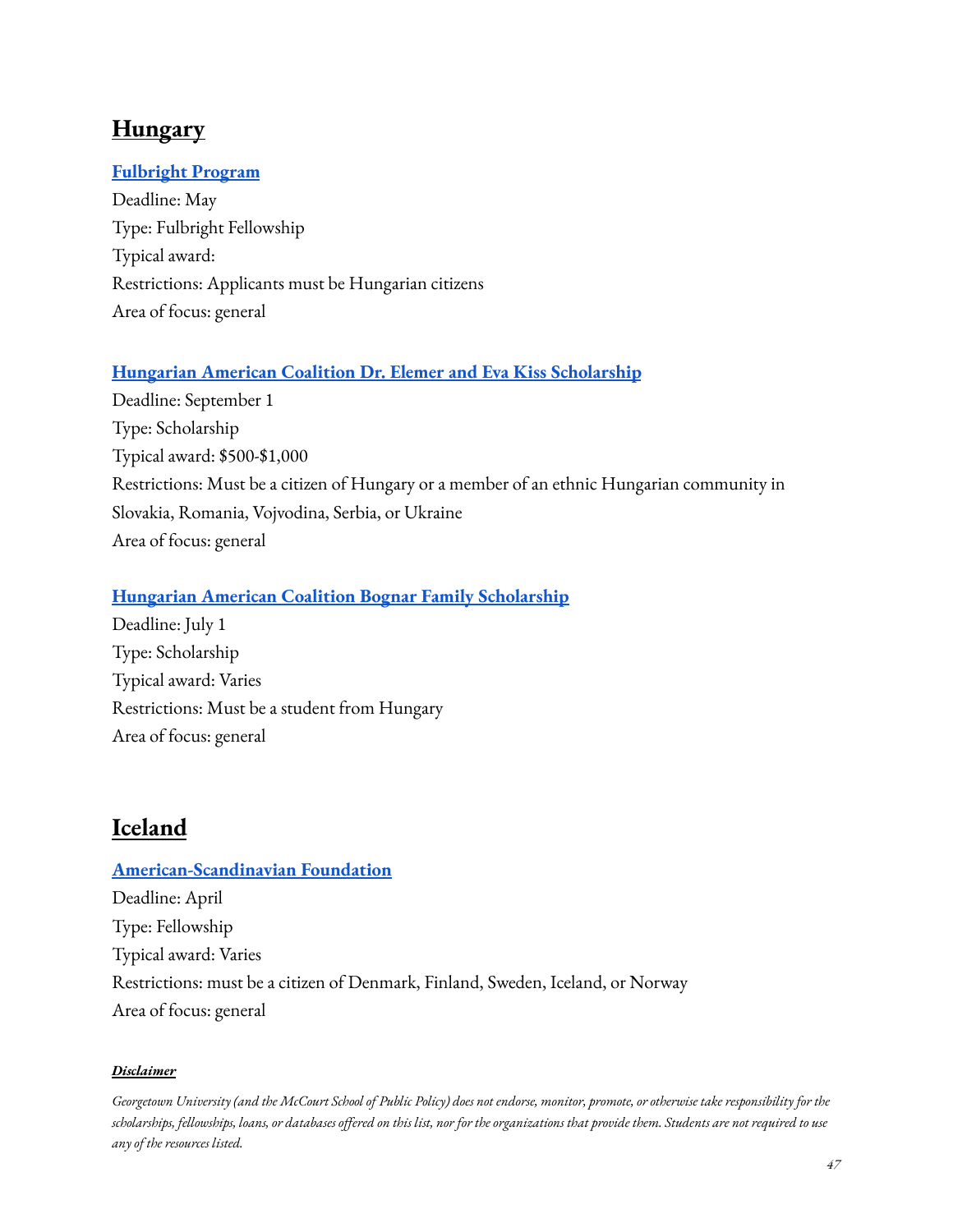## **[Fulbright](https://fulbright.is/grants-to-the-us/framhaldsnam/) Program**

Deadline: Type: Fulbright Fellowship Typical award: \$22,000 Restrictions: Applicants must be Icelandic citizens Area of focus: general

## **[Icelandic](https://www.lin.is/english/) Student Loan Fund**

Deadline: Rolling Type: Loan Typical award: up to \$50,500 for tuition (may receive additional maintenance loan on top of that) Restrictions: Must fulfill certain conditions of Icelandic residence (for details see website) Area of focus: general

## **India**

## **Aga Khan Foundation [International](https://www.akdn.org/our-agencies/aga-khan-foundation/international-scholarship-programme) Scholarship Programme**

Deadline: March Type: Scholarship + loan Typical award: varies Restrictions: accepts only nationals from: Bangladesh, India, Pakistan, Afghanistan, Tajikistan, Kyrgyzstan, Syria, Egypt, Kenya, Tanzania, Uganda, Madagascar and Mozambique Area of focus: development policy

#### **Bank of India Star [Education](https://bankofindia.co.in/EducationLoan) Loan**

Deadline: rolling Type: loan Typical award: varies Restrictions: Applicant should be an Indian National who does not have an outstanding education loan from any other institution Area of focus: general

#### *Disclaimer*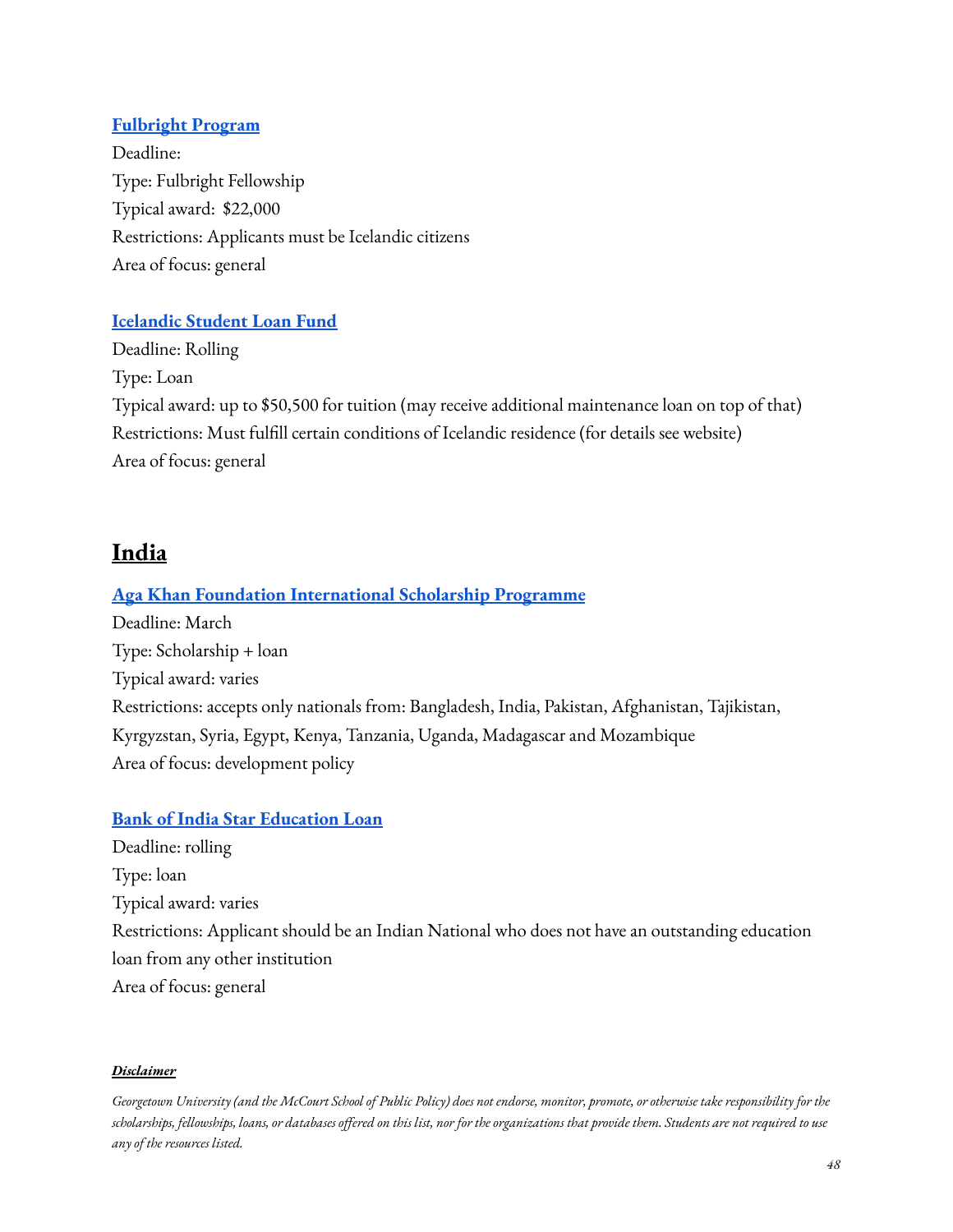## **[Fulbright](https://www.usief.org.in/Fellowships/Fulbright-Nehru-Fellowships.aspx) Program**

Deadline: May Type: Fulbright Fellowship Typical award: Varies Restrictions: Applicants must be Indian citizens, residing in India. They must have at least 3 years' full-time (paid) professional work experience, relevant to their proposed field of study. Area of focus: general

## **[Government](http://socialjustice.nic.in/SchemeList/Send/28?mid=24541) of India Overseas Scholarship**

Deadline: Rolling Type: Scholarship Typical award: varies by program Restrictions: applicant must be an Indian citizen belonging to the Scheduled Castes, Denotified Nomadic and Semi-Nomadic Tribes, or Landless Agricultural Laborers and Traditional Artisans Area of focus: general

## **[HDFC](https://www.hdfcbank.com/personal/borrow/popular-loans/educational-loan/education-loan-for-foreign-education)**

Deadline: Rolling Type: Loan Typical award: Varies Restrictions: must be an Indian citizen Area of focus: general

## **Inlaks Shivdasani [Foundation](http://www.inlaksfoundation.org/scholarships/)**

Deadline: March Type: Scholarship Typical award: up to \$100,000

Restrictions: Indian citizens who have been continuously residing in India for at least 6 months prior to application. Applicants who hold an undergraduate degree from abroad must have resided continuously, been employed, or have been studying in India for at least 2 years prior to the application.

Area of focus: general

#### *Disclaimer*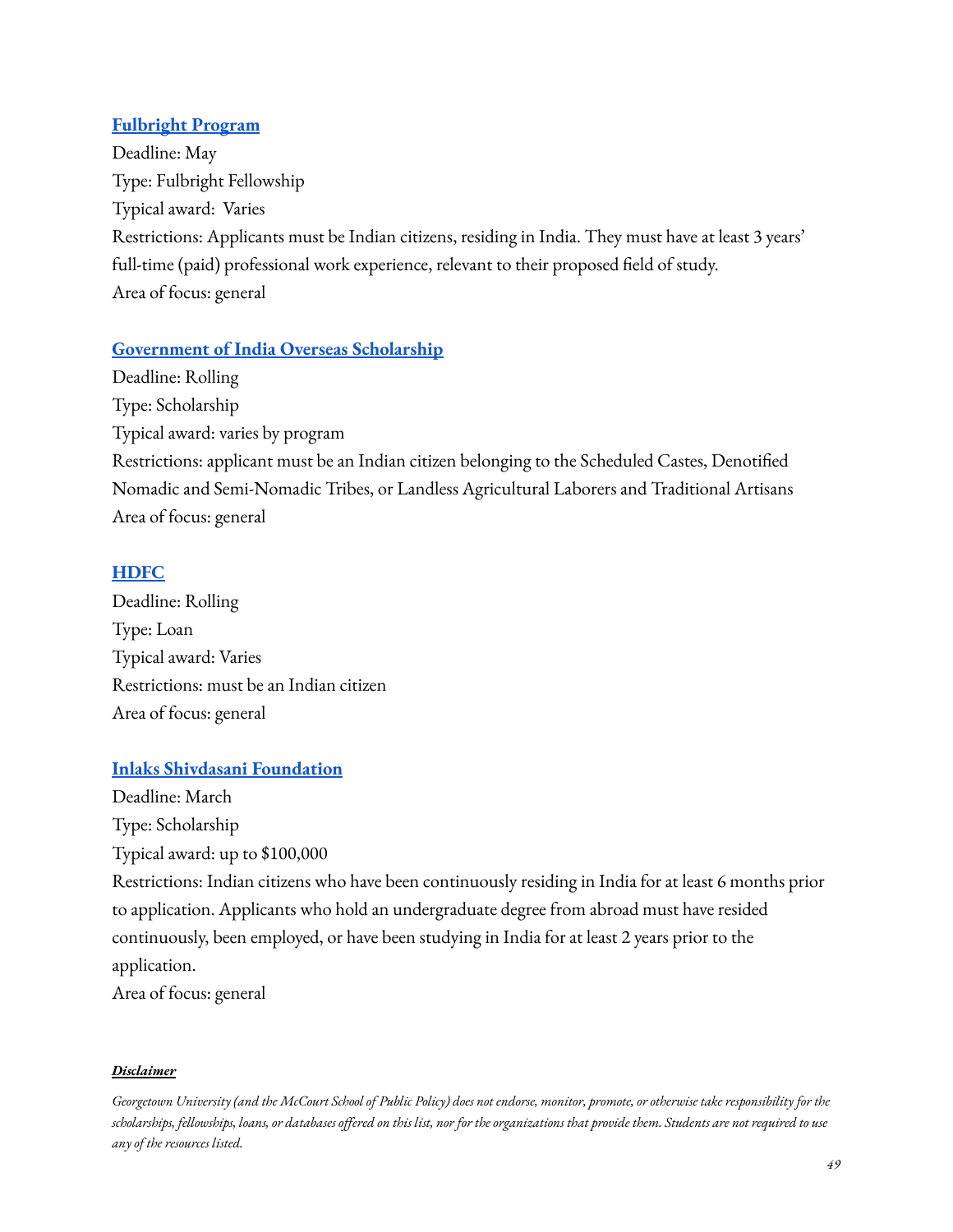## **J.N. Tata [Endowment](http://www.jntataendowment.org/loan-scholarship-process) for the Higher Education of Indians**

Deadline: March Type: Loan/Scholarship Typical award: between Rs. 1,000,000 and 10,000,000 Restrictions: Must have Indian citizenship and be no older than 45. Applicant must be a graduate of a recognised Indian University Area of focus: general

## **K.C. Mahindra [Education](https://www.kcmet.org/what-we-do-Scholarship-Grants.aspx) Trust**

Deadline: March 31 Type: Scholarship Typical award: varies Restrictions: Must be an Indian citizen who has a First Class undergraduate degree Area of focus: general

## **Narotam Sekhsaria Foundation [Scholarships](https://pg.nsfoundation.co.in/)**

Deadline: March Type: Interest free Scholarship Loan Typical award: varies Restrictions: Applicant must be an Indian national residing in India who is below the age of 30. They must have graduated/be graduating from an Indian University Area of focus: general

## **R.D. Sethna [Scholarship](https://www.rdsethnascholarships.org/)**

Deadline: May Type: Loan/Scholarship Typical award: Varies Restrictions:Must be an Indian citizen, and must have a guarantor for the loan scholarship who is a resident of Mumbai (applicant does not have to reside in Mumbai). Area of focus: general

#### *Disclaimer*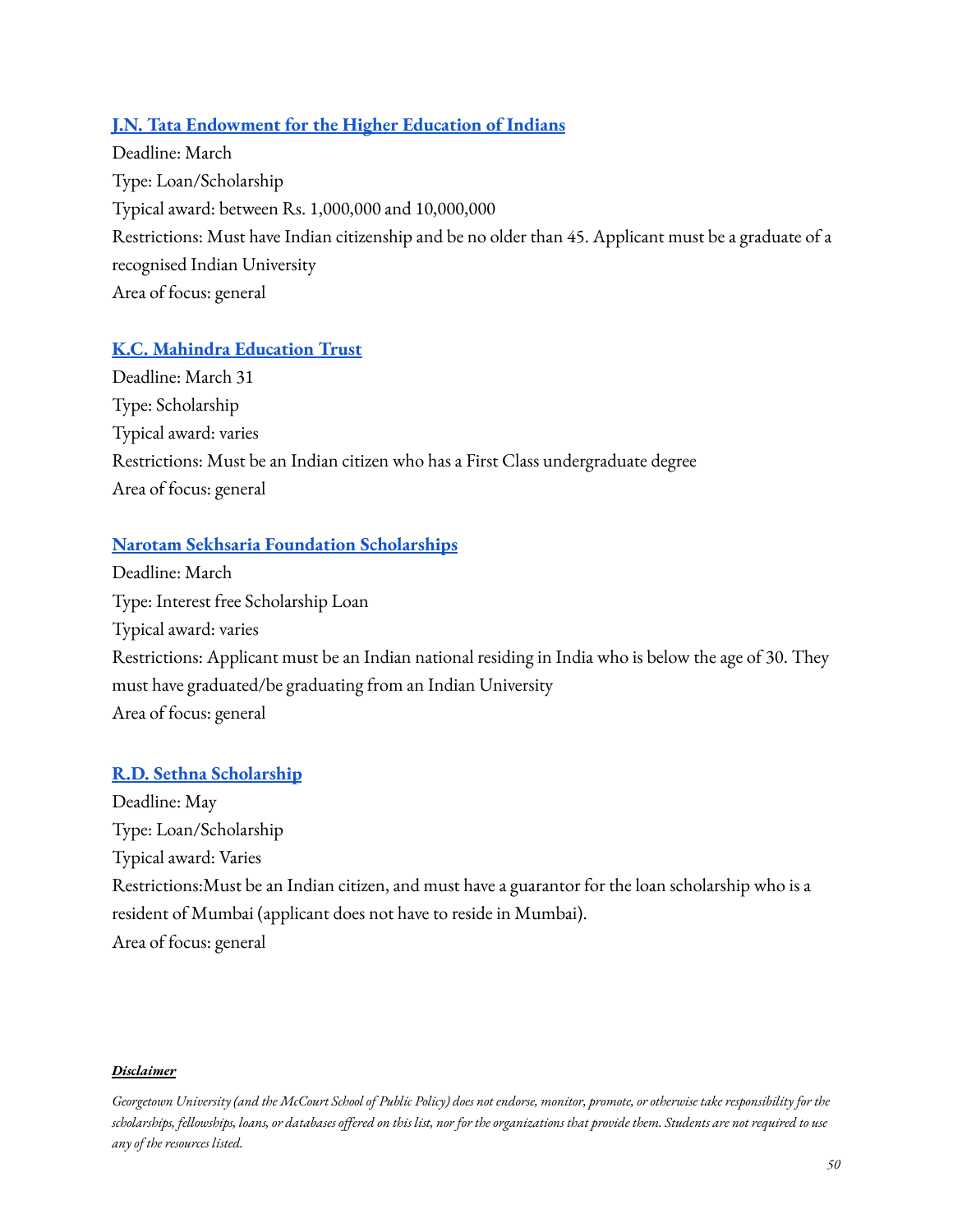## **United States India Educational [Foundation/Fulbright](http://www.usief.org.in/Fellowships.aspx)**

Deadline: July Type: Fellowship Typical award: Varies Restrictions: Must be a citizen of India with at least 3 years of professional work experience, and commitment to return/contribute to home community Area of focus: public sector policy/social policy

## **Indonesia**

## **[Fulbright](https://www.aminef.or.id/grants-for-indonesians/fulbright-programs/scholarship/fulbright-masters-degree-scholarship/) Program**

Deadline: March Type: Fulbright Fellowship Typical award: Restrictions: Applicants must be an Indonesian citizen, demonstrate a strong commitment to return to Indonesia upon completion of the Fulbright program, and must be willing to work for at least five years before retirement upon the completion of the scholarship program. Area of focus: general

## **Iraq**

## **[Fulbright](https://iq.usembassy.gov/education-culture/exchange-programs/fulbright-foreign-student-program/) Program**

Deadline: May Type: Fulbright Fellowship Typical award: provides funding for tuition, round-trip international travel, living stipends, and health insurance

Restrictions: Applicants must be Iraqi citizens who are resident in Iraq and have a minimum of two years work experience. Recipients are required to return to Iraq for at least two years upon successful completion of the program

Area of focus: general

#### *Disclaimer*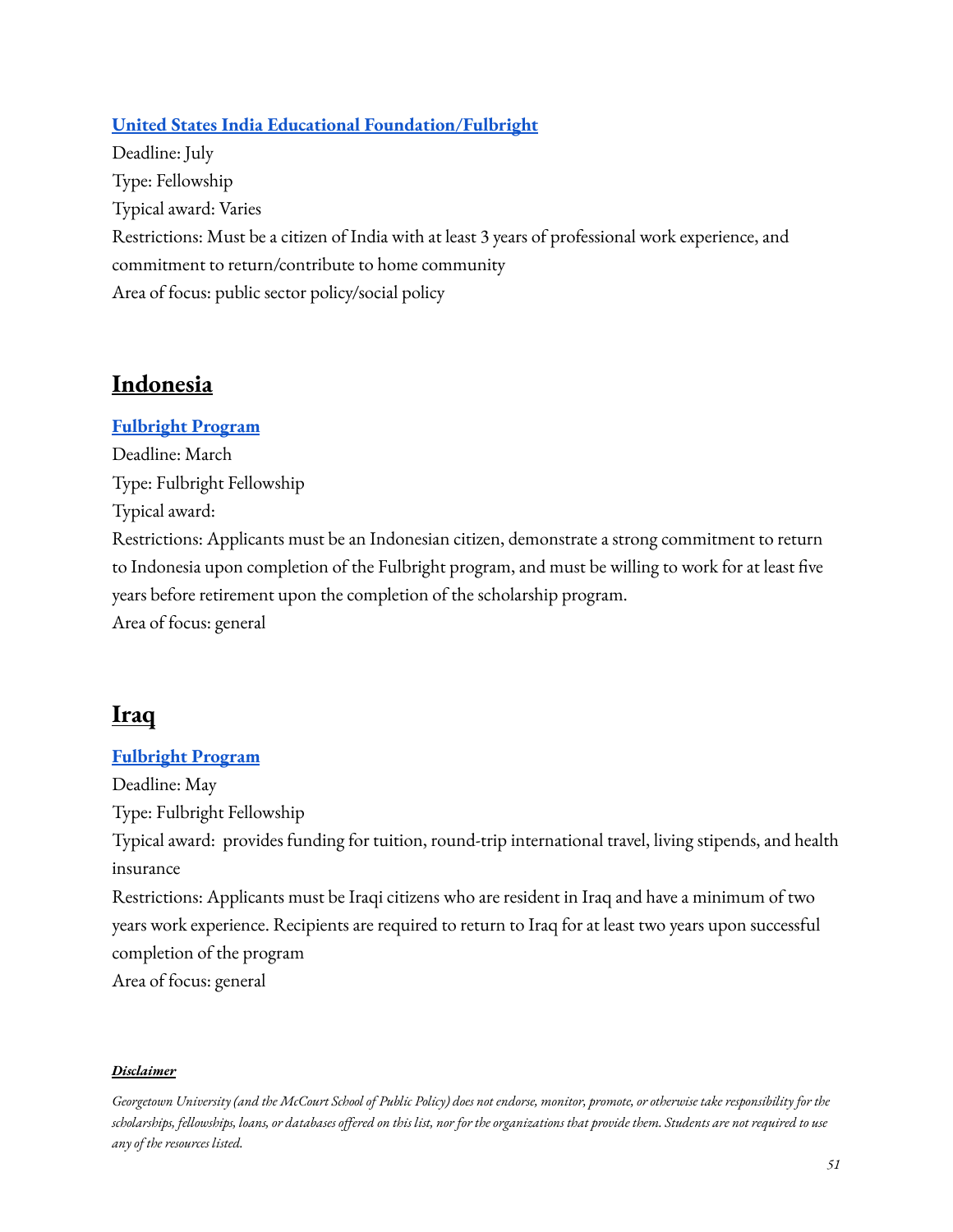# **Ireland**

## **[Fulbright](https://www.fulbright.ie/going-to-the-usa/fulbright-irish-student-awards/) Program**

Deadline: October Type: Fulbright Fellowship Typical award: Restrictions: Applicants must be Irish citizens ore EU citizens that have been resident in the Republic of Ireland for at least 3 years Area of focus: general

## **Israel**

### **[Fulbright](https://fulbright.org.il/program/1/33) Program**

Deadline: July Type: Fulbright Fellowship Typical award: Tuition and fees, monthly maintenance allowance, books and equipment allowance, round trip airfare, basic health insurance Restrictions: Applicants must be Israeli citizens, and must commit to returning to Israel for at least two years Area of focus: general

## **Italy**

**[Banca](https://www.sella.it/banca-on-line/privati/finanziamenti/prestiti/prestito-d-onore) Sella** Deadline: Rolling Type: Loan Typical award: varies Restrictions: See website for details Area of focus: general

#### *Disclaimer*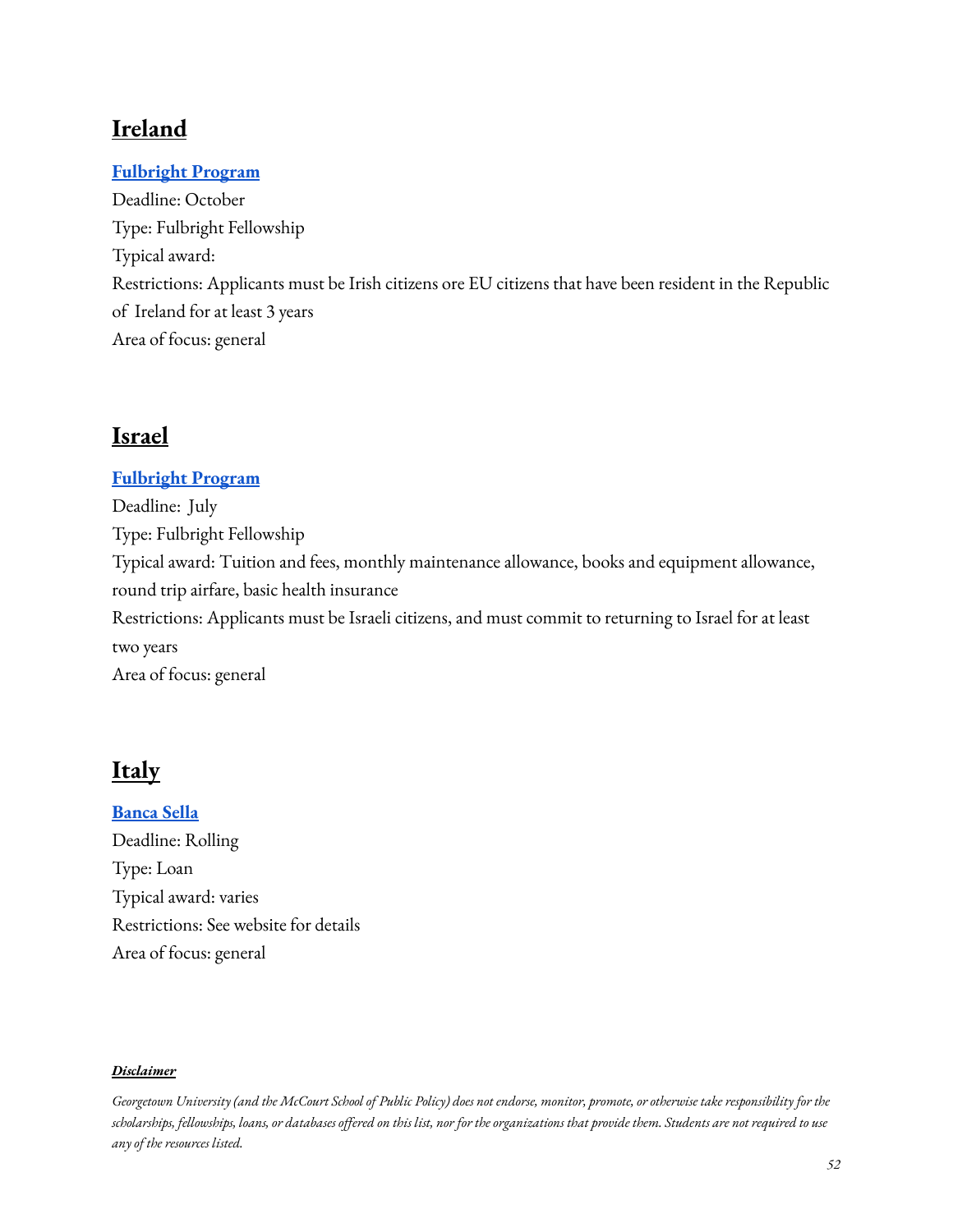## **Italian [Student](http://www.fondostudentiitaliani.it/) Loan Fund**

Deadline: Rolling Type: Loan Typical award: varies Restrictions: Applicants must have Italian citizenship and residence, and they must have an Italian bachelor's degree. The applicant must be no older than 35 Area of focus: general

## **John R. Mott Scholarship [Foundation](http://www.mottscholarship.org/scholar/eligibility-EN.asp)**

Deadline: April 15 Type: Scholarships Typical award: varies Restrictions: Applicants must be native to region of Calabria, Italy Area of focus: general

# **Jordan**

# **Bibliotecha Alexandrina Higher Education [Funding Opportunities](http://www.bibalex.org/he_funding/Home/index.aspx) in the Arab Region [Database](http://www.bibalex.org/he_funding/Home/index.aspx)** Deadline: varies Type: database Typical award: varies Restrictions: for students from Algeria, Bahrain, Egypt, Jordan, Kuwait, Lebanon, Morocco, Oman, Palestine, Qatar, Saudi Arabia, Tunisia or the United Arab Emirates Area of focus: general

#### **[Fulbright](https://www.fulbright-jordan.org/jordanian-programs/jordanian-student-scholarship) Program**

Deadline: June Type: Fulbright Fellowship Typical award: Restrictions: Applicants must be currently residing in Jordan Area of focus: general

#### *Disclaimer*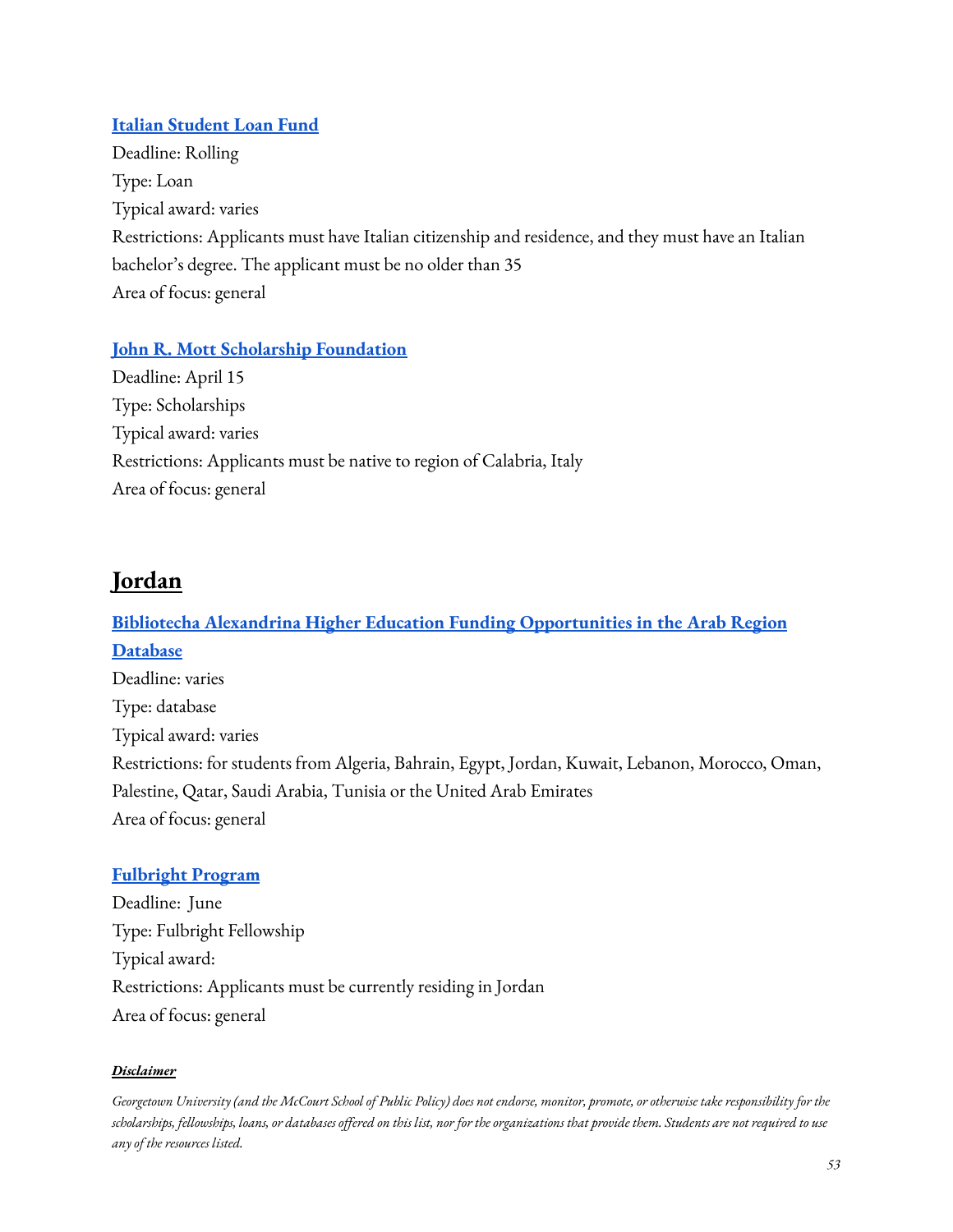## **Kazakhstan**

### **[Bolashak](https://bolashak.gov.kz/en/o-stipendii/istoriya-razvitiya.html) Program**

Deadline: July Type: Scholarship Typical award: Full tuition and monthly stipend Restrictions: Citizenship of Kazakhstan Area of focus: general

### **[Fulbright](https://kz.usembassy.gov/education-culture/opportunities/fulbright/fulbright-program/?_ga=2.205636117.746146329.1644521506-1093378583.1644521506) Program**

Deadline: June Type: Fulbright Fellowship Typical award: Visa support, tuition and fees, health insurance coverage, monthly stipend, books and supplies, and international airfare to and from the US Restrictions: Applicants must be citizens of Kazakhstan, residing in Kazakhstan at the time of application. Applicants must have at least 2 years of substantive professional experience after university graduation, and must not have master's degrees from universities in Western Europe, Australia, New Zealand, and Canada Area of focus: general

## **Kenya**

## **Aga Khan Foundation [International](https://www.akdn.org/our-agencies/aga-khan-foundation/international-scholarship-programme) Scholarship Programme**

Deadline: March Type: Scholarship + loan Typical award: varies Restrictions: accepts only nationals from: Bangladesh, India, Pakistan, Afghanistan, Tajikistan, Kyrgyzstan, Syria, Egypt, Kenya, Tanzania, Uganda, Madagascar and Mozambique

#### *Disclaimer*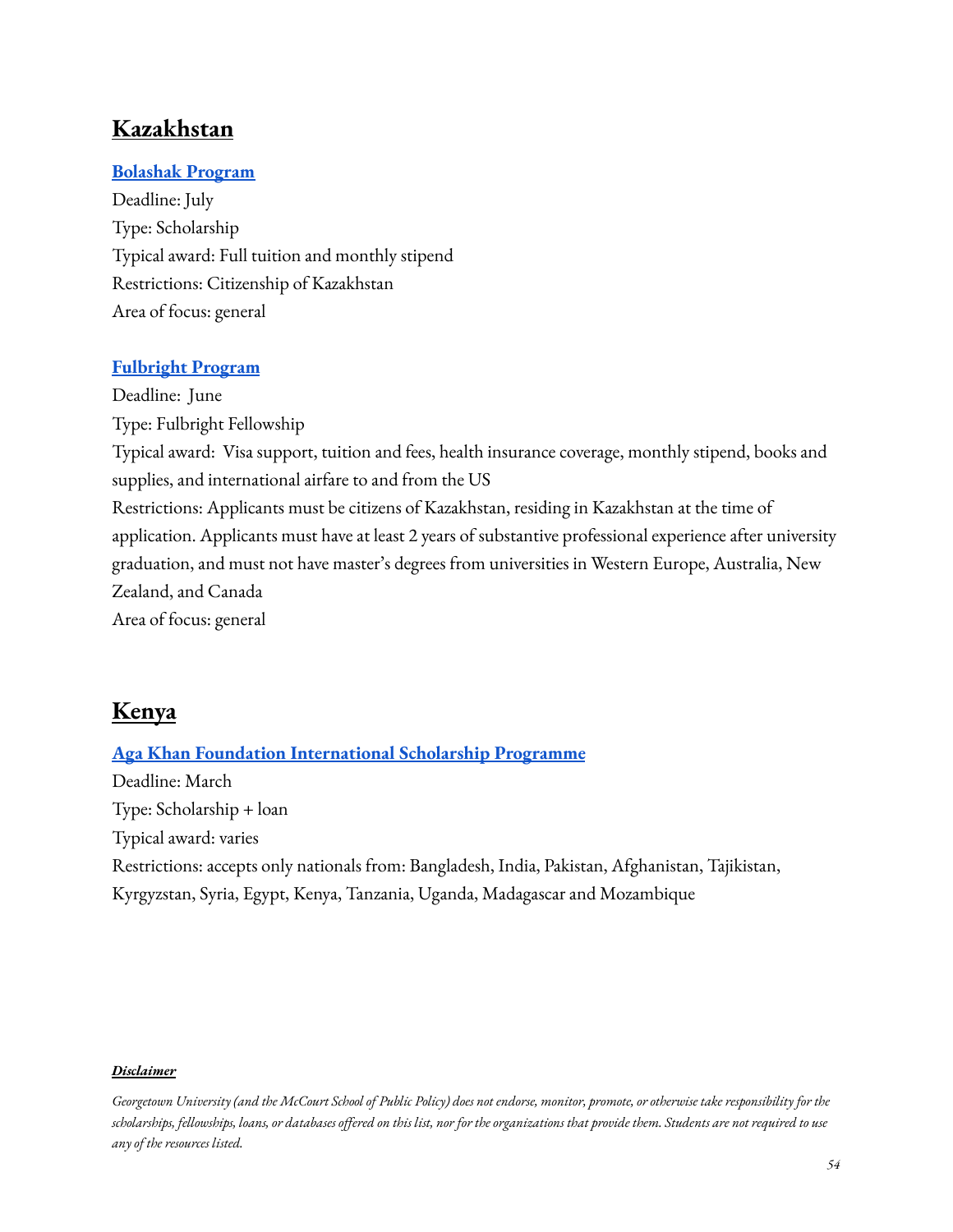### **[Fulbright](https://kz.usembassy.gov/education-culture/opportunities/fulbright/fulbright-program/?_ga=2.205636117.746146329.1644521506-1093378583.1644521506) Program**

Deadline: June

Type: Fulbright Fellowship

Typical award: Visa support, tuition and fees, health insurance coverage, monthly stipend, books and supplies, and international airfare to and from the US

Restrictions: Applicants must be citizens of Kazakhstan, residing in Kazakhstan at the time of application. Applicants must have at least 2 years of substantive professional experience after university graduation, and must not have master's degrees from universities in Western Europe, Australia, New Zealand, and Canada

## **Mandela [Washington](https://yali.state.gov/mwf/) Fellowship**

Deadline: September

Type: Fellowship

Typical award: varies

Restrictions: Applicant must be between the ages of 25 and 35, and is a citizen of one of the following countries: Angola, Benin, Botswana, Burkina Faso, Burundi, Cameroon, Cabo Verde, Central African Republic, Chad, Comoros, Republic of the Congo, Democratic Republic of the Congo (DRC), Cote d'Ivoire, Djibouti, Equatorial Guinea, Eritrea, Eswatini, Ethiopia, Gabon, The Gambia, Ghana, Guinea, Guinea-Bissau, Kenya, Lesotho, Liberia, Madagascar, Malawi, Mali, Mauritania, Mauritius, Mozambique, Namibia, Niger, Nigeria, Rwanda, Sao Tome and Principe, Senegal, Seychelles, Sierra Leone, Somalia, South Africa, South Sudan, Sudan, Tanzania, Togo, Uganda, Zambia, or Zimbabwe Area of focus: general

## **Russell E. Train [Fellowship](https://www.worldwildlife.org/projects/russell-e-train-fellowships)**

Deadline: March Type: Fellowship Typical award: up to \$30,000/year

Restrictions: Applicant must be a citizen and legal permanent resident of Belize, Ecuador, Fiji, Gabon, Guatemala, Guyana, Honduras, Kenya, Madagascar, Mozambique, Namibia, Papua New Guinea, Peru, Solomon Islands, Suriname, or Vietnam. Applicants must have at least two years of conservation-related work or research experience.

Area of focus: interest in the Blue Economy and environmental policy

#### *Disclaimer*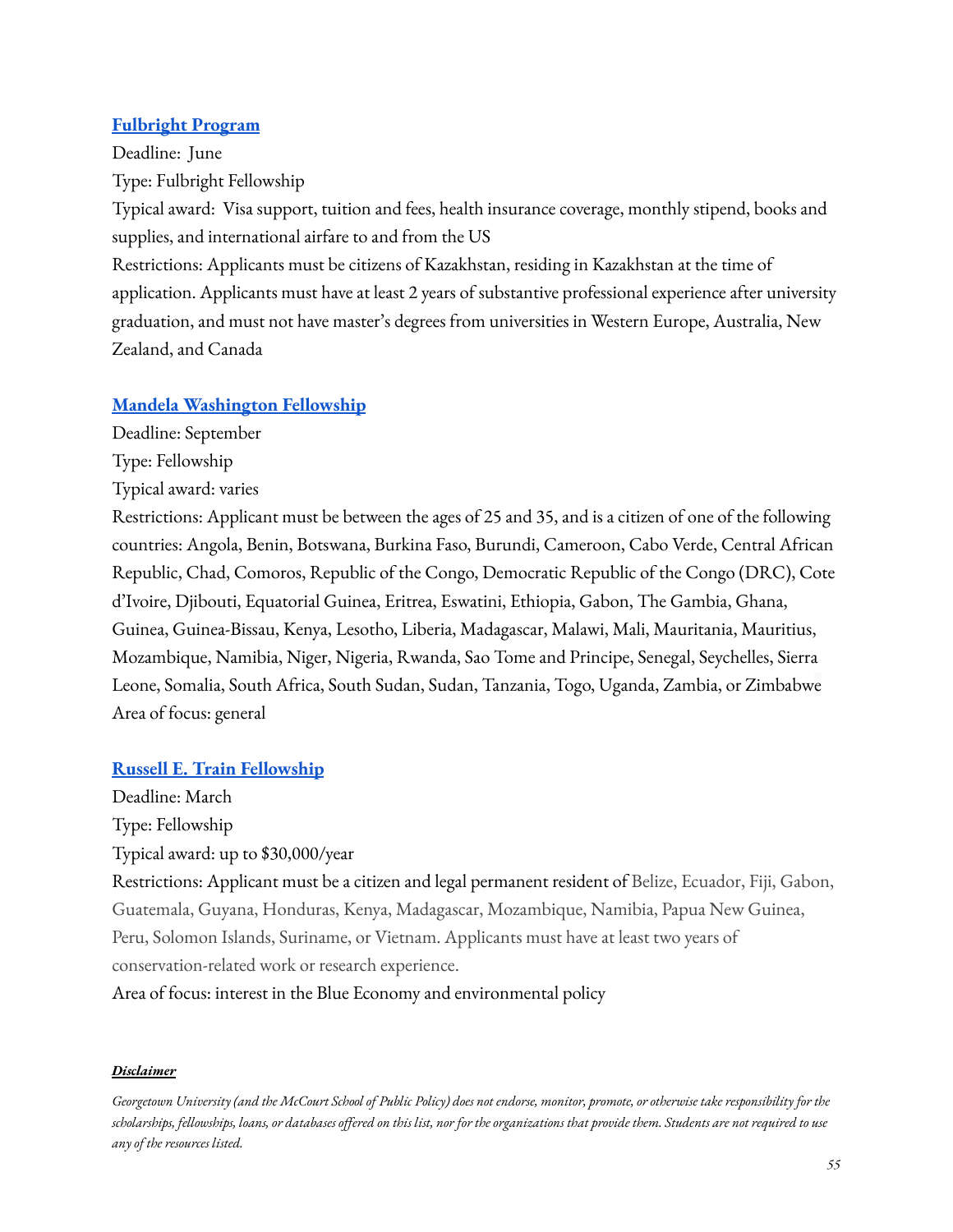# **Kiribati**

## **[Fulbright](https://fj.usembassy.gov/education-culture/study-usa/j-william-fulbright-foreign-student-scholarship/) Program**

Deadline: Type: Fulbright Fellowship Typical award: Restrictions: Applicants must be a resident national of Fiji, Kiribati, Nauru, Tonga or Tuvalu Area of focus: general

## **Kosovo**

## **[Fulbright](https://xk.usembassy.gov/education-culture/exchange-programs/fulbright-foreign-student-program-masters-degree/?_ga=2.169003431.746146329.1644521506-1093378583.1644521506) Program**

Deadline: May Type: Fulbright Fellowship Typical award: Restrictions: Applicants must have Kosovo citizenship and/or permanent residence in Kosovo Area of focus: general

## **Kuwait**

**Bibliotecha Alexandrina Higher Education [Funding Opportunities](http://www.bibalex.org/he_funding/Home/index.aspx) in the Arab Region [Database](http://www.bibalex.org/he_funding/Home/index.aspx)** Deadline: varies Type: database Typical award: varies Restrictions: for students from Algeria, Bahrain, Egypt, Jordan, Kuwait, Lebanon, Morocco, Oman, Palestine, Qatar, Saudi Arabia, Tunisia or the United Arab Emirates Area of focus: general

#### *Disclaimer*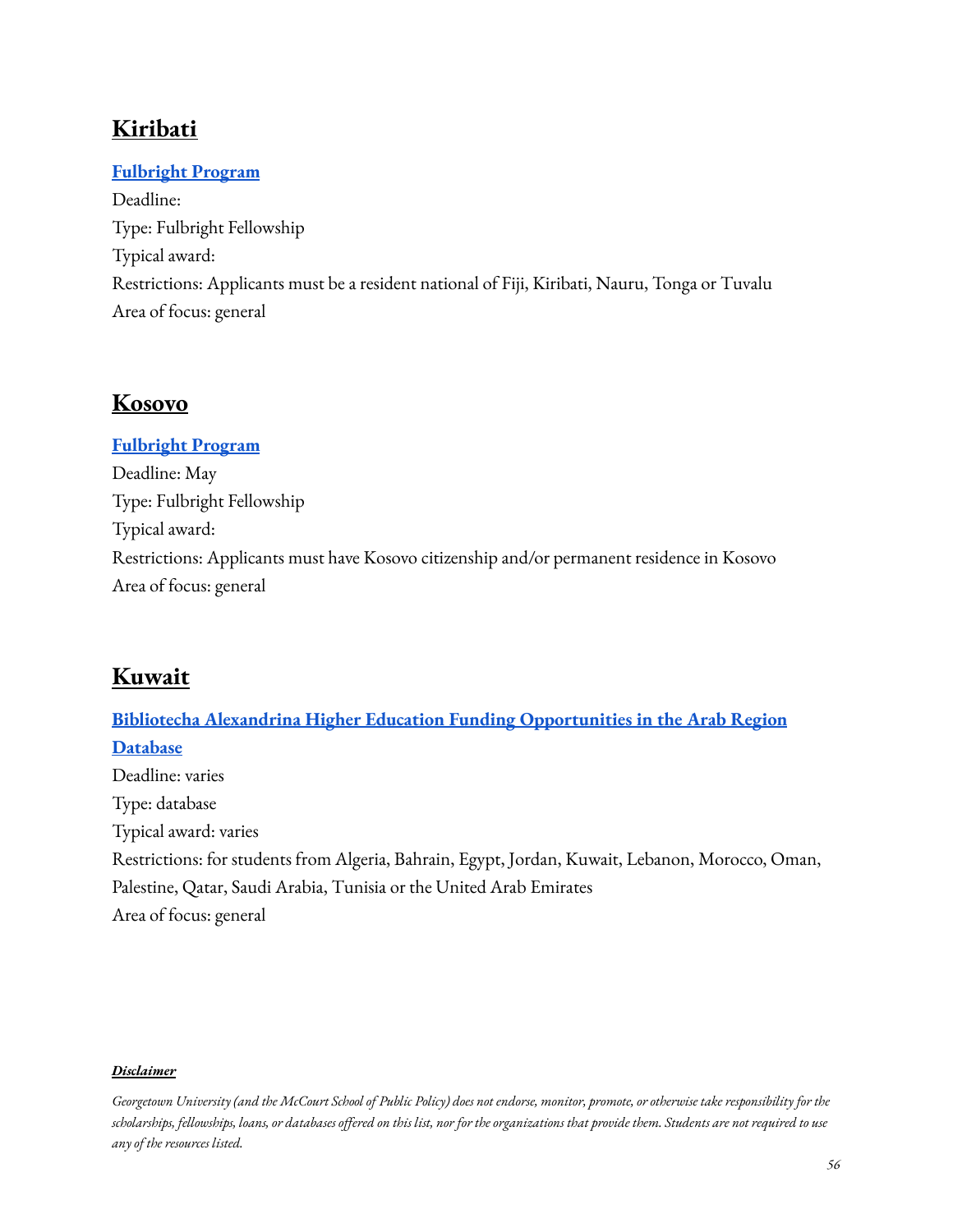# **Kyrgyzstan**

## **Aga Khan Foundation [International](https://www.akdn.org/our-agencies/aga-khan-foundation/international-scholarship-programme) Scholarship Programme**

Deadline: March Type: Scholarship + loan Typical award: varies Restrictions: accepts only nationals from: Bangladesh, India, Pakistan, Afghanistan, Tajikistan, Kyrgyzstan, Syria, Egypt, Kenya, Tanzania, Uganda, Madagascar and Mozambique Area of focus: development policy

## **[Fulbright](https://kg.usembassy.gov/education-culture/exchange-programs/fulbright-foreign-student-program-central-asia/?_ga=2.171754022.746146329.1644521506-1093378583.1644521506) Program**

Deadline: May Type: Fulbright Fellowship Typical award: Restrictions: Applicants must be citizens of the Kyrgyz Republic or permanent residents qualified to hold a valid passport issued by the Kyrgyz Republic, and they must currently reside in the Kyrgyz Republic Area of focus: general

## **Latvia**

## **[Baltic-American](https://balticamericanfreedomfoundation.org/programs-awards-internship/) Freedom Foundation Internship**

Deadline: October/April Type: Internship Typical award:varies Restrictions: Must hold a passport from Lithuania, Latvia, or Estonia, an must agree to return to their home country for a minimum of two years immediately upon completion of internship Area of focus: general

#### *Disclaimer*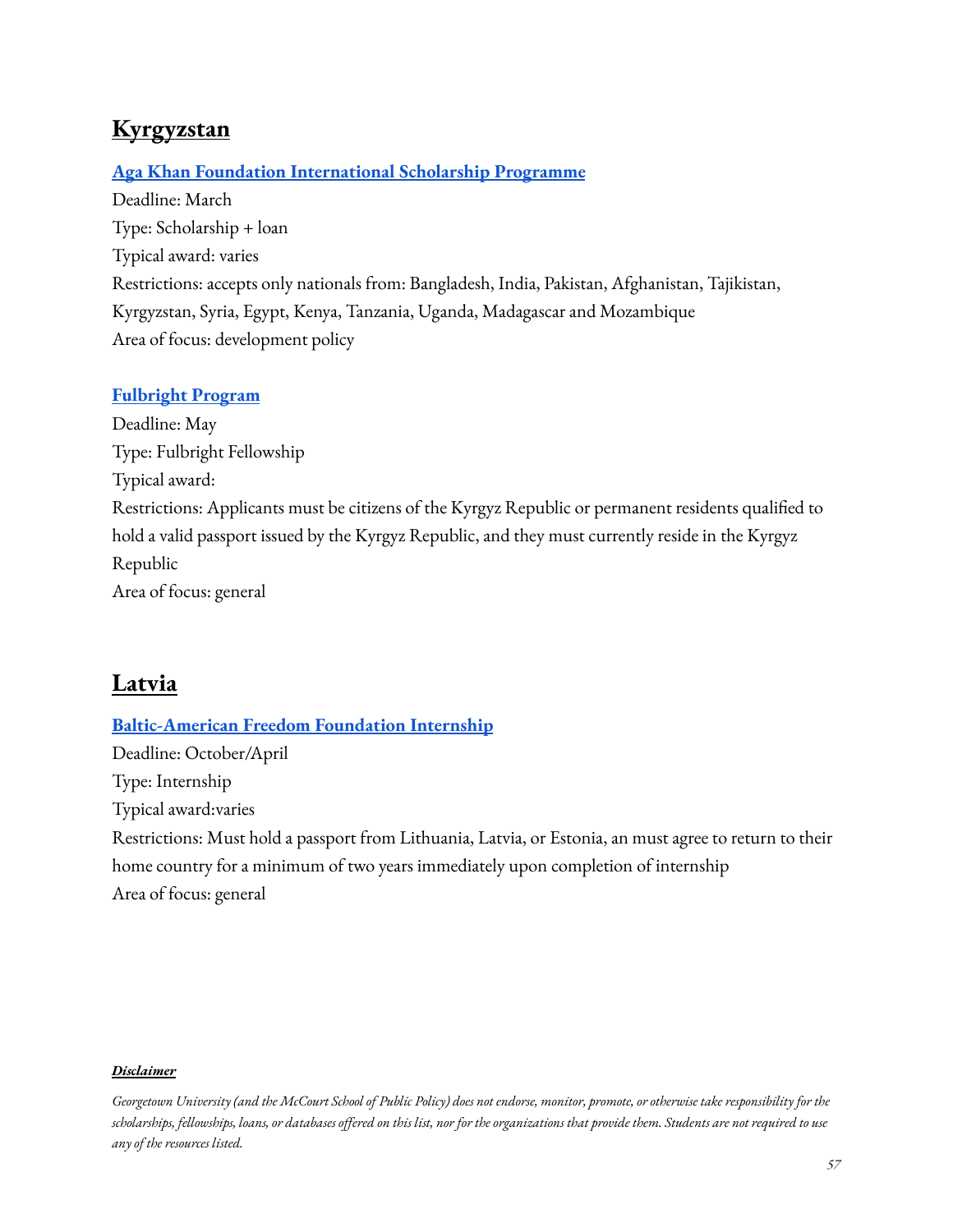## **[Fulbright](https://lv.usembassy.gov/education-culture/fulbright-program/students/) Program**

Deadline: Type: Fulbright Fellowship Typical award: Restrictions: Applicants must be a Latvian citizen and are required to return to Latvia for at least two years after graduation Area of focus: general

# **Lebanon**

## **[Fulbright](https://www.amideast.org/our-work/find-a-scholarship/graduate-study/fulbright/how-to-apply/fulbright-foreign-student-program-for-lebanon) Program**

Deadline: May Type: Fulbright Fellowship Typical award: Tuition, living stipend, and travel and academic allowances Restrictions: Applicants must be a Lebanese citizen or Palestinian refugee holding the Special Travel Document issued by the Lebanese Government. Applicants must reside in Lebanon. Area of focus: general

# **Lesotho**

## **[Fulbright](https://ls.usembassy.gov/education-culture/fulbright-scholarship-program-2/) Program**

Deadline: April Type: Fulbright Fellowship Typical award: Grant for round-trip travel, insurance coverage, tuition and fees, maintenance allowance, and books/supplies Restrictions: Applicants must be citizens of Lesotho or permanent residents qualified to hold a valid passport issued by Lesotho. Applicants must be between 25 and 40 years old.. Area of focus: general

#### *Disclaimer*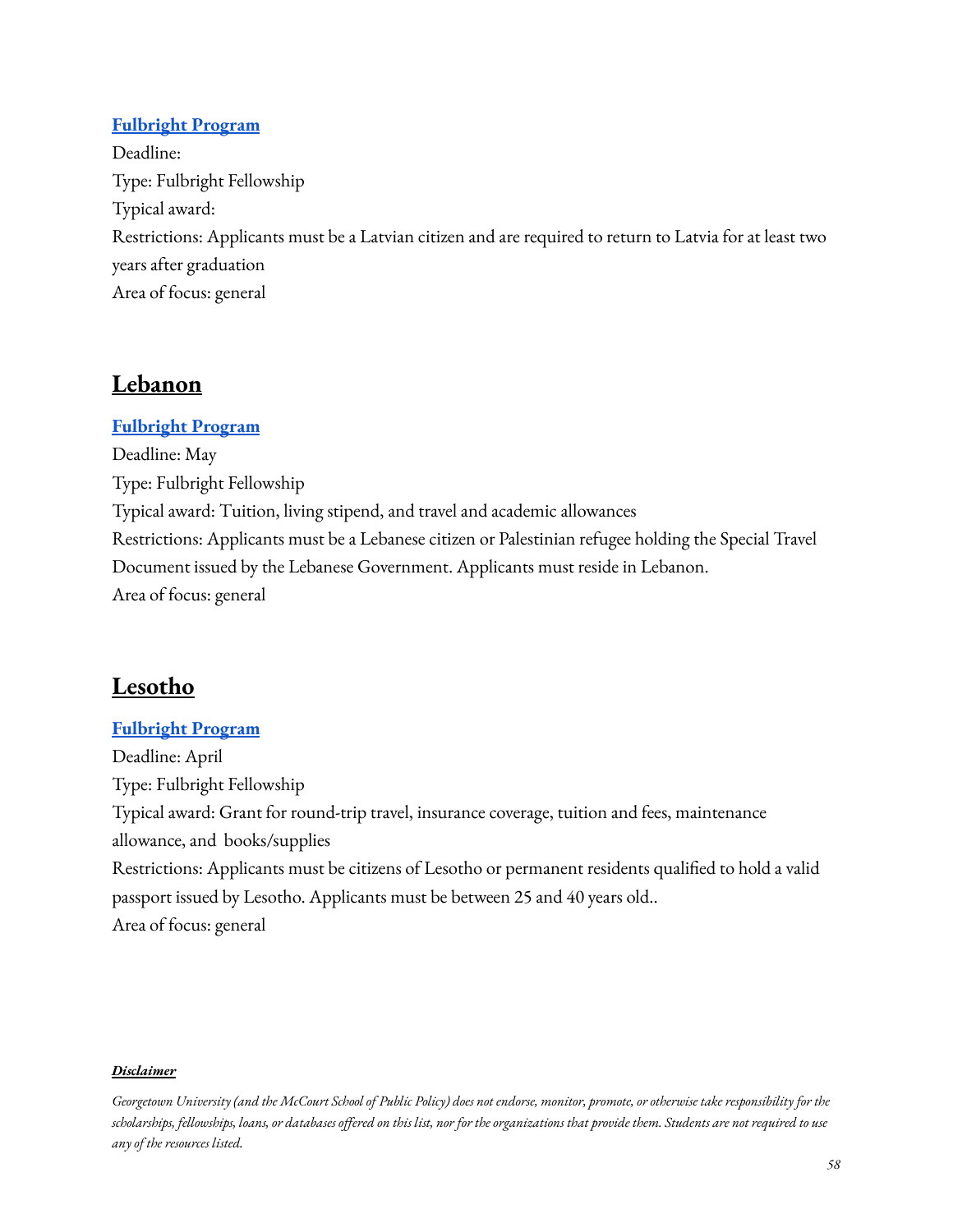#### **Mandela [Washington](https://yali.state.gov/mwf/) Fellowship**

Deadline: September Type: Fellowship Typical award: varies

Restrictions: Applicant must be between the ages of 25 and 35, and is a citizen of one of the following countries: Angola, Benin, Botswana, Burkina Faso, Burundi, Cameroon, Cabo Verde, Central African Republic, Chad, Comoros, Republic of the Congo, Democratic Republic of the Congo (DRC), Cote d'Ivoire, Djibouti, Equatorial Guinea, Eritrea, Eswatini, Ethiopia, Gabon, The Gambia, Ghana, Guinea, Guinea-Bissau, Kenya, Lesotho, Liberia, Madagascar, Malawi, Mali, Mauritania, Mauritius, Mozambique, Namibia, Niger, Nigeria, Rwanda, Sao Tome and Principe, Senegal, Seychelles, Sierra Leone, Somalia, South Africa, South Sudan, Sudan, Tanzania, Togo, Uganda, Zambia, or Zimbabwe Area of focus: general

## **Liberia**

#### **Mandela [Washington](https://yali.state.gov/mwf/) Fellowship**

Deadline: September

Type: Fellowship

Typical award: varies

Restrictions: Applicant must be between the ages of 25 and 35, and is a citizen of one of the following countries: Angola, Benin, Botswana, Burkina Faso, Burundi, Cameroon, Cabo Verde, Central African Republic, Chad, Comoros, Republic of the Congo, Democratic Republic of the Congo (DRC), Cote d'Ivoire, Djibouti, Equatorial Guinea, Eritrea, Eswatini, Ethiopia, Gabon, The Gambia, Ghana, Guinea, Guinea-Bissau, Kenya, Lesotho, Liberia, Madagascar, Malawi, Mali, Mauritania, Mauritius, Mozambique, Namibia, Niger, Nigeria, Rwanda, Sao Tome and Principe, Senegal, Seychelles, Sierra Leone, Somalia, South Africa, South Sudan, Sudan, Tanzania, Togo, Uganda, Zambia, or Zimbabwe Area of focus: general

#### *Disclaimer*

Georgetown University (and the McCourt School of Public Policy) does not endorse, monitor, promote, or otherwise take responsibility for the scholarships, fellowships, loans, or databases offered on this list, nor for the organizations that provide them. Students are not required to use *any of the resources listed.*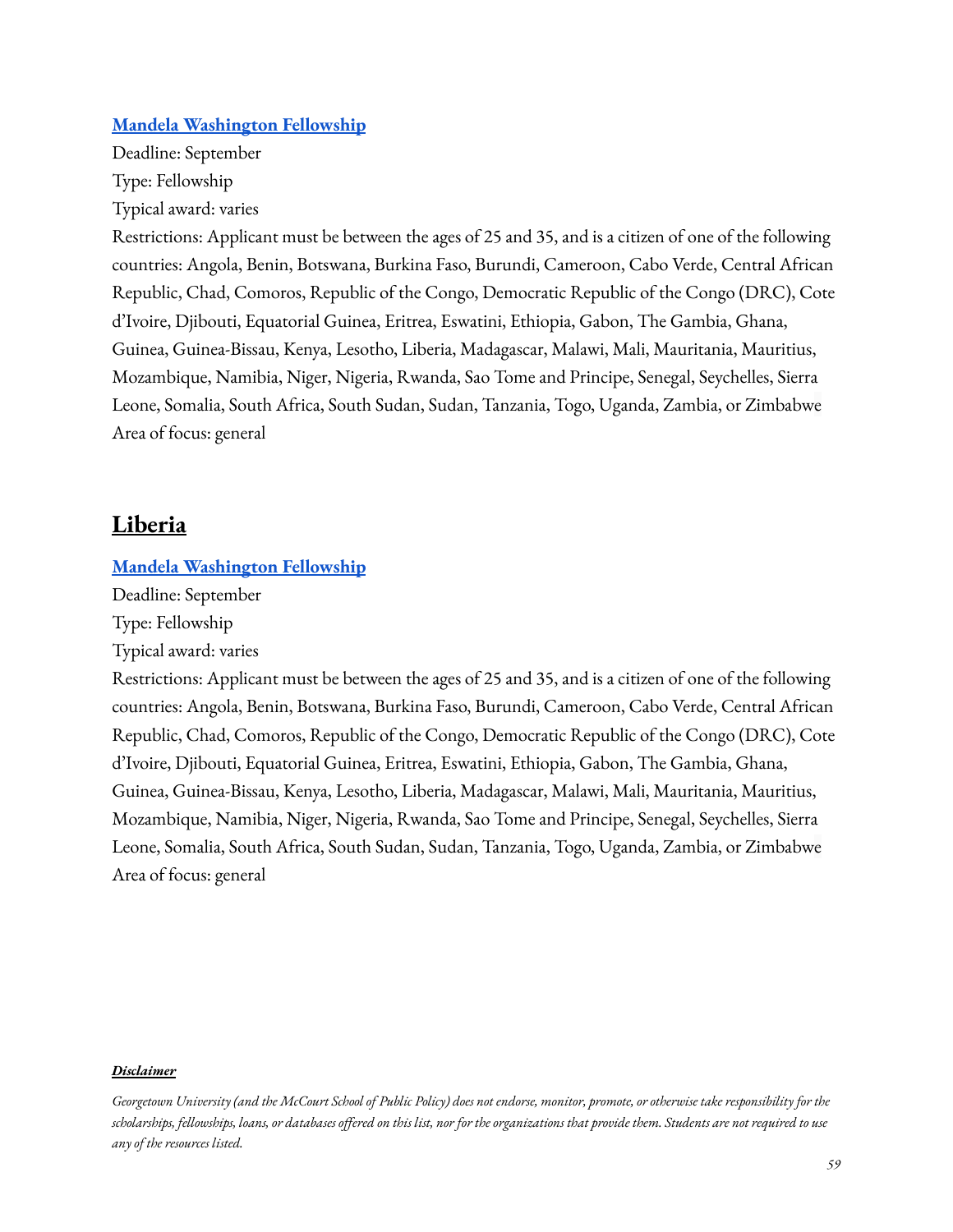# **Libya**

## **[Fulbright](https://ly.usembassy.gov/2023-fulbright-foreign-student-program/) Program**

Deadline: May Type: Fulbright Fellowship Typical award: Travel allowance, insurance coverage, tuition and fees, maintenance allowance, and books/supplies Restrictions: Must be a Libyan citizen or a permanent resident Area of focus: general

# **Lithuania**

### **[Baltic-American](https://balticamericanfreedomfoundation.org/programs-awards-internship/) Freedom Foundation Internship**

Deadline: October/April Type: Internship Typical award:varies Restrictions: Must hold a passport from Lithuania, Latvia, or Estonia, an must agree to return to their home country for a minimum of two years immediately upon completion of internship Area of focus: general

## **[Fulbright](https://lt.usembassy.gov/education-culture/educational-exchange/fulbright-program/) Program**

Deadline: June Type: Fulbright Fellowship Typical award: Restrictions: Applicants must be a citizen of Lithuania and must live, study and/or work in Lithuania at the time of application Area of focus: general

#### *Disclaimer*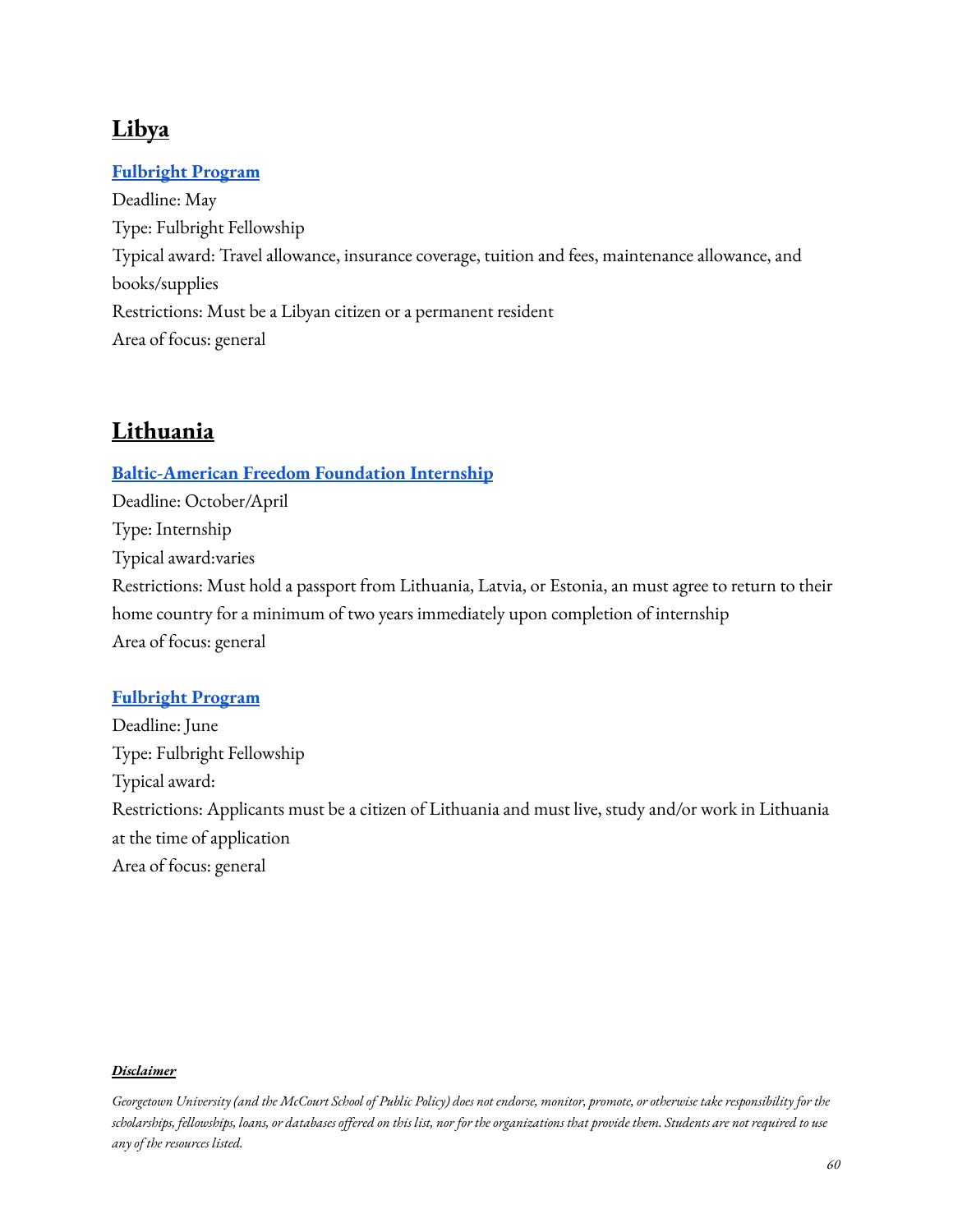## **Lebanon**

# **Bibliotecha Alexandrina Higher Education [Funding Opportunities](http://www.bibalex.org/he_funding/Home/index.aspx) in the Arab Region [Database](http://www.bibalex.org/he_funding/Home/index.aspx)** Deadline: varies Type: database Typical award: varies Restrictions: for students from Algeria, Bahrain, Egypt, Jordan, Kuwait, Lebanon, Morocco, Oman, Palestine, Qatar, Saudi Arabia, Tunisia or the United Arab Emirates Area of focus: general

# **Luxembourg**

## **[Fulbright](http://www.fulbright.be/) Program** Deadline: December Type: Fulbright Fellowship Typical award: Scholarship of up to \$2000 per month, J-1 visa sponsorship, travel stipend of \$1,000 and sickness and accident benefits Restrictions: Applicant must be a citizen of Belgium or Luxembourg Area of focus: general

# **Madagascar**

## **Aga Khan Foundation [International](https://www.akdn.org/our-agencies/aga-khan-foundation/international-scholarship-programme) Scholarship Programme**

Deadline: March Type: Scholarship + loan Typical award: varies Restrictions: accepts only nationals from: Bangladesh, India, Pakistan, Afghanistan, Tajikistan, Kyrgyzstan, Syria, Egypt, Kenya, Tanzania, Uganda, Madagascar and Mozambique Area of focus: development policy

#### *Disclaimer*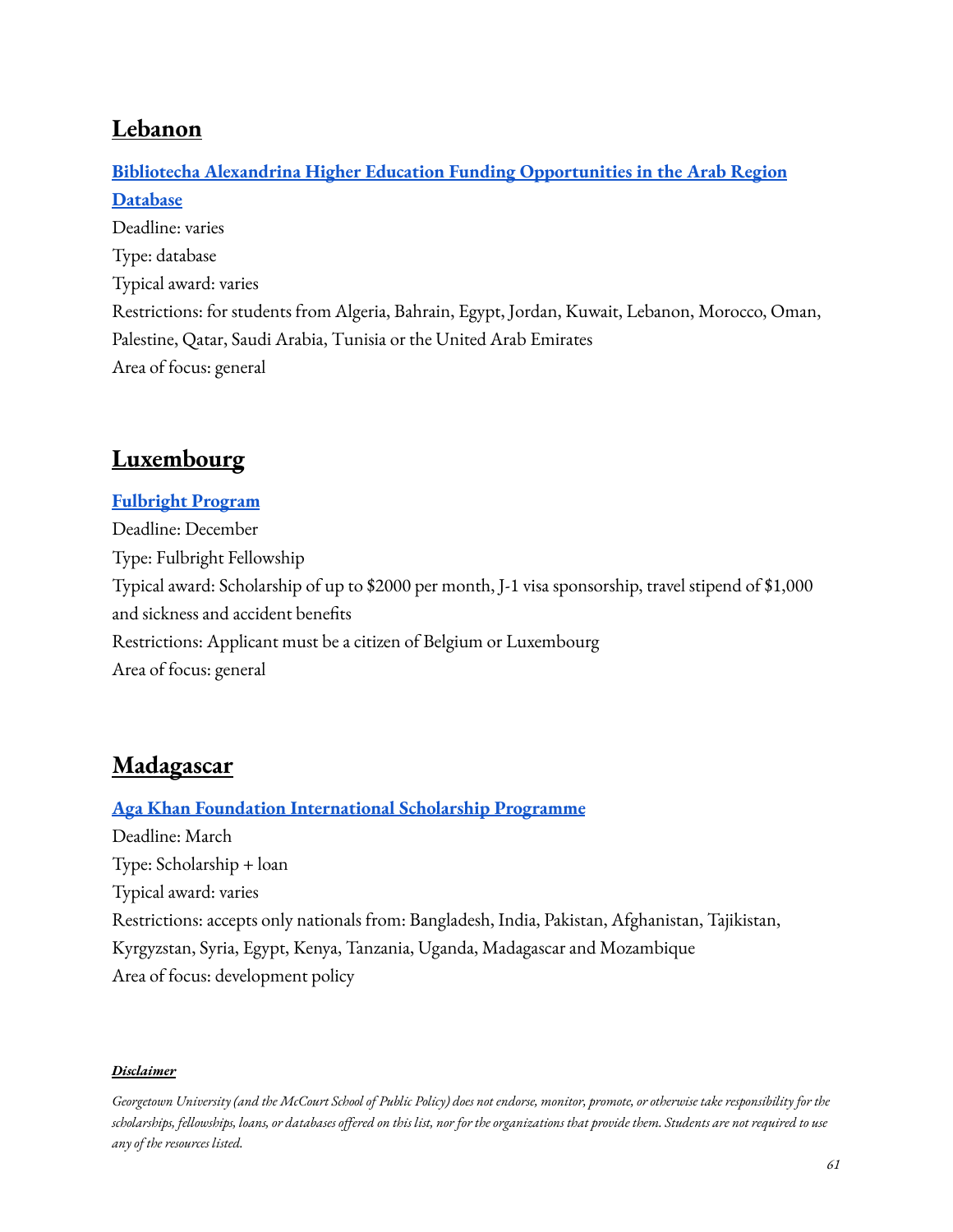### **[Fulbright](https://mg.usembassy.gov/2022-2023-fulbright-foreign-student-program/?_ga=2.138668469.746146329.1644521506-1093378583.1644521506) Program**

Deadline: March Type: Fulbright Fellowships Typical award: Restrictions: Applicants must be citizens or nationals of Madagascar or in the union of the Comoros, and must be currently residing within their home country. Area of focus: general

### **Mandela [Washington](https://yali.state.gov/mwf/) Fellowship**

Deadline: September Type: Fellowship

Typical award: varies

Restrictions: Applicant must be between the ages of 25 and 35, and is a citizen of one of the following countries: Angola, Benin, Botswana, Burkina Faso, Burundi, Cameroon, Cabo Verde, Central African Republic, Chad, Comoros, Republic of the Congo, Democratic Republic of the Congo (DRC), Cote d'Ivoire, Djibouti, Equatorial Guinea, Eritrea, Eswatini, Ethiopia, Gabon, The Gambia, Ghana, Guinea, Guinea-Bissau, Kenya, Lesotho, Liberia, Madagascar, Malawi, Mali, Mauritania, Mauritius, Mozambique, Namibia, Niger, Nigeria, Rwanda, Sao Tome and Principe, Senegal, Seychelles, Sierra Leone, Somalia, South Africa, South Sudan, Sudan, Tanzania, Togo, Uganda, Zambia, or Zimbabwe Area of focus: general

#### **Russell E. Train [Fellowship](https://www.worldwildlife.org/projects/russell-e-train-fellowships)**

Deadline: March Type: Fellowship Typical award: up to \$30,000/year

Restrictions: Applicant must be a citizen and legal permanent resident of Belize, Ecuador, Fiji, Gabon, Guatemala, Guyana, Honduras, Kenya, Madagascar, Mozambique, Namibia, Papua New Guinea, Peru, Solomon Islands, Suriname, or Vietnam. Applicants must have at least two years of conservation-related work or research experience.

Area of focus: interest in the Blue Economy and environmental policy

#### *Disclaimer*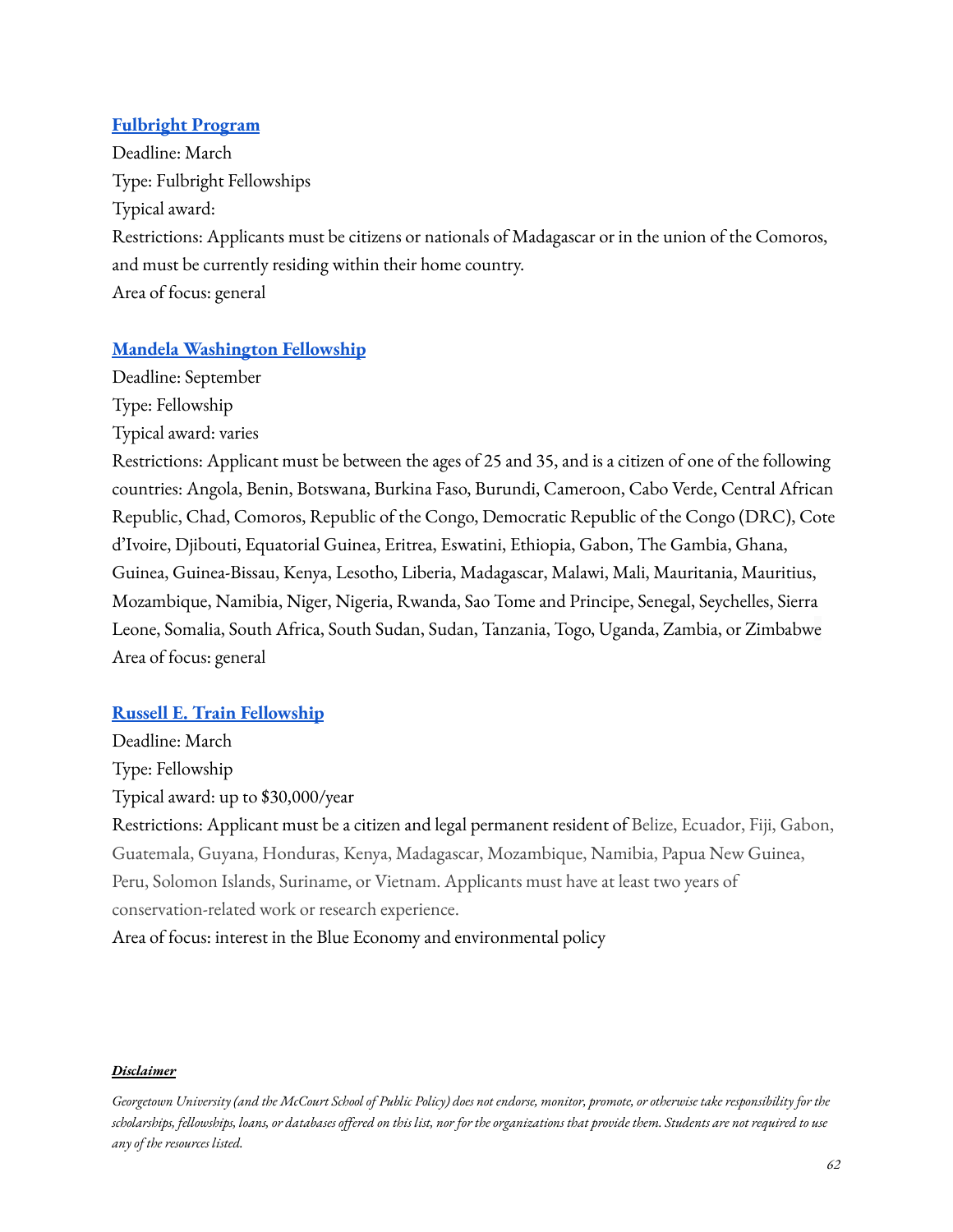## **Malawi**

### **Mandela [Washington](https://yali.state.gov/mwf/) Fellowship**

Deadline: September Type: Fellowship

Typical award: varies

Restrictions: Applicant must be between the ages of 25 and 35, and is a citizen of one of the following countries: Angola, Benin, Botswana, Burkina Faso, Burundi, Cameroon, Cabo Verde, Central African Republic, Chad, Comoros, Republic of the Congo, Democratic Republic of the Congo (DRC), Cote d'Ivoire, Djibouti, Equatorial Guinea, Eritrea, Eswatini, Ethiopia, Gabon, The Gambia, Ghana, Guinea, Guinea-Bissau, Kenya, Lesotho, Liberia, Madagascar, Malawi, Mali, Mauritania, Mauritius, Mozambique, Namibia, Niger, Nigeria, Rwanda, Sao Tome and Principe, Senegal, Seychelles, Sierra Leone, Somalia, South Africa, South Sudan, Sudan, Tanzania, Togo, Uganda, Zambia, or Zimbabwe Area of focus: general

#### **[Fulbright](https://mw.usembassy.gov/education-culture/fulbright/) Program**

Deadline: March Type: Fulbright Fellowships Typical award: Restrictions: Applicants must be Malawian citizens or permanent residents qualified to hold a valid passport issued by Malawi Area of focus: general

## **Malaysia**

### **[Fulbright](https://www.macee.org.my/about-fulbright/grants-for-malaysians/) Program**

Deadline: July Type: Fulbright Fellowships Typical award: Restrictions: Applicants must possess Malaysian citizenship and must have lived in Malaysia at least one year before the announcement date. Area of focus: general

#### *Disclaimer*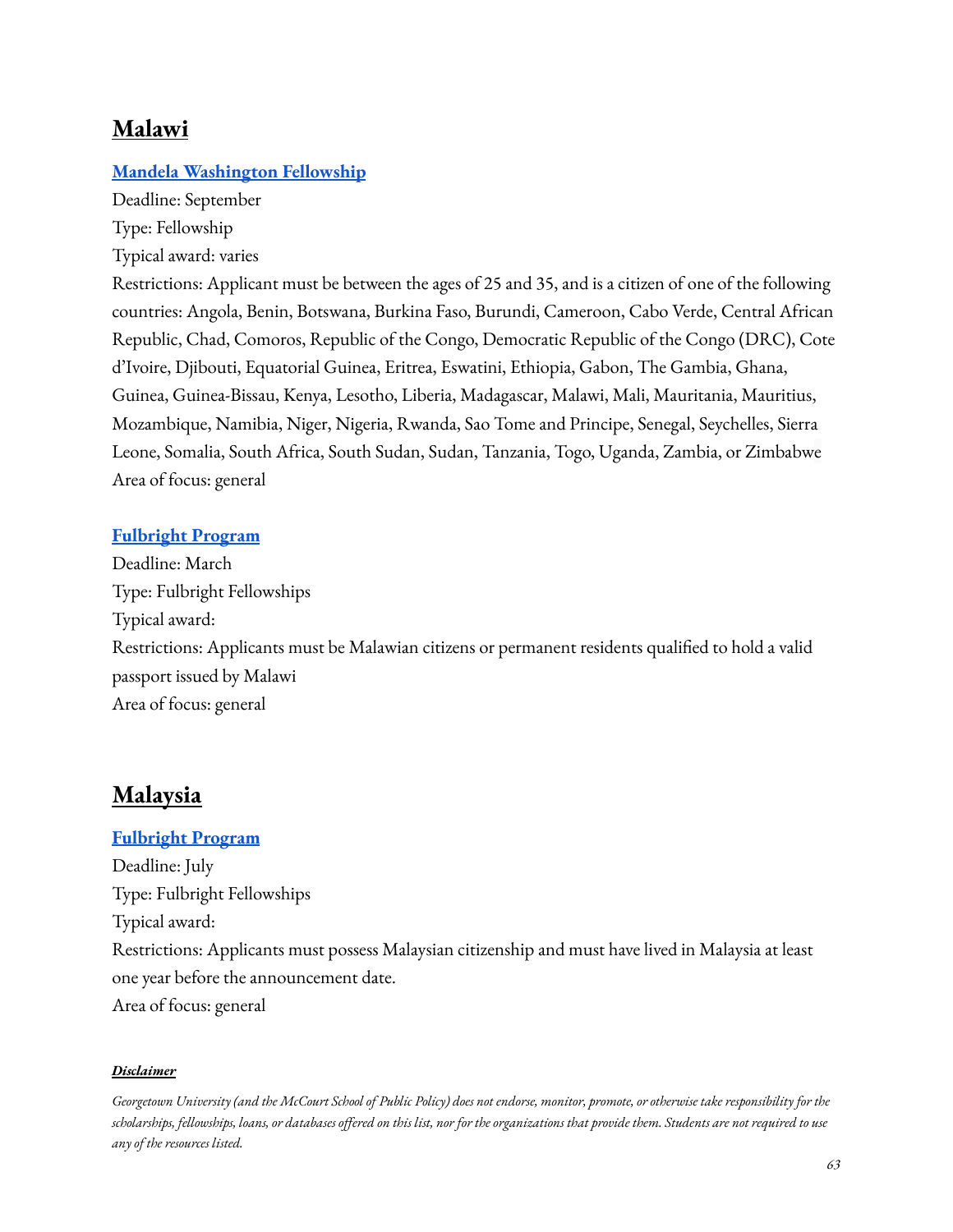## **Maldives**

## **[Fulbright](https://mv.usmission.gov/education-culture/maldives-fulbright/) Program**

Deadline: July Type: Fulbright Fellowships Typical award: Restrictions: See website. Area of focus: general

## **Mali**

**[Fulbright](https://ml.usembassy.gov/launch-of-the-2023-fulbright-and-hubert-h-humphrey-exchange-programs/?_ga=2.159113660.746146329.1644521506-1093378583.1644521506) Program** Deadline: March Type: Fulbright Fellowships Typical award: Restrictions: Applicants must be citizens or nationals of Mali, or permanent residents. Area of focus: general

#### **Mandela [Washington](https://yali.state.gov/mwf/) Fellowship**

Deadline: September Type: Fellowship Typical award: varies

Restrictions: Applicant must be between the ages of 25 and 35, and is a citizen of one of the following countries: Angola, Benin, Botswana, Burkina Faso, Burundi, Cameroon, Cabo Verde, Central African Republic, Chad, Comoros, Republic of the Congo, Democratic Republic of the Congo (DRC), Cote d'Ivoire, Djibouti, Equatorial Guinea, Eritrea, Eswatini, Ethiopia, Gabon, The Gambia, Ghana, Guinea, Guinea-Bissau, Kenya, Lesotho, Liberia, Madagascar, Malawi, Mali, Mauritania, Mauritius, Mozambique, Namibia, Niger, Nigeria, Rwanda, Sao Tome and Principe, Senegal, Seychelles, Sierra Leone, Somalia, South Africa, South Sudan, Sudan, Tanzania, Togo, Uganda, Zambia, or Zimbabwe Area of focus: general

#### *Disclaimer*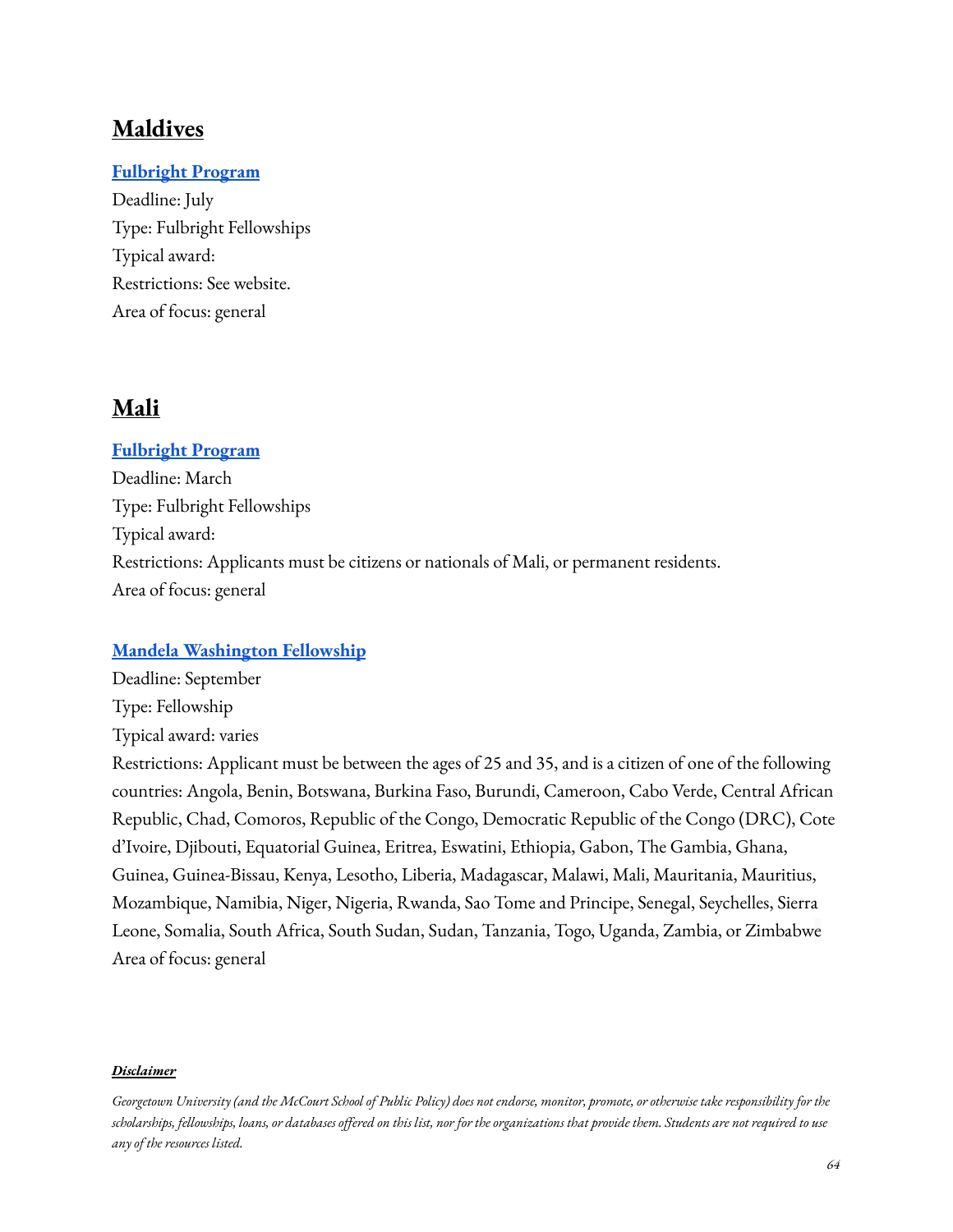## **Mauritania**

## **Mandela [Washington](https://yali.state.gov/mwf/) Fellowship**

Deadline: September Type: Fellowship Typical award: varies

Restrictions: Applicant must be between the ages of 25 and 35, and is a citizen of one of the following countries: Angola, Benin, Botswana, Burkina Faso, Burundi, Cameroon, Cabo Verde, Central African Republic, Chad, Comoros, Republic of the Congo, Democratic Republic of the Congo (DRC), Cote d'Ivoire, Djibouti, Equatorial Guinea, Eritrea, Eswatini, Ethiopia, Gabon, The Gambia, Ghana, Guinea, Guinea-Bissau, Kenya, Lesotho, Liberia, Madagascar, Malawi, Mali, Mauritania, Mauritius, Mozambique, Namibia, Niger, Nigeria, Rwanda, Sao Tome and Principe, Senegal, Seychelles, Sierra Leone, Somalia, South Africa, South Sudan, Sudan, Tanzania, Togo, Uganda, Zambia, or Zimbabwe Area of focus: general

## **Mauritius**

#### **[Fulbright](https://mu.usembassy.gov/education-culture/fulbright-program/) Program**

Deadline: April Type: Fulbright Fellowships Typical award: Restrictions: Applicants must be citizens of the Republic of Mauritius. Area of focus: general

#### **Mandela [Washington](https://yali.state.gov/mwf/) Fellowship**

Deadline: September

Type: Fellowship

Typical award: varies

Restrictions: Applicant must be between the ages of 25 and 35, and is a citizen of one of the following countries: Angola, Benin, Botswana, Burkina Faso, Burundi, Cameroon, Cabo Verde, Central African Republic, Chad, Comoros, Republic of the Congo, Democratic Republic of the Congo (DRC), Cote d'Ivoire, Djibouti, Equatorial Guinea, Eritrea, Eswatini, Ethiopia, Gabon, The Gambia, Ghana,

#### *Disclaimer*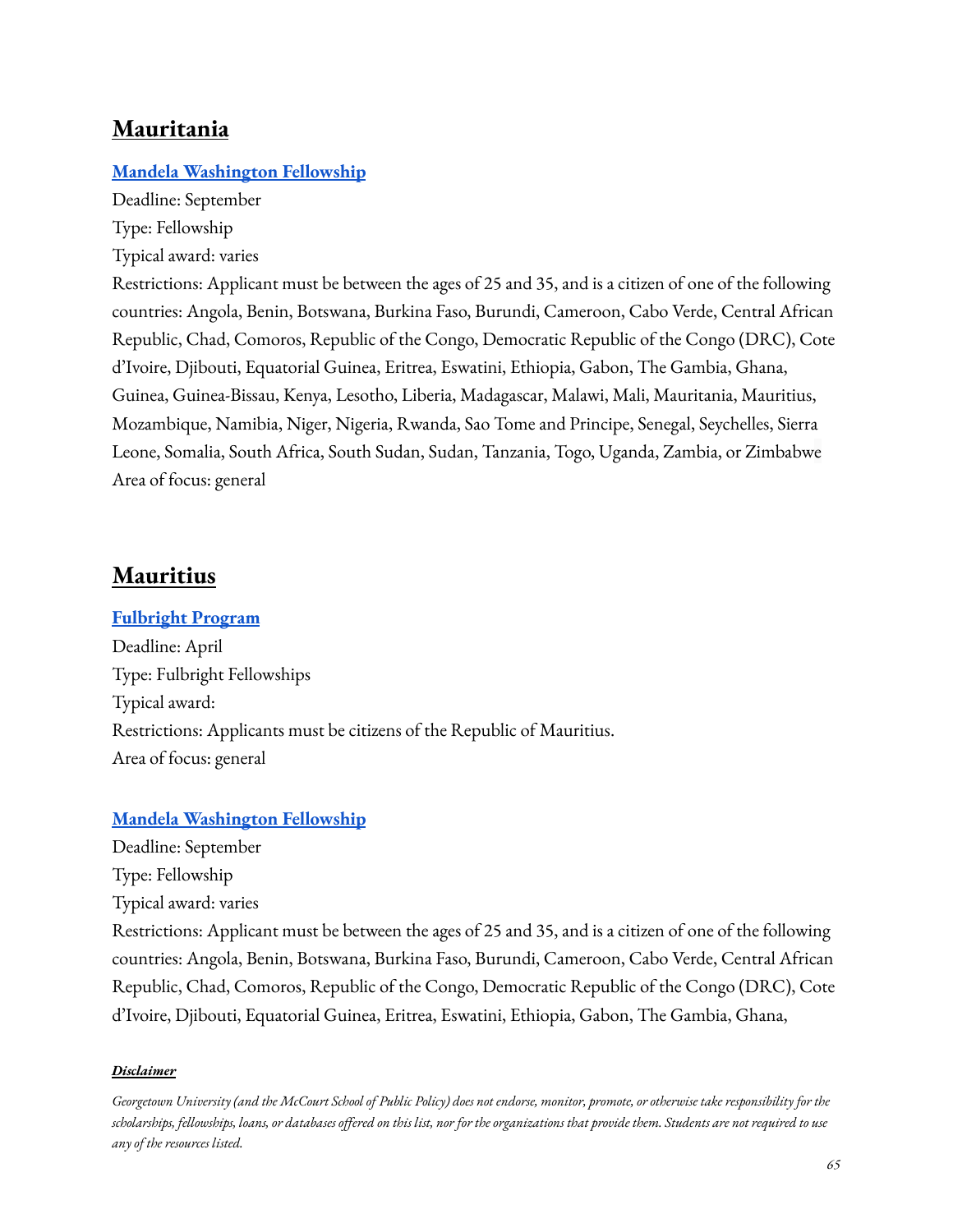Guinea, Guinea-Bissau, Kenya, Lesotho, Liberia, Madagascar, Malawi, Mali, Mauritania, Mauritius, Mozambique, Namibia, Niger, Nigeria, Rwanda, Sao Tome and Principe, Senegal, Seychelles, Sierra Leone, Somalia, South Africa, South Sudan, Sudan, Tanzania, Togo, Uganda, Zambia, or Zimbabwe Area of focus: general

## **Mexico**

#### **Becas Magdalena O. Vda. de Brockman (MOB) [Scholarship](https://www.becasmob.org.mx/convocatoria/perfil-del-becario)**

Deadline: September Type: Scholarship Typical award: varies Restrictions: Applicant must be a Mexican citizen who has at least two years of full-time work experience and is under the age of 30 Area of focus: general

#### **Central Bank of Mexico FIDERH Loan for [Graduate](http://www.fiderh.org.mx/english.html) Students**

Deadline: Rolling Type: Loan Typical award: varies Restrictions: Mexican citizenship, TOEFL score requirements Area of focus: general

#### **Consejo Nacional De Ciencia Y [Tecnologia](https://conacyt.mx/)**

Deadline: Varies Type: scholarships/fellowships Typical award: varies Restrictions: Mexican nationals Area of focus: general

#### *Disclaimer*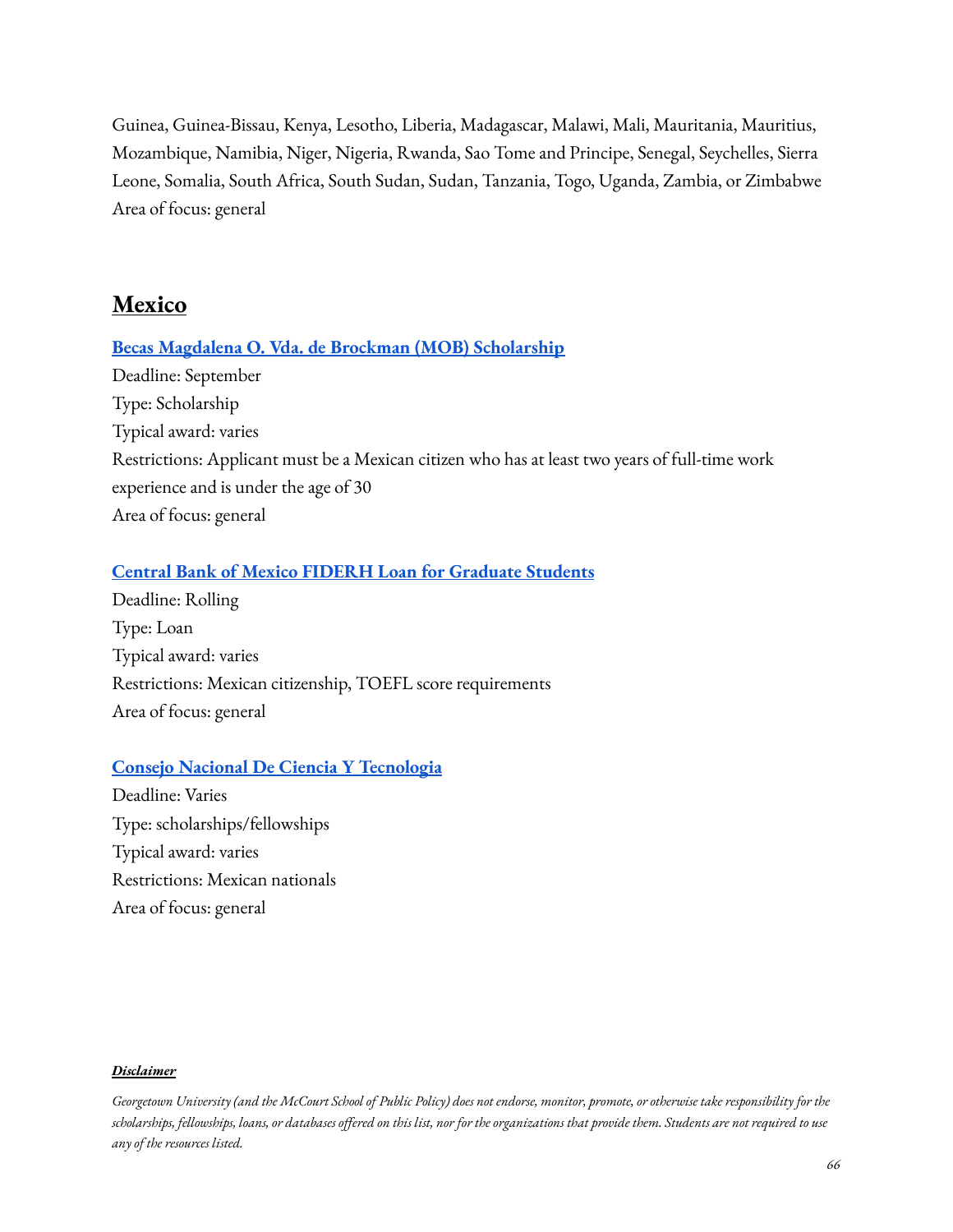## **[Fulbright](https://www.comexus.org.mx/posgrado_eua.php) Program**

Deadline: February Type: Fulbright Fellowships Typical award: Up to \$25,000 Restrictions: Applicants must be students of Mexican nationality. Area of focus: general

## **[FUNED](https://www.funedmx.org/)**

Deadline: Varies Type: scholarship-loan Typical award: up to \$30,000 Restrictions: Must be a Mexican national that has already been accepted into the program of their choice Area of focus: general

# **Moldova**

### **[Fulbright](https://md.usembassy.gov/the-fulbright-foreign-student-program/) Program**

Deadline: May Type: Fulbright Fellowships Typical award: Restrictions: Must have Moldovan citizenship and live permanently in the Republic of Moldova (permanent residents of the Transnistrian region may be considered regardless of citizenship)

## **Mongolia**

## **[Fulbright](https://mn.usembassy.gov/education-culture/scholarships/fulbright-student/) Program**

Deadline: May Type: Fulbright Fellowships Typical award: transportation costs, monthly stipends, tuition, health insurance, visa costs Restrictions: Applicants must be a Mongolian citizen, currently living in Mongolia

#### *Disclaimer*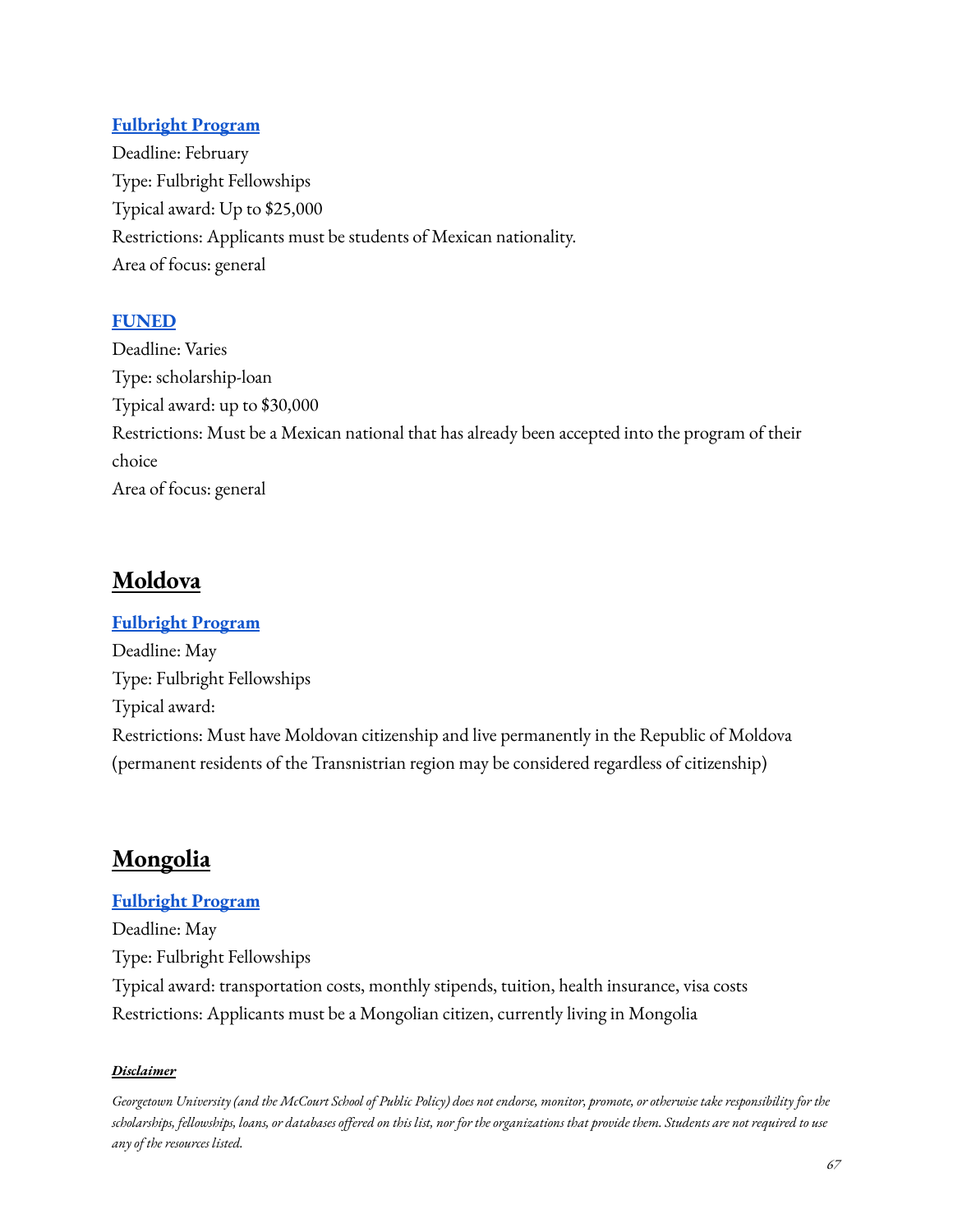## **Montenegro**

## **[Fulbright](https://me.usembassy.gov/education-culture/education-exchange/) Program**

Deadline: Type: Fulbright Fellowships Typical award: Restrictions: Applicants must be a citizen of Montenegro Area of focus: general

## **Morocco**

**Bibliotecha Alexandrina Higher Education [Funding Opportunities](http://www.bibalex.org/he_funding/Home/index.aspx) in the Arab Region [Database](http://www.bibalex.org/he_funding/Home/index.aspx)** Deadline: varies Type: database Typical award: varies Restrictions: for students from Algeria, Bahrain, Egypt, Jordan, Kuwait, Lebanon, Morocco, Oman, Palestine, Qatar, Saudi Arabia, Tunisia or the United Arab Emirates Area of focus: general

## **[Fulbright](https://macece.ma/program/fulbright-study-grant/) Program**

Deadline: June Type: Fulbright Fellowships Typical award: Round trip airfare, university tuition, health insurance, monthly stipend, textbooks Restrictions: Applicants must be a citizen of Morocco. Applicants will be deemed to be ineligible of they have worked overseas for more than two years Area of focus: general

#### *Disclaimer*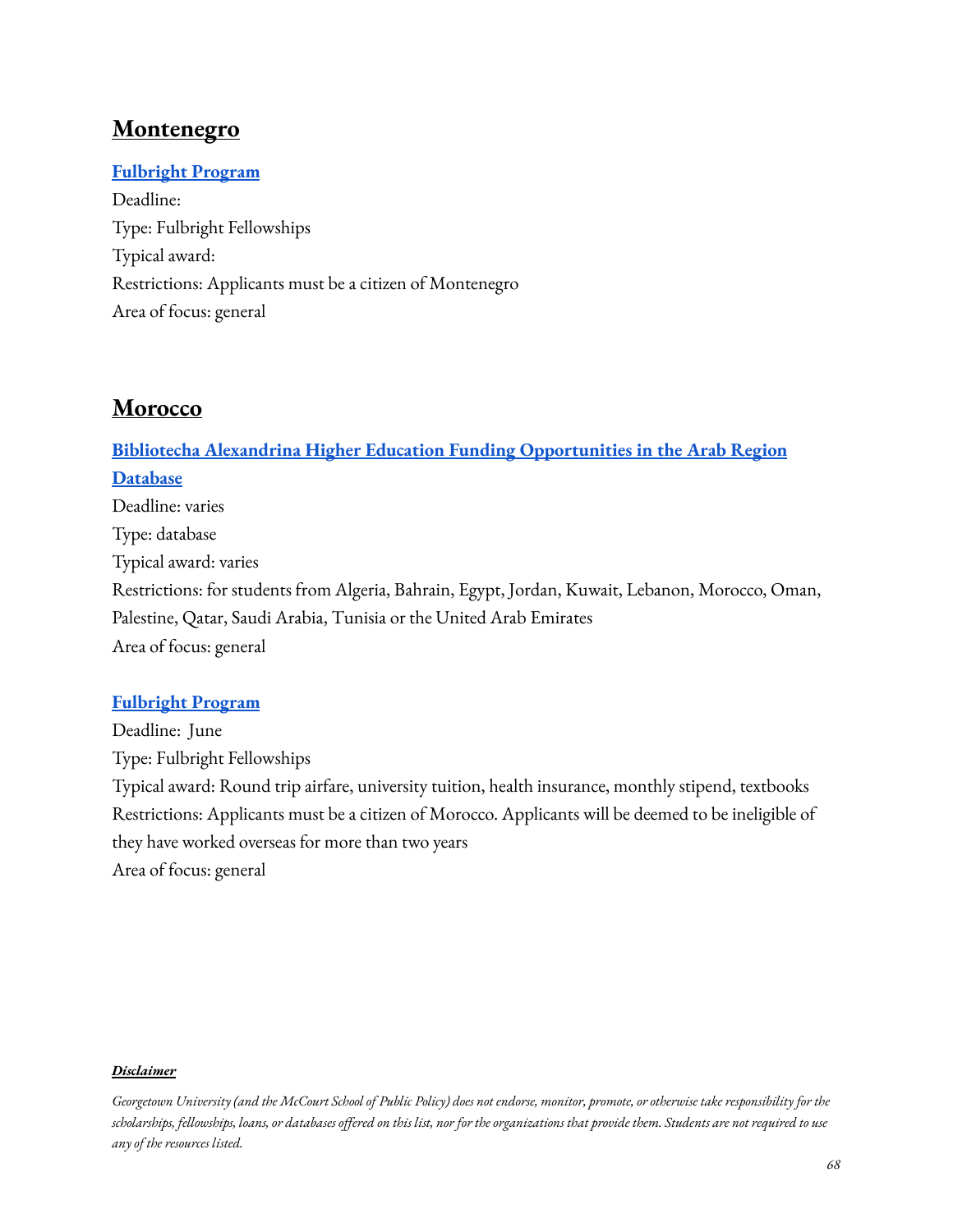# **Mozambique**

### **Aga Khan Foundation [International](https://www.akdn.org/our-agencies/aga-khan-foundation/international-scholarship-programme) Scholarship Programme**

Deadline: March Type: Scholarship + loan Typical award: varies Restrictions: accepts only nationals from: Bangladesh, India, Pakistan, Afghanistan, Tajikistan, Kyrgyzstan, Syria, Egypt, Kenya, Tanzania, Uganda, Madagascar and Mozambique

#### **[Fulbright](https://mz.usembassy.gov/education-culture/educational-exchange/fulbright-foreign-student-program-fsp/) Program**

Deadline: June Type: Fulbright Fellowships Typical award: Restrictions: Applicants must be citizens or nationals of Mozambique, or permanent residents holding a valid Mozambican passport. They must be able to show a serious commitment to completing the program and returning to Mozambique Area of focus: general

#### **[Fundação](http://www.estudar.org.br/) Estudar**

Deadline: Rolling Type: Scholarship Typical award: Varies Restrictions: Scholarships are aimed at Portuguese-speaking students from Brazil and countries such as Angola, Mozambique and Portugal Area of focus: general

#### **Mandela [Washington](https://yali.state.gov/mwf/) Fellowship**

Deadline: September Type: Fellowship Typical award: varies Restrictions: Applicant must be between the ages of 25 and 35, and is a citizen of one of the following countries: Angola, Benin, Botswana, Burkina Faso, Burundi, Cameroon, Cabo Verde, Central African Republic, Chad, Comoros, Republic of the Congo, Democratic Republic of the Congo (DRC), Cote

#### *Disclaimer*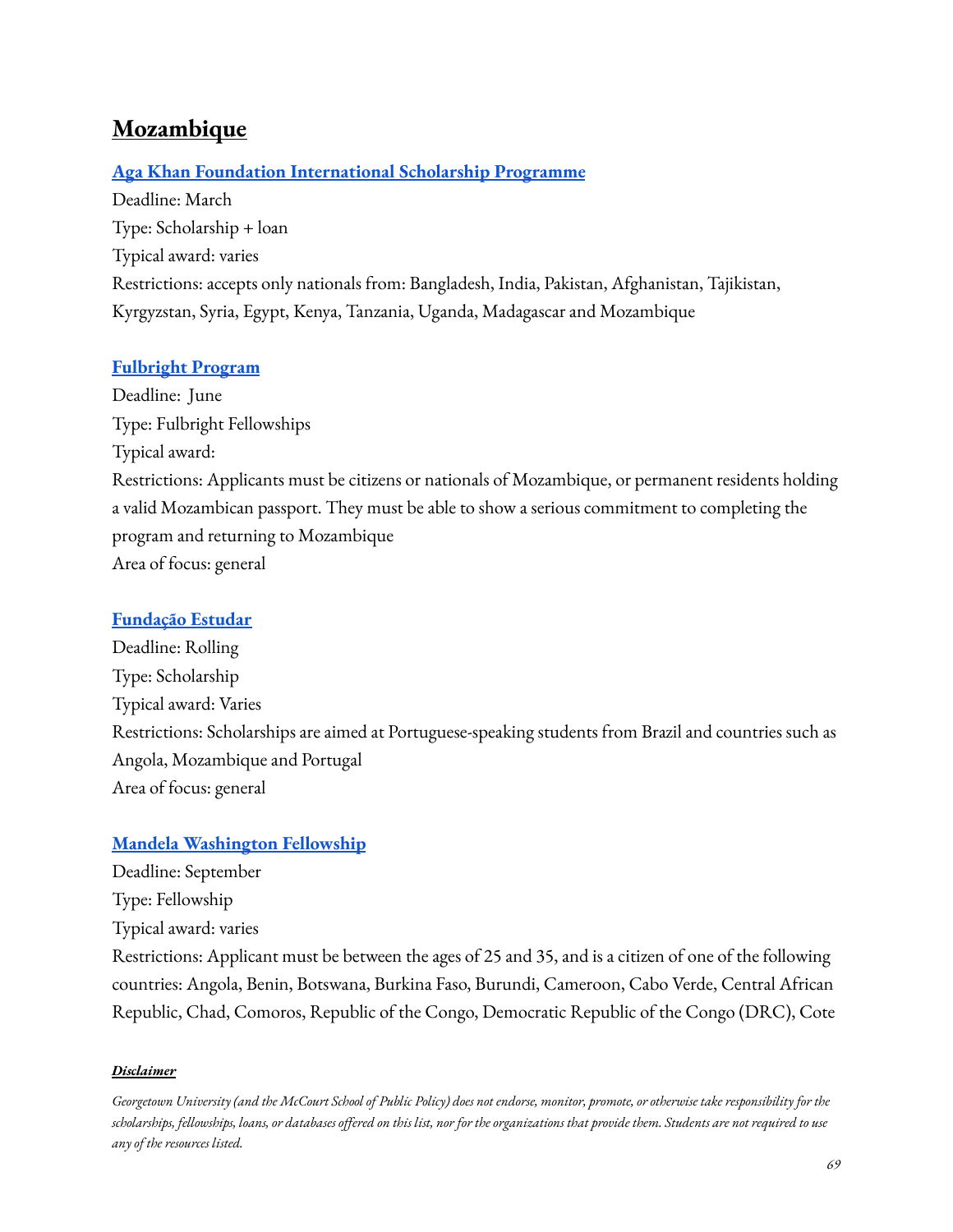d'Ivoire, Djibouti, Equatorial Guinea, Eritrea, Eswatini, Ethiopia, Gabon, The Gambia, Ghana, Guinea, Guinea-Bissau, Kenya, Lesotho, Liberia, Madagascar, Malawi, Mali, Mauritania, Mauritius, Mozambique, Namibia, Niger, Nigeria, Rwanda, Sao Tome and Principe, Senegal, Seychelles, Sierra Leone, Somalia, South Africa, South Sudan, Sudan, Tanzania, Togo, Uganda, Zambia, or Zimbabwe Area of focus: general

#### **Russell E. Train [Fellowship](https://www.worldwildlife.org/projects/russell-e-train-fellowships)**

Deadline: March Type: Fellowship Typical award: up to \$30,000/year Restrictions: Applicant must be a citizen and legal permanent resident of Belize, Ecuador, Fiji, Gabon, Guatemala, Guyana, Honduras, Kenya, Madagascar, Mozambique, Namibia, Papua New Guinea, Peru, Solomon Islands, Suriname, or Vietnam. Applicants must have at least two years of conservation-related work or research experience. Area of focus: interest in the Blue Economy and environmental policy

## **Myanmar**

#### **[Fulbright](https://mm.usembassy.gov/education-culture/scholarship-programs/) Program**

Deadline: May Type: Fulbright Fellowship Typical award: Full scholarship funding Restrictions: Applicants must be from Myanmar and must return to Myanmar for at least two years at the conclusion of their studies. Area of focus: general

#### **[Prospect](https://prospectburma.org/students/) Burma**

Deadline: January Type: Scholarship Typical award: varies Restrictions: must be a citizen of Myanmar Area of focus: general

#### *Disclaimer*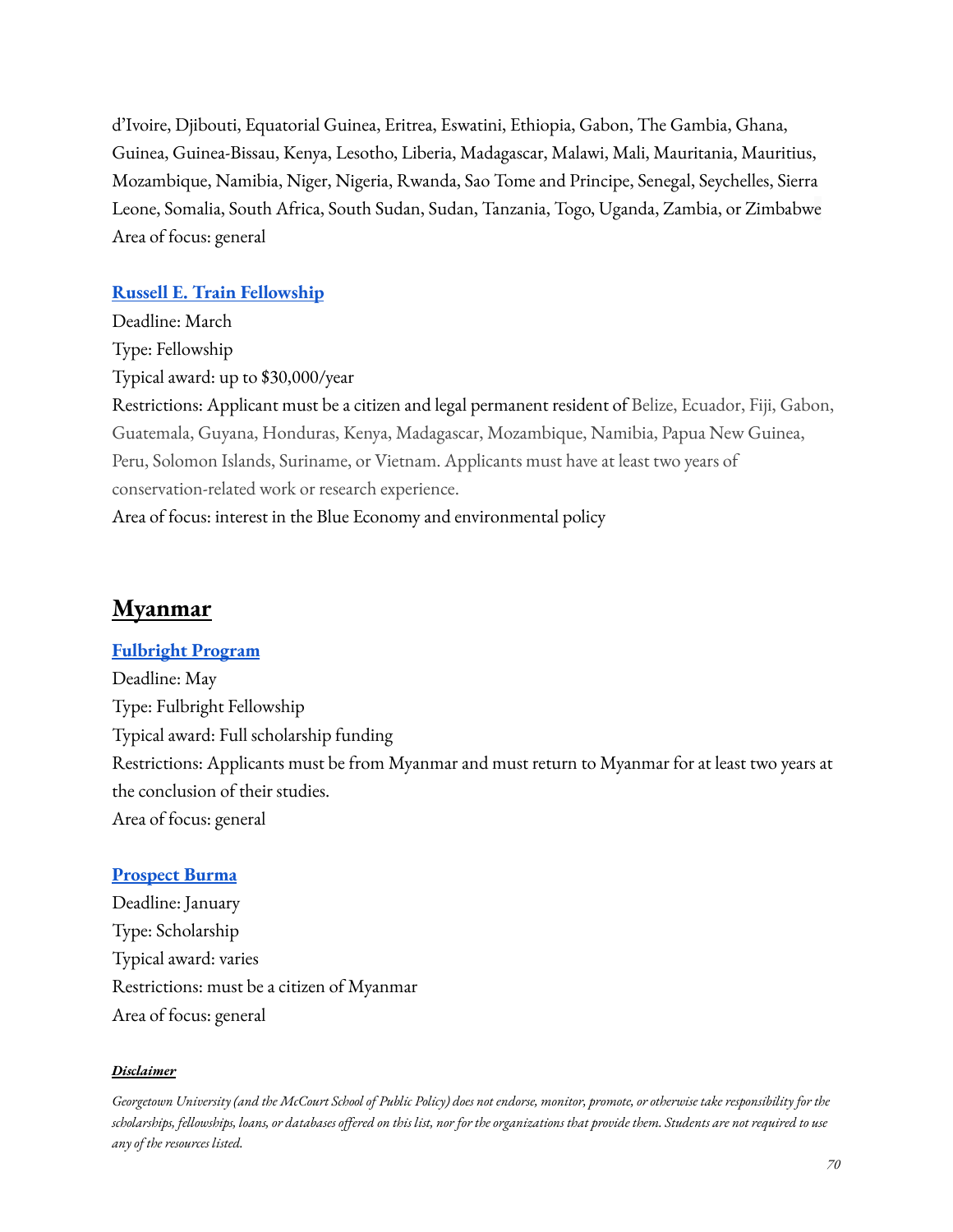## **Namibia**

### **Mandela [Washington](https://yali.state.gov/mwf/) Fellowship**

Deadline: September Type: Fellowship

Typical award: varies

Restrictions: Applicant must be between the ages of 25 and 35, and is a citizen of one of the following countries: Angola, Benin, Botswana, Burkina Faso, Burundi, Cameroon, Cabo Verde, Central African Republic, Chad, Comoros, Republic of the Congo, Democratic Republic of the Congo (DRC), Cote d'Ivoire, Djibouti, Equatorial Guinea, Eritrea, Eswatini, Ethiopia, Gabon, The Gambia, Ghana, Guinea, Guinea-Bissau, Kenya, Lesotho, Liberia, Madagascar, Malawi, Mali, Mauritania, Mauritius, Mozambique, Namibia, Niger, Nigeria, Rwanda, Sao Tome and Principe, Senegal, Seychelles, Sierra Leone, Somalia, South Africa, South Sudan, Sudan, Tanzania, Togo, Uganda, Zambia, or Zimbabwe Area of focus: general

#### **[Fulbright](https://na.usembassy.gov/education-culture/namibian-fulbright-program/) Program**

Deadline: Type: Fulbright Fellowships Typical award: Restrictions: Applicants must be Namibian citizens Area of focus: general

#### **Russell E. Train [Fellowship](https://www.worldwildlife.org/projects/russell-e-train-fellowships)**

Deadline: March Type: Fellowship Typical award: up to \$30,000/year Restrictions: Applicant must be a citizen and legal permanent resident of Belize, Ecuador, Fiji, Gabon, Guatemala, Guyana, Honduras, Kenya, Madagascar, Mozambique, Namibia, Papua New Guinea, Peru, Solomon Islands, Suriname, or Vietnam. Applicants must have at least two years of conservation-related work or research experience. Area of focus: interest in the Blue Economy and environmental policy

#### *Disclaimer*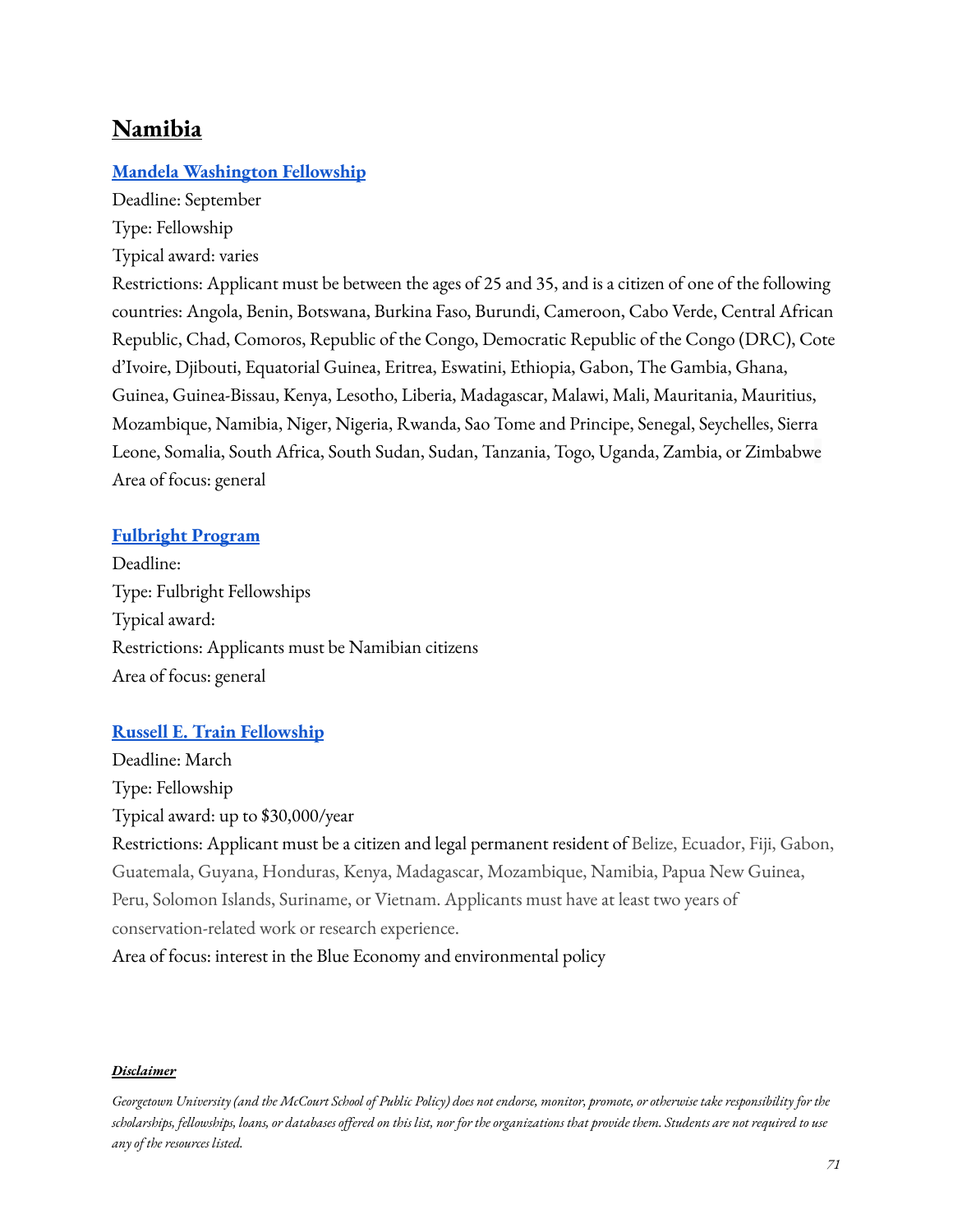# **Nauru**

## **[Fulbright](https://fj.usembassy.gov/education-culture/study-usa/j-william-fulbright-foreign-student-scholarship/) Program**

Deadline: Type: Fulbright Fellowship Typical award: Restrictions: Applicants must be a resident national of Fiji, Kiribati, Nauru, Tonga or Tuvalu Area of focus: general

# **Nepal**

### **[Fulbright](https://usefnepal.org/fulbright/ffsp/) Program**

Deadline: May Type: Fulbright Fellowships Typical award: all expenses (including travel) Restrictions: Applicants must possess Nepali citizenship. They must have at least 3 years (for men) or 2 years (for women) professional work experience. Applicants must have made minimum aggregate grades for specific subjects (see website for details). Individuals who have previously resided in the US for 6 months or more during the preceding 5 years prior to the submission deadline are ineligible to apply.

Area of focus: general

# **The Netherlands**

## **[Fulbright](https://fulbright.nl/naar-de-vs/ik-ben-student/fulbright-beurzen/) Program**

Deadline: January Type: Fulbright Fellowships Typical award: \$35,000 Restrictions: Applicants must have Dutch nationality Area of focus: general

#### *Disclaimer*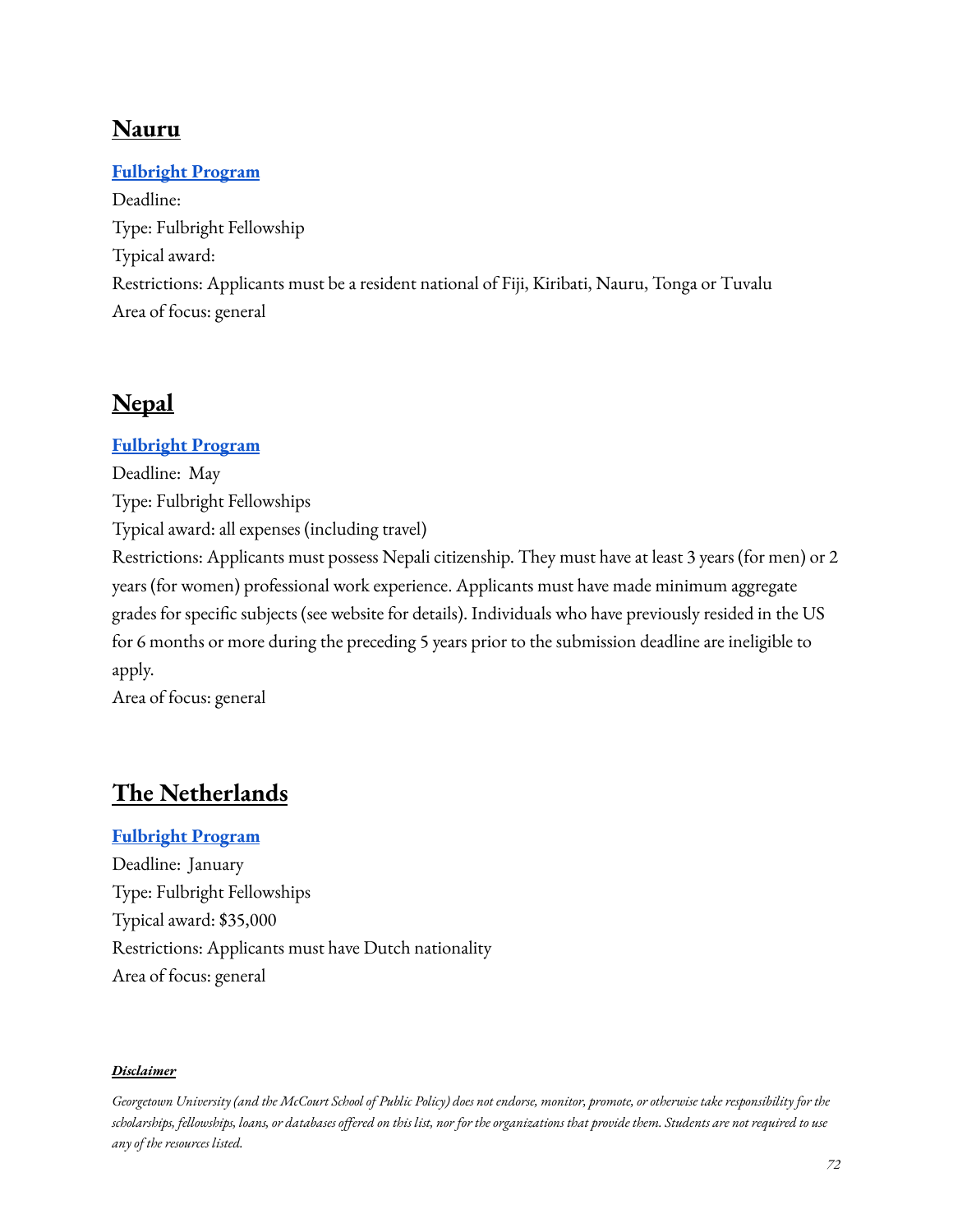#### **[Netherland-America](https://thenaf.org/naf-study-loan-program/) Foundation Education Loan Program**

Deadline: March Type: 3 year interest free Loan Typical award: \$10,000-\$20,000 Restrictions: Dutch citizenship Area of focus: general

#### **VSB [Foundation](https://www.vsbfonds.nl/studiebeurzen)**

Deadline: March Type: scholarship Typical award: all related academic costs for up to 2 years Restrictions: Applicant must have Dutch nationality and must have completed a bachelor's or master's degree at a Dutch college or university Area of focus: general

## **New Zealand**

#### **[Fulbright](https://www.fulbright.org.nz/awards/nzgraduate/general/) Program**

Deadline: January Type: Fulbright Fellowships Typical award: Up to US\$40,000 for the first year, and up to US\$30,000 towards the second year Restrictions: Applicants must be citizens of New Zealand. Individuals must return to New Zealand for a cumulative total of two years at the end of the exchange visitor programme before becoming eligible to apply to live in the US Area of focus: general

#### *Disclaimer*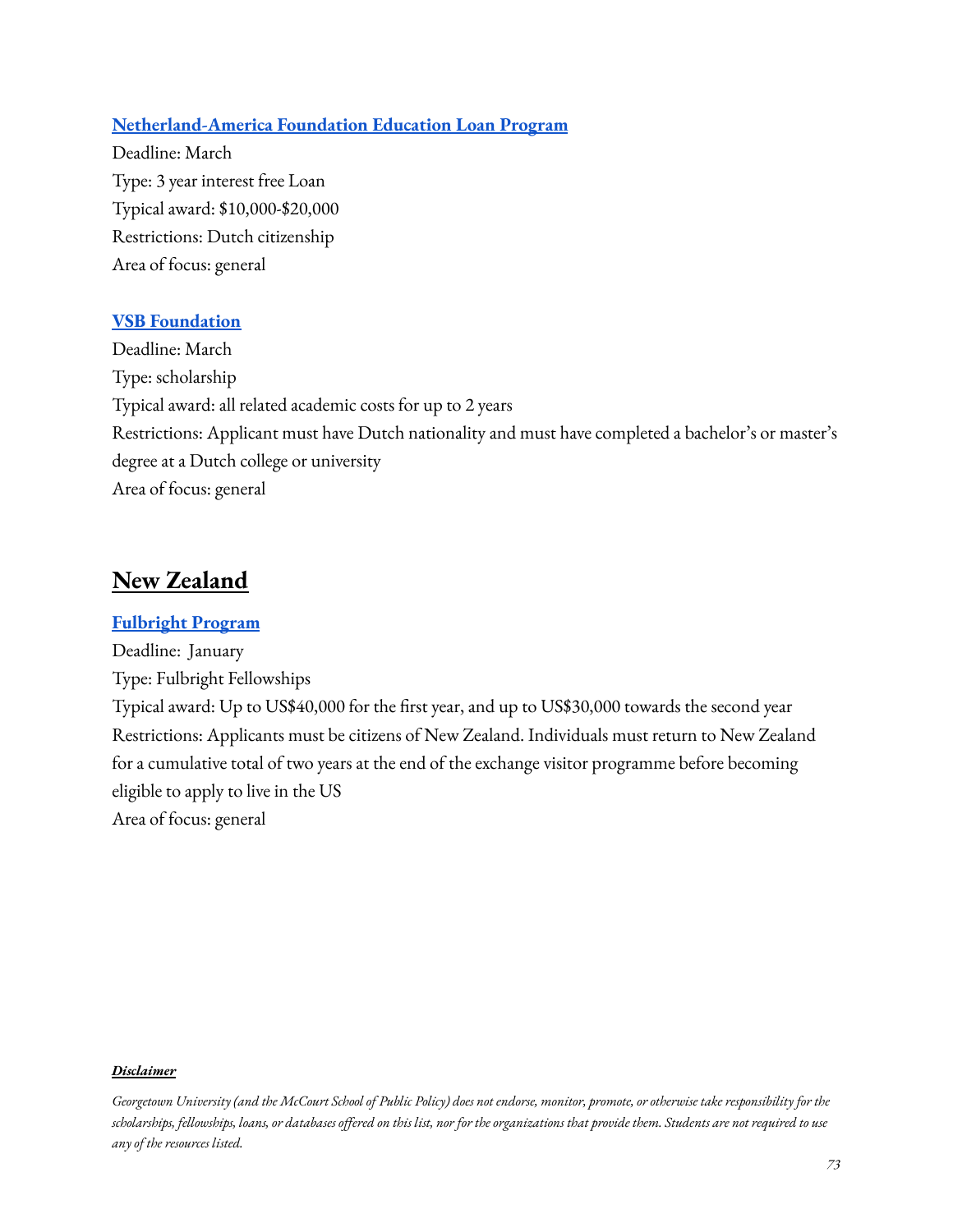## **Nicaragua**

## **[Fulbright](https://ni.usembassy.gov/education-culture/programs-for-professionals-academics/fulbright-program/) Program**

Deadline: July Type: Fulbright Fellowships Typical award: Restrictions: Applicants must have Nicaraguan citizenship and currently reside in Nicaragua Area of focus: general

## **Niger**

### **[Fulbright](https://ne.usembassy.gov/education-culture/fulbright-scholarship-program/) Program**

Deadline: Type: Fulbright Fellowships Typical award: all expenses related to the study program Restrictions: Applicants must have Nigerien citizenship and commit to return to niger after the training and serve the country Area of focus: general

### **Mandela [Washington](https://yali.state.gov/mwf/) Fellowship**

Deadline: September Type: Fellowship Typical award: varies

Restrictions: Applicant must be between the ages of 25 and 35, and is a citizen of one of the following countries: Angola, Benin, Botswana, Burkina Faso, Burundi, Cameroon, Cabo Verde, Central African Republic, Chad, Comoros, Republic of the Congo, Democratic Republic of the Congo (DRC), Cote d'Ivoire, Djibouti, Equatorial Guinea, Eritrea, Eswatini, Ethiopia, Gabon, The Gambia, Ghana, Guinea, Guinea-Bissau, Kenya, Lesotho, Liberia, Madagascar, Malawi, Mali, Mauritania, Mauritius, Mozambique, Namibia, Niger, Nigeria, Rwanda, Sao Tome and Principe, Senegal, Seychelles, Sierra Leone, Somalia, South Africa, South Sudan, Sudan, Tanzania, Togo, Uganda, Zambia, or Zimbabwe Area of focus: general

#### *Disclaimer*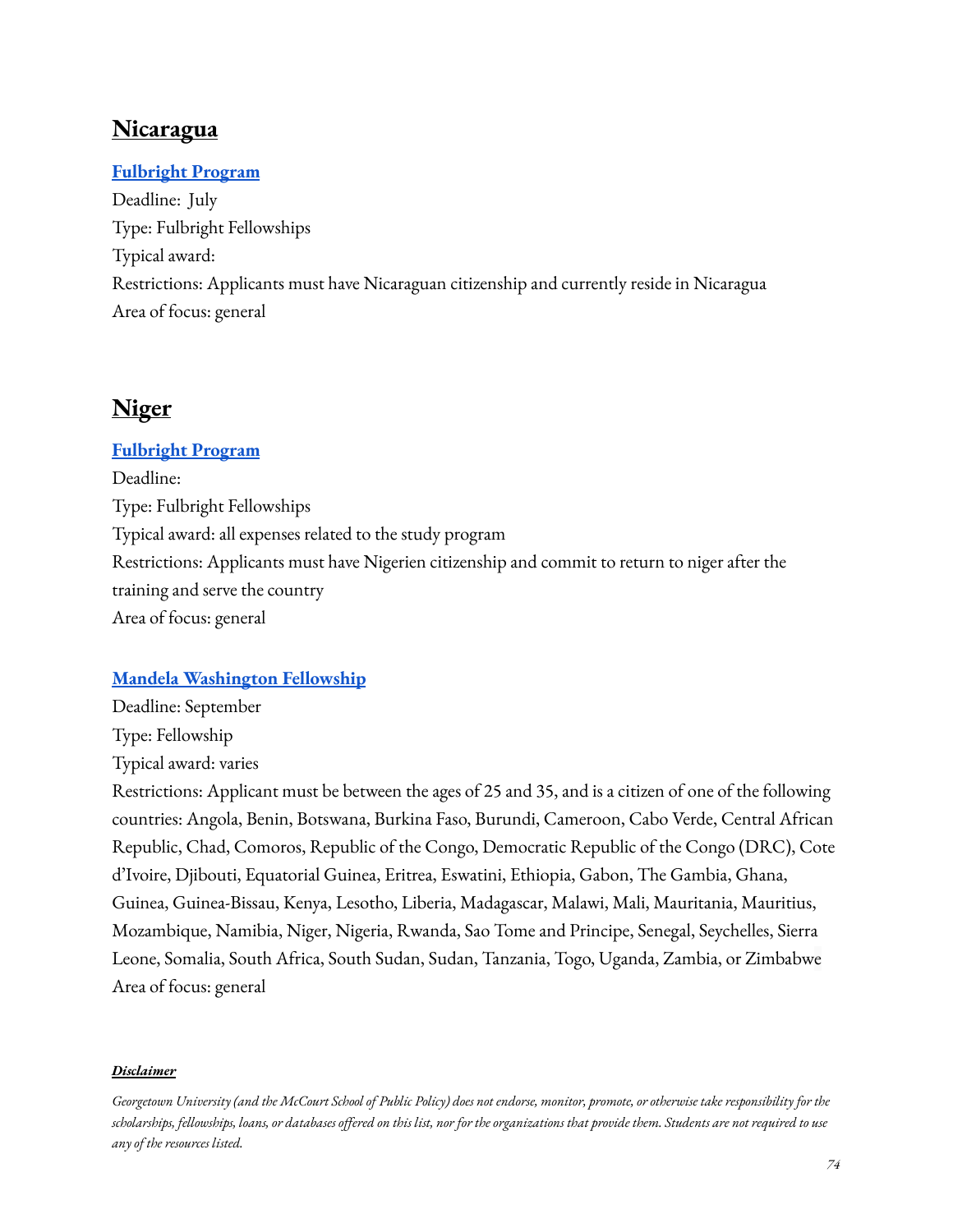## **Nigeria**

### **Mandela [Washington](https://yali.state.gov/mwf/) Fellowship**

Deadline: September Type: Fellowship

Typical award: varies

Restrictions: Applicant must be between the ages of 25 and 35, and is a citizen of one of the following countries: Angola, Benin, Botswana, Burkina Faso, Burundi, Cameroon, Cabo Verde, Central African Republic, Chad, Comoros, Republic of the Congo, Democratic Republic of the Congo (DRC), Cote d'Ivoire, Djibouti, Equatorial Guinea, Eritrea, Eswatini, Ethiopia, Gabon, The Gambia, Ghana, Guinea, Guinea-Bissau, Kenya, Lesotho, Liberia, Madagascar, Malawi, Mali, Mauritania, Mauritius, Mozambique, Namibia, Niger, Nigeria, Rwanda, Sao Tome and Principe, Senegal, Seychelles, Sierra Leone, Somalia, South Africa, South Sudan, Sudan, Tanzania, Togo, Uganda, Zambia, or Zimbabwe Area of focus: general

## **North Macedonia**

#### **[Fulbright](https://mk.usembassy.gov/the-fulbright-student-competition-for-the-2023-2024-academic-year-is-now-open/?_ga=2.136464944.1041591386.1644944881-1093378583.1644521506) Program**

Deadline: May Type: Fulbright Fellowships Typical award: Restrictions: Applicants must have citizenship of the Republic of North Macedonia Area of focus: general

## **Norway**

## **[American-Scandinavian](https://www.amscan.org/fellowships-and-grants/fellowships-and-grants-for-advanced-study-or-research-in-the-usa/) Foundation**

Deadline: April Type: Fellowship Typical award: Varies Restrictions: must be a citizen of Denmark, Finland, Sweden, Iceland, or Norway

#### *Disclaimer*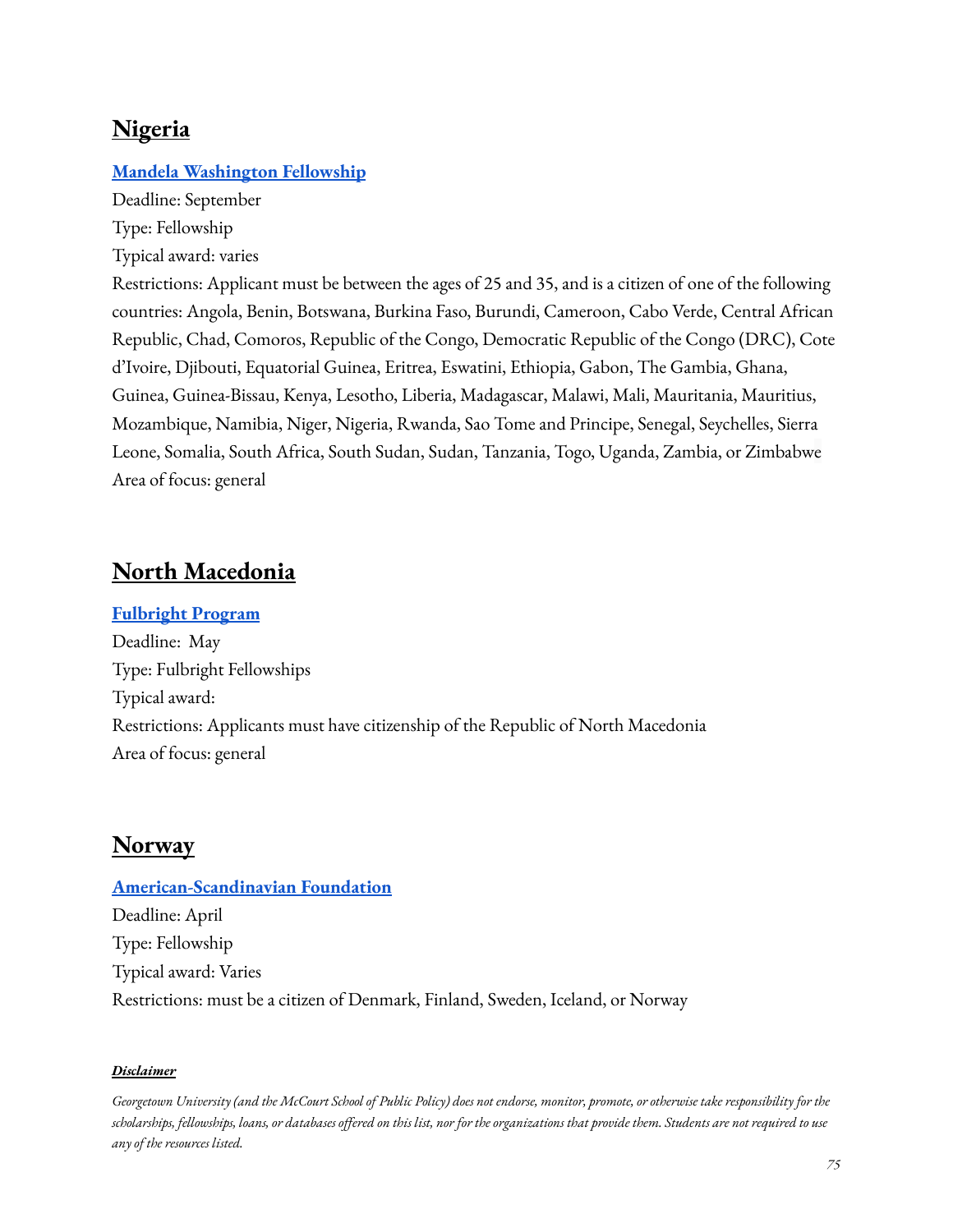### **[Fulbright](https://fulbright.no/stipend-for-nordmenn/studentstipend/) Program**

Deadline: October Type: Fulbright Fellowships Typical award: NOK 150,000 Restrictions: Applicants must have Norwegian citizenship and must spend two years in Norway after completing their program. Area of focus: general

### **Johan Helmich Janson and Marcia Janson's [Scholarship](https://www.jansonslegat.no/)**

Deadline: March/September Type: Scholarship Typical award: Varies Restrictions: Area of focus: general

### **[Lanekassen](https://www.lanekassen.no/) Grants for Norwegian Students Abroad**

Deadline: November/March Type: Scholarship-Loan Model Typical award: varies Restrictions: Must have a connection to Norway. This can be satisfied by proof of residency (for a minimum of two years), proof of education in Norway, or by showing some other strong connection to Norway. Full details can be found on the website. Area of focus: general

### **Norway- America [Association](https://noram.no/)**

Deadline: January Type: Scholarship Typical award: \$2,000-\$20,000 Restrictions: Applicant must be a Norwegian citizen Area of focus: general

#### *Disclaimer*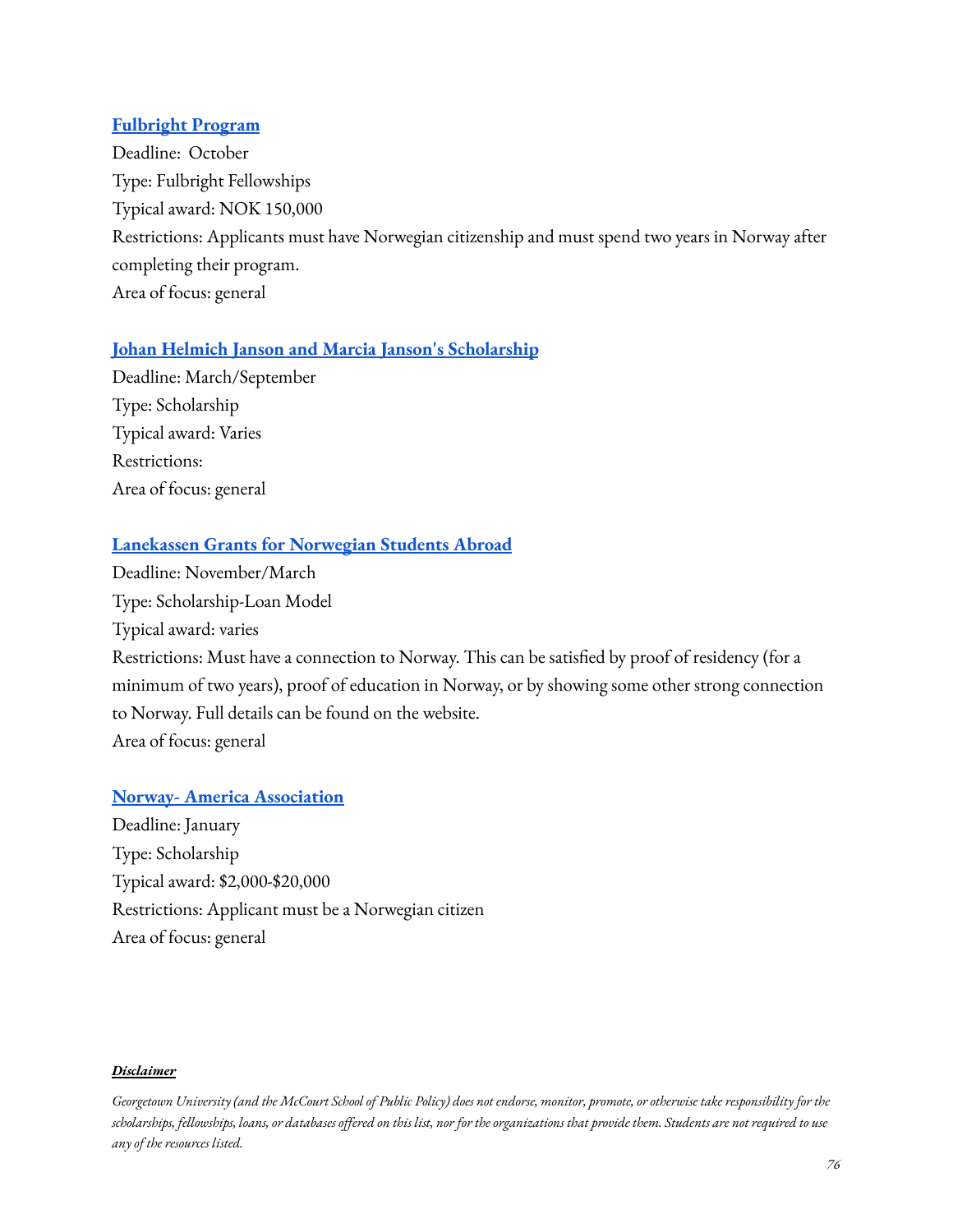### **Sons of Norway Foundation [Scholarships](https://www.sofn.com/foundation/scholarships/)**

Deadline: varies by scholarship Type: Scholarships Typical award: varies Restrictions: Norwegian citizenship or US citizenship with Norwegian-American heritage Area of focus: general

## **Oman**

**Bibliotecha Alexandrina Higher Education [Funding Opportunities](http://www.bibalex.org/he_funding/Home/index.aspx) in the Arab Region [Database](http://www.bibalex.org/he_funding/Home/index.aspx)** Deadline: varies Type: database Typical award: varies Restrictions: for students from Algeria, Bahrain, Egypt, Jordan, Kuwait, Lebanon, Morocco, Oman, Palestine, Qatar, Saudi Arabia, Tunisia or the United Arab Emirates Area of focus: general

# **Pakistan**

**Aga Khan Foundation [International](https://www.akdn.org/our-agencies/aga-khan-foundation/international-scholarship-programme) Scholarship Programme** Deadline: March Type: Scholarship + loan Typical award: varies Restrictions: accepts only nationals from: Bangladesh, India, Pakistan, Afghanistan, Tajikistan, Kyrgyzstan, Syria, Egypt, Kenya, Tanzania, Uganda, Madagascar and Mozambique

Area of focus: development policy

### **[Fulbright](http://usefp.org/scholarships/fulbright-degree.cfm) Program**

Deadline: May Type: Fulbright Fellowships

#### *Disclaimer*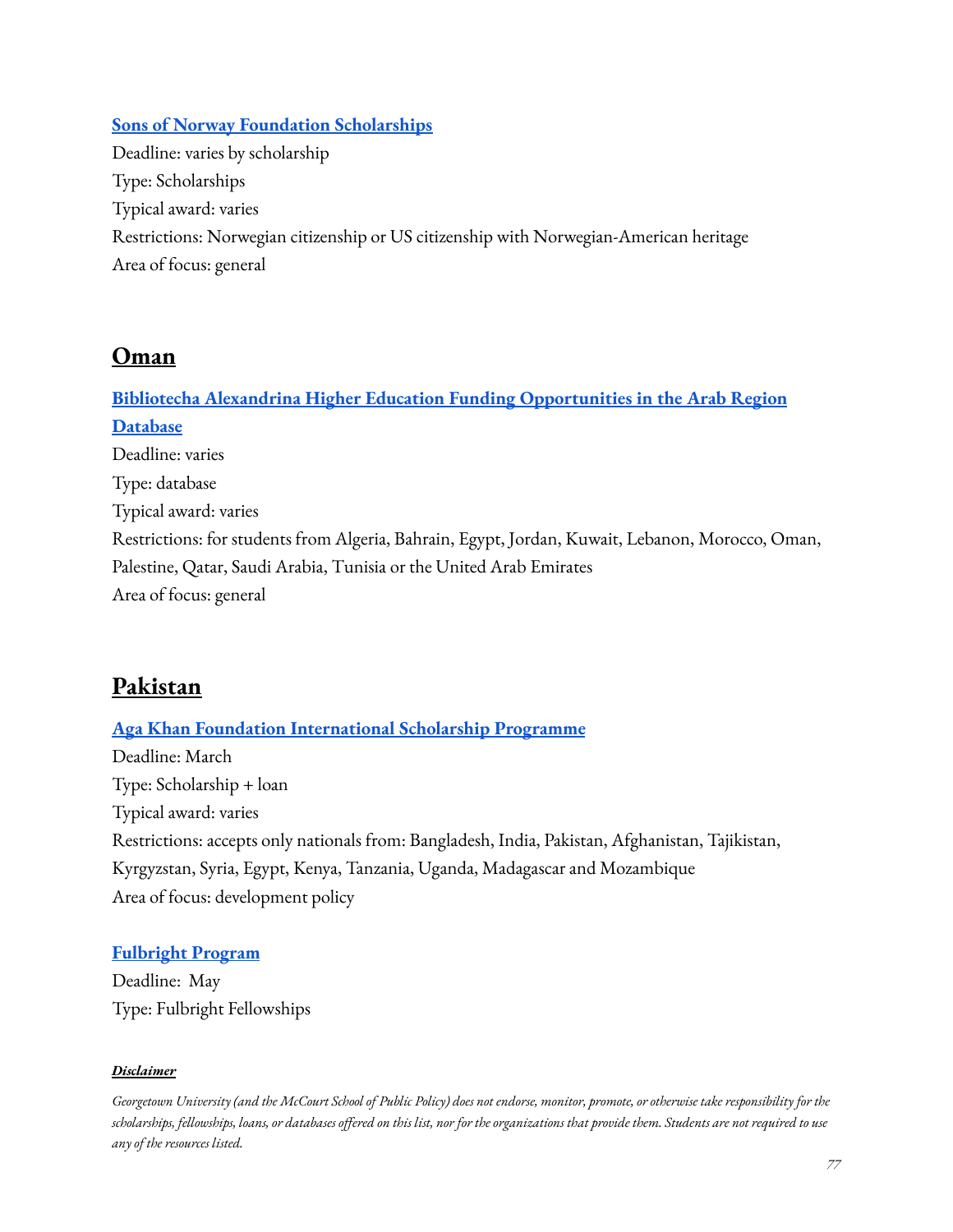Typical award: Tuition, Required textbooks, airfare, a living stipend, and health insurance Restrictions: Applicants must have Pakistani citizenship and reside in Pakistan. Two years of work experience are required, and applicants must be prepared to sign a contract that binds them to return to Pakistan immediately after their program ends and revive the country for the number of years equivalent to the length of their scholarship program. Area of focus: general

**Palestine**

**Bibliotecha Alexandrina Higher Education [Funding Opportunities](http://www.bibalex.org/he_funding/Home/index.aspx) in the Arab Region [Database](http://www.bibalex.org/he_funding/Home/index.aspx)** Deadline: varies Type: database Typical award: varies Restrictions: for students from Algeria, Bahrain, Egypt, Jordan, Kuwait, Lebanon, Morocco, Oman, Palestine, Qatar, Saudi Arabia, Tunisia or the United Arab Emirates Area of focus: general

#### **[Fulbright](http://usefp.org/scholarships/fulbright-degree.cfm) Program**

Deadline: May Type: Fulbright Fellowships Typical award: Tuition, living stipend, and travel and academic allowances Restrictions: Applicants must be a Palestinian resident of West Bank, Jerusalem, or the Gaza Strip. They must have at least one year of professional work experience and cannot have resided in the US for five or more consecutive years in the six-year period preceding the date of application. Area of focus: general

#### *Disclaimer*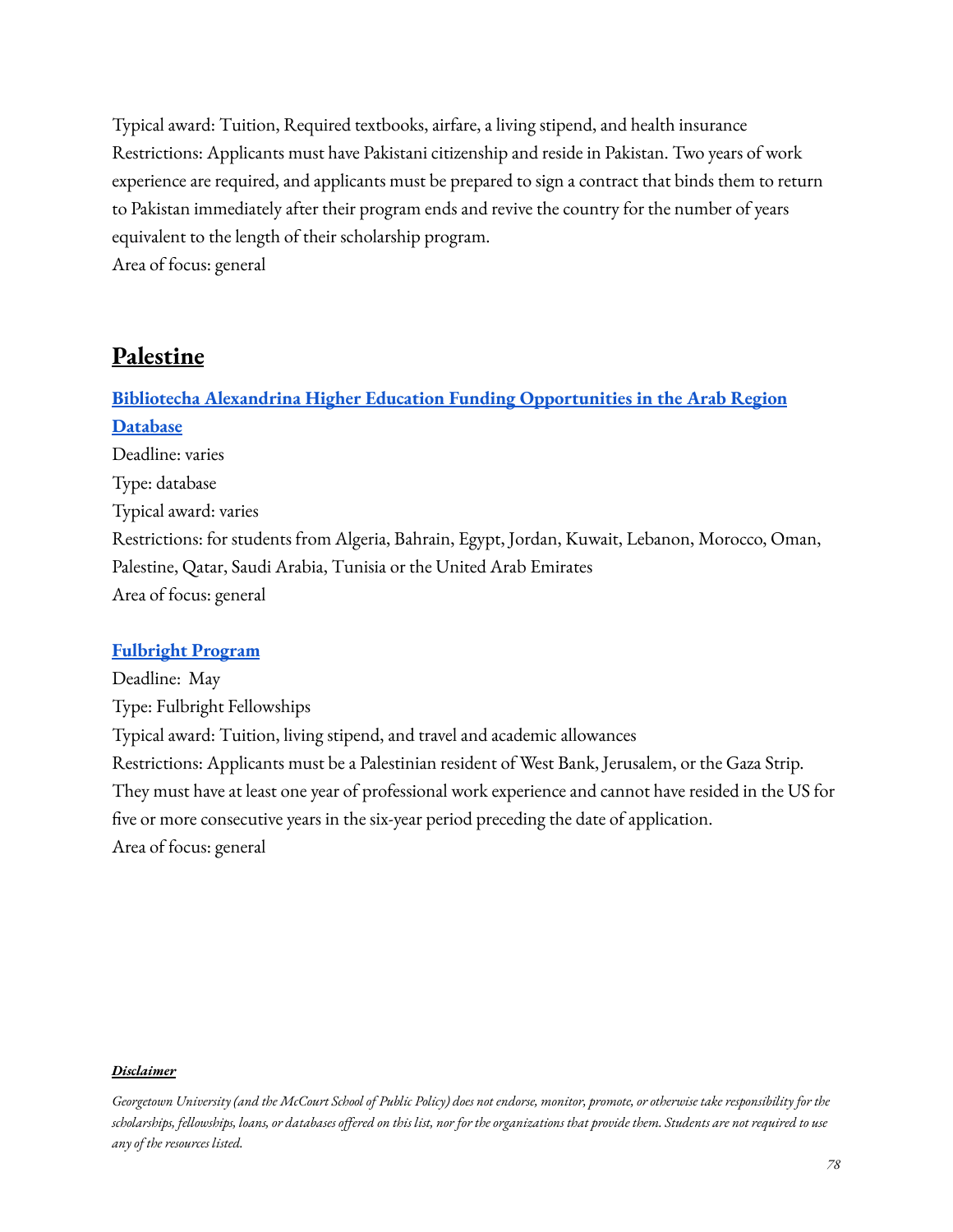## **Papua New Guinea**

## **[Fulbright](https://pg.usembassy.gov/education-culture/fulbright-program/) Program**

Deadline: April Type: Fulbright Fellowships Typical award: Tuition grant, monthly stipend, round-trip transportation, health benefits Restrictions: Applicants must be citizens and residents of Papua New Guinea, Solomon Islands or Vanuatu. Applicants must have a minimum of two years of professional work experience, and must be committed to returning his or her country of citizenship Area of focus: general

## **Russell E. Train [Fellowship](https://www.worldwildlife.org/projects/russell-e-train-fellowships)**

Deadline: March Type: Fellowship Typical award: up to \$30,000/year Restrictions: Applicant must be a citizen and legal permanent resident of Belize, Ecuador, Fiji, Gabon, Guatemala, Guyana, Honduras, Kenya, Madagascar, Mozambique, Namibia, Papua New Guinea, Peru, Solomon Islands, Suriname, or Vietnam. Applicants must have at least two years of conservation-related work or research experience. Area of focus: interest in the Blue Economy and environmental policy

# **Paraguay**

### **[Fulbright](https://py.usembassy.gov/es/education-culture-es/exchange-programs-es/) Program**

Deadline: May Type: Fulbright Fellowships Typical award: Tuition grant, monthly stipend, round-trip transportation, health benefits Restrictions: Applicants must be citizens and residents of Paraguay Area of focus: general

#### *Disclaimer*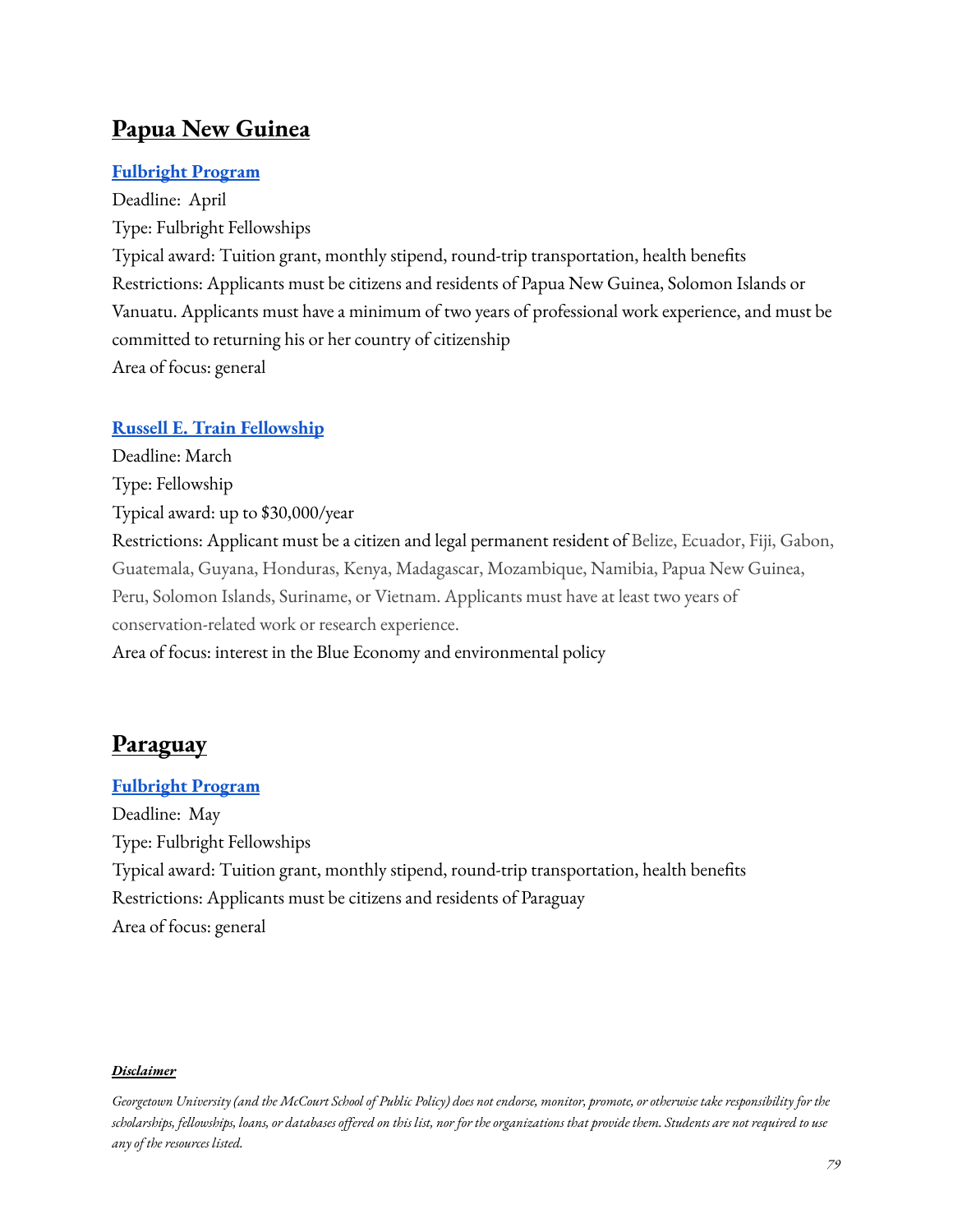## **Peru**

### **Banco de [Credito](https://www.viabcp.com/creditos/otros-creditos/credito-de-estudio) Peru (BCP)**

Deadline: Rolling Type: Loan Typical award: varies Restrictions: Area of focus: general

#### **[Fulbright](https://www.fulbright.pe/becaposgradofulbright) Program**

Deadline: May Type: Fulbright Fellowships Typical award: Partial scholarship, provides a monthly stipend for living expenses and health insurance Restrictions: Applicants must have Peruvian nationality and residence in Peru they must have two years of professional experience and must commit to return to Peru after completing their studies Area of focus: general

### **Russell E. Train [Fellowship](https://www.worldwildlife.org/projects/russell-e-train-fellowships)**

Deadline: March Type: Fellowship Typical award: up to \$30,000/year Restrictions: Applicant must be a citizen and legal permanent resident of Belize, Ecuador, Fiji, Gabon, Guatemala, Guyana, Honduras, Kenya, Madagascar, Mozambique, Namibia, Papua New Guinea, Peru, Solomon Islands, Suriname, or Vietnam. Applicants must have at least two years of conservation-related work or research experience. Area of focus: interest in the Blue Economy and environmental policy

#### *Disclaimer*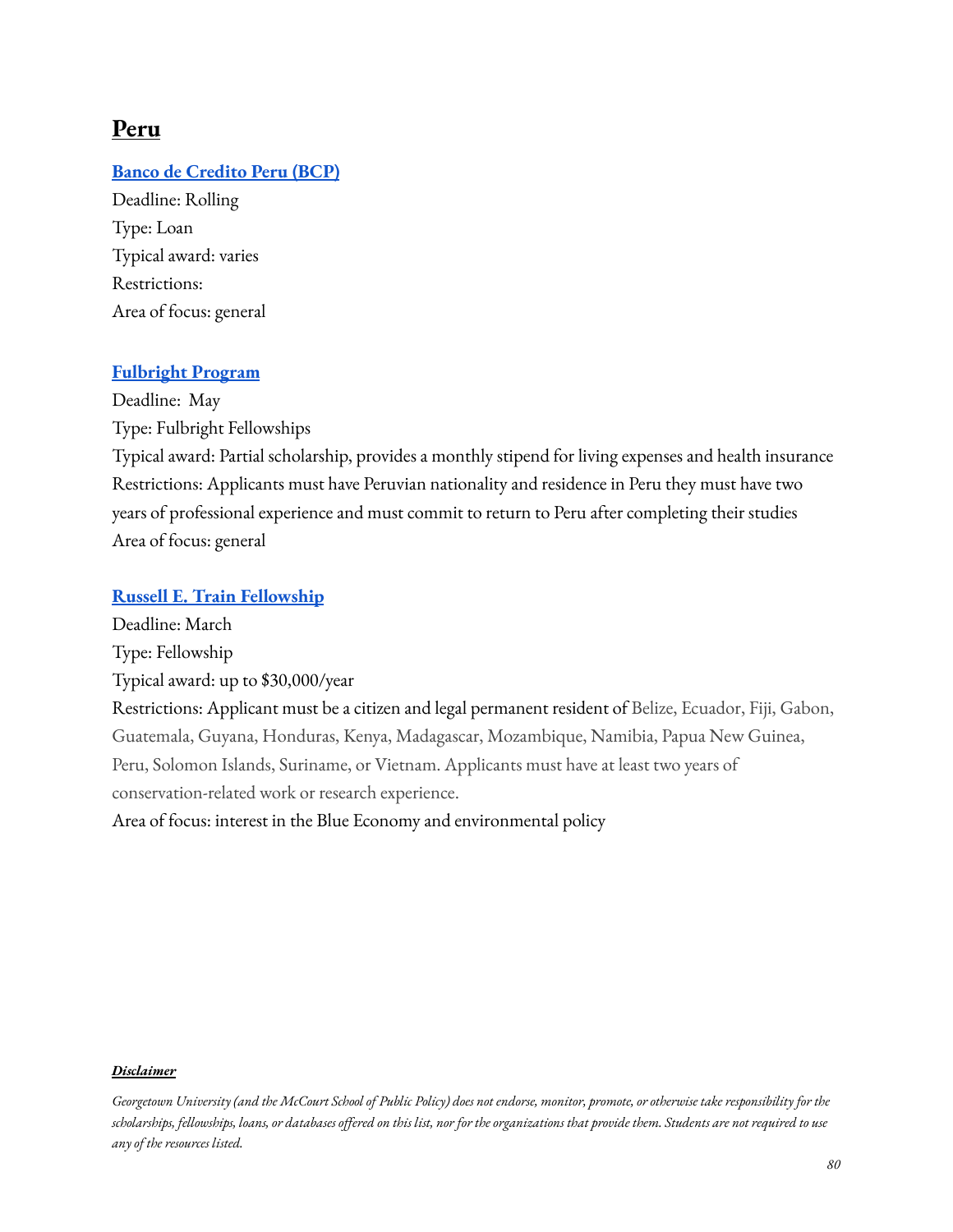# **Philippines**

## **[Fulbright](https://www.fulbright.org.ph/index.php/services) Program**

Deadline: April Type: Fulbright Fellowships Typical award: Grant provides for round-trip international travel, monthly maintenance allowance, tuition and fees, book/supplies allowance, and health and accident insurance Restrictions: Applicants must have Philippine citizenship and at least two years of professional work experience. Applicants must return to the Philippines immediately upon completion of of study Area of focus: general

# **Poland**

### **[Fulbright](https://en.fulbright.edu.pl/grants-for-polish-citizens/) Program**

Deadline: Type: Fulbright Fellowships Typical award: Up to \$47,000 Restrictions: Applicants must be Polish citizens Area of focus: general

# **Portugal**

**[Fundação](http://www.estudar.org.br/) Estudar** Deadline: Rolling Type: Scholarship Typical award: Varies Restrictions: Scholarships are aimed at Portuguese-speaking students from Brazil and countries such as Angola, Mozambique and Portugal Area of focus: general

#### *Disclaimer*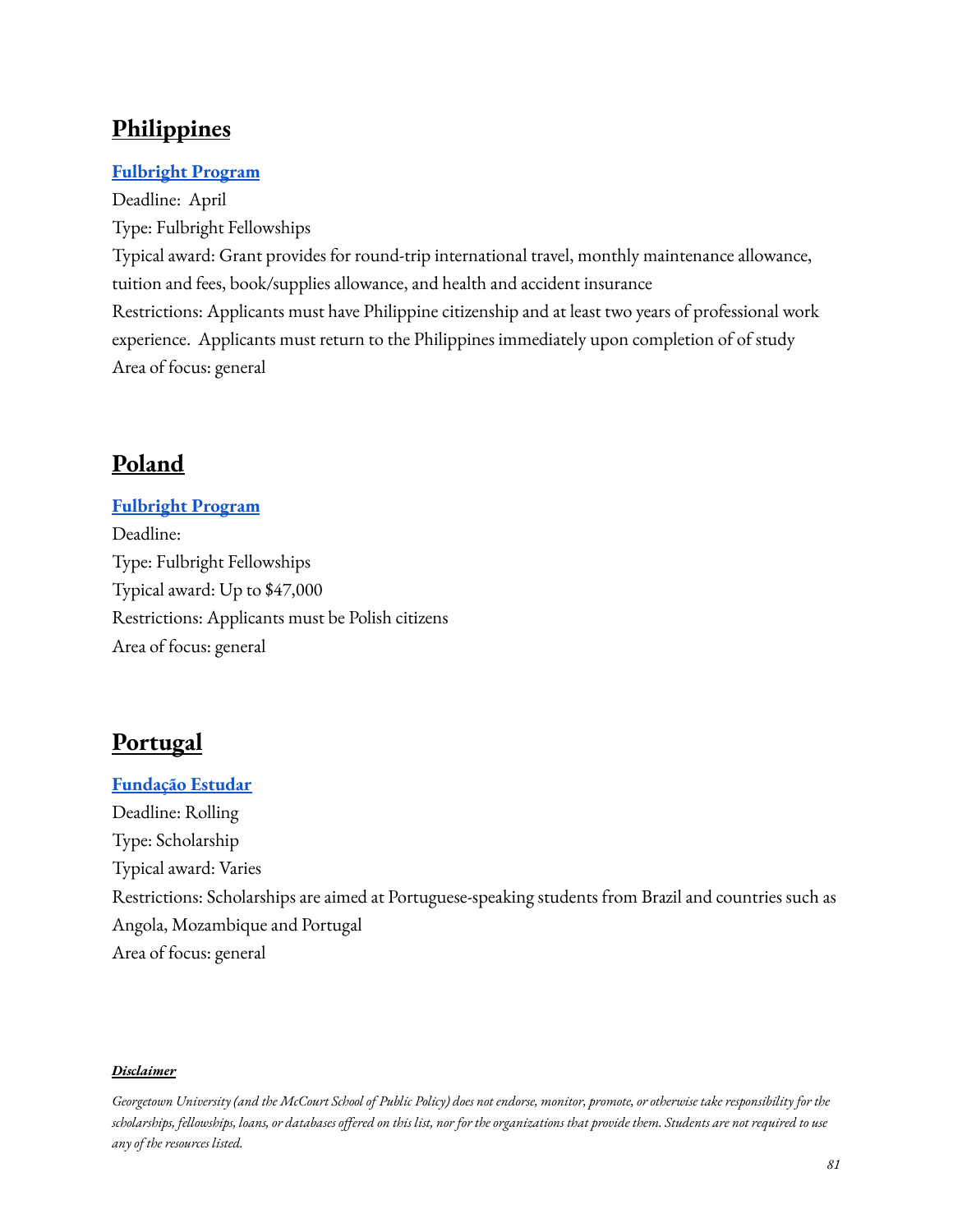# **Qatar**

# **Bibliotecha Alexandrina Higher Education [Funding Opportunities](http://www.bibalex.org/he_funding/Home/index.aspx) in the Arab Region [Database](http://www.bibalex.org/he_funding/Home/index.aspx)** Deadline: varies Type: database Typical award: varies Restrictions: for students from Algeria, Bahrain, Egypt, Jordan, Kuwait, Lebanon, Morocco, Oman, Palestine, Qatar, Saudi Arabia, Tunisia or the United Arab Emirates Area of focus: general

# **Romania**

## **[Fulbright](https://fulbright.ro/grant/the-fulbright-student-program/) Program**

Deadline: May Type: Fulbright Fellowships Typical award: International travel, tuition and university fees (within budget limits), monthly stipend, books and supply allowance, and accident/sickness coverage Restrictions: Applicants must have Romanian citizenship Area of focus: general

### **Hungarian American Coalition Dr. Elemer and Eva Kiss [Scholarship](https://hacusa.eu/dr-elemer-and-eva-kiss-scholarship-fund/)**

Deadline: September 1 Type: Scholarship Typical award: \$500-\$1,000 Restrictions: Must be a citizen of Hungary or a member of an ethnic Hungarian community in Slovakia, Romania, Vojvodina, Serbia, or Ukraine Area of focus: general

#### *Disclaimer*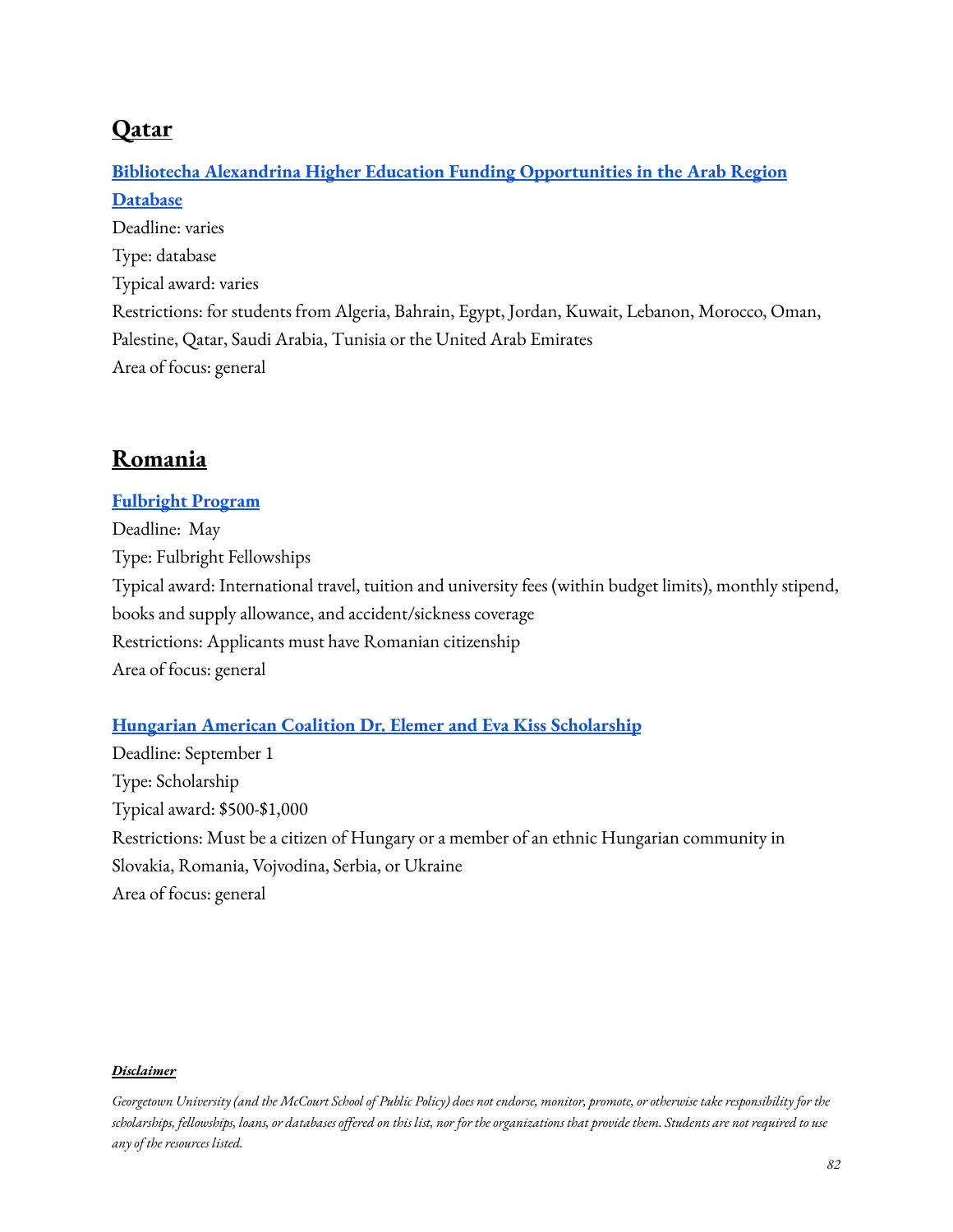## **Russia**

### **[Fulbright](https://www.fulbright.ru/russians/vgs/) Program**

Deadline: May Type: Fulbright Fellowships Typical award: US university tuition, monthly allowance, limited health insurance, and travel expenses Restrictions: Applicants must have Russian citizenship and must return to Russia for at least 2 years after graduating from their program Area of focus: general

# **Rwanda**

## **[Fulbright](https://rw.usembassy.gov/education-culture/professional-exchanges/) Program**

Deadline: March Type: Fulbright Fellowships Typical award: Restrictions: Applicants must be citizens or nationals of Rwanda and reside in Rwanda Area of focus: general

### **Mandela [Washington](https://yali.state.gov/mwf/) Fellowship**

Deadline: September Type: Fellowship Typical award: varies

Restrictions: Applicant must be between the ages of 25 and 35, and is a citizen of one of the following countries: Angola, Benin, Botswana, Burkina Faso, Burundi, Cameroon, Cabo Verde, Central African Republic, Chad, Comoros, Republic of the Congo, Democratic Republic of the Congo (DRC), Cote d'Ivoire, Djibouti, Equatorial Guinea, Eritrea, Eswatini, Ethiopia, Gabon, The Gambia, Ghana, Guinea, Guinea-Bissau, Kenya, Lesotho, Liberia, Madagascar, Malawi, Mali, Mauritania, Mauritius, Mozambique, Namibia, Niger, Nigeria, Rwanda, Sao Tome and Principe, Senegal, Seychelles, Sierra Leone, Somalia, South Africa, South Sudan, Sudan, Tanzania, Togo, Uganda, Zambia, or Zimbabwe Area of focus: general

#### *Disclaimer*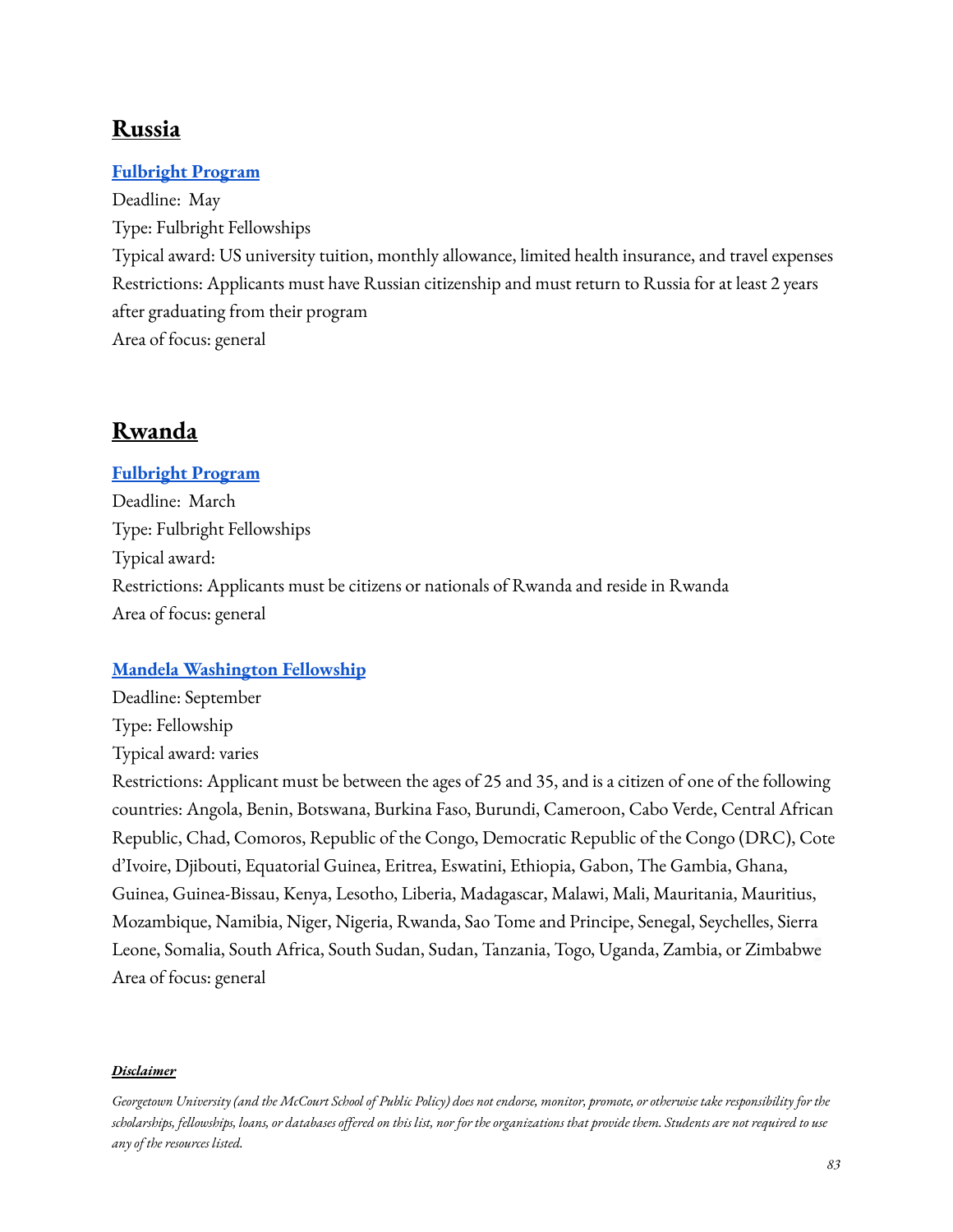## **Sao Tome and Principe**

### **Mandela [Washington](https://yali.state.gov/mwf/) Fellowship**

Deadline: September Type: Fellowship Typical award: varies

Restrictions: Applicant must be between the ages of 25 and 35, and is a citizen of one of the following countries: Angola, Benin, Botswana, Burkina Faso, Burundi, Cameroon, Cabo Verde, Central African Republic, Chad, Comoros, Republic of the Congo, Democratic Republic of the Congo (DRC), Cote d'Ivoire, Djibouti, Equatorial Guinea, Eritrea, Eswatini, Ethiopia, Gabon, The Gambia, Ghana, Guinea, Guinea-Bissau, Kenya, Lesotho, Liberia, Madagascar, Malawi, Mali, Mauritania, Mauritius, Mozambique, Namibia, Niger, Nigeria, Rwanda, Sao Tome and Principe, Senegal, Seychelles, Sierra Leone, Somalia, South Africa, South Sudan, Sudan, Tanzania, Togo, Uganda, Zambia, or Zimbabwe Area of focus: general

## **Saudi Arabia**

**Bibliotecha Alexandrina Higher Education [Funding Opportunities](http://www.bibalex.org/he_funding/Home/index.aspx) in the Arab Region [Database](http://www.bibalex.org/he_funding/Home/index.aspx)** Deadline: varies Type: database Typical award: varies Restrictions: for students from Algeria, Bahrain, Egypt, Jordan, Kuwait, Lebanon, Morocco, Oman, Palestine, Qatar, Saudi Arabia, Tunisia or the United Arab Emirates Area of focus: general

#### *Disclaimer*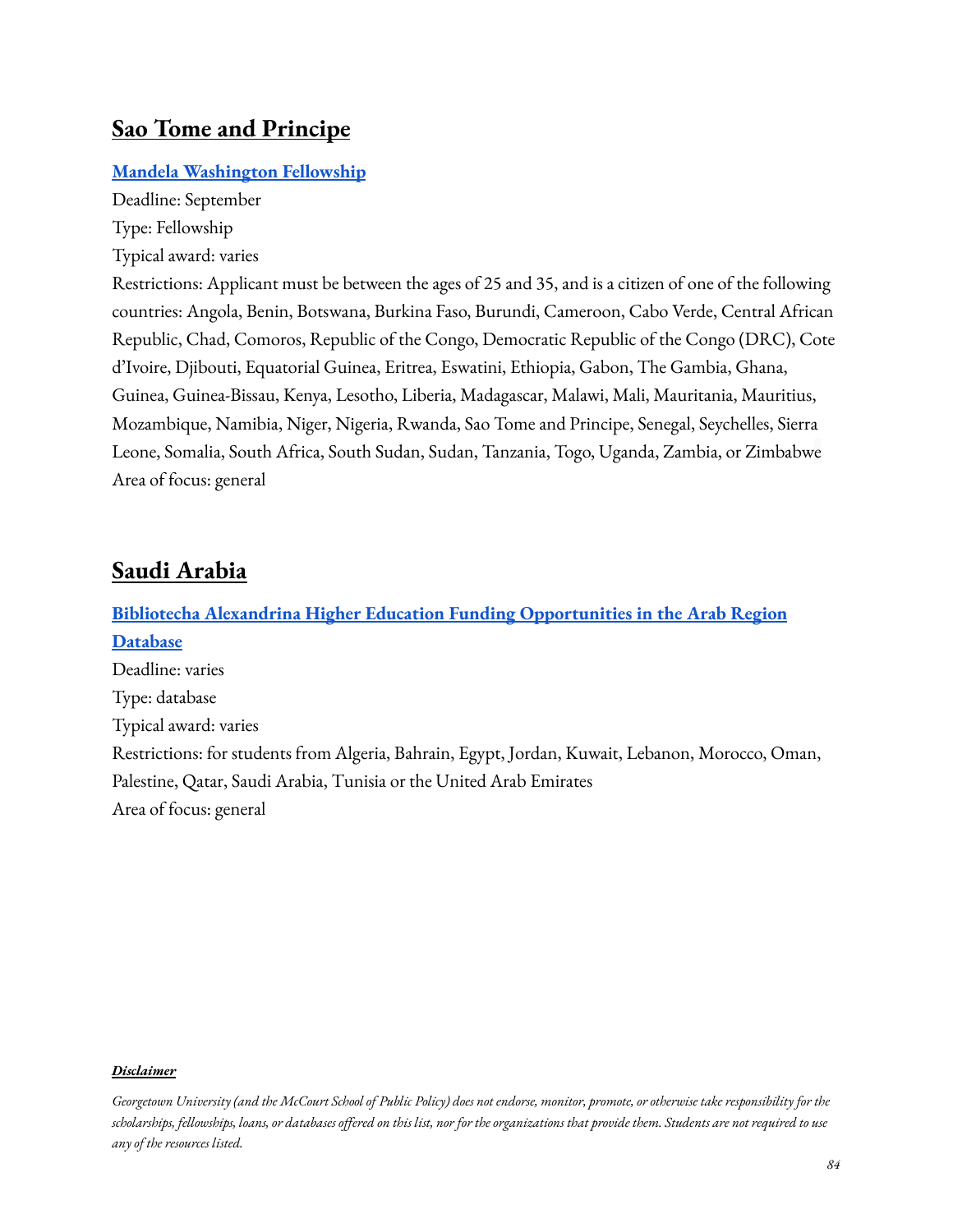# **Senegal**

## **[Fulbright](https://sn.usembassy.gov/education-culture/student-exchange-programs/?_ga=2.250324486.1041591386.1644944881-1093378583.1644521506) Program**

Deadline: March Type: Fulbright Fellowships Typical award: Restrictions: Applicants must be Senegalese citizens residing in Senegal, and must be motivated to return to Senegal after completion of their program. People who have studied in the US for more than a semester are not eligible Area of focus: general

## **Mandela [Washington](https://yali.state.gov/mwf/) Fellowship**

Deadline: September

Type: Fellowship

Typical award: varies

Restrictions: Applicant must be between the ages of 25 and 35, and is a citizen of one of the following countries: Angola, Benin, Botswana, Burkina Faso, Burundi, Cameroon, Cabo Verde, Central African Republic, Chad, Comoros, Republic of the Congo, Democratic Republic of the Congo (DRC), Cote d'Ivoire, Djibouti, Equatorial Guinea, Eritrea, Eswatini, Ethiopia, Gabon, The Gambia, Ghana, Guinea, Guinea-Bissau, Kenya, Lesotho, Liberia, Madagascar, Malawi, Mali, Mauritania, Mauritius, Mozambique, Namibia, Niger, Nigeria, Rwanda, Sao Tome and Principe, Senegal, Seychelles, Sierra Leone, Somalia, South Africa, South Sudan, Sudan, Tanzania, Togo, Uganda, Zambia, or Zimbabwe Area of focus: general

# **Serbia**

### **Hungarian American Coalition Dr. Elemer and Eva Kiss [Scholarship](https://hacusa.eu/dr-elemer-and-eva-kiss-scholarship-fund/)**

Deadline: September 1 Type: Scholarship Typical award: \$500-\$1,000 Restrictions: Must be a citizen of Hungary or a member of an ethnic Hungarian community in Slovakia, Romania, Vojvodina, Serbia, or Ukraine

#### *Disclaimer*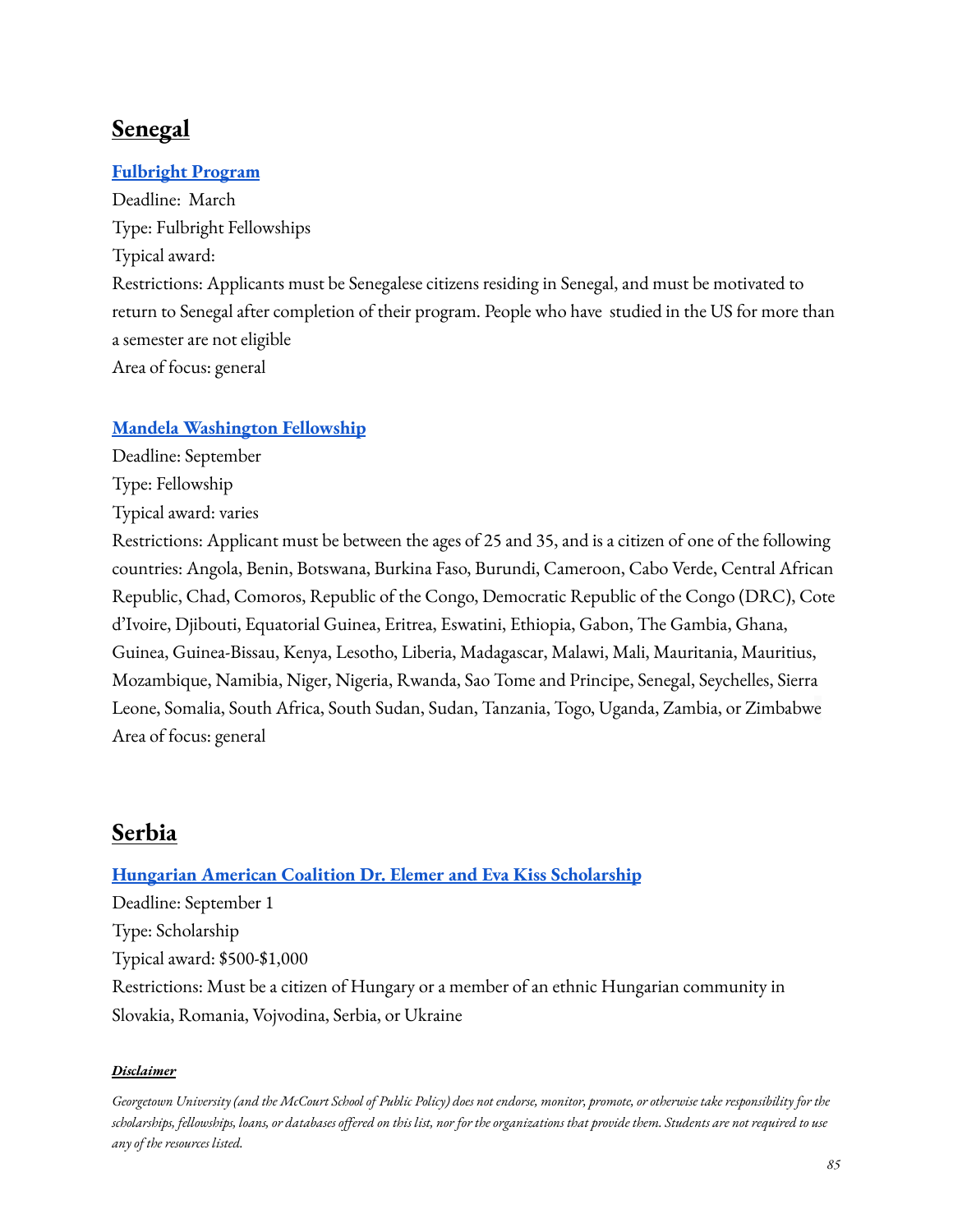## **Seychelles**

#### **Mandela [Washington](https://yali.state.gov/mwf/) Fellowship**

Deadline: September Type: Fellowship

Typical award: varies

Restrictions: Applicant must be between the ages of 25 and 35, and is a citizen of one of the following countries: Angola, Benin, Botswana, Burkina Faso, Burundi, Cameroon, Cabo Verde, Central African Republic, Chad, Comoros, Republic of the Congo, Democratic Republic of the Congo (DRC), Cote d'Ivoire, Djibouti, Equatorial Guinea, Eritrea, Eswatini, Ethiopia, Gabon, The Gambia, Ghana, Guinea, Guinea-Bissau, Kenya, Lesotho, Liberia, Madagascar, Malawi, Mali, Mauritania, Mauritius, Mozambique, Namibia, Niger, Nigeria, Rwanda, Sao Tome and Principe, Senegal, Seychelles, Sierra Leone, Somalia, South Africa, South Sudan, Sudan, Tanzania, Togo, Uganda, Zambia, or Zimbabwe Area of focus: general

## **Sierra Leone**

#### **[Fulbright](https://sl.usembassy.gov/education-culture/fulbright-program/) Program**

Deadline: November Type: Fulbright Fellowships Typical award: Restrictions: Applicants must be a Sierra Leonean citizen currently living in Sierra Leone. Applicants must have at least five consecutive years professional experience and any prior stay in the United States must be fewer than ten months Area of focus: general

#### **Mandela [Washington](https://yali.state.gov/mwf/) Fellowship**

Deadline: September Type: Fellowship Typical award: varies Restrictions: Applicant must be between the ages of 25 and 35, and is a citizen of one of the following countries: Angola, Benin, Botswana, Burkina Faso, Burundi, Cameroon, Cabo Verde, Central African

#### *Disclaimer*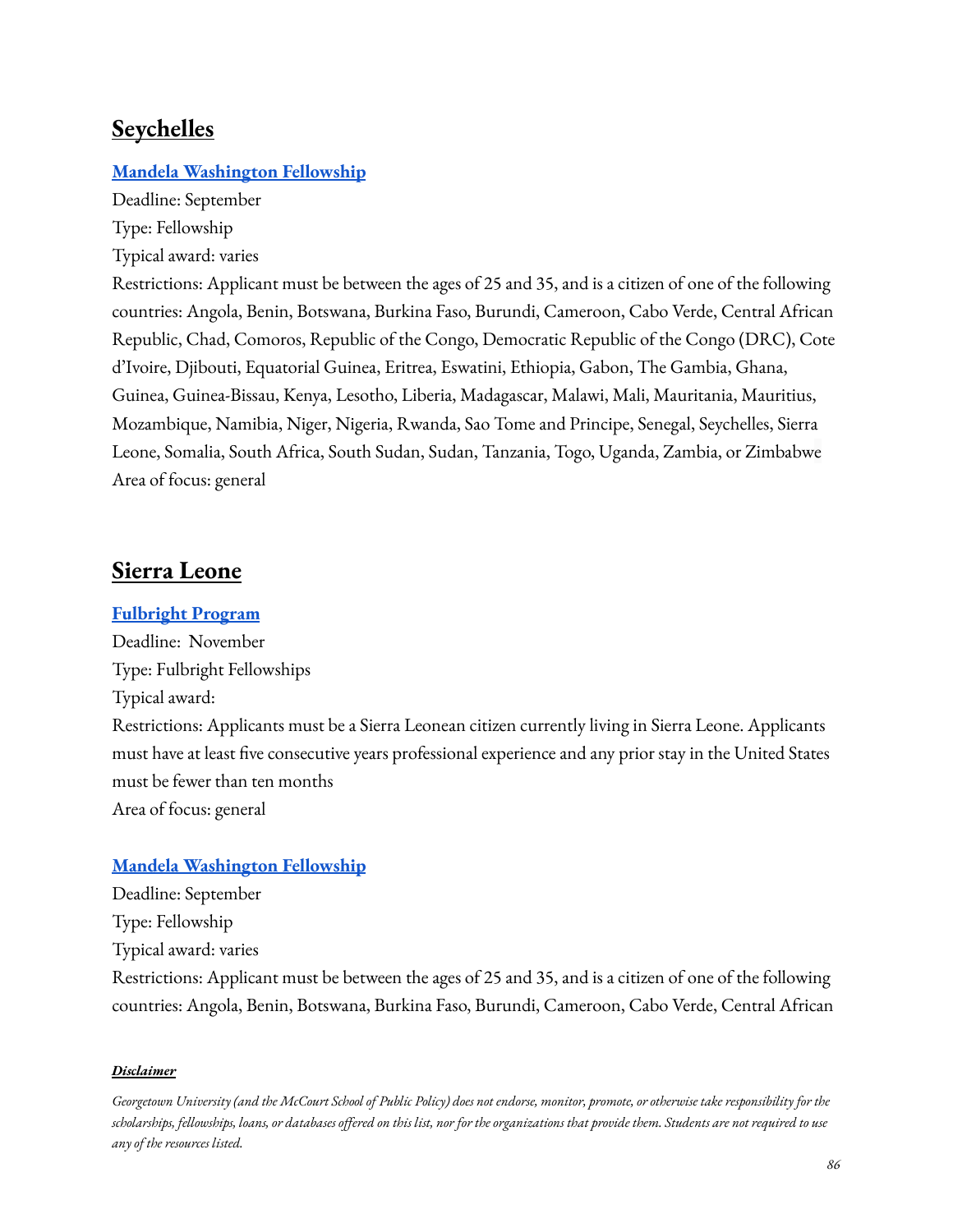Republic, Chad, Comoros, Republic of the Congo, Democratic Republic of the Congo (DRC), Cote d'Ivoire, Djibouti, Equatorial Guinea, Eritrea, Eswatini, Ethiopia, Gabon, The Gambia, Ghana, Guinea, Guinea-Bissau, Kenya, Lesotho, Liberia, Madagascar, Malawi, Mali, Mauritania, Mauritius, Mozambique, Namibia, Niger, Nigeria, Rwanda, Sao Tome and Principe, Senegal, Seychelles, Sierra Leone, Somalia, South Africa, South Sudan, Sudan, Tanzania, Togo, Uganda, Zambia, or Zimbabwe Area of focus: general

## **Singapore**

#### **[Fulbright](https://sg.usembassy.gov/fulbright-programs/?_ga=2.174104738.1041591386.1644944881-1093378583.1644521506) Program**

Deadline: April Type: Fulbright Fellowships Typical award: One year grant Restrictions: Applicants must be Singaporean citizens or permanent residents. Applicants between 25-35 years of age at the time of application is preferred Area of focus: general

#### **Singapore [Government](https://www.psc.gov.sg/Scholarships/lee-kuan-yew-scholarship) Public Service Commission - Lee Kuan Yew Scholarship**

Deadline: January Type: Scholarship Typical award: \$50,000/year Restrictions: must be a citizen of Singapore Area of focus: general

#### **Singapore [Government](https://www.psc.gov.sg/Scholarships/public-sector-scholarships/browse-by-scholarship/public-service-commission-psc-masters-scholarship-PSC) Public Service Commission - Master's Scholarship**

Deadline: March Type: Scholarship Typical award: Tuition Fees, Maintenance award, Return airfare, and cost of development programmes undertaken Restrictions: Applicant must be a citizen of Singapore. Upon graduation, scholarship holders shall embark on a career in the Civil Service.

#### *Disclaimer*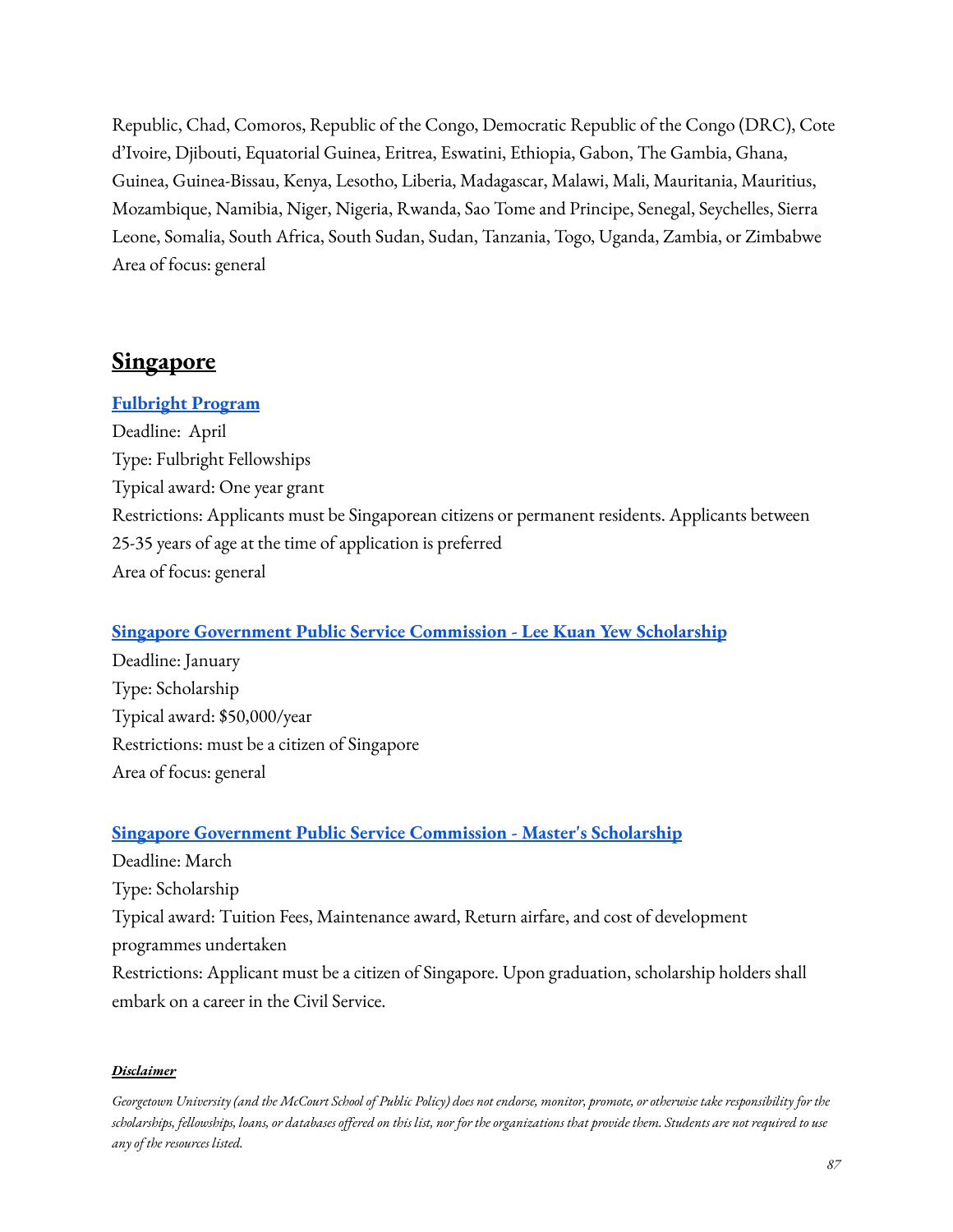## **Slovakia**

### **[Fulbright](http://www.fulbright.sk/fulbrightove-stipendia/fulbrightovo-stipendium-pre-postgradualne-studium) Program**

Deadline: June Type: Fulbright Fellowships Typical award: up to \$19,000 Restrictions: Applicants must possess Slovak citizenship and permanent residence in the Slovak Republic Area of focus: general

### **Hungarian American Coalition Dr. Elemer and Eva Kiss [Scholarship](https://hacusa.eu/dr-elemer-and-eva-kiss-scholarship-fund/)**

Deadline: September 1 Type: Scholarship Typical award: \$500-\$1,000 Restrictions: Must be a citizen of Hungary or a member of an ethnic Hungarian community in Slovakia, Romania, Vojvodina, Serbia, or Ukraine Area of focus: general

## **Solomon Islands**

#### **[Fulbright](https://pg.usembassy.gov/education-culture/fulbright-program/) Program**

Deadline: April Type: Fulbright Fellowships Typical award: Tuition grant, monthly stipend, round-trip transportation, health benefits Restrictions: Applicants must be citizens and residents of Papua New Guinea, Solomon Islands or Vanuatu. Applicants must have a minimum of two years of professional work experience, and must be committed to returning his or her country of citizenship Area of focus: general

#### *Disclaimer*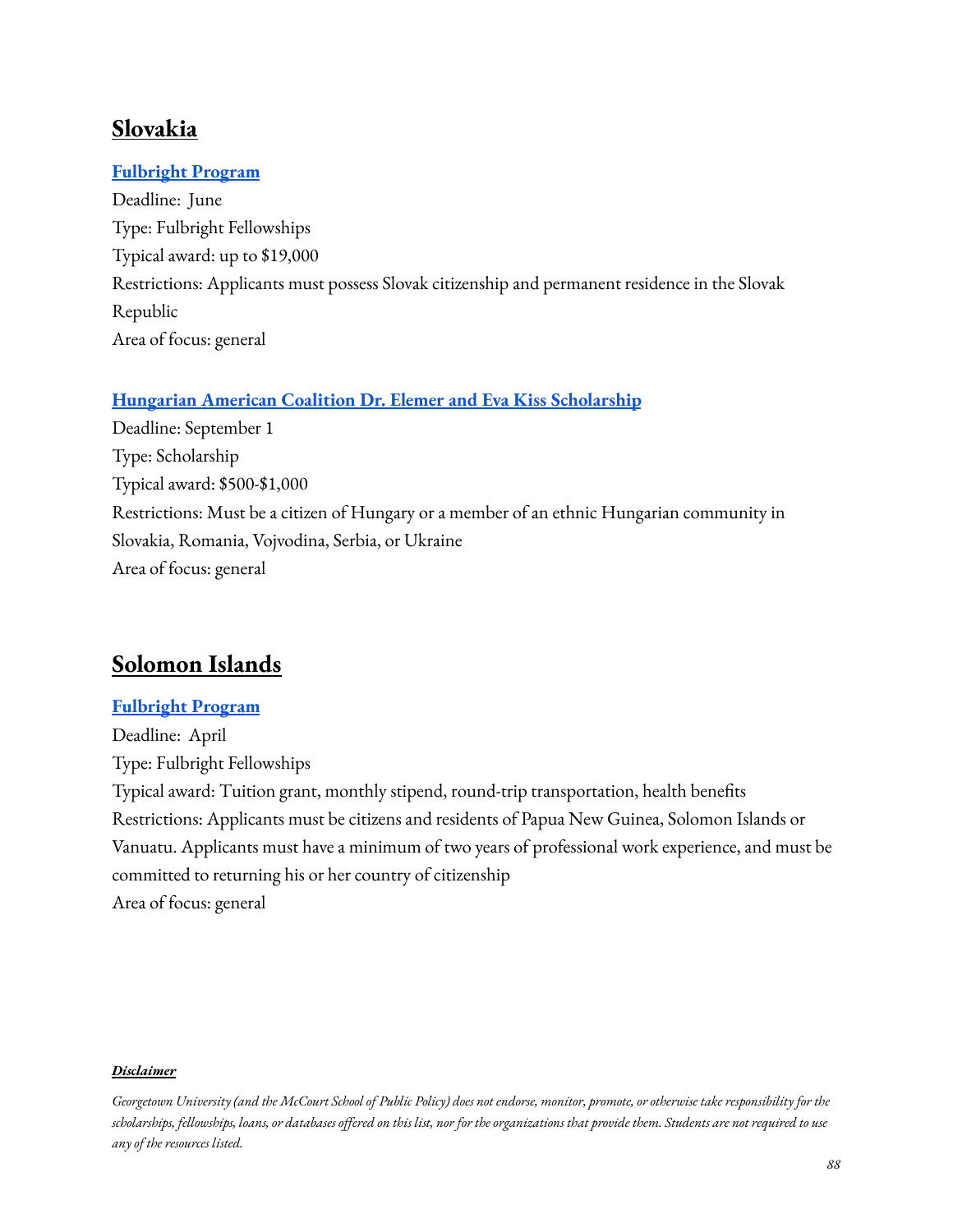#### **Russell E. Train [Fellowship](https://www.worldwildlife.org/projects/russell-e-train-fellowships)**

Deadline: March Type: Fellowship Typical award: up to \$30,000/year

Restrictions: Applicant must be a citizen and legal permanent resident of Belize, Ecuador, Fiji, Gabon, Guatemala, Guyana, Honduras, Kenya, Madagascar, Mozambique, Namibia, Papua New Guinea, Peru, Solomon Islands, Suriname, or Vietnam. Applicants must have at least two years of conservation-related work or research experience.

Area of focus: interest in the Blue Economy and environmental policy

## **Somalia**

#### **Mandela [Washington](https://yali.state.gov/mwf/) Fellowship**

Deadline: September

Type: Fellowship

Typical award: varies

Restrictions: Applicant must be between the ages of 25 and 35, and is a citizen of one of the following countries: Angola, Benin, Botswana, Burkina Faso, Burundi, Cameroon, Cabo Verde, Central African Republic, Chad, Comoros, Republic of the Congo, Democratic Republic of the Congo (DRC), Cote d'Ivoire, Djibouti, Equatorial Guinea, Eritrea, Eswatini, Ethiopia, Gabon, The Gambia, Ghana, Guinea, Guinea-Bissau, Kenya, Lesotho, Liberia, Madagascar, Malawi, Mali, Mauritania, Mauritius, Mozambique, Namibia, Niger, Nigeria, Rwanda, Sao Tome and Principe, Senegal, Seychelles, Sierra Leone, Somalia, South Africa, South Sudan, Sudan, Tanzania, Togo, Uganda, Zambia, or Zimbabwe Area of focus: general

Georgetown University (and the McCourt School of Public Policy) does not endorse, monitor, promote, or otherwise take responsibility for the scholarships, fellowships, loans, or databases offered on this list, nor for the organizations that provide them. Students are not required to use *any of the resources listed.*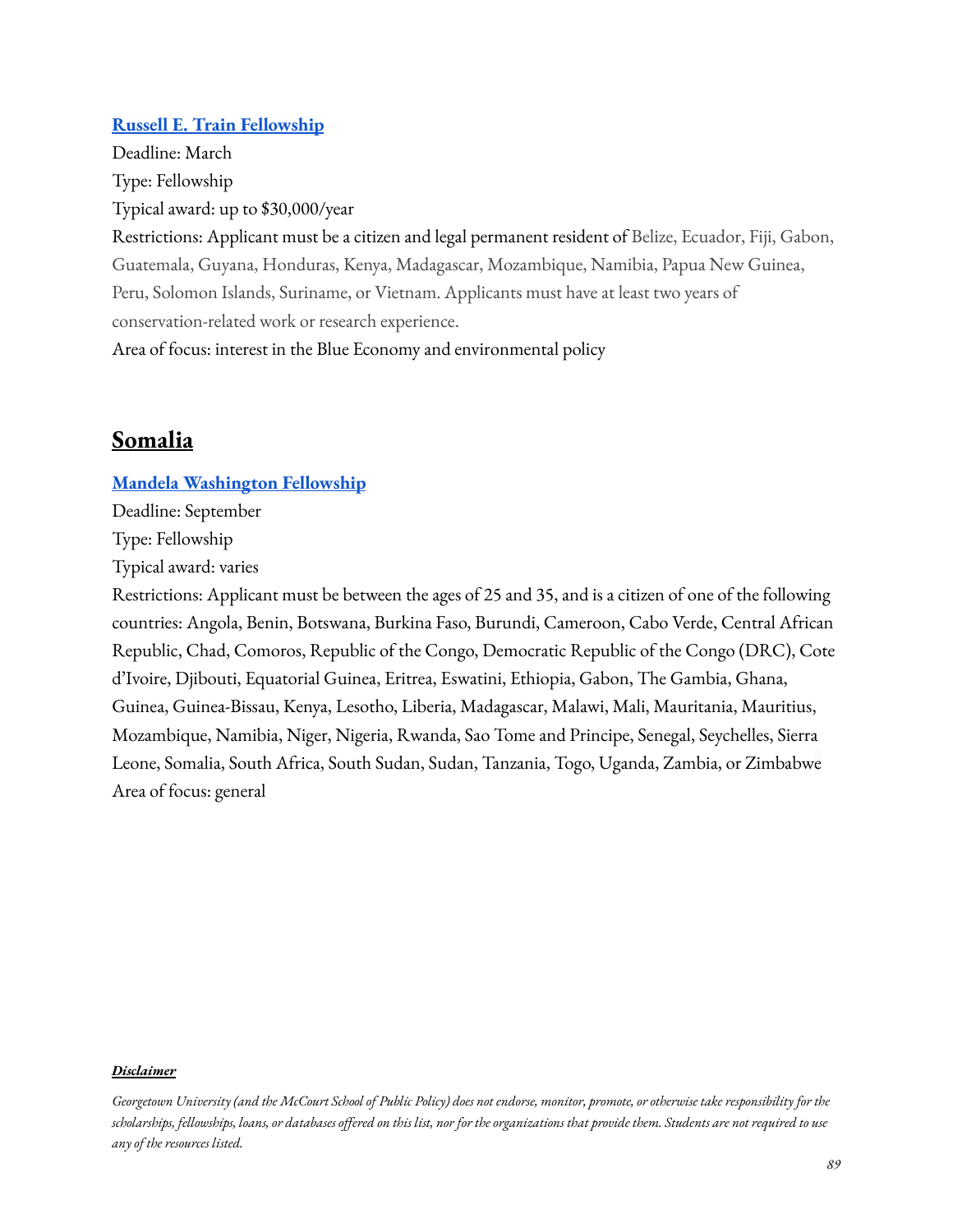# **South Africa**

### **[Fulbright](https://za.usembassy.gov/education-culture/fulbright-postgraduate/) Program**

Deadline: May Type: Fulbright Fellowships Typical award: Travel allowance and transportation from South Africa to the US, health benefits, settling in allowance, monthly maintenance allowance, tuition and fees, book and computer allowance Restrictions: Applicants must be a South African citizen or a permanent resident with a minimum of 5 years of permanent residency status in South Africa. Area of focus: general

### **Mandela [Washington](https://yali.state.gov/mwf/) Fellowship**

- Deadline: September
- Type: Fellowship

Typical award: varies

Restrictions: Applicant must be between the ages of 25 and 35, and is a citizen of one of the following countries: Angola, Benin, Botswana, Burkina Faso, Burundi, Cameroon, Cabo Verde, Central African Republic, Chad, Comoros, Republic of the Congo, Democratic Republic of the Congo (DRC), Cote d'Ivoire, Djibouti, Equatorial Guinea, Eritrea, Eswatini, Ethiopia, Gabon, The Gambia, Ghana, Guinea, Guinea-Bissau, Kenya, Lesotho, Liberia, Madagascar, Malawi, Mali, Mauritania, Mauritius, Mozambique, Namibia, Niger, Nigeria, Rwanda, Sao Tome and Principe, Senegal, Seychelles, Sierra Leone, Somalia, South Africa, South Sudan, Sudan, Tanzania, Togo, Uganda, Zambia, or Zimbabwe Area of focus: general

## **South Korea**

#### **[Fulbright](https://za.usembassy.gov/education-culture/fulbright-postgraduate/) Program**

Deadline: May Type: Fulbright Fellowships Typical award: Up to \$40,000 a year for tuition, family allowance, Health Insurance, round-trip international air ticket, baggage assistance

Georgetown University (and the McCourt School of Public Policy) does not endorse, monitor, promote, or otherwise take responsibility for the scholarships, fellowships, loans, or databases offered on this list, nor for the organizations that provide them. Students are not required to use *any of the resources listed.*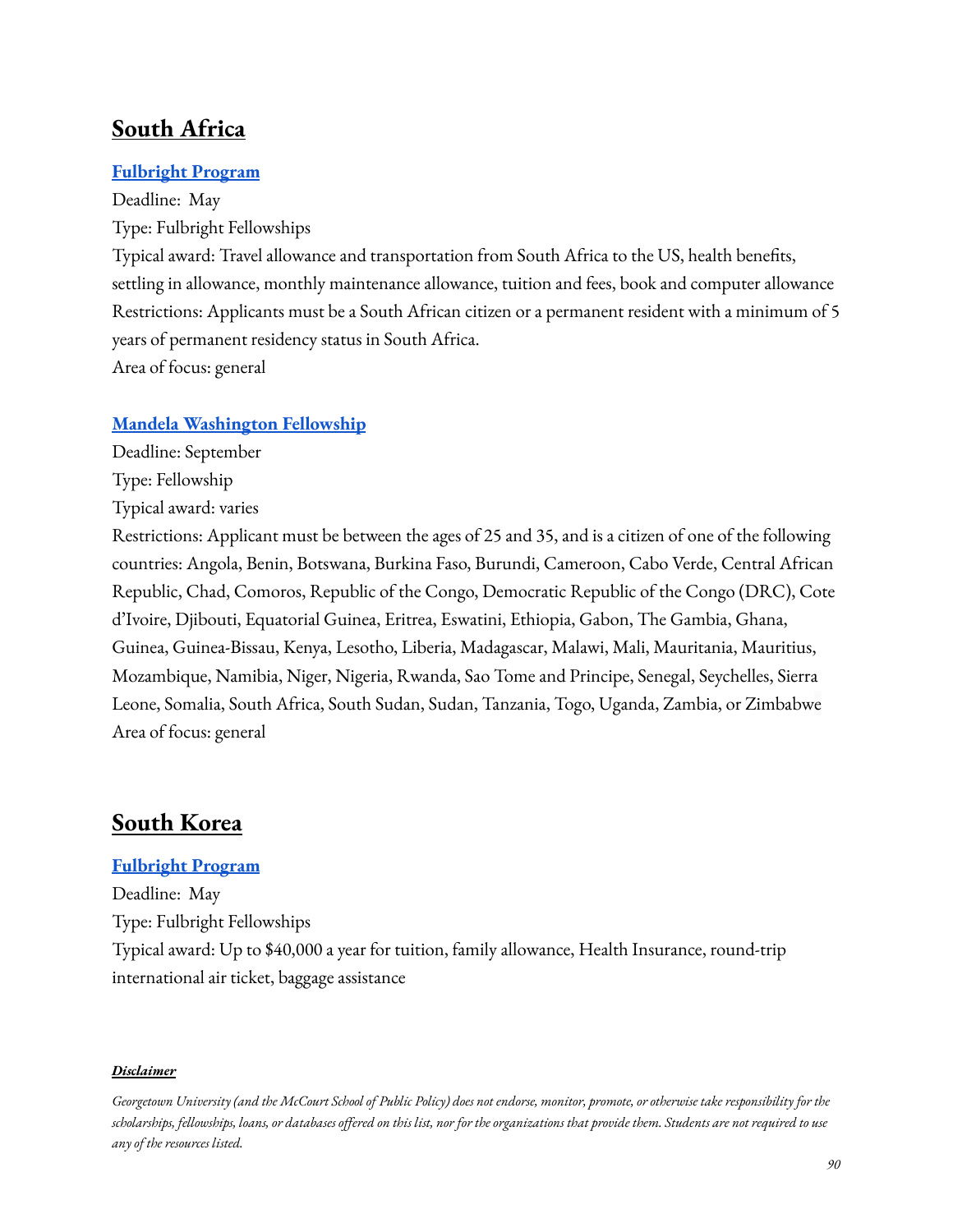Restrictions: Applicants must be a Korean national and must not plan to .obtain a visa for the purpose of employment, immigration, permanent residency etc. in the US within two years of returning to Korea

Area of focus: general

#### **Korean American [Scholarship](https://www.kasf.org/) Fund**

Deadline: June Type: Scholarship Typical award: \$500-\$5,000 Restrictions: Open to Korean-American students and students from Korea. If extra funds are available, descendants of American veterans who served during the Korean War may qualify. Area of focus: general

## **South Sudan**

#### **Mandela [Washington](https://yali.state.gov/mwf/) Fellowship**

Deadline: September

Type: Fellowship

Typical award: varies

Restrictions: Applicant must be between the ages of 25 and 35, and is a citizen of one of the following countries: Angola, Benin, Botswana, Burkina Faso, Burundi, Cameroon, Cabo Verde, Central African Republic, Chad, Comoros, Republic of the Congo, Democratic Republic of the Congo (DRC), Cote d'Ivoire, Djibouti, Equatorial Guinea, Eritrea, Eswatini, Ethiopia, Gabon, The Gambia, Ghana, Guinea, Guinea-Bissau, Kenya, Lesotho, Liberia, Madagascar, Malawi, Mali, Mauritania, Mauritius, Mozambique, Namibia, Niger, Nigeria, Rwanda, Sao Tome and Principe, Senegal, Seychelles, Sierra Leone, Somalia, South Africa, South Sudan, Sudan, Tanzania, Togo, Uganda, Zambia, or Zimbabwe Area of focus: general

Georgetown University (and the McCourt School of Public Policy) does not endorse, monitor, promote, or otherwise take responsibility for the scholarships, fellowships, loans, or databases offered on this list, nor for the organizations that provide them. Students are not required to use *any of the resources listed.*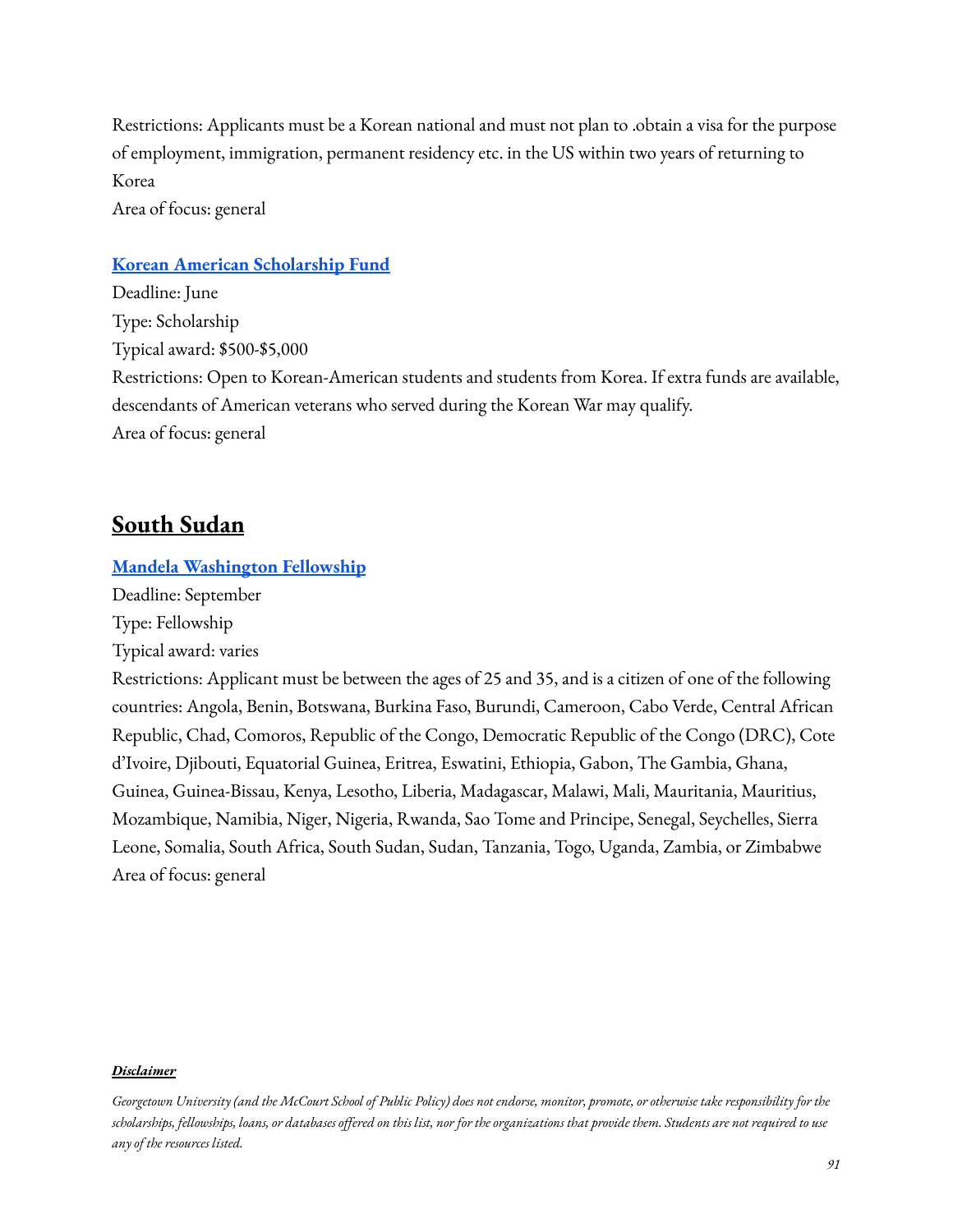# **Spain**

## **[Fulbright](https://fulbright.es/programas-y-becas/convocatorias/ampliacion-de-estudios-master-ph-d/2023-2024/1725/) Program**

Deadline: April Type: Fulbright Fellowships Typical award: Round trip and miscellaneous expenses (\$1,300), month allowance (between \$1,400-\$2,760), tuition and mandatory fees (up to \$35,000), medical and accident insurance Restrictions: Applicants must have Spanish nationality Area of focus: general

### **[Fundacion](https://fundacionbarrie.org/becas-posgrado-extranjero) Pedro Barrie De La Maza**

Deadline: February

Type: Scholarship

Typical award: Varies

Restrictions: Must be a Spanish citizen that fulfills one of the following requirements: the applicant was born in the Autonomous Community of Galicia; or the applicant's parent(s) was born in the Autonomous Community of Galicia; or the applicant has resided in one of the municipalities of the Autonomous Community of Galicia for at least two years.

Area of focus: general

### **Fundacion Rafael Del Pino [Scholarship](https://frdelpino.es/beca-frdelpino/convocatoria-becas-de-excelencia-rafael-del-pino/)**

Deadline: February Type: Scholarship Typical award: Varies Restrictions:See website for details. Area of focus: general

#### *Disclaimer*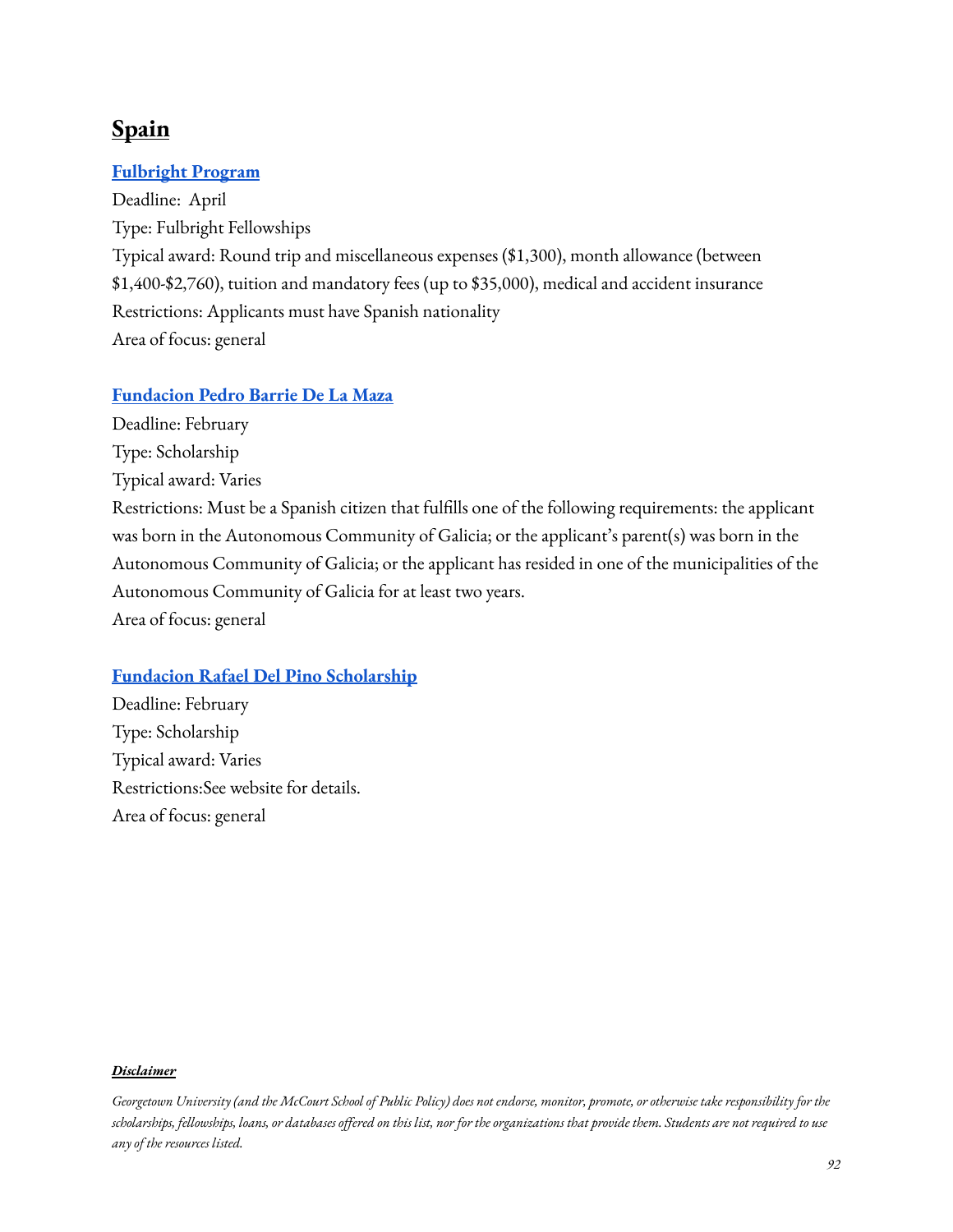# **Sri Lanka**

## **[Fulbright](http://www.fulbrightsrilanka.com/?page_id=4221) Program**

Deadline: May Type: Fulbright Fellowships Typical award: Admission advising and placement support, round-trip economy class air travel, tuition, living stipend, health insurance Restrictions: Applicants must be Sri Lankan citizens and have continuously resided in Sri Lanka for a minimum of 2 years immediately prior to the application deadline. Applicants must also be below the age of 35 and must have at least 1 year of full time work experience Area of focus: general

# **St. Kitts and Nevis**

### **[Fulbright](https://bb.usembassy.gov/education-culture/ec-scholarships/fulbright-scholarship-program/) Program**

Deadline: June Type: Fulbright Fellowship Typical award: Restrictions: Applicant must be a citizen and resident of any of the Eastern Caribbean islands comprised of: Antigua and Barbuda, Barbados, Dominicana. Grenada, St. Kitts and Nevis, St. Lucia and St Vincent and the Grenadines. Applicants must return to their home country on completion of their studies for a minimum of two years. Area of focus: general

## **St. Lucia**

## **[Fulbright](https://bb.usembassy.gov/education-culture/ec-scholarships/fulbright-scholarship-program/) Program**

Deadline: June Type: Fulbright Fellowship Typical award:

#### *Disclaimer*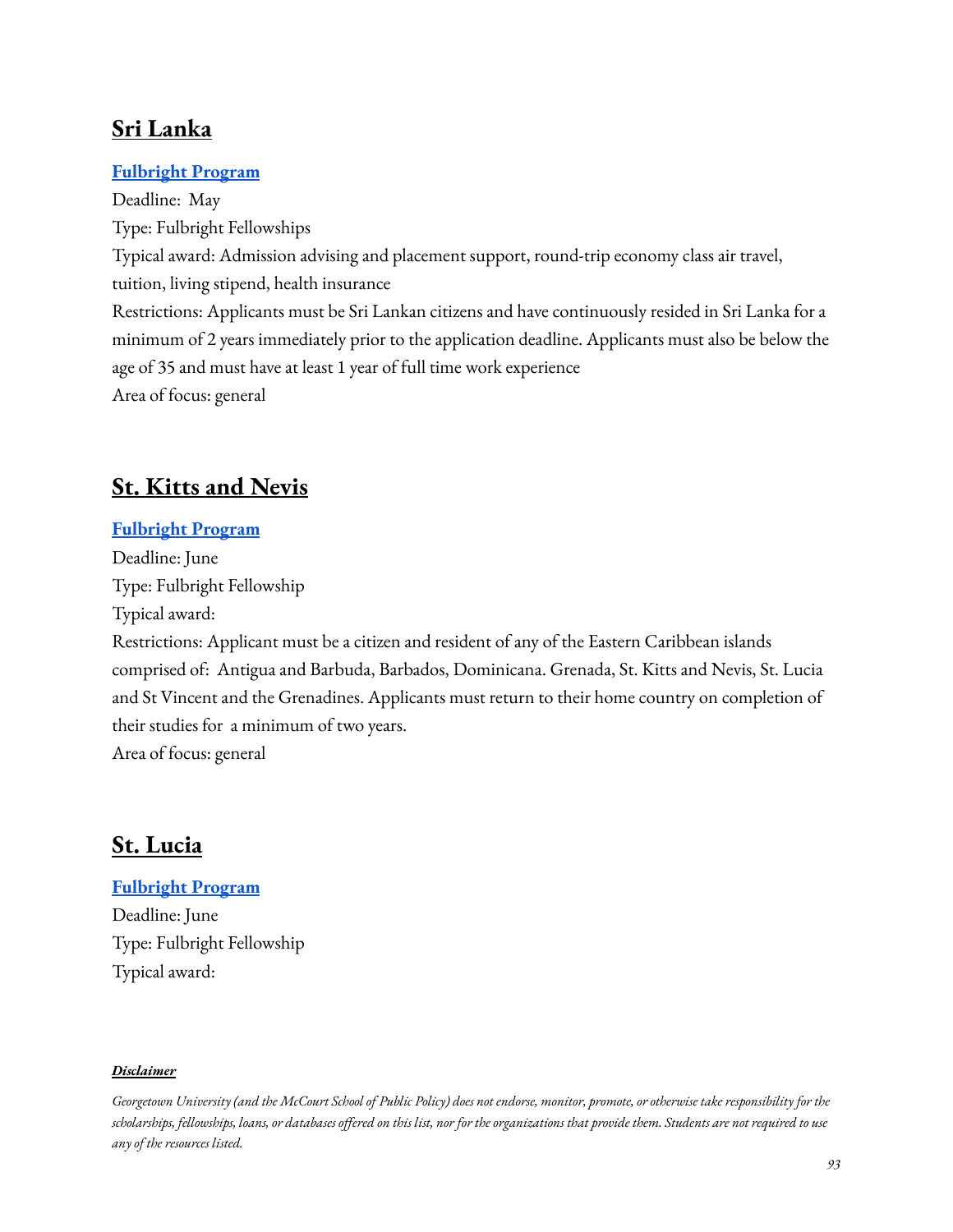Restrictions: Applicant must be a citizen and resident of any of the Eastern Caribbean islands comprised of: Antigua and Barbuda, Barbados, Dominicana. Grenada, St. Kitts and Nevis, St. Lucia and St Vincent and the Grenadines. Applicants must return to their home country on completion of their studies for a minimum of two years. Area of focus: general

**St. Vincent and the Grenadines**

### **[Fulbright](https://bb.usembassy.gov/education-culture/ec-scholarships/fulbright-scholarship-program/) Program**

Deadline: June Type: Fulbright Fellowship Typical award: Restrictions: Applicant must be a citizen and resident of any of the Eastern Caribbean islands comprised of: Antigua and Barbuda, Barbados, Dominicana. Grenada, St. Kitts and Nevis, St. Lucia and St Vincent and the Grenadines. Applicants must return to their home country on completion of their studies for a minimum of two years. Area of focus: general

## **Sudan**

### **[Fulbright](https://sd.usembassy.gov/2022-2023-fulbright-foreign-student-program-call-for-applications/) Program**

Deadline: March Type: Fulbright Fellowships Typical award: Restrictions: Nominees must be citizens or nationals of Sudan Area of focus: general

### **Mandela [Washington](https://yali.state.gov/mwf/) Fellowship**

Deadline: September Type: Fellowship Typical award: varies

#### *Disclaimer*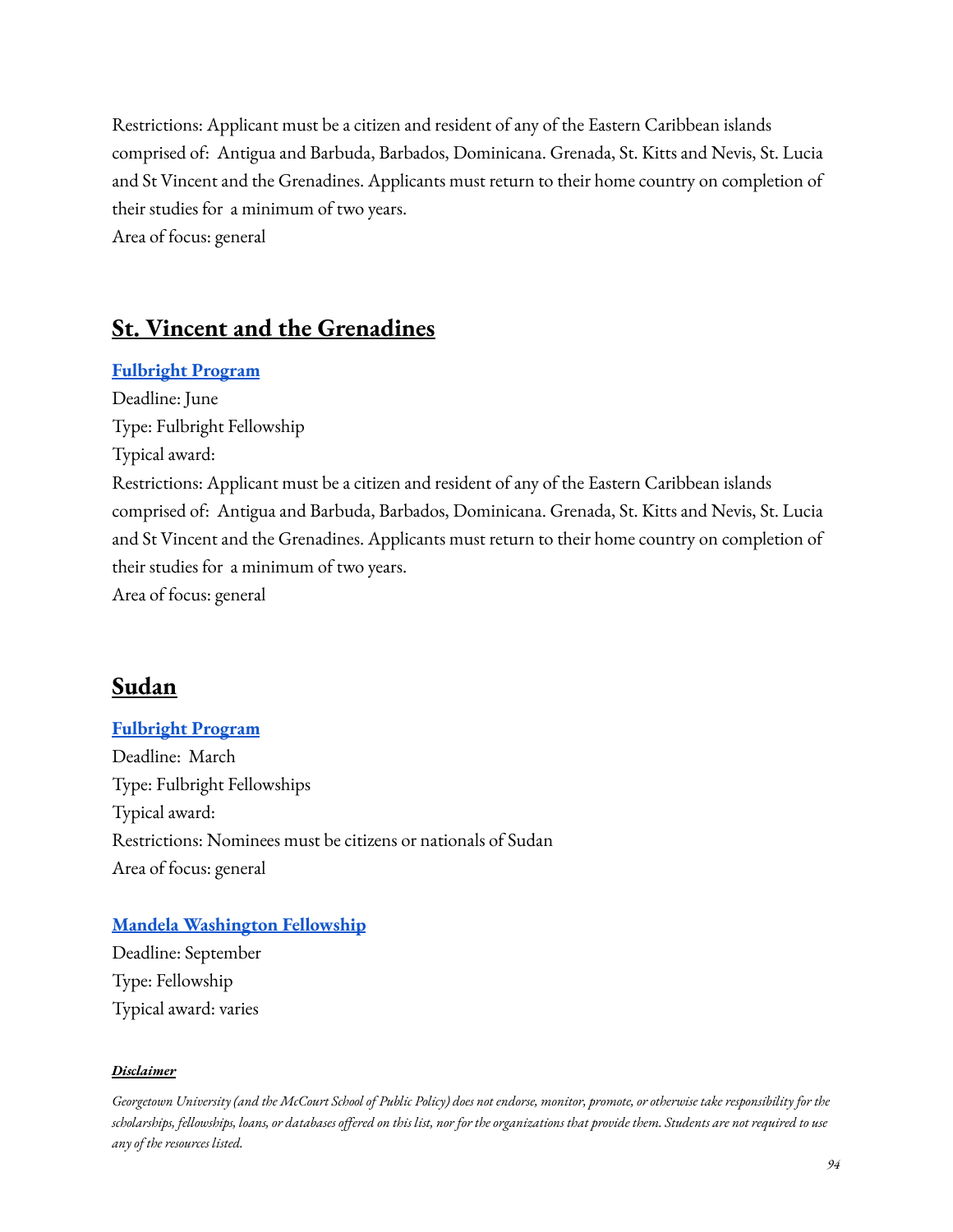Restrictions: Applicant must be between the ages of 25 and 35, and is a citizen of one of the following countries: Angola, Benin, Botswana, Burkina Faso, Burundi, Cameroon, Cabo Verde, Central African Republic, Chad, Comoros, Republic of the Congo, Democratic Republic of the Congo (DRC), Cote d'Ivoire, Djibouti, Equatorial Guinea, Eritrea, Eswatini, Ethiopia, Gabon, The Gambia, Ghana, Guinea, Guinea-Bissau, Kenya, Lesotho, Liberia, Madagascar, Malawi, Mali, Mauritania, Mauritius, Mozambique, Namibia, Niger, Nigeria, Rwanda, Sao Tome and Principe, Senegal, Seychelles, Sierra Leone, Somalia, South Africa, South Sudan, Sudan, Tanzania, Togo, Uganda, Zambia, or Zimbabwe Area of focus: general

## **Suriname**

**Russell E. Train [Fellowship](https://www.worldwildlife.org/projects/russell-e-train-fellowships)** Deadline: March Type: Fellowship Typical award: up to \$30,000/year Restrictions: Applicant must be a citizen and legal permanent resident of Belize, Ecuador, Fiji, Gabon, Guatemala, Guyana, Honduras, Kenya, Madagascar, Mozambique, Namibia, Papua New Guinea, Peru, Solomon Islands, Suriname, or Vietnam. Applicants must have at least two years of conservation-related work or research experience. Area of focus: interest in the Blue Economy and environmental policy

## **Sweden**

### **[American-Scandinavian](https://www.amscan.org/fellowships-and-grants/fellowships-and-grants-for-advanced-study-or-research-in-the-usa/) Foundation**

Deadline: April Type: Fellowship Typical award: Varies Restrictions: must be a citizen of Denmark, Finland, Sweden, Iceland, or Norway Area of focus: general

#### *Disclaimer*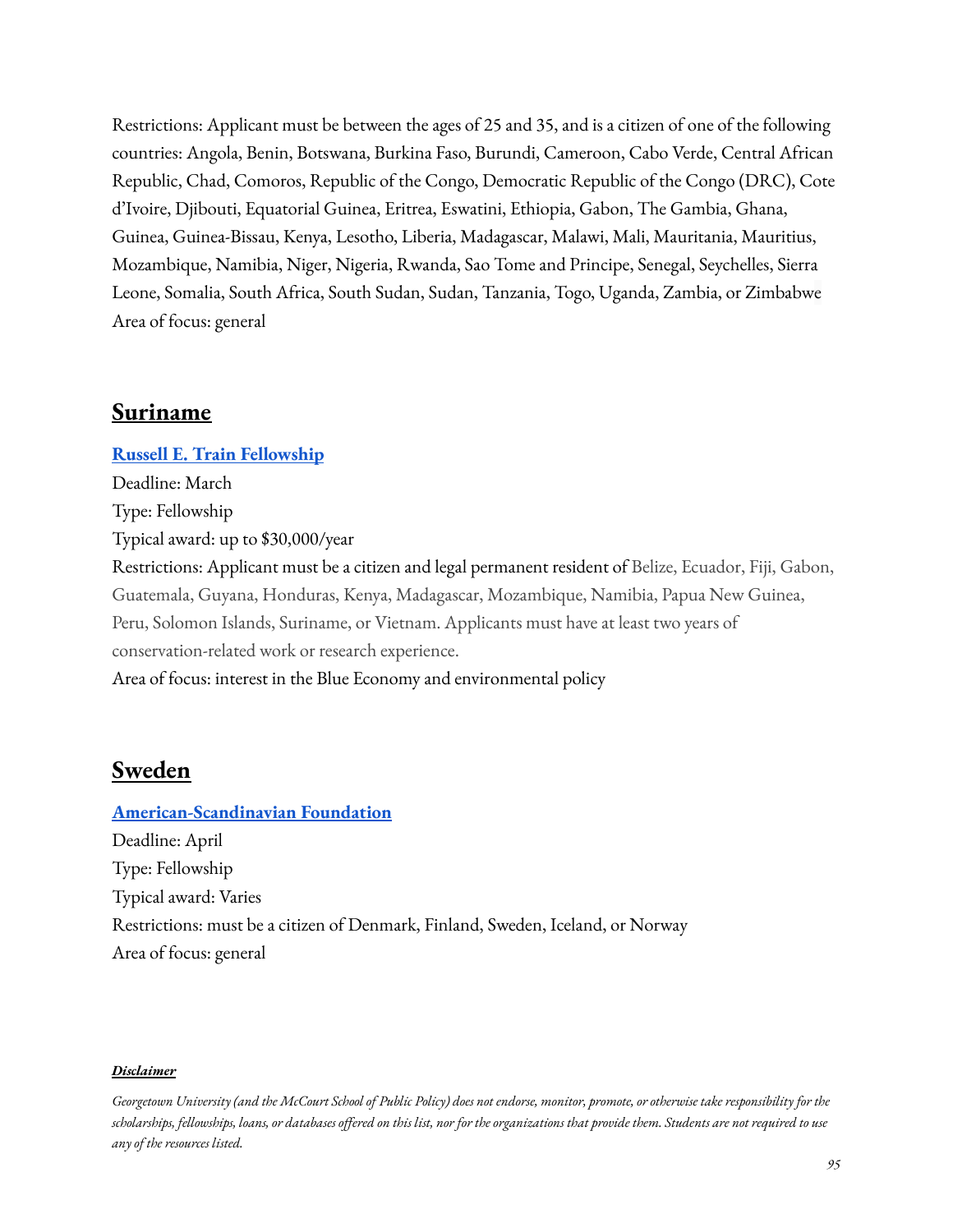## **Centralia [Studiestodsnamnden](https://www.csn.se/bidrag-och-lan.html) (CSN) Grants & Loans**

Deadline: Rolling Type: Grants/Loans Typical award: varies Restrictions: Applicant must have Swedish citizenship or otherwise be entitled to Swedish Student Aid (a full definition of who is entitled can be found on the website) Area of focus: general

## **[Fulbright](https://www.fulbright.se/grants/swedish-grants/graduate-students/) Program**

Deadline: April Type: Fulbright Fellowships Typical award: Restrictions: Applicants must be Swedish citizens Area of focus: general

## **[Sweden-America](https://sweamfo.se/stipendier/kontantstipendier/) Foundation Scholarships**

Deadline: varies Type: scholarships Typical award: between SEK 50,000 and SEK 400,000 Restrictions: Swedish citizenship Area of focus: general

## **Switzerland**

#### **[Fulbright](https://ch.usembassy.gov/education-culture/fulbright/) Program**

Deadline: August Type: Fulbright Fellowships Typical award: \$20,000 Restrictions: Nominees must have Swiss citizenship Area of focus: general

#### *Disclaimer*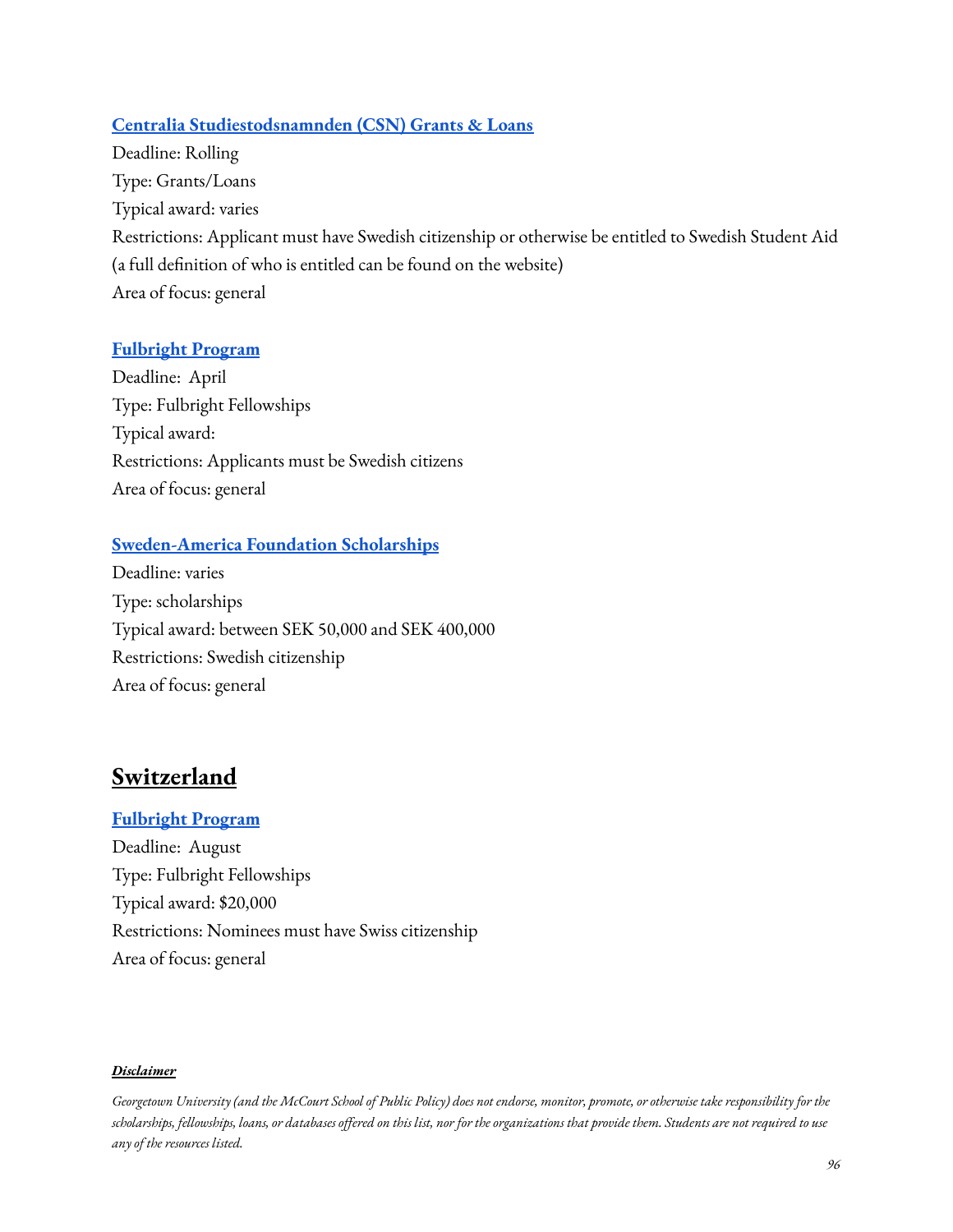# **Syria**

## **Aga Khan Foundation [International](https://www.akdn.org/our-agencies/aga-khan-foundation/international-scholarship-programme) Scholarship Programme**

Deadline: March Type: Scholarship + loan Typical award: varies Restrictions: accepts only nationals from: Bangladesh, India, Pakistan, Afghanistan, Tajikistan, Kyrgyzstan, Syria, Egypt, Kenya, Tanzania, Uganda, Madagascar and Mozambique Area of focus: development policy

# **Tajikistan**

### **Aga Khan Foundation [International](https://www.akdn.org/our-agencies/aga-khan-foundation/international-scholarship-programme) Scholarship Programme**

Deadline: March Type: Scholarship + loan Typical award: varies Restrictions: accepts only nationals from: Bangladesh, India, Pakistan, Afghanistan, Tajikistan, Kyrgyzstan, Syria, Egypt, Kenya, Tanzania, Uganda, Madagascar and Mozambique Area of focus: development policy

### **[Fulbright](https://tj.usembassy.gov/fulbright-foreign-student-program-2023-2024-academic-year/) Program**

Deadline: April Type: Fulbright Fellowships Typical award:Tuition, health insurance coverage, monthly stipend, books and supplies, international airfare to and from the US Restrictions: Applicants must be citizens of Tajikistan residing in Tajikistan. Applicants must have a minimum of two years of professional experience Area of focus: general

#### *Disclaimer*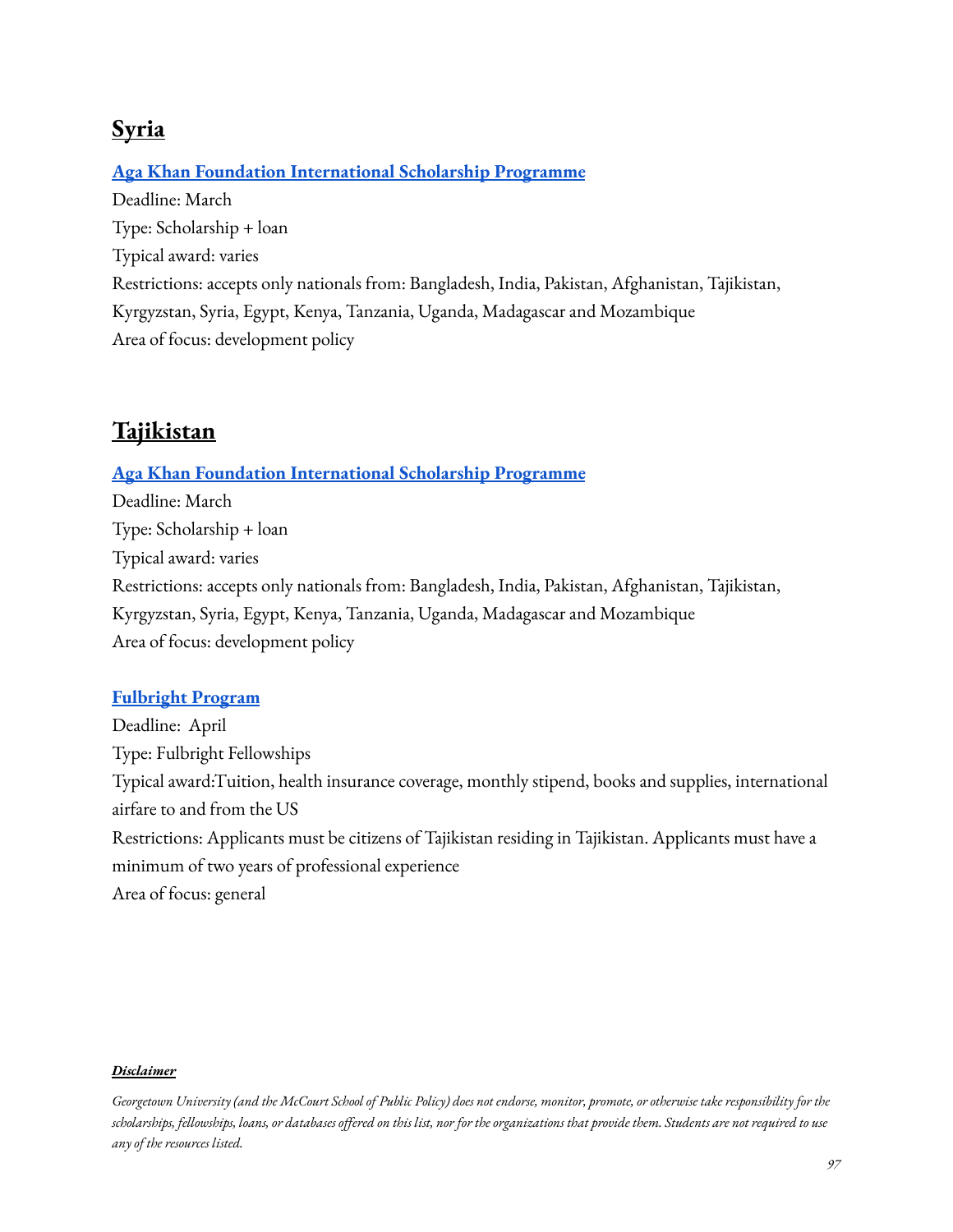# **Tanzania**

### **Aga Khan Foundation [International](https://www.akdn.org/our-agencies/aga-khan-foundation/international-scholarship-programme) Scholarship Programme**

Deadline: March Type: Scholarship + loan Typical award: varies Restrictions: accepts only nationals from: Bangladesh, India, Pakistan, Afghanistan, Tajikistan, Kyrgyzstan, Syria, Egypt, Kenya, Tanzania, Uganda, Madagascar and Mozambique Area of focus: development policy

#### **[Fulbright](https://tj.usembassy.gov/fulbright-foreign-student-program-2023-2024-academic-year/) Program**

Deadline: April Type: Fulbright Fellowships Typical award: Restrictions: Applicants must be citizens of Tanzania or a permanent resident qualified to hold a valid passport issued by Tanzania. Applicants must have a bachelor's degree obtained before March 31, 2020 as well as at least two years professional experience Area of focus: general

#### **Mandela [Washington](https://yali.state.gov/mwf/) Fellowship**

Deadline: September Type: Fellowship Typical award: varies

Restrictions: Applicant must be between the ages of 25 and 35, and is a citizen of one of the following countries: Angola, Benin, Botswana, Burkina Faso, Burundi, Cameroon, Cabo Verde, Central African Republic, Chad, Comoros, Republic of the Congo, Democratic Republic of the Congo (DRC), Cote d'Ivoire, Djibouti, Equatorial Guinea, Eritrea, Eswatini, Ethiopia, Gabon, The Gambia, Ghana, Guinea, Guinea-Bissau, Kenya, Lesotho, Liberia, Madagascar, Malawi, Mali, Mauritania, Mauritius, Mozambique, Namibia, Niger, Nigeria, Rwanda, Sao Tome and Principe, Senegal, Seychelles, Sierra Leone, Somalia, South Africa, South Sudan, Sudan, Tanzania, Togo, Uganda, Zambia, or Zimbabwe Area of focus: general

Georgetown University (and the McCourt School of Public Policy) does not endorse, monitor, promote, or otherwise take responsibility for the scholarships, fellowships, loans, or databases offered on this list, nor for the organizations that provide them. Students are not required to use *any of the resources listed.*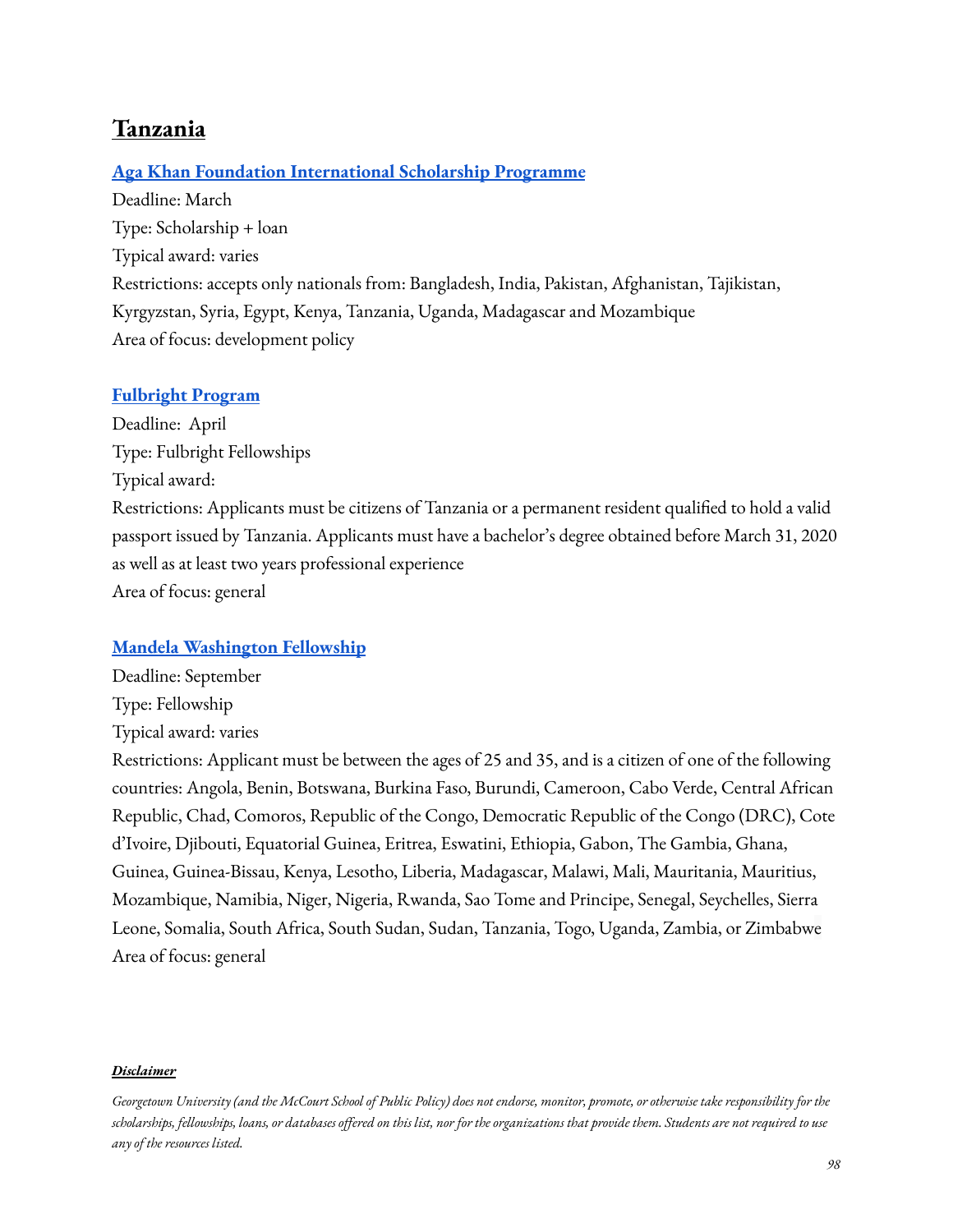# **Togo**

### **Mandela [Washington](https://yali.state.gov/mwf/) Fellowship**

Deadline: September Type: Fellowship

Typical award: varies

Restrictions: Applicant must be between the ages of 25 and 35, and is a citizen of one of the following countries: Angola, Benin, Botswana, Burkina Faso, Burundi, Cameroon, Cabo Verde, Central African Republic, Chad, Comoros, Republic of the Congo, Democratic Republic of the Congo (DRC), Cote d'Ivoire, Djibouti, Equatorial Guinea, Eritrea, Eswatini, Ethiopia, Gabon, The Gambia, Ghana, Guinea, Guinea-Bissau, Kenya, Lesotho, Liberia, Madagascar, Malawi, Mali, Mauritania, Mauritius, Mozambique, Namibia, Niger, Nigeria, Rwanda, Sao Tome and Principe, Senegal, Seychelles, Sierra Leone, Somalia, South Africa, South Sudan, Sudan, Tanzania, Togo, Uganda, Zambia, or Zimbabwe Area of focus: general

## **Thailand**

**[Fulbright](https://www.fulbrightthai.org/thai-active-scholarship-program/2023tgs) Program** Deadline: April Type: Fulbright Fellowships Typical award: Restrictions: Applicants must be a Thai citizen and must hold a bachelor's degree from an accredited Thai higher education institution Area of focus: general

#### *Disclaimer*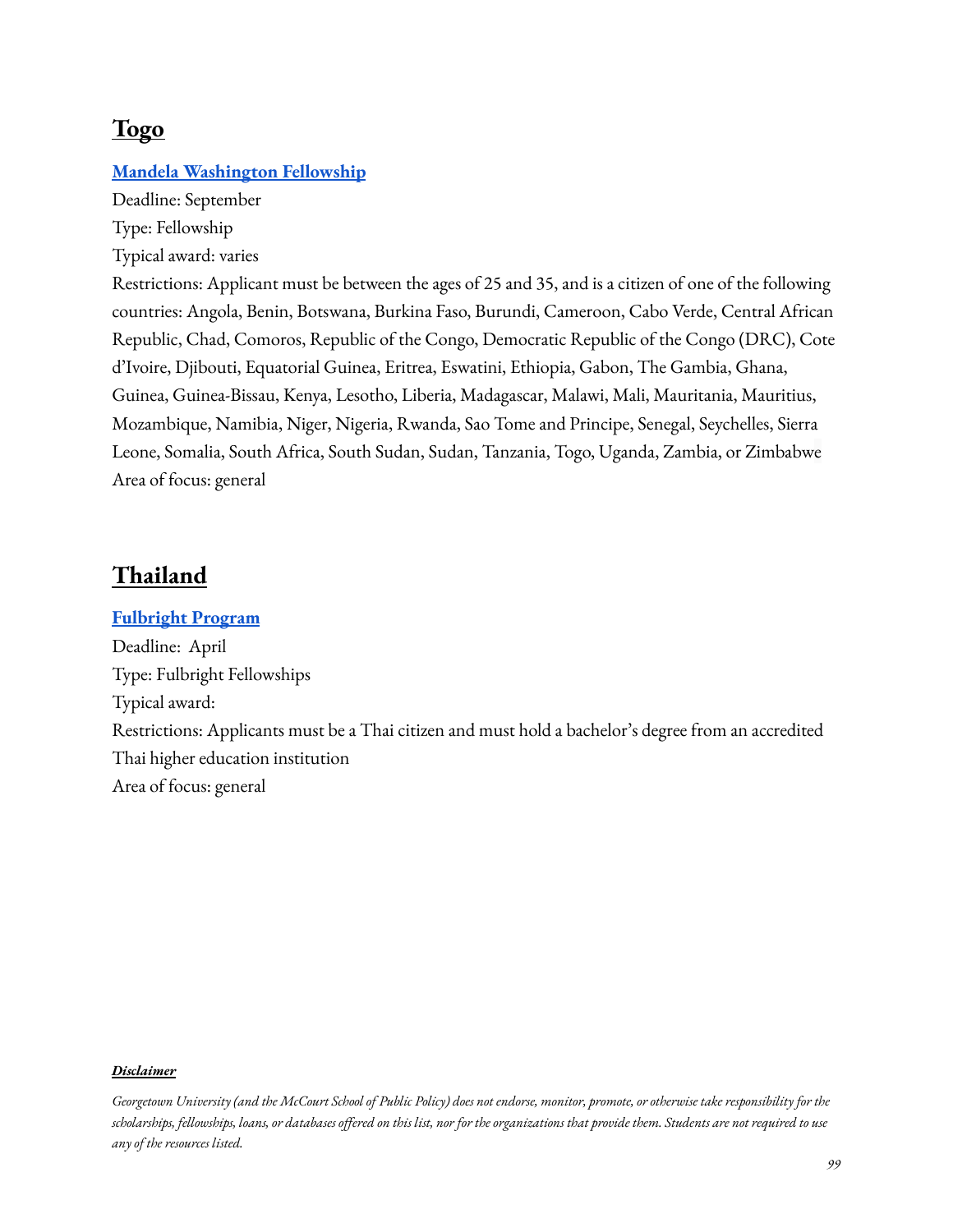# **Timor-Leste**

## **[Fulbright](https://tl.usembassy.gov/education-culture/scholarships-and-exchange-programs/) Program**

Deadline: May Type: Fulbright Fellowships Typical award: Restrictions: Applicants must be citizens of Timor-Leste and must have a minimum of two years of professional work experience Area of focus: general

# **Togo**

# **[Fulbright](https://tg.usembassy.gov/education-culture/educational-exchanges/) Program** Deadline: May Type: Fulbright Fellowships Typical award: Restrictions: Applicants must be citizens of Togo Area of focus: general

# **Tonga**

# **[Fulbright](https://fj.usembassy.gov/education-culture/study-usa/j-william-fulbright-foreign-student-scholarship/) Program** Deadline: Type: Fulbright Fellowship Typical award: Restrictions: Applicants must be a resident national of Fiji, Kiribati, Nauru, Tonga or Tuvalu Area of focus: general

#### *Disclaimer*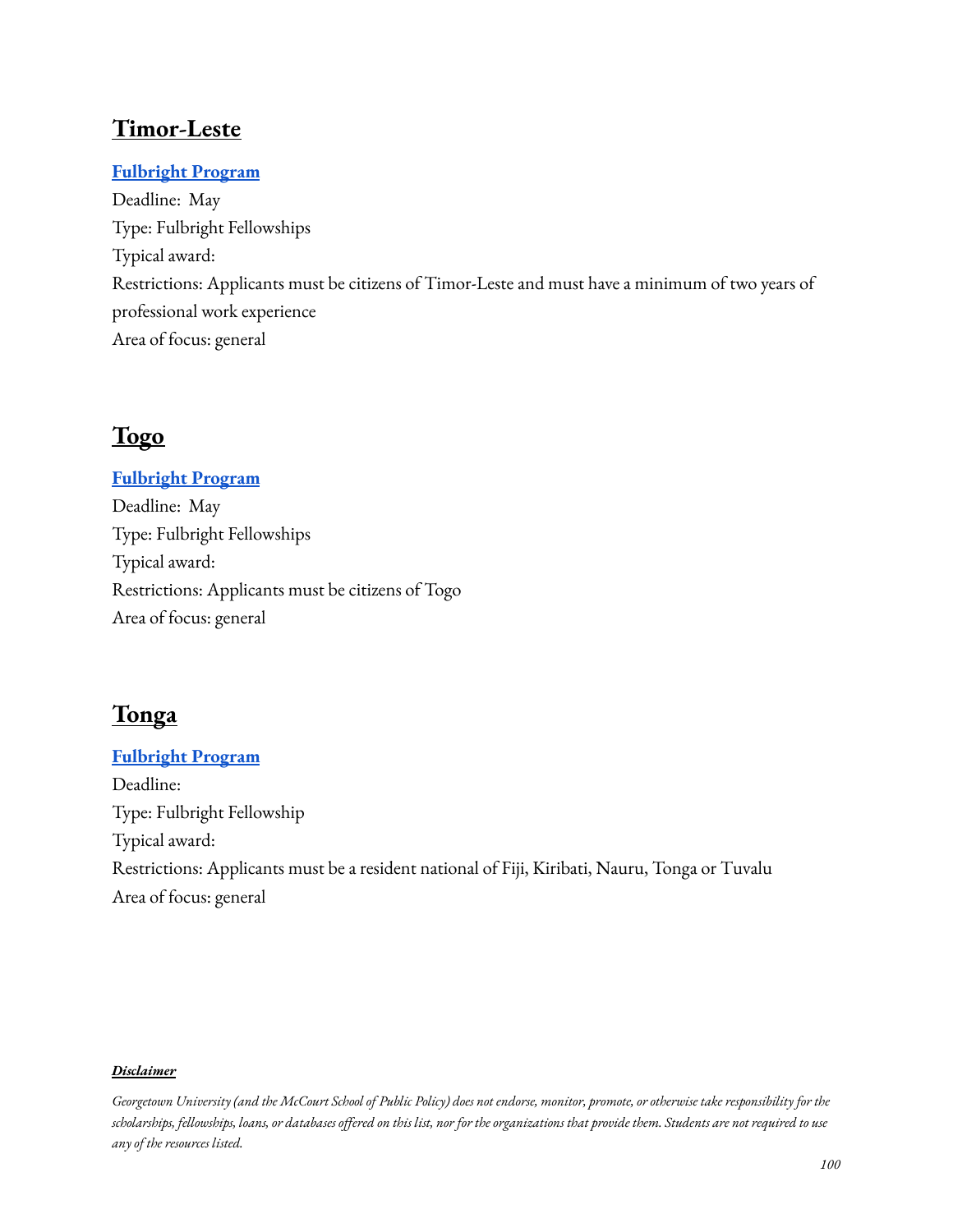# **Tunisia**

## **Bibliotecha Alexandrina Higher Education [Funding Opportunities](http://www.bibalex.org/he_funding/Home/index.aspx) in the Arab Region [Database](http://www.bibalex.org/he_funding/Home/index.aspx)**

Deadline: varies Type: database Typical award: varies Restrictions: for students from Algeria, Bahrain, Egypt, Jordan, Kuwait, Lebanon, Morocco, Oman, Palestine, Qatar, Saudi Arabia, Tunisia or the United Arab Emirates Area of focus: general

## **[Fulbright](https://www.amideast.org/our-work/find-a-scholarship/graduate-study/fulbright/how-to-apply/fulbright-foreign-student-program-for-tunisia) Program**

Deadline: May Type: Fulbright Fellowship Typical award: Tuition, living stipend, and travel and academic allowances Restrictions: Must be a Tunisian citizen and resident Area of focus: general

# **Turkey**

### **[Fulbright](https://fulbright.org.tr/burs/3/Y%C3%BCksek-Lisans-Bursu) Program**

Deadline: April Type: Fulbright Fellowship Typical award: Up to \$50,000 per academic year Restrictions: Must be a citizen of the Republic of Turkey Area of focus: general

### **Is [Bankasi](https://www.isbank.com.tr/en/education-loan)**

Deadline: rolling Type: loan Typical award: varies Restrictions: for students from Turkey

#### *Disclaimer*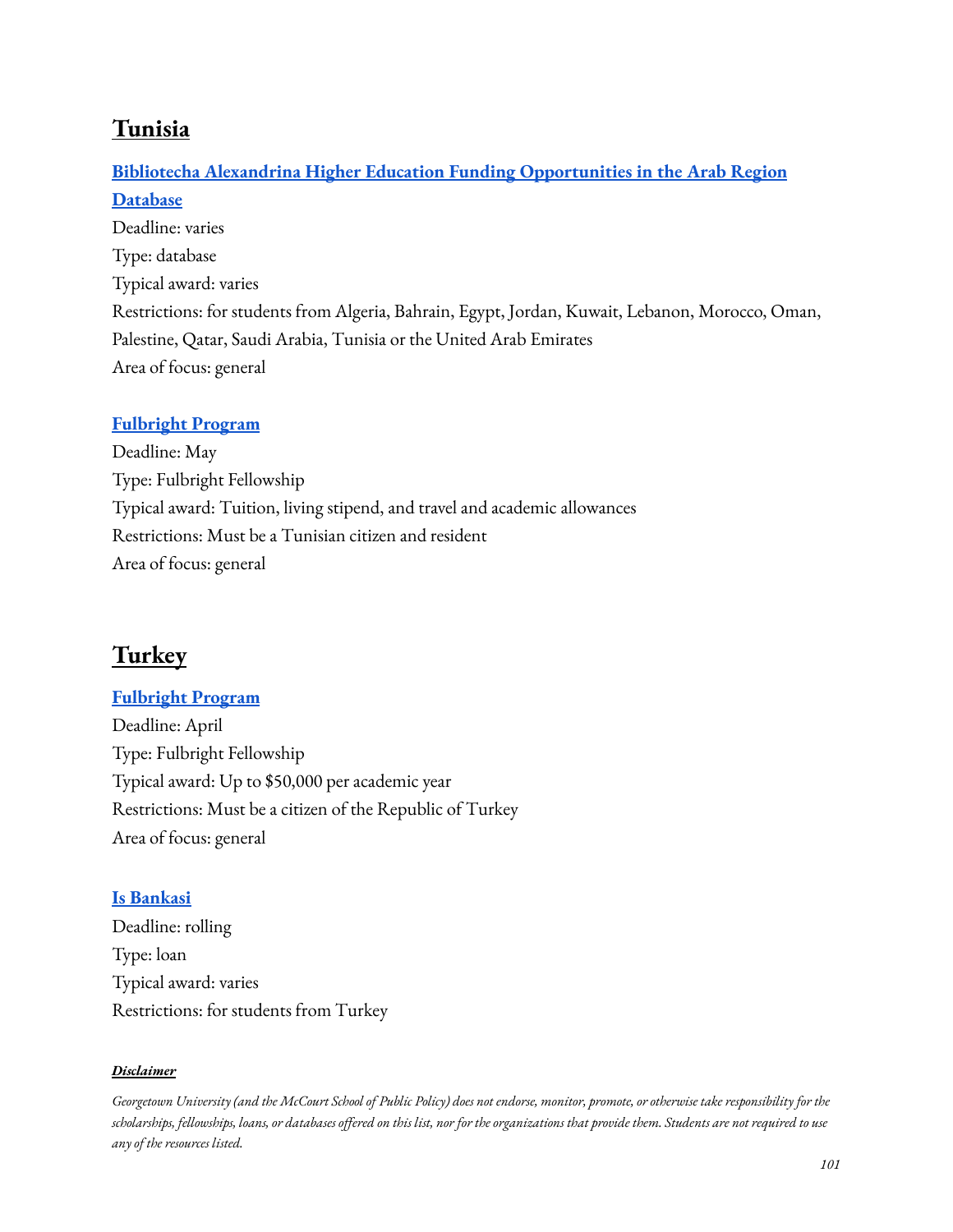## **Turkish Education [Foundation](http://english.tev.org.tr/scholarships/detail/TEV-Scholarships-for-Education-Higher-Education/153/552/0) Scholarship Program**

Deadline: September Type: Scholarship Typical award: varies Restrictions: Applicants must be a citizen of the Turkish Republic and must be below the age of 25 Area of focus: general

# **Turkmenistan**

**[Fulbright](https://tm.usembassy.gov/education-culture/exchange-programs/fulbright-foreign-student-program-masters-degree/) Program** Deadline: May Type: Fulbright Fellowship Typical award: Restrictions: Applicants must be current residents of Turkmenistan Area of focus: general

# **Tuvalu**

**[Fulbright](https://fj.usembassy.gov/education-culture/study-usa/j-william-fulbright-foreign-student-scholarship/) Program** Deadline: Type: Fulbright Fellowship Typical award: Restrictions: Applicants must be a resident national of Fiji, Kiribati, Nauru, Tonga or Tuvalu Area of focus: general

#### *Disclaimer*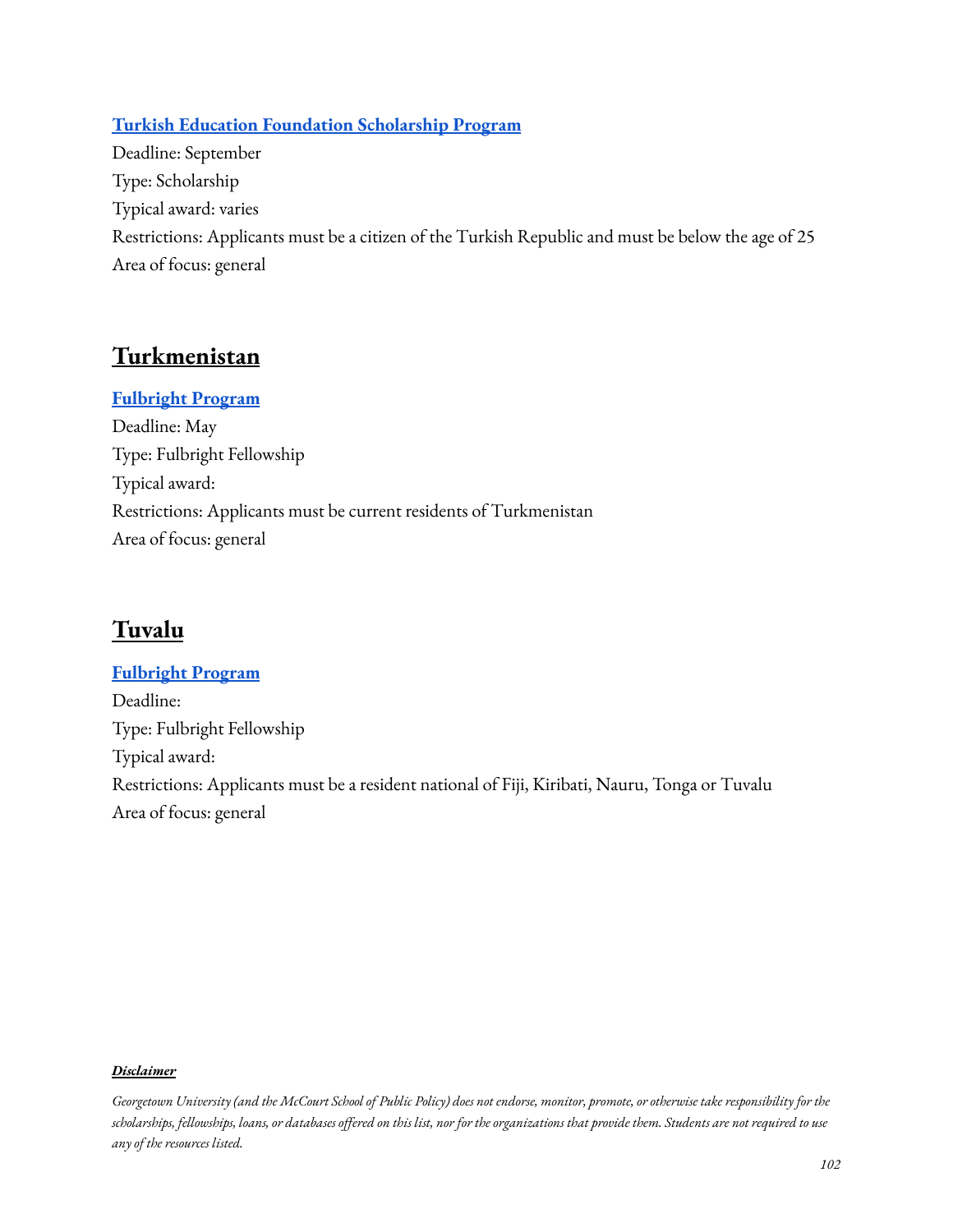# **Uganda**

#### **Aga Khan Foundation [International](https://www.akdn.org/our-agencies/aga-khan-foundation/international-scholarship-programme) Scholarship Programme**

Deadline: March Type: Scholarship + loan Typical award: varies Restrictions: accepts only nationals from: Bangladesh, India, Pakistan, Afghanistan, Tajikistan, Kyrgyzstan, Syria, Egypt, Kenya, Tanzania, Uganda, Madagascar and Mozambique Area of focus: development policy

#### **[Fulbright](https://ug.usembassy.gov/2023-fulbright-foreign-student-program-call-for-applications%e2%80%af-closing-march-25-2022/) Program**

Deadline: March Type: Fulbright Fellowship Typical award: Restrictions: Applicants must be citizens of Uganda and have a minimum of three years of teaching or working experience/ Applicants must be committed to return to work in Uganda upon completion of their program Area of focus: general

#### **Mandela [Washington](https://yali.state.gov/mwf/) Fellowship**

Deadline: September Type: Fellowship Typical award: varies

Restrictions: Applicant must be between the ages of 25 and 35, and is a citizen of one of the following countries: Angola, Benin, Botswana, Burkina Faso, Burundi, Cameroon, Cabo Verde, Central African Republic, Chad, Comoros, Republic of the Congo, Democratic Republic of the Congo (DRC), Cote d'Ivoire, Djibouti, Equatorial Guinea, Eritrea, Eswatini, Ethiopia, Gabon, The Gambia, Ghana, Guinea, Guinea-Bissau, Kenya, Lesotho, Liberia, Madagascar, Malawi, Mali, Mauritania, Mauritius, Mozambique, Namibia, Niger, Nigeria, Rwanda, Sao Tome and Principe, Senegal, Seychelles, Sierra Leone, Somalia, South Africa, South Sudan, Sudan, Tanzania, Togo, Uganda, Zambia, or Zimbabwe Area of focus: general

Georgetown University (and the McCourt School of Public Policy) does not endorse, monitor, promote, or otherwise take responsibility for the scholarships, fellowships, loans, or databases offered on this list, nor for the organizations that provide them. Students are not required to use *any of the resources listed.*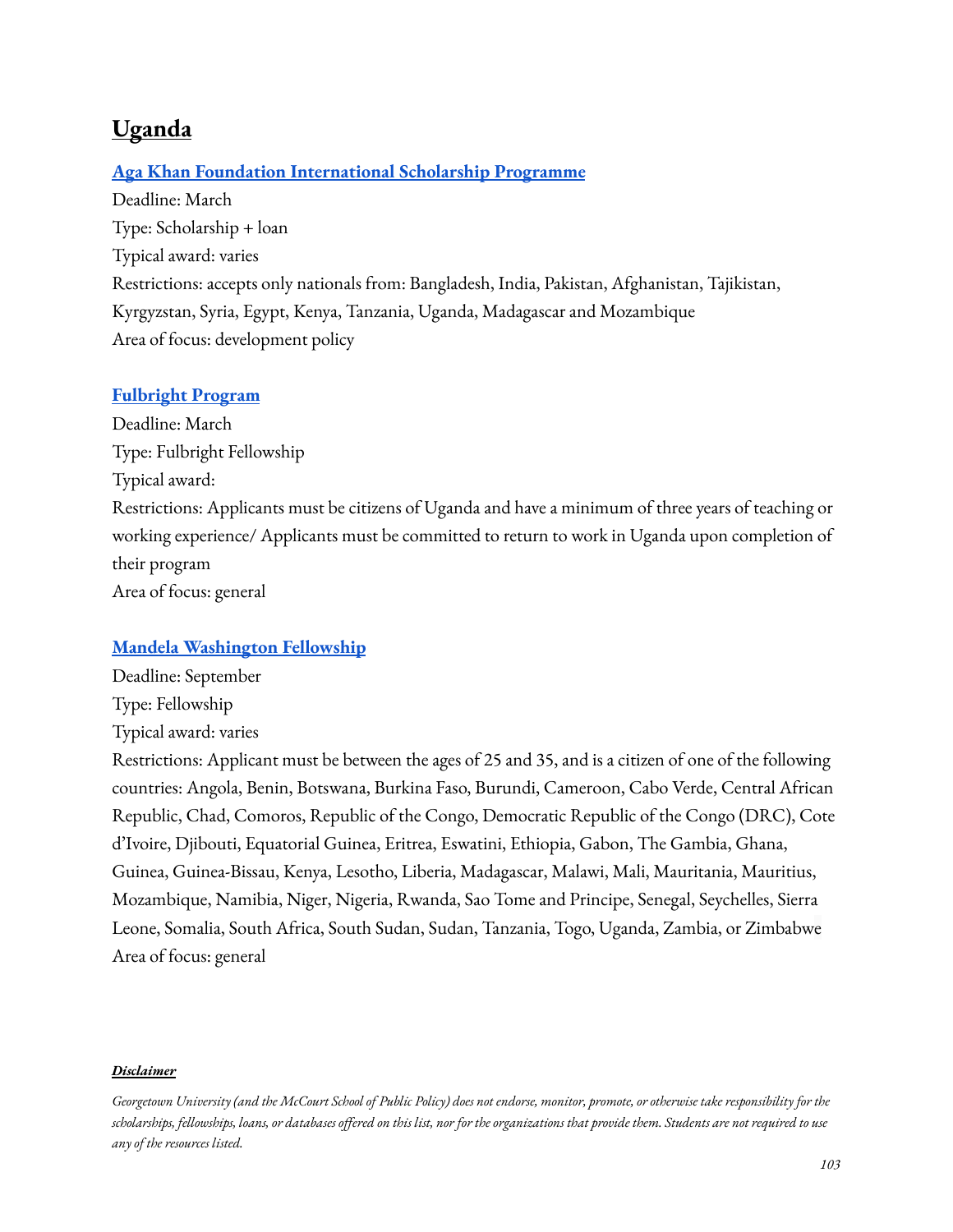# **U.A.E**

# **Bibliotecha Alexandrina Higher Education [Funding Opportunities](http://www.bibalex.org/he_funding/Home/index.aspx) in the Arab Region [Database](http://www.bibalex.org/he_funding/Home/index.aspx)** Deadline: varies Type: database Typical award: varies Restrictions: for students from Algeria, Bahrain, Egypt, Jordan, Kuwait, Lebanon, Morocco, Oman, Palestine, Qatar, Saudi Arabia, Tunisia or the United Arab Emirates Area of focus: general **[Fulbright](https://www.amideast.org/our-work/find-a-scholarship/graduate-study/fulbright/how-to-apply/fulbright-foreign-student-program-for-the-united-arab) Program** Deadline: June Type: Fulbright Fellowship Typical award: Tuition, living stipend, and travel and academic allowance Restrictions: Applicants must be U.A.E nationals and residents. Area of focus: general

# **Ukraine**

## **[Fulbright](https://fulbright.org.ua/uk/) Program**

Deadline: May Type: Fulbright Fellowship Typical award: Restrictions: Applicants must be citizens of Ukraine Area of focus: general

## **Hungarian American Coalition Dr. Elemer and Eva Kiss [Scholarship](https://hacusa.eu/dr-elemer-and-eva-kiss-scholarship-fund/)**

Deadline: September 1 Type: Scholarship Typical award: \$500-\$1,000 Restrictions: Must be a citizen of Hungary or a member of an ethnic Hungarian community in Slovakia, Romania, Vojvodina, Serbia, or Ukraine

#### *Disclaimer*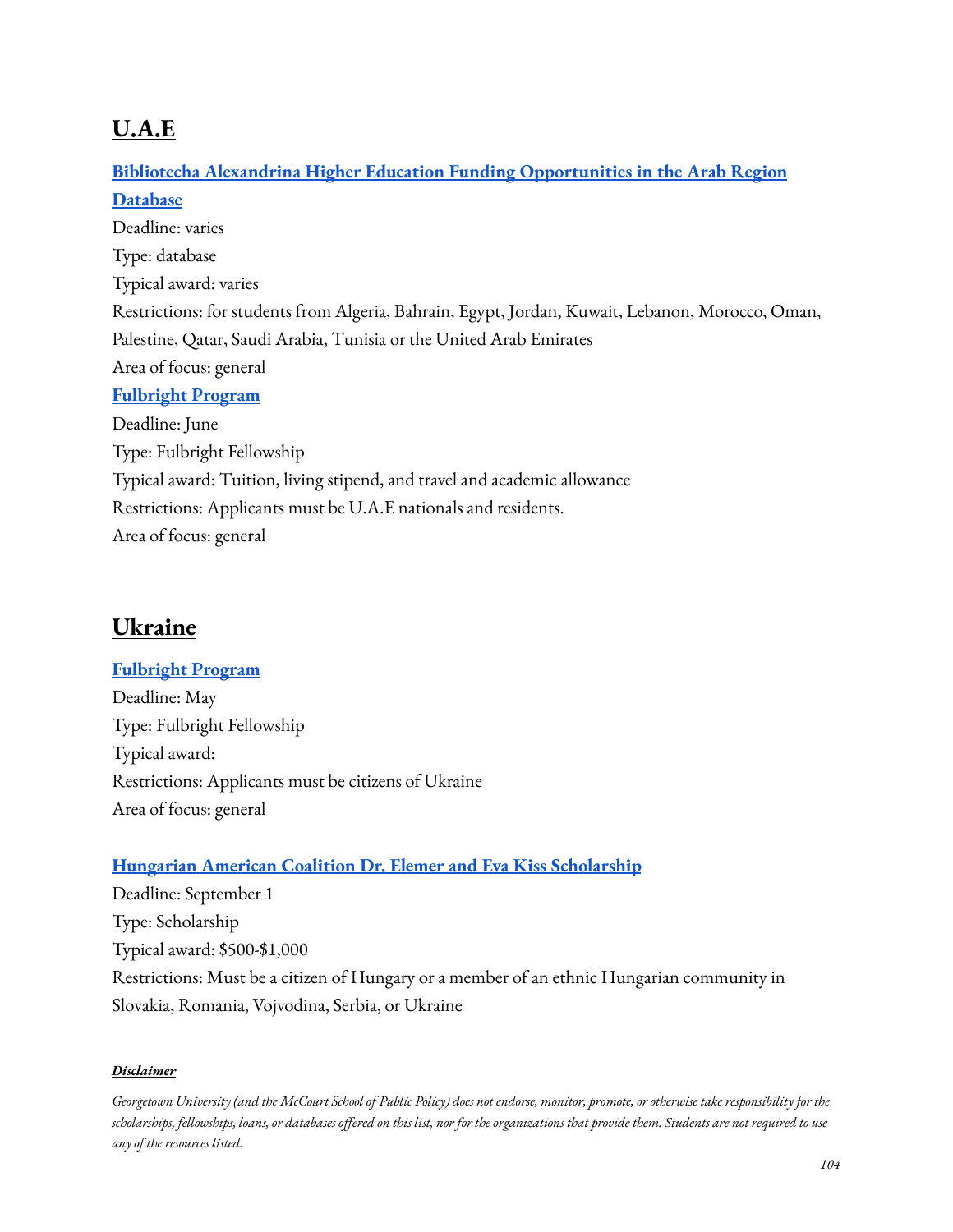## **Victor Pinchuk Foundation [-Worldwide](https://worldwidestudies.org/) Studies for Ukraine**

Deadline: May Type: Scholarship Typical award: varies Restrictions: must be a citizen of Ukraine and return to work there for at least 5 years post-graduation Area of focus: public sector policy

# **United Kingdom**

## **BEST (BUNAC [Educational](https://www.bunac.org/uk/travel-essentials/scholarships-and-awards) Scholarship Trust)**

Deadline: March Type: Scholarship Typical award: \$7,000-\$20,000 Restrictions: Must be a UK passport holder who is engaged in/has completed a tertiary level course at a university in the UK and has applied for, but not started, a graduate course in the US Area of focus: general

## **[Fulbright](https://www.amideast.org/our-work/find-a-scholarship/graduate-study/fulbright/how-to-apply/fulbright-foreign-student-program-for-the-united-arab) Program**

Deadline: Type: Fulbright Fellowship Typical award: Financial contributions towards the first year of study, and sickness/accident coverage Restrictions: Applicants must be UK citizens. Applications from non–UK citizens based in the UK and committed to a life and career in the UK may also be considered Area of focus: general

## **Saint Andrew's Society of [Washington,](https://saintandrewsociety.org/scholarships/) D.C Scholarship**

Deadline: April Type: Scholarship Typical award: \$7,500 Restrictions: Applicants must be of Scottish birth or descent (applicants who are British subjects must have been born in Scotland) Area of focus: general

#### *Disclaimer*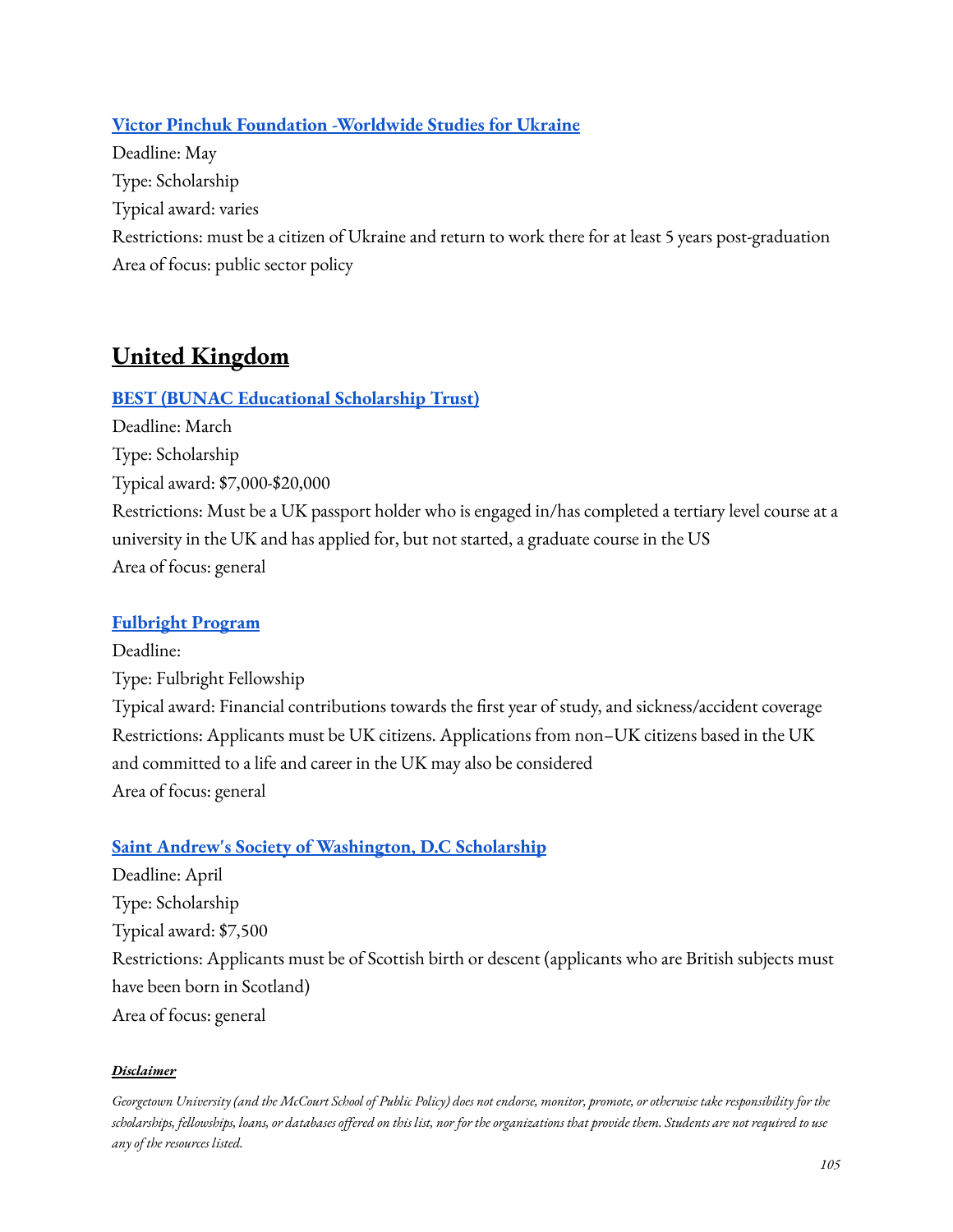# **Uzbekistan**

## **[Fulbright](https://uz.usembassy.gov/education-culture/exchange-programs/fulbright-foreign-student-program/) Program**

Deadline: June Type: Fulbright Fellowship Typical award: Restrictions: Applicants must be citizens of Uzbekistan and reside in the country. They must have a minimum of two years of professional experience Area of focus: general

# **Vanuatu**

### **[Fulbright](https://pg.usembassy.gov/education-culture/fulbright-program/) Program**

Deadline: April Type: Fulbright Fellowships Typical award: Tuition grant, monthly stipend, round-trip transportation, health benefits Restrictions: Applicants must be citizens and residents of Papua New Guinea, Solomon Islands or Vanuatu. Applicants must have a minimum of two years of professional work experience, and must be committed to returning his or her country of citizenship

## **Vietnam**

# **Russell E. Train [Fellowship](https://www.worldwildlife.org/projects/russell-e-train-fellowships)**

Deadline: March Type: Fellowship

Typical award: up to \$30,000/year

Restrictions: Applicant must be a citizen and legal permanent resident of Belize, Ecuador, Fiji, Gabon, Guatemala, Guyana, Honduras, Kenya, Madagascar, Mozambique, Namibia, Papua New Guinea, Peru, Solomon Islands, Suriname, or Vietnam. Applicants must have at least two years of conservation-related work or research experience.

Area of focus: interest in the Blue Economy and environmental policy

#### *Disclaimer*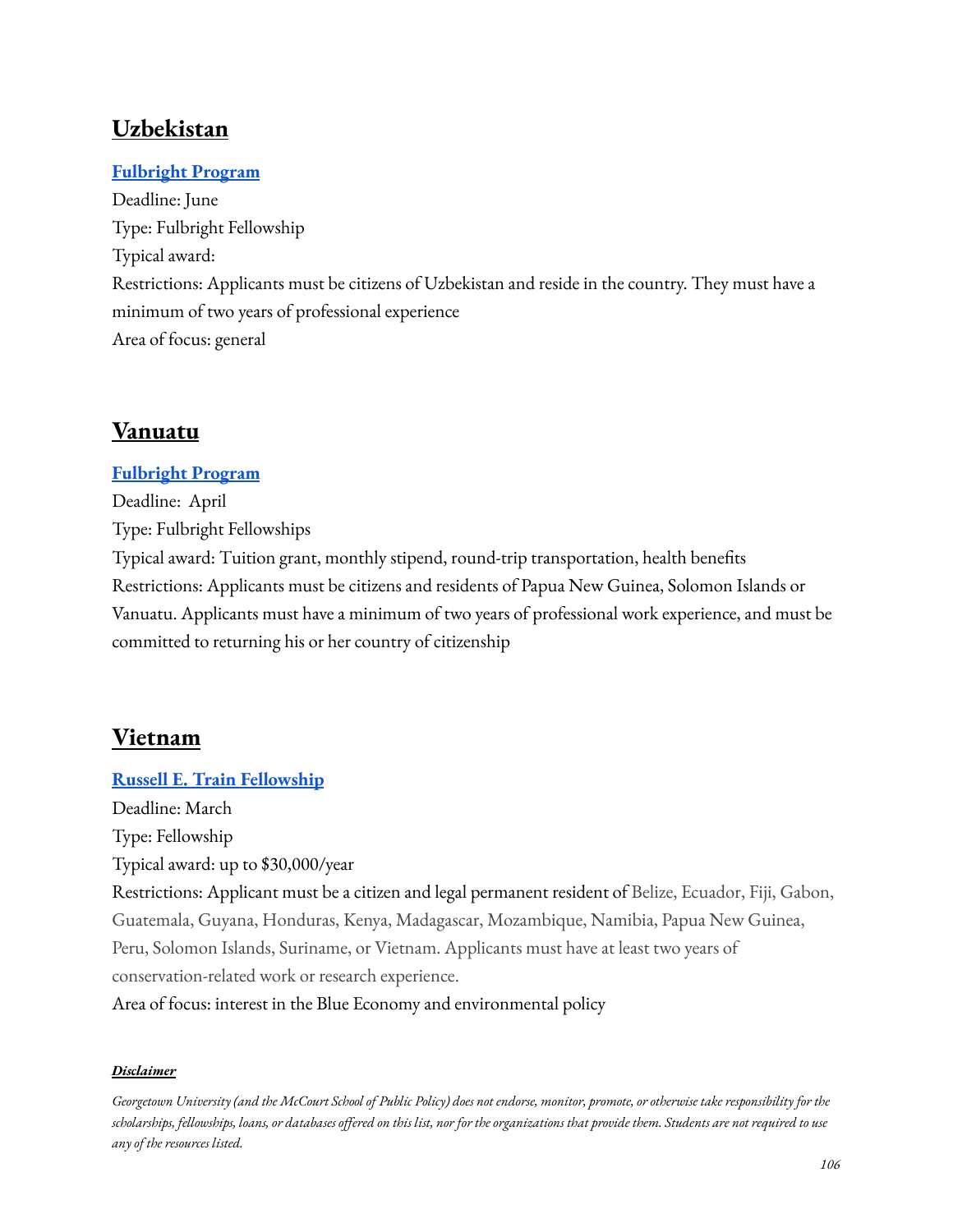# **Vanuatu**

## **[Fulbright](https://pg.usembassy.gov/education-culture/fulbright-program/) Program**

Deadline: April Type: Fulbright Fellowships Typical award: Tuition grant, monthly stipend, round-trip transportation, health benefits Restrictions: Applicants must be citizens and residents of Papua New Guinea, Solomon Islands or Vanuatu. Applicants must have a minimum of two years of professional work experience, and must be committed to returning his or her country of citizenship Area of focus: general

# **Vietnam**

# **[Fulbright](https://vn.usembassy.gov/education-culture/fulbright-program-vietnam/vietnamese-student-program/) Program** Deadline: April Type: Fulbright Fellowships Typical award: Tuition grant, monthly stipend, round-trip transportation, health benefits Restrictions: Applicants must be a Vietnamese citizen that have at least two years of work experience. Area of focus: general

## **Zambia**

## **[Fulbright](https://zm.usembassy.gov/education-culture/educational-professional-exchange-programs/) Program**

Deadline: April Type: Fulbright Fellowships Typical award: Tuition grant, monthly stipend, round-trip transportation, health benefits Restrictions: Applicants must be a Zambian citizen that have at least five years of professional experience.

Area of focus: general

#### *Disclaimer*